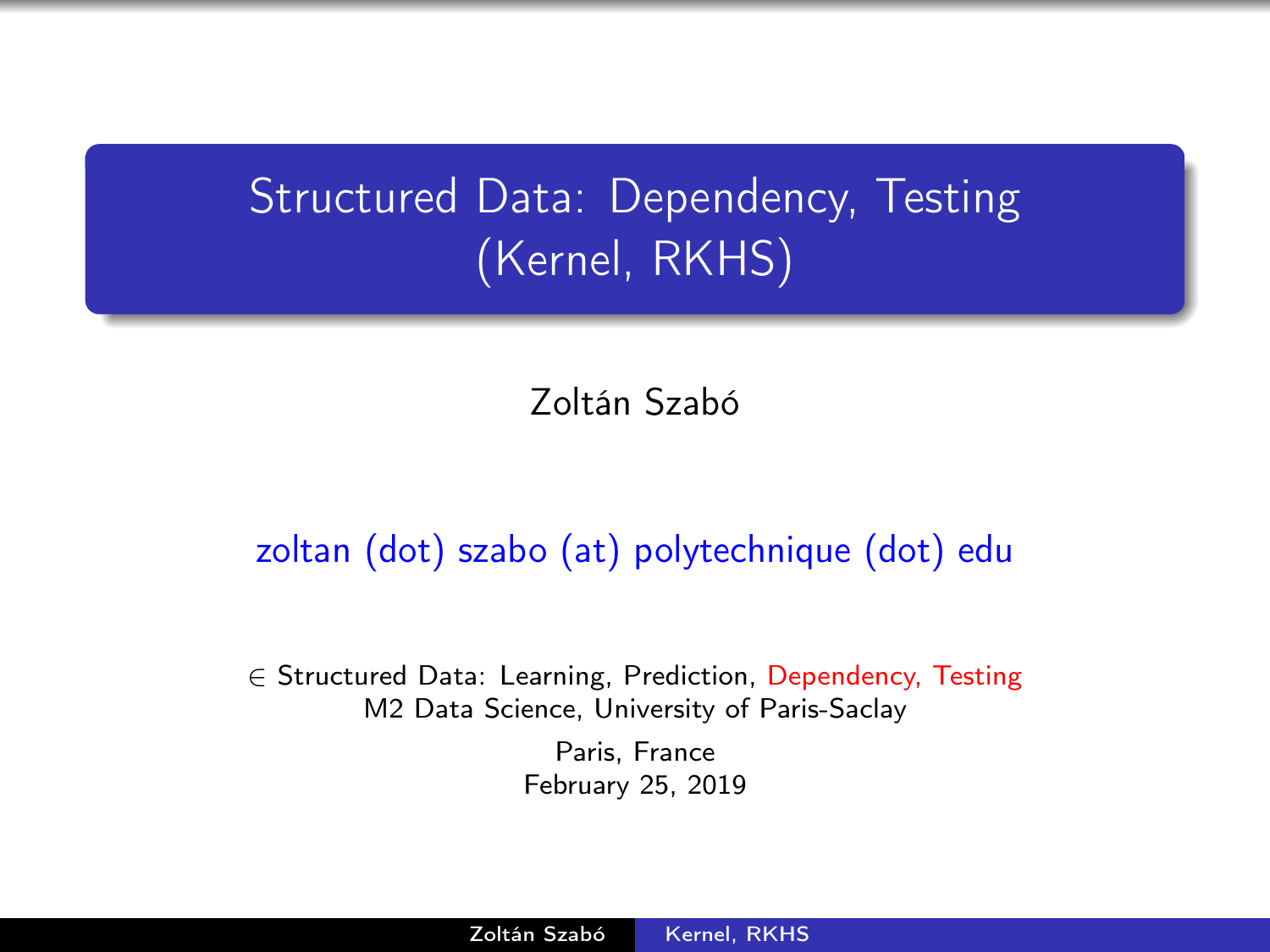## Overview

### **1** Concepts from functional analysis:

- normed-, inner product space,
- convergent-, Cauchy sequence,
- complete spaces: Banach-, Hilbert space,
- continuous/bounded linear operators.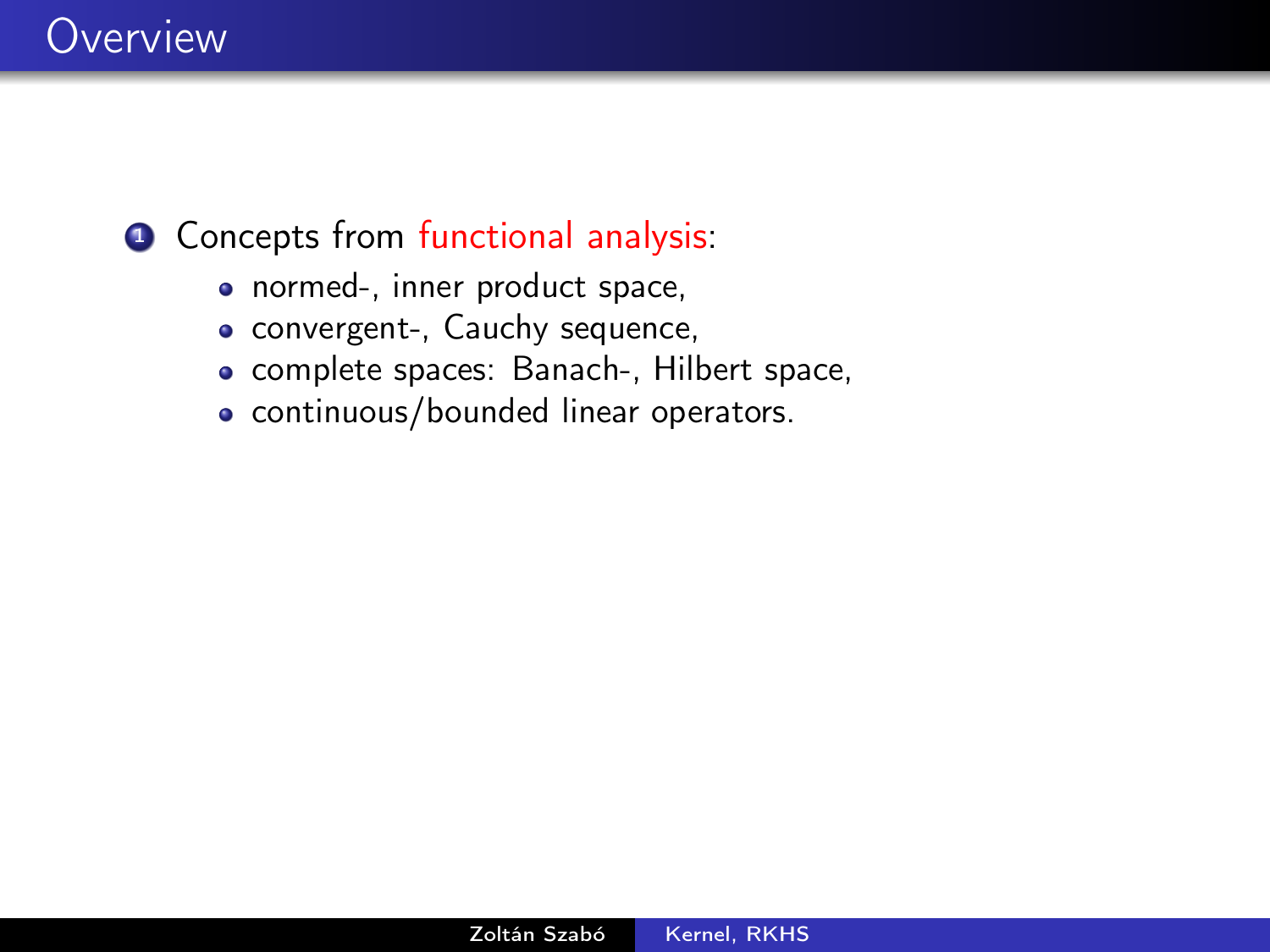### 2 RKHS:

- **o** different views:
	- **O** continuous evaluation functional,
	- **2** reproducing kernel,
	- **3** positive definite function,
	- **4** feature view (kernel).
- equivalence, explicit construction.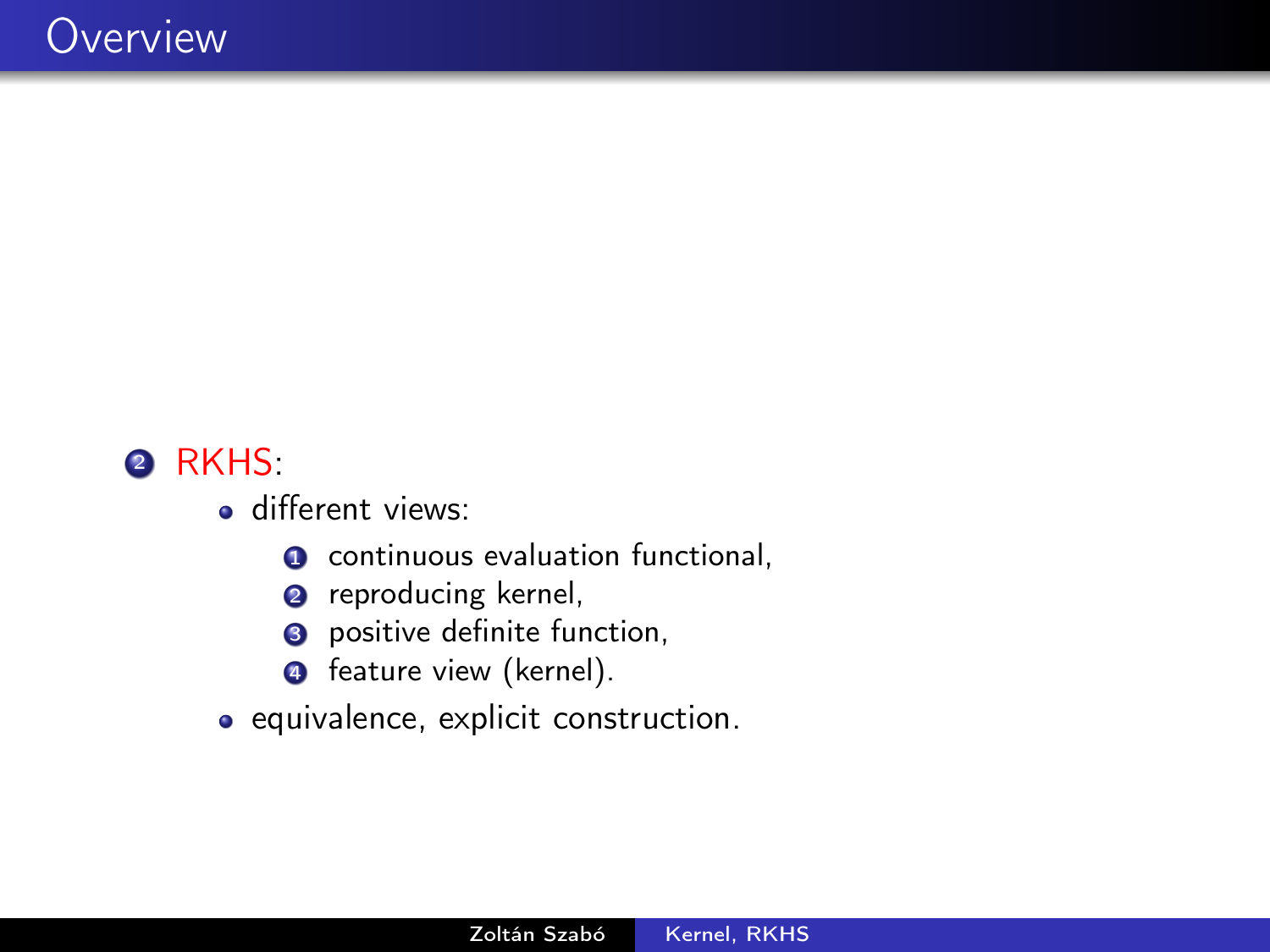F: vector space over  $\mathbb{R}$ .  $\|\cdot\| : \mathcal{F} \to [0,\infty)$  is norm on  $\mathcal{F}$ , if

 $\bullet$  ||f|| = 0 iff.  $f = 0$  (norm separates points),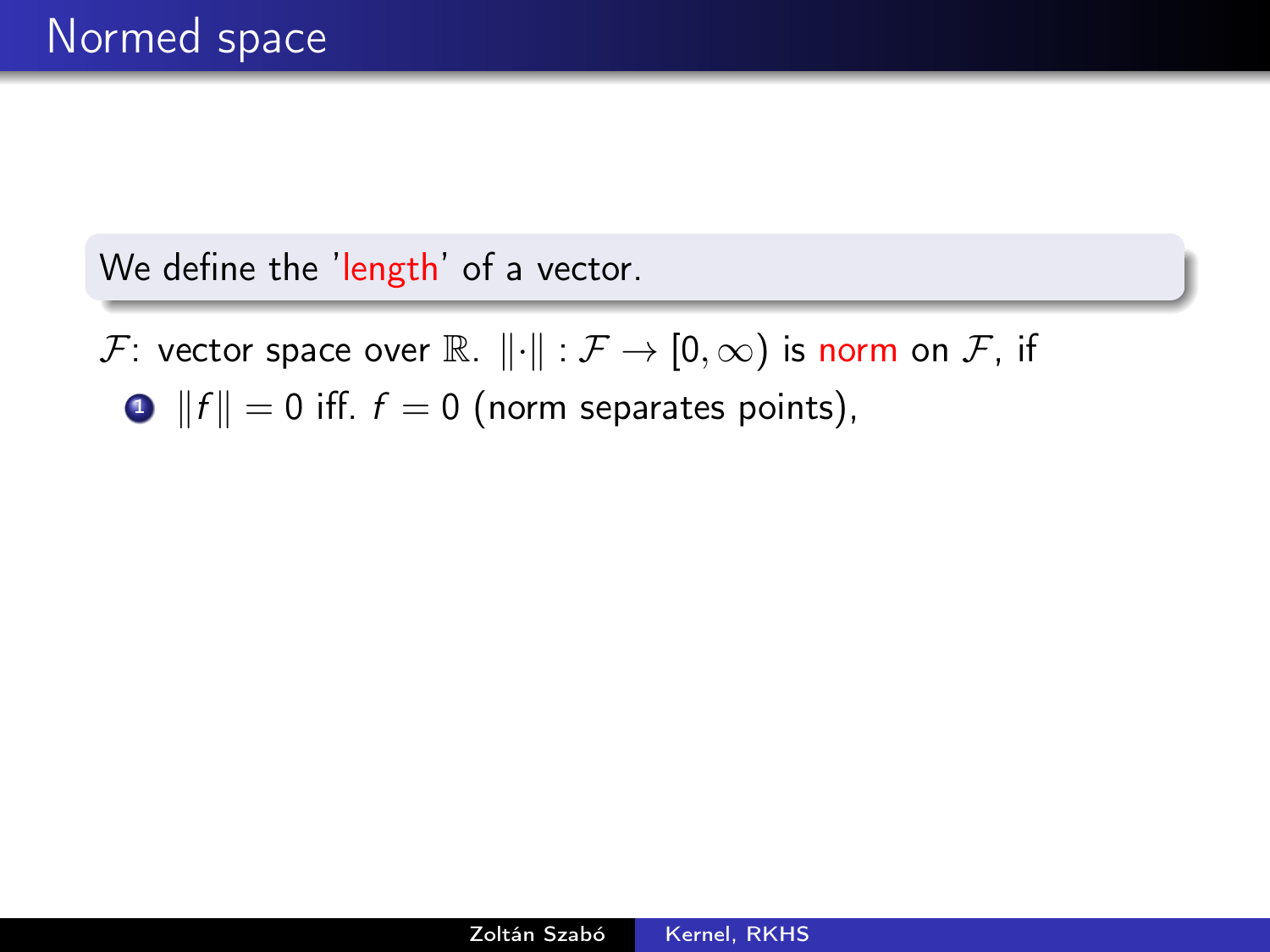F: vector space over  $\mathbb{R}$ .  $\|\cdot\| : \mathcal{F} \to [0,\infty)$  is norm on  $\mathcal{F}$ , if

- $\bullet$  ||f|| = 0 iff.  $f = 0$  (norm separates points),
- **2**  $\|\lambda f\| = |\lambda| \|f\| \forall \lambda \in \mathbb{R}, \forall f \in \mathcal{F}$  (positive homogenity),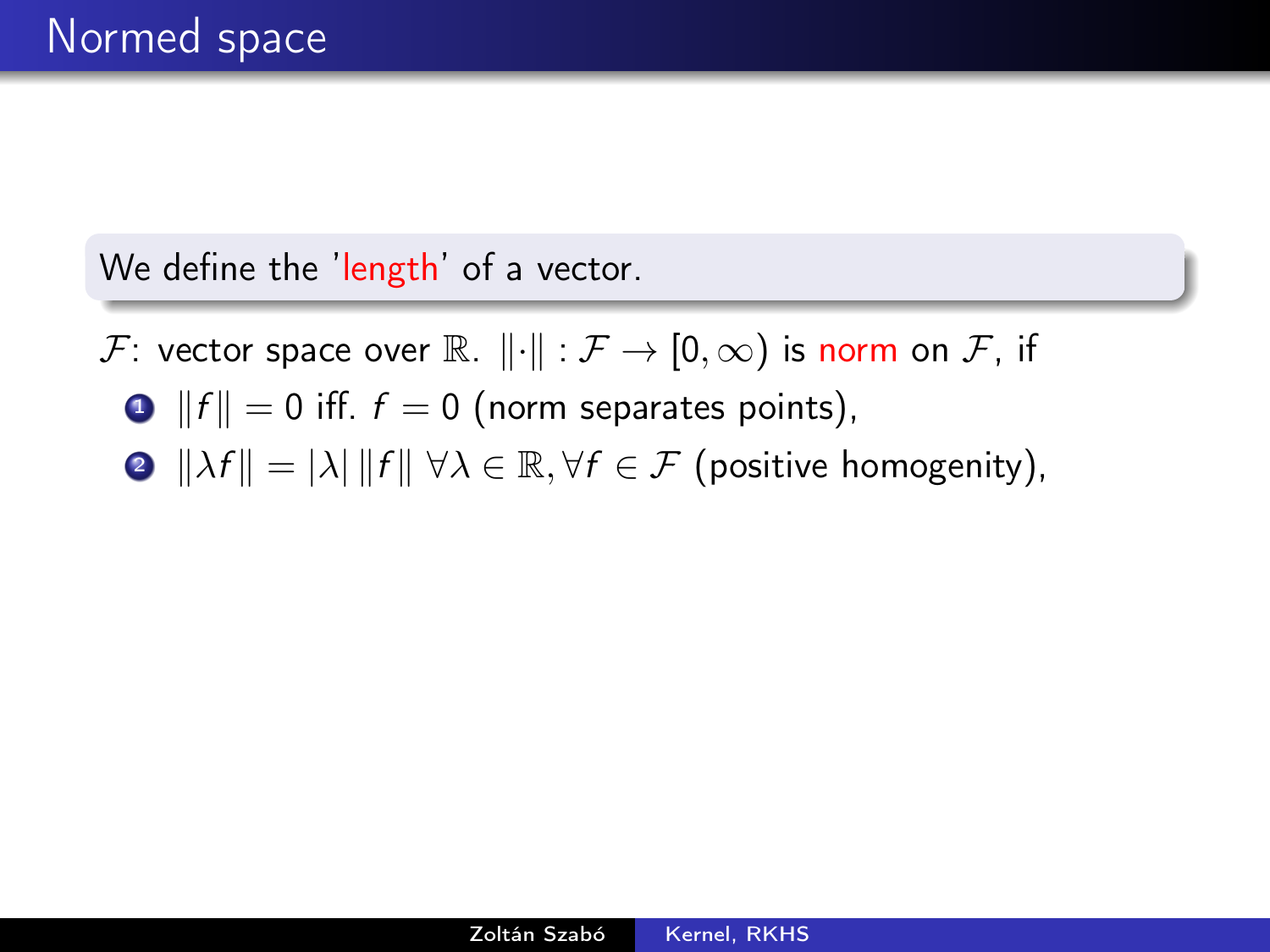- F: vector space over  $\mathbb{R}$ .  $\|\cdot\| : \mathcal{F} \to [0,\infty)$  is norm on  $\mathcal{F}$ , if
	- $\bullet$  ||f|| = 0 iff.  $f = 0$  (norm separates points),
	- **2**  $\|\lambda f\| = |\lambda| \|f\| \forall \lambda \in \mathbb{R}, \forall f \in \mathcal{F}$  (positive homogenity),
	- **3**  $||f + g|| < ||f|| + ||g|| \forall f, g \in \mathcal{F}$  (triangle inequality).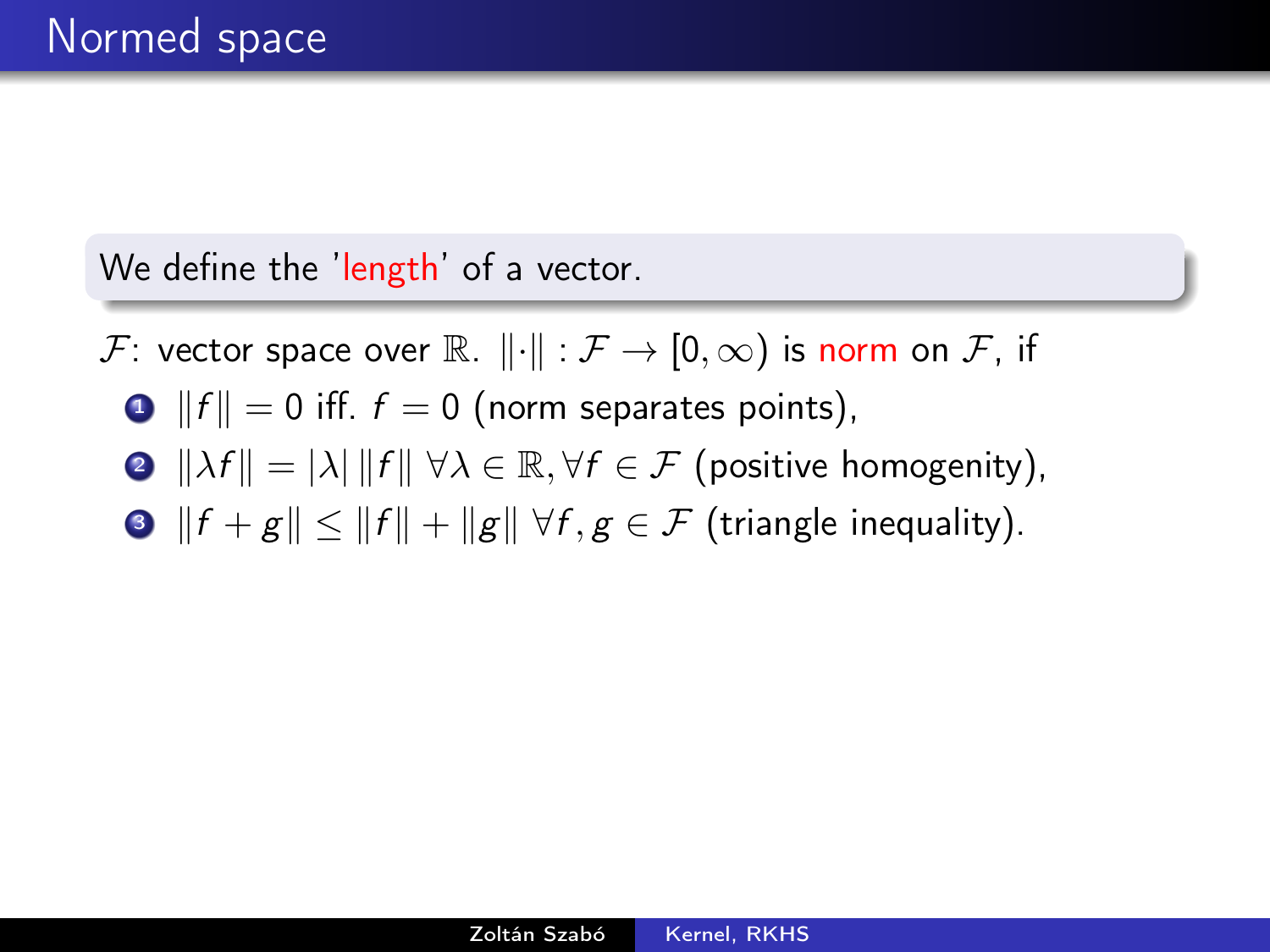F: vector space over  $\mathbb{R}$ .  $\|\cdot\| : \mathcal{F} \to [0,\infty)$  is norm on  $\mathcal{F}$ , if

$$
\bullet \t\|f\|=0 \t\text{ iff. } f=0 \t\text{(norm separates points)},
$$

$$
\bullet \ \|\lambda f\| = |\lambda| \, \|f\| \, \, \forall \lambda \in \mathbb{R}, \forall f \in \mathcal{F} \text{ (positive homogeneity)},
$$

 $\bullet$   $||f + g|| \leq ||f|| + ||g|| \; \forall f, g \in \mathcal{F}$  (triangle inequality).

Note:

- norm  $\Rightarrow$  metric:  $d(f, g) = ||f g|| \Rightarrow$
- study continuity, convergence.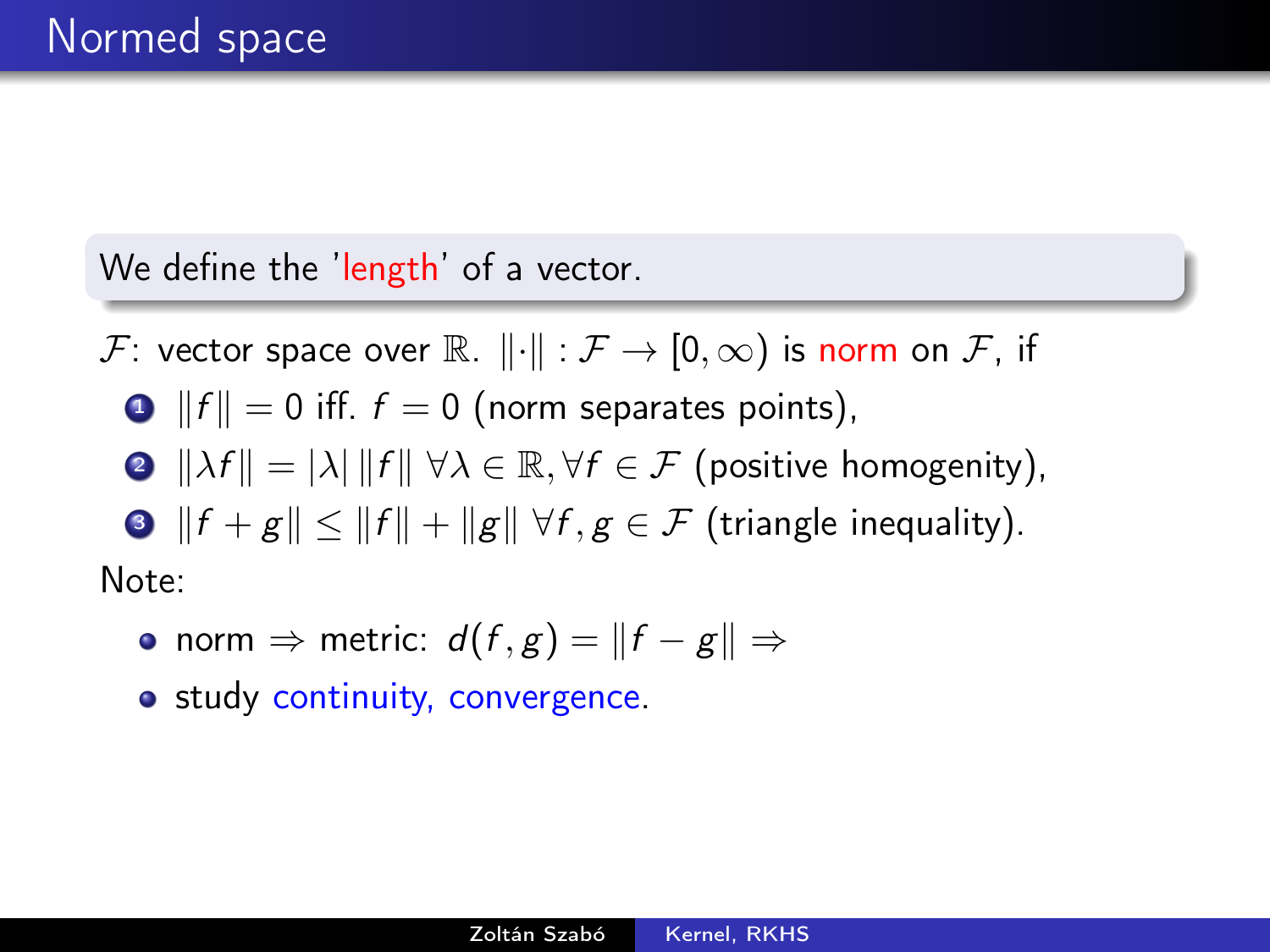\n- \n
$$
(\mathbb{R}, |\cdot|),
$$
\n
\n- \n $(\mathbb{R}^d, \|\mathbf{x}\|_p = [\sum_i |x_i|^p]^{\frac{1}{p}}), 1 \leq p.$ \n
\n- \n $p = 1: \|\mathbf{x}\|_1 = \sum_i |x_i| \text{ (Manhatan)},$ \n
\n- \n $p = 2: \|\mathbf{x}\|_2 = \sqrt{\sum_i x_i^2}$  (Euclidean),\n
\n- \n $p = \infty: \|\mathbf{x}\|_{\infty} = \max_i |x_i| \text{ (maximum norm)}.$ \n
\n- \n $\left(C[a, b], \|f\|_p = \left[\int_a^b |f(x)|^p \, dx\right]^{\frac{1}{p}}\right), 1 \leq p.$ \n
\n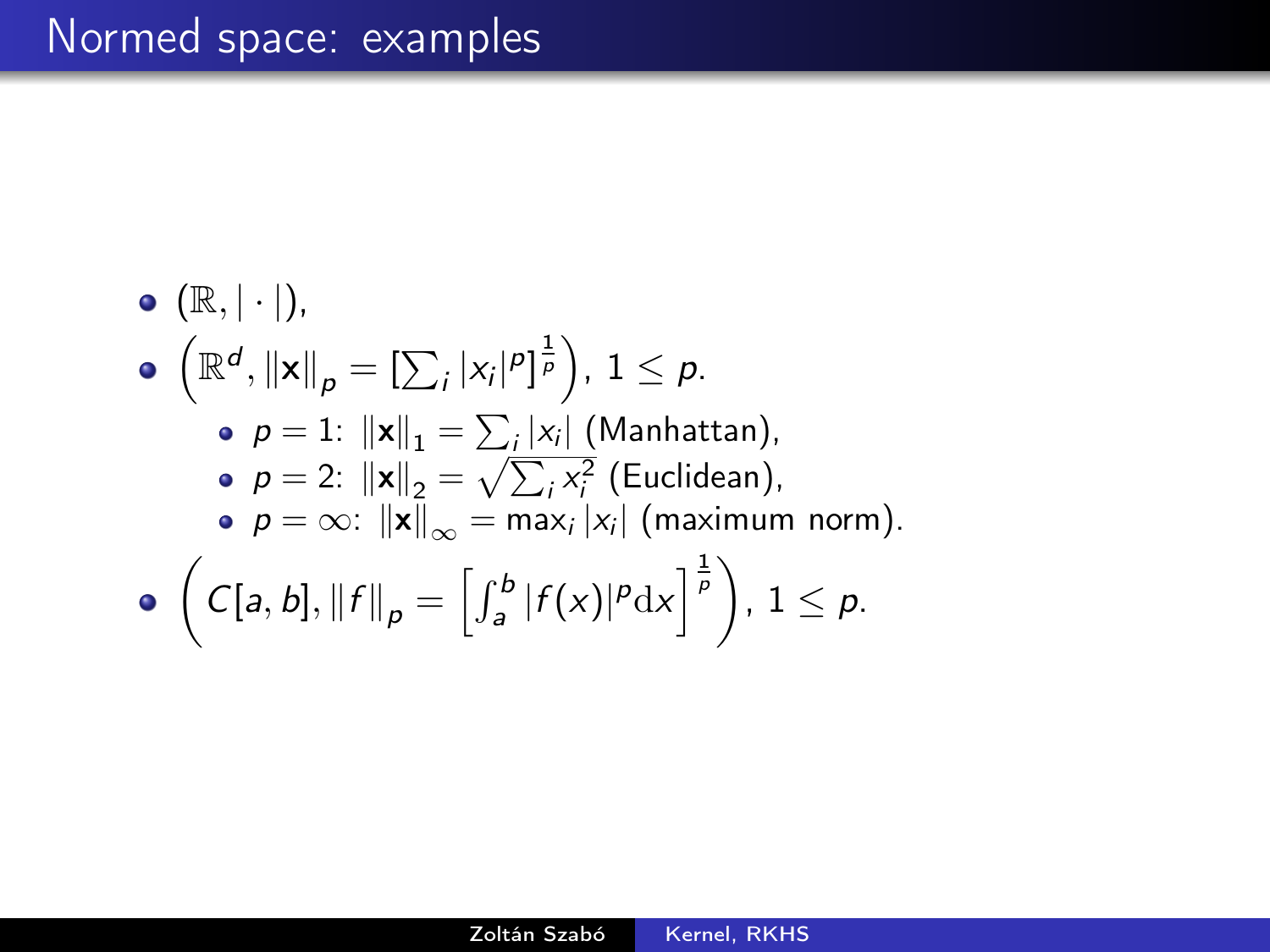$\mathbf{0} \langle \alpha_1 f_1 + \alpha_2 f_2, g \rangle = \alpha_1 \langle f_1, g \rangle + \alpha_2 \langle f_2, g \rangle$  (linearity),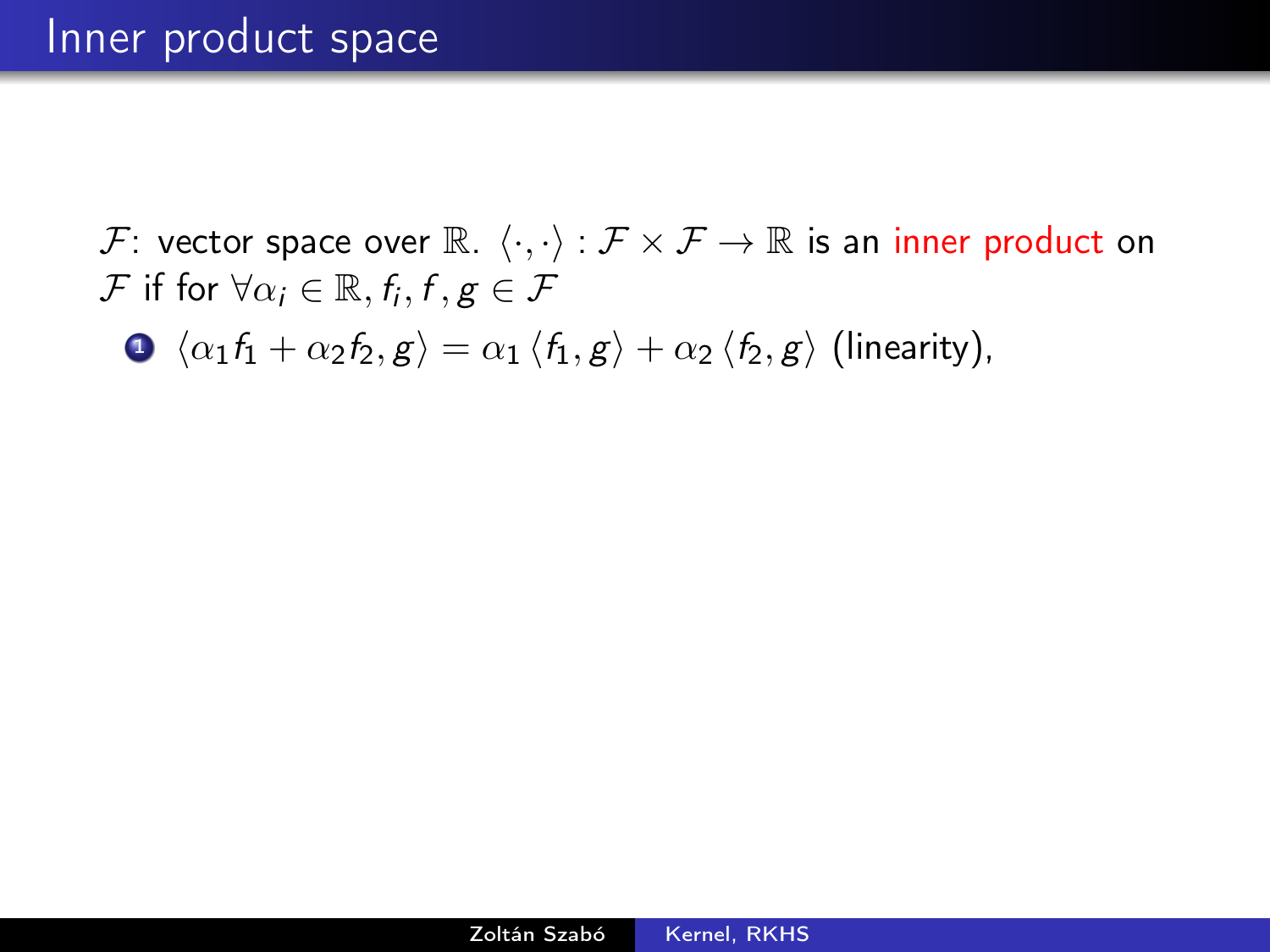$$
\bullet \ \langle \alpha_1 f_1 + \alpha_2 f_2, g \rangle = \alpha_1 \langle f_1, g \rangle + \alpha_2 \langle f_2, g \rangle \text{ (linearity)},
$$

$$
\bullet \ \langle f, g \rangle = \langle g, f \rangle \ \text{(symmetry)},
$$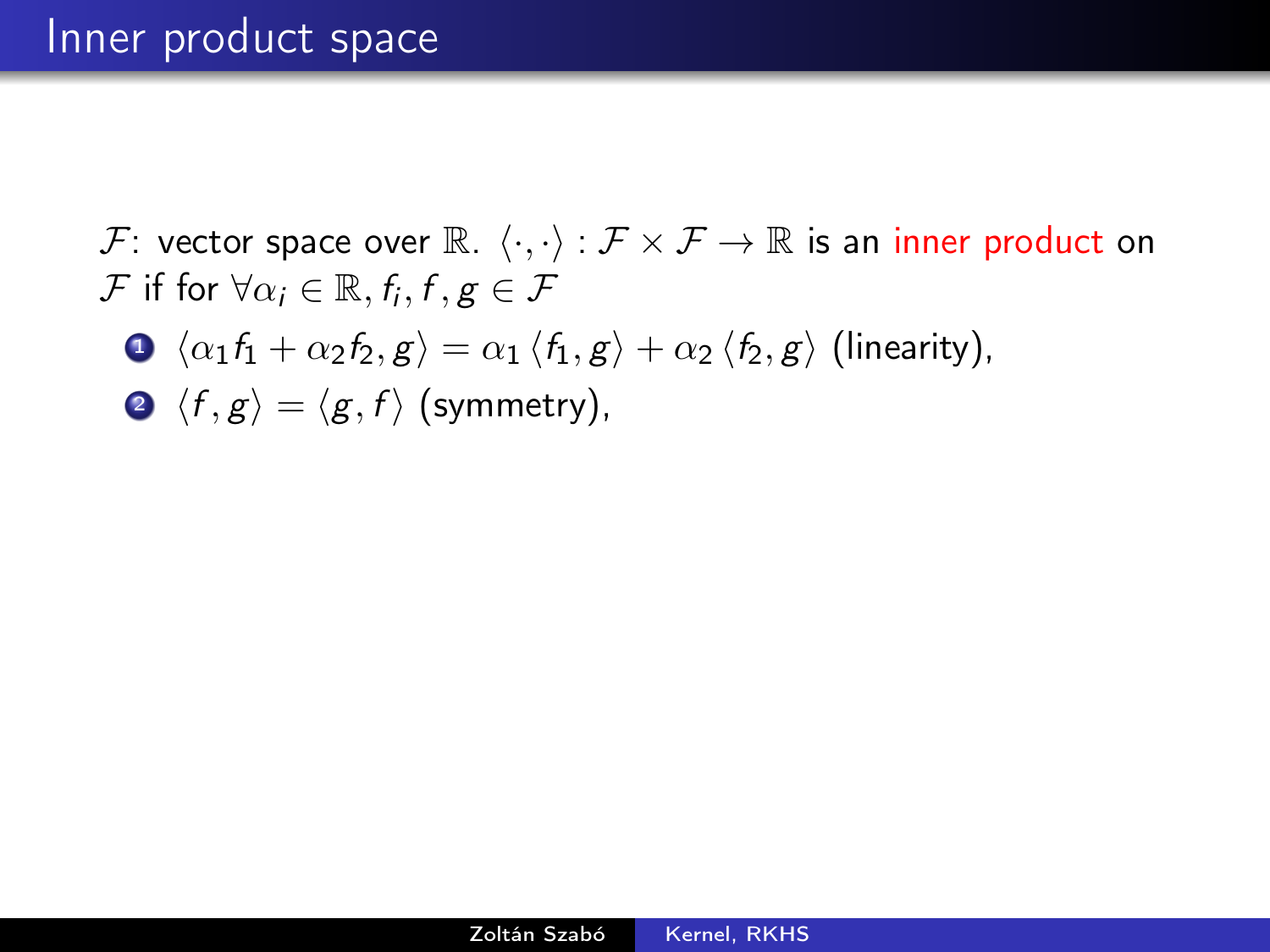$$
\bullet \ \langle \alpha_1 f_1 + \alpha_2 f_2, g \rangle = \alpha_1 \langle f_1, g \rangle + \alpha_2 \langle f_2, g \rangle \text{ (linearity)},
$$

$$
\bullet \ \langle f, g \rangle = \langle g, f \rangle \ \text{(symmetry)},
$$

$$
\bullet \ \langle f, f \rangle \geq 0; \ \langle f, f \rangle = 0 \Leftrightarrow f = 0.
$$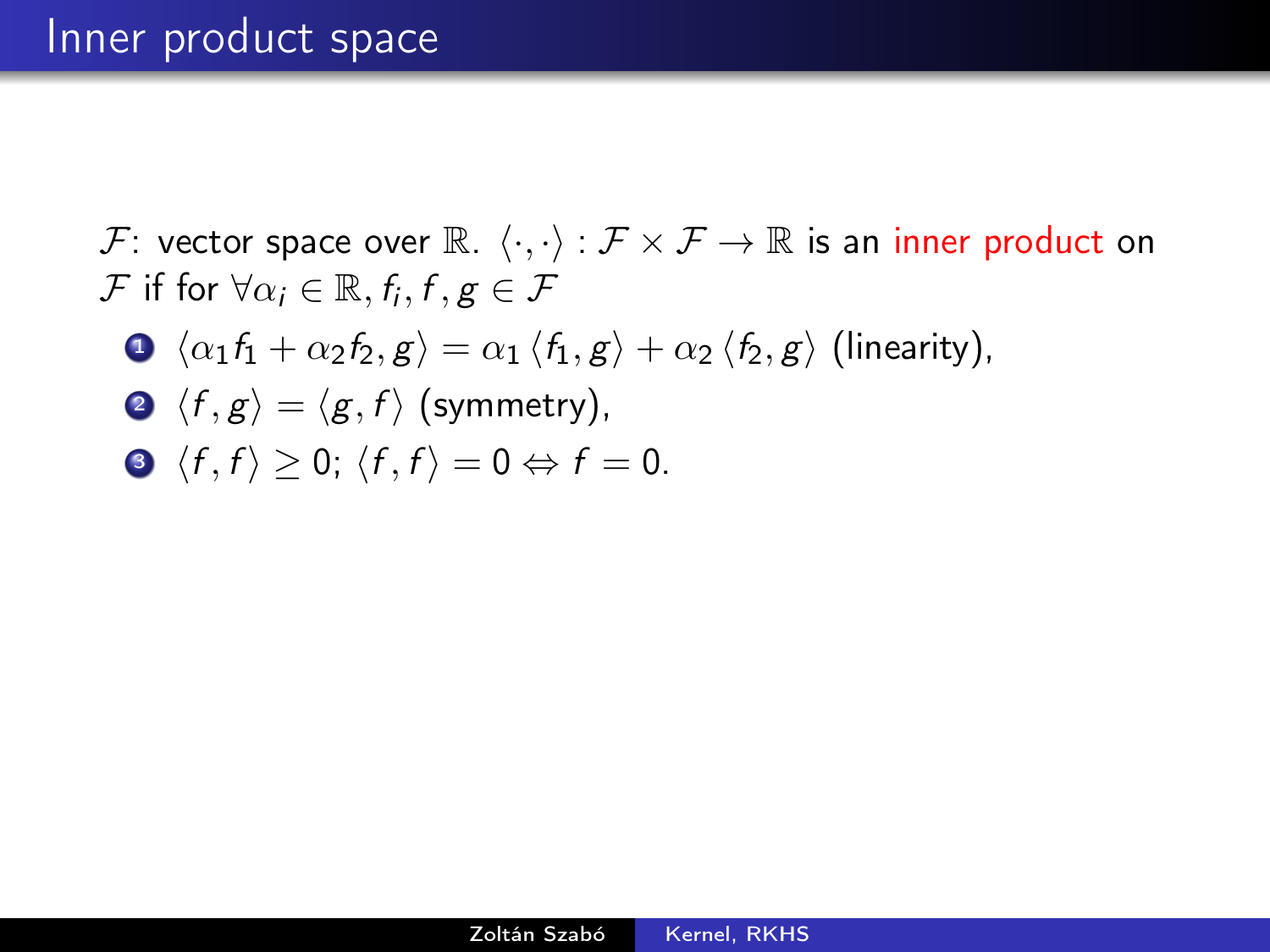$$
\bullet \ \langle \alpha_1 f_1 + \alpha_2 f_2, g \rangle = \alpha_1 \langle f_1, g \rangle + \alpha_2 \langle f_2, g \rangle \text{ (linearity)},
$$

• 
$$
\langle f, g \rangle = \langle g, f \rangle
$$
 (symmetry),

$$
\bullet \ \langle f,f\rangle\geq 0;\ \langle f,f\rangle=0\Leftrightarrow f=0.
$$

Notes:

- 1, 2  $\Rightarrow$  bilinearity.
- inner product  $\Rightarrow$  norm:  $||f|| = \sqrt{\langle f, f \rangle}$ .
- 1,2,3' ( $\langle f, f \rangle \ge 0$ ) is called semi-inner product.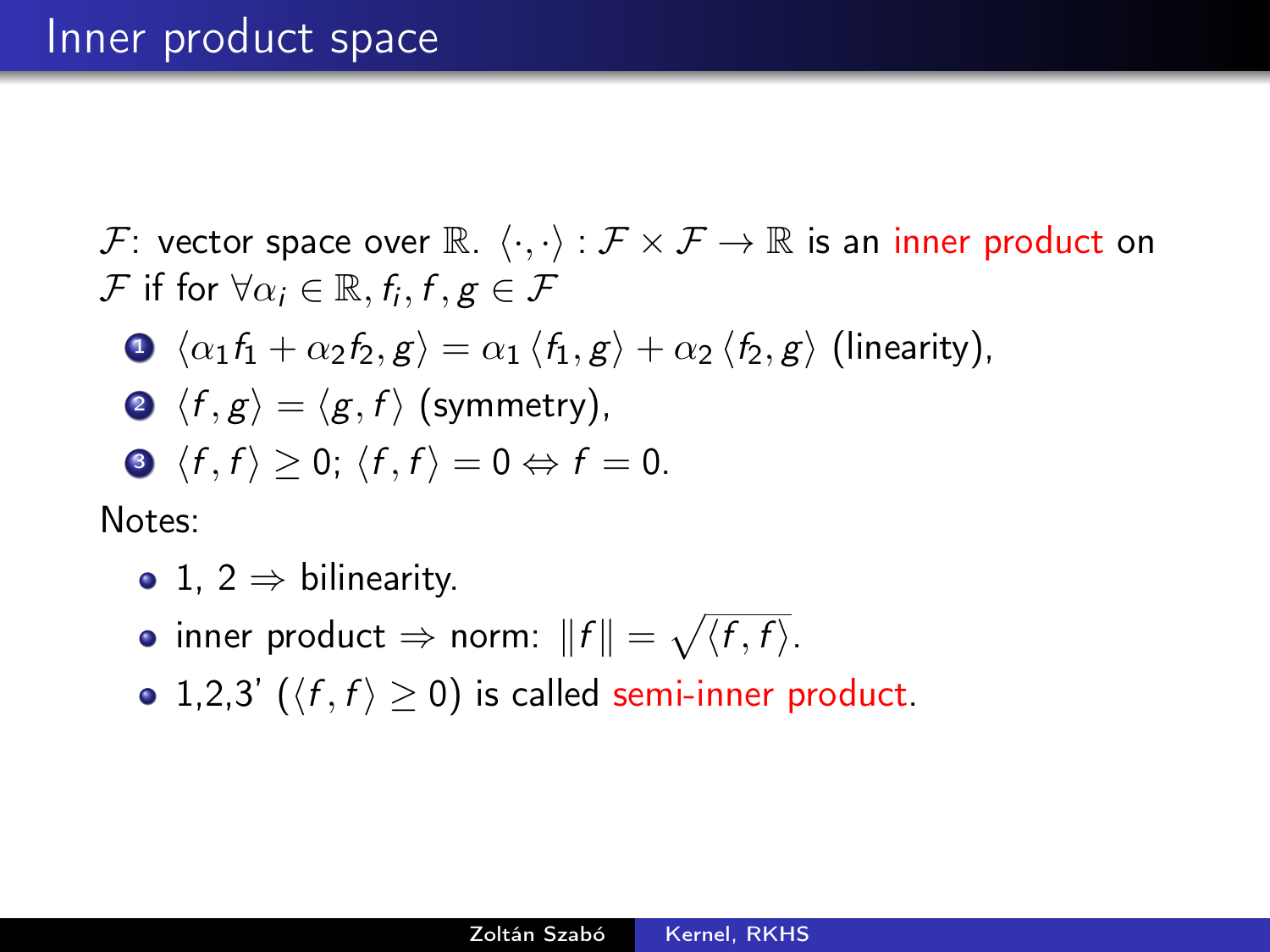\n- \n
$$
(\mathbb{R}^d, \langle \mathbf{x}, \mathbf{y} \rangle) = \sum_i x_i y_i.
$$
\n
\n- \n
$$
(\mathbb{R}^{d_1 \times d_2}, \langle \mathbf{A}, \mathbf{B} \rangle_F) = tr(\mathbf{A}^T \mathbf{B}) = \sum_{ij} A_{ij} B_{ij}.
$$
\n
\n- \n
$$
(\mathsf{C}[a, b], \langle f, g \rangle) = \int_a^b f(x) g(x) \, dx.
$$
\n
\n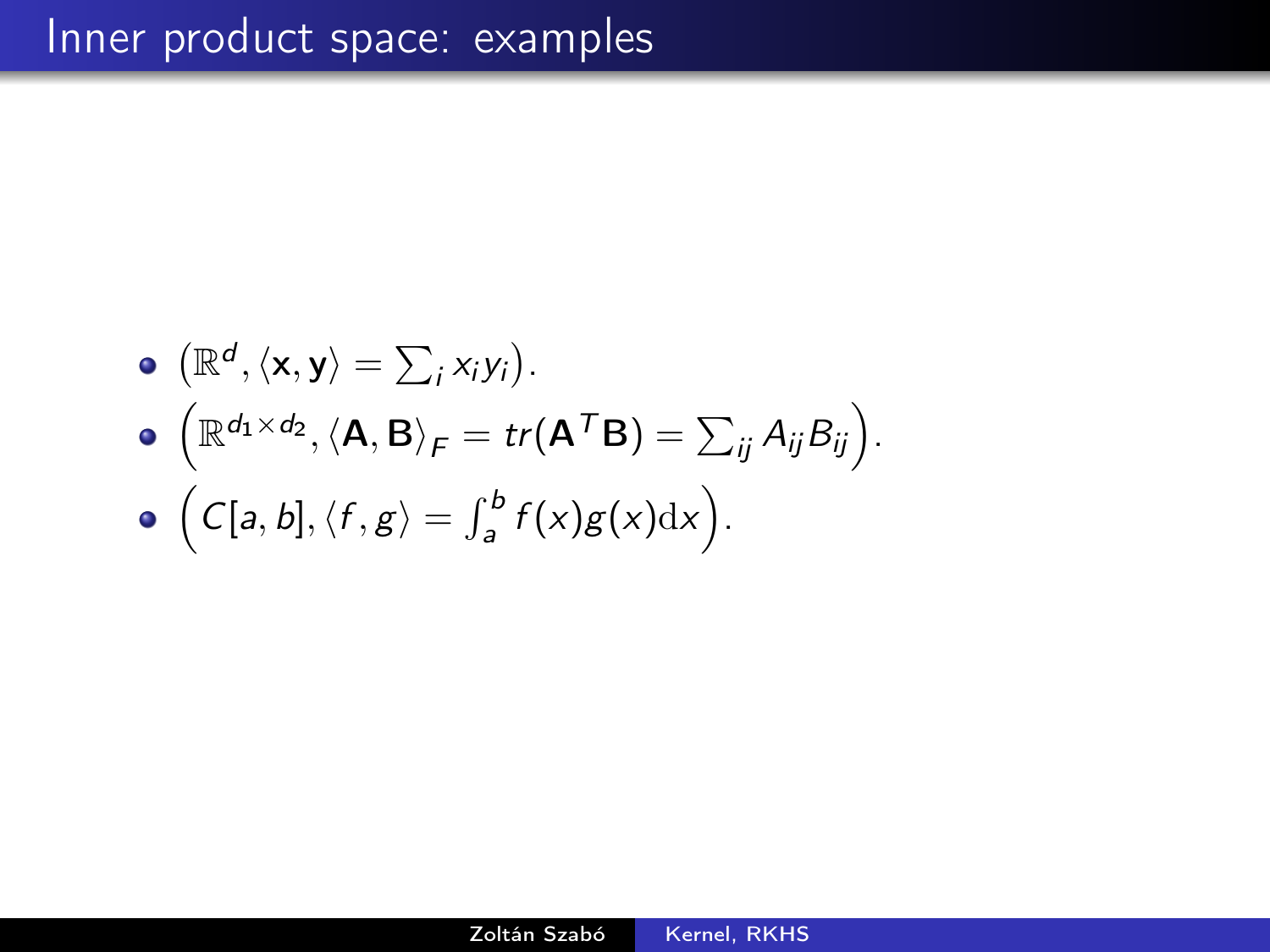### Relations:

- $\bullet$   $|\langle f, g \rangle| \leq ||f|| \cdot ||g||$  (CBS),
- $4\langle f,g\rangle = \|f+g\|^2 \|f-g\|^2$  (polarization identity),
- $||f + g||^2 + ||f g||^2 = 2 ||f||^2 + 2 ||g||^2$  (parallelogram law).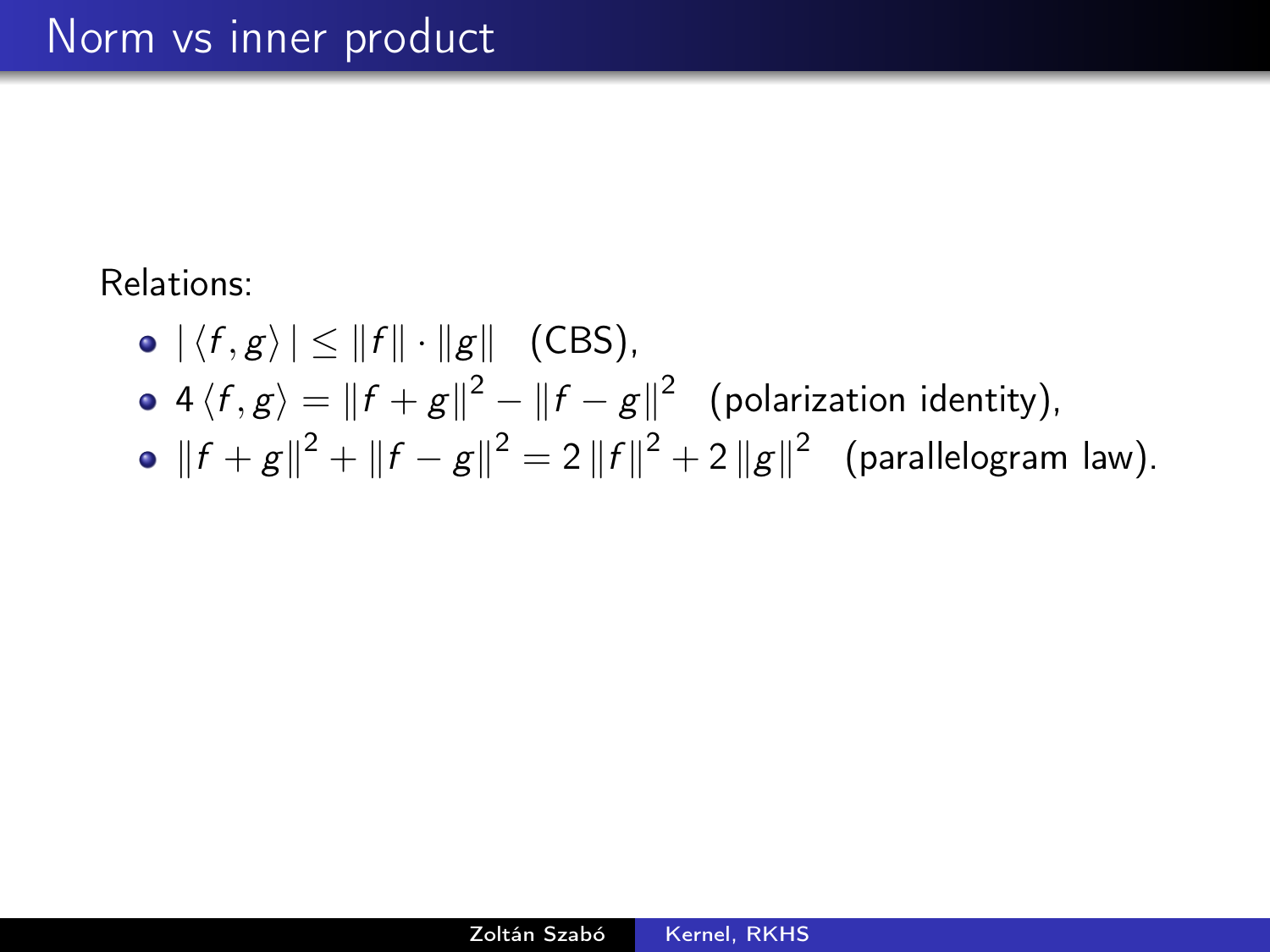### Relations:

 $\bullet$   $|\langle f, g \rangle| \leq ||f|| \cdot ||g||$  (CBS),  $4\langle f,g\rangle = \|f+g\|^2 - \|f-g\|^2$  (polarization identity),  $||f + g||^2 + ||f - g||^2 = 2 ||f||^2 + 2 ||g||^2$  (parallelogram law).

Notes:

- CBS holds for semi-inner products.
- parallelogram law = characterization of ' $\|\cdot\| \leftarrow \langle \cdot, \cdot \rangle'$ .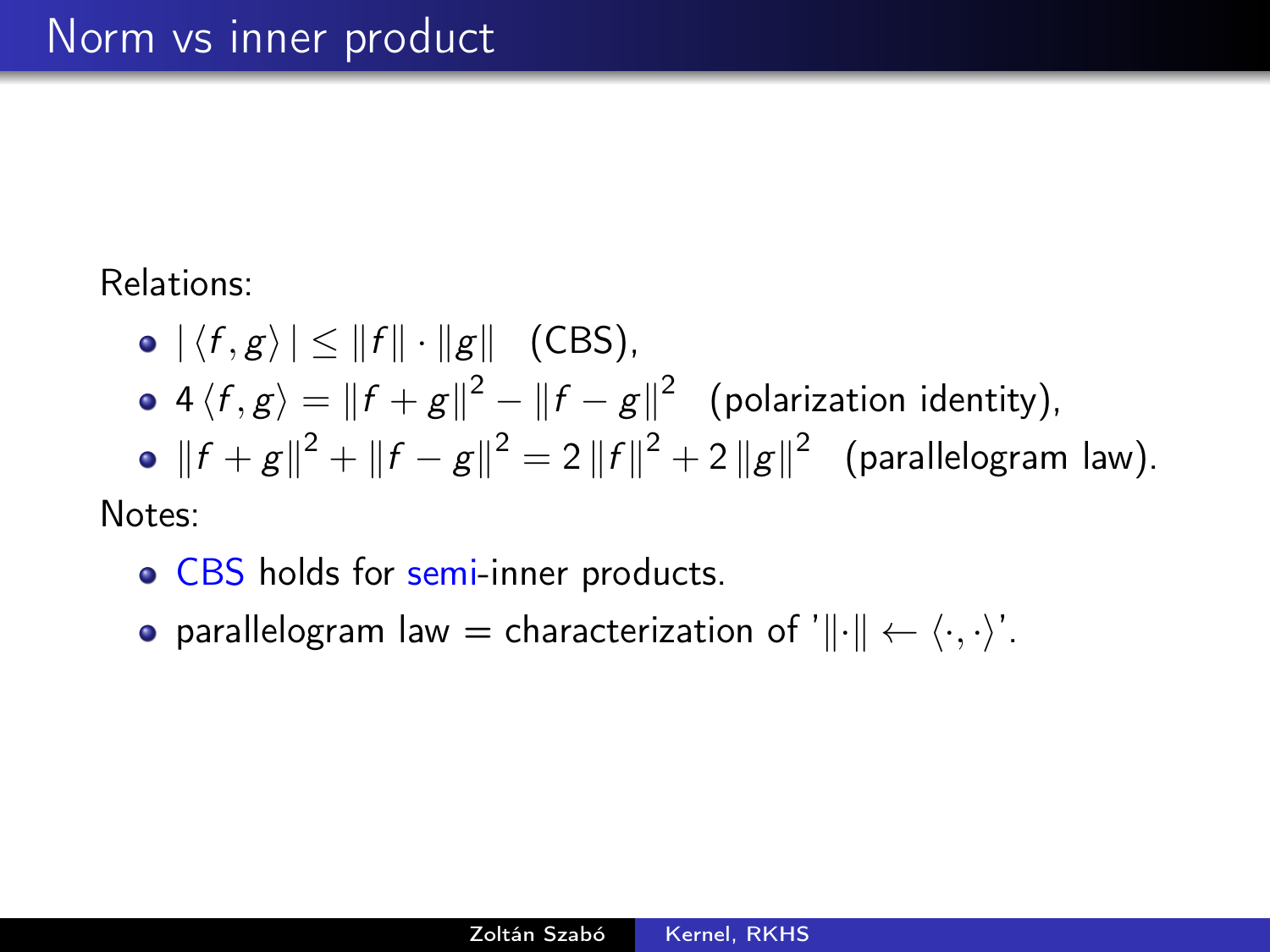- $\mathcal{F}$ : normed space,  $\{f_n\}_{n=1}^{\infty} \subset \mathcal{F}, f \in \mathcal{F}$ ,
	- Convergent sequence:  $f_n \xrightarrow{\mathcal{F}} f$  if  $\forall \epsilon > 0 \ \exists N = N(\epsilon) \in \mathbb{N}$ , s.t.  $\forall n \geq N, \|f_n - f\|_{\mathcal{F}} < \epsilon.$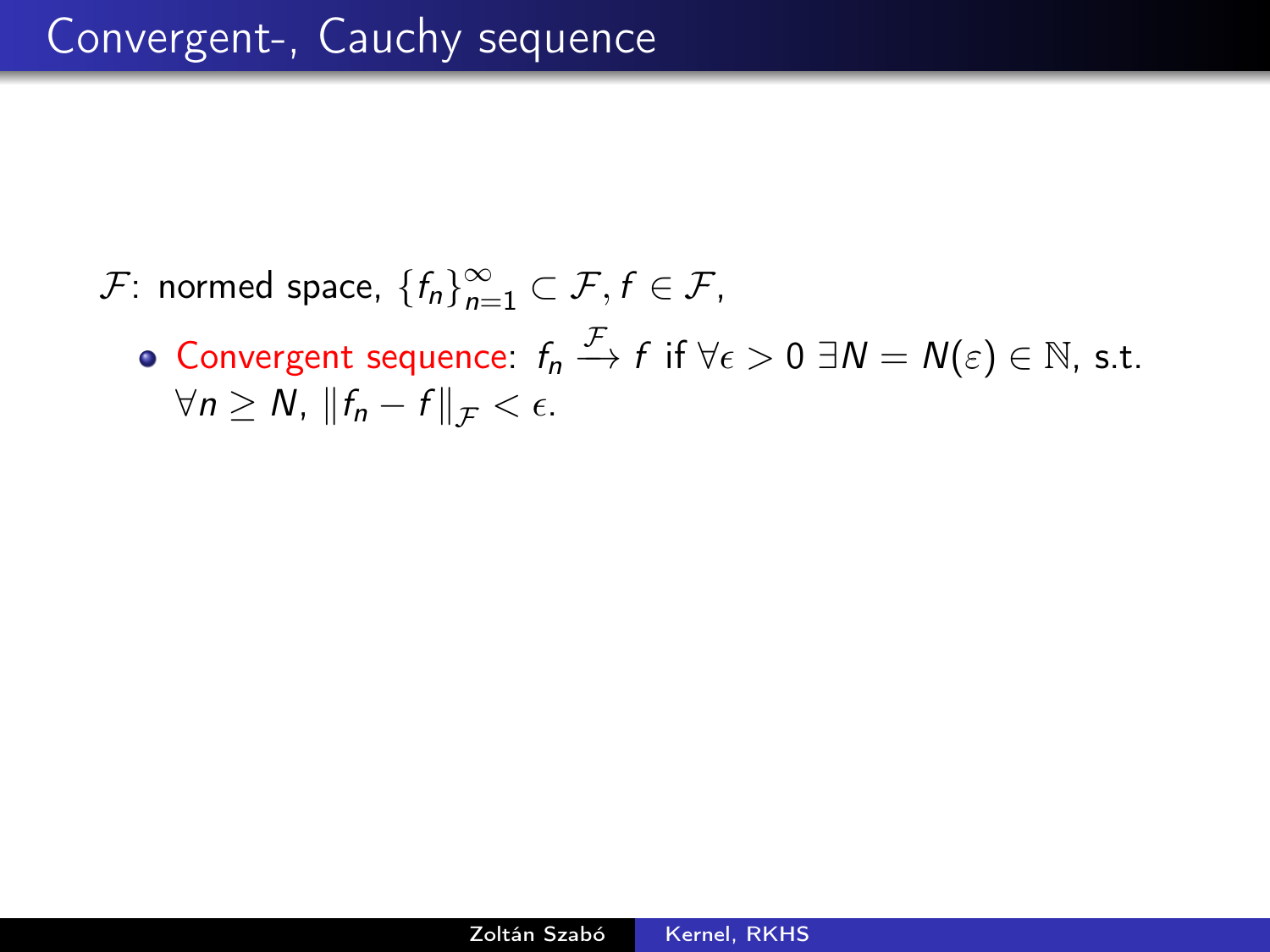- $\mathcal{F}$ : normed space,  $\{f_n\}_{n=1}^{\infty} \subset \mathcal{F}, f \in \mathcal{F}$ ,
	- Convergent sequence:  $f_n \xrightarrow{\mathcal{F}} f$  if  $\forall \epsilon > 0 \ \exists N = N(\epsilon) \in \mathbb{N}$ , s.t.  $\forall n \geq N, \|f_n - f\|_{\mathcal{F}} < \epsilon.$
	- Cauchy sequence:  ${f_n}_{n=0}^{\infty}$  $\sum_{n=1}^{\infty}$  is a Cauchy sequence if  $\forall \epsilon > 0$  $\exists N = N(\varepsilon) \in \mathbb{N}$ , s.t.  $\forall n, m \ge N$ ,  $||f_n - f_m||_{\mathcal{F}} < \epsilon$ .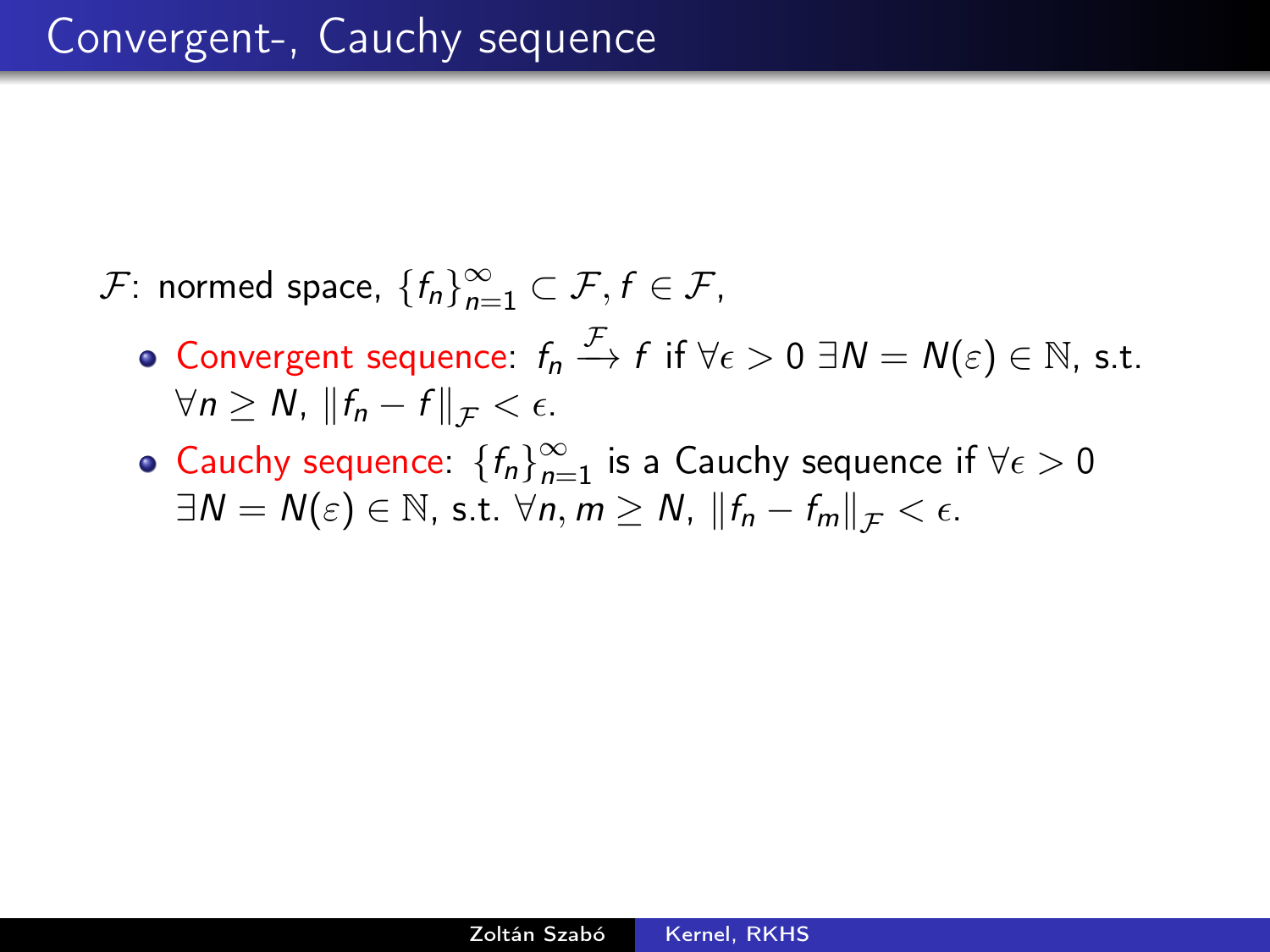- $\mathcal{F}$ : normed space,  $\{f_n\}_{n=1}^{\infty} \subset \mathcal{F}, f \in \mathcal{F}$ ,
	- Convergent sequence:  $f_n \xrightarrow{\mathcal{F}} f$  if  $\forall \epsilon > 0 \ \exists N = N(\epsilon) \in \mathbb{N}$ , s.t.  $\forall n \geq N, \|f_n - f\|_{\mathcal{F}} < \epsilon.$
	- Cauchy sequence:  ${f_n}_{n=0}^{\infty}$  $\sum_{n=1}^{\infty}$  is a Cauchy sequence if  $\forall \epsilon > 0$  $\exists N = N(\varepsilon) \in \mathbb{N}$ , s.t.  $\forall n, m \ge N$ ,  $||f_n - f_m||_{\mathcal{F}} < \epsilon$ .

Note:

convergent  $\Rightarrow$  Cauchy:  $||f_n - f_m||_{\mathcal{F}} \le ||f_n - f||_{\mathcal{F}} + ||f - f_m||_{\mathcal{F}}$ .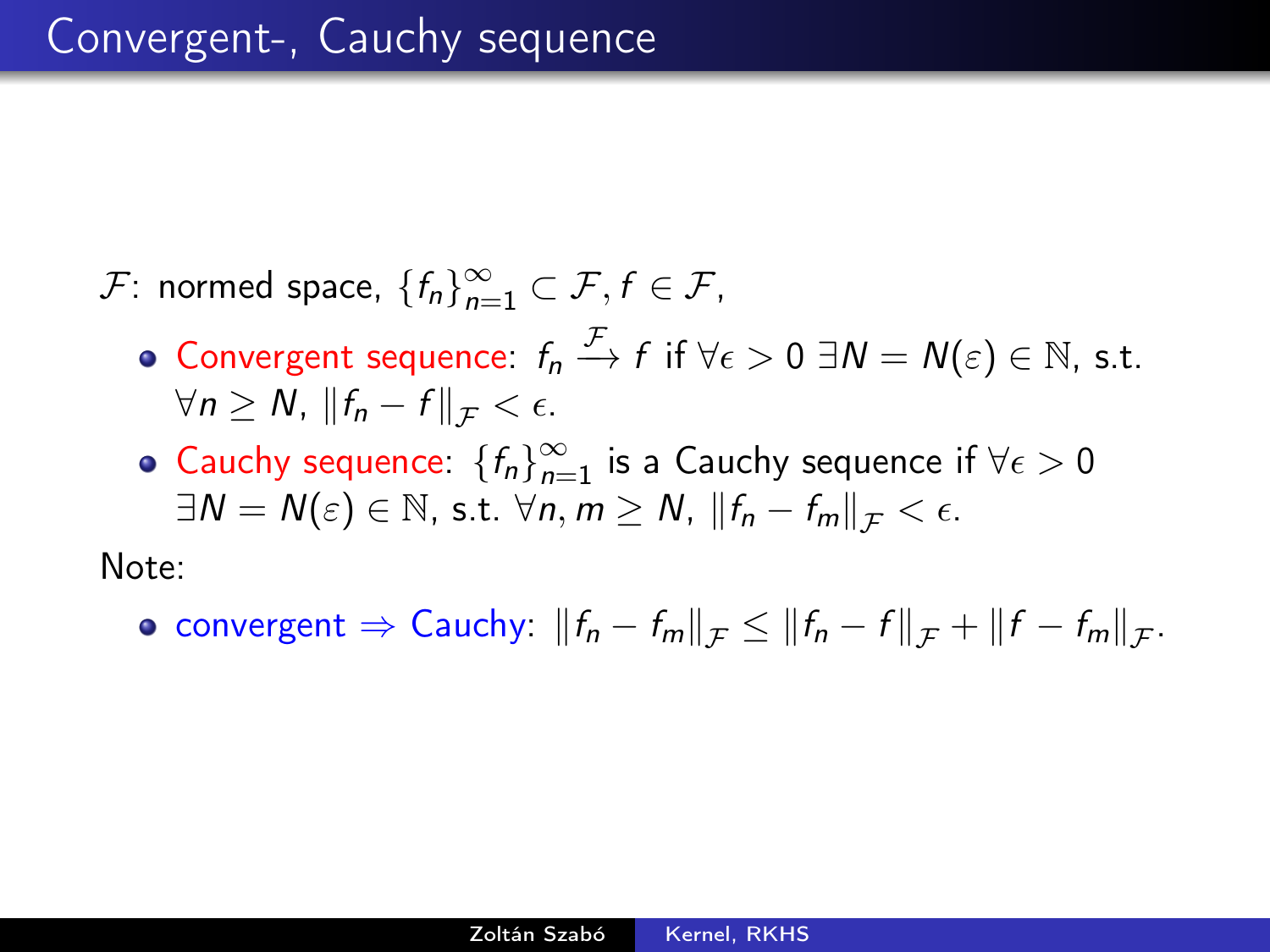## Not every Cauchy sequence converges

### Examples:

- 1, 1.4, 1.41, 1.414, 1.4142, ...: Cauchy in  $\mathbb{Q}$ , but  $\sqrt{2} \notin \mathbb{Q}$ .
- $\Bigl(C[0,1],\left\|\cdot\right\|_{L^2[0,1]}\Bigr)$ :



But a Cauchy sequence is bounded.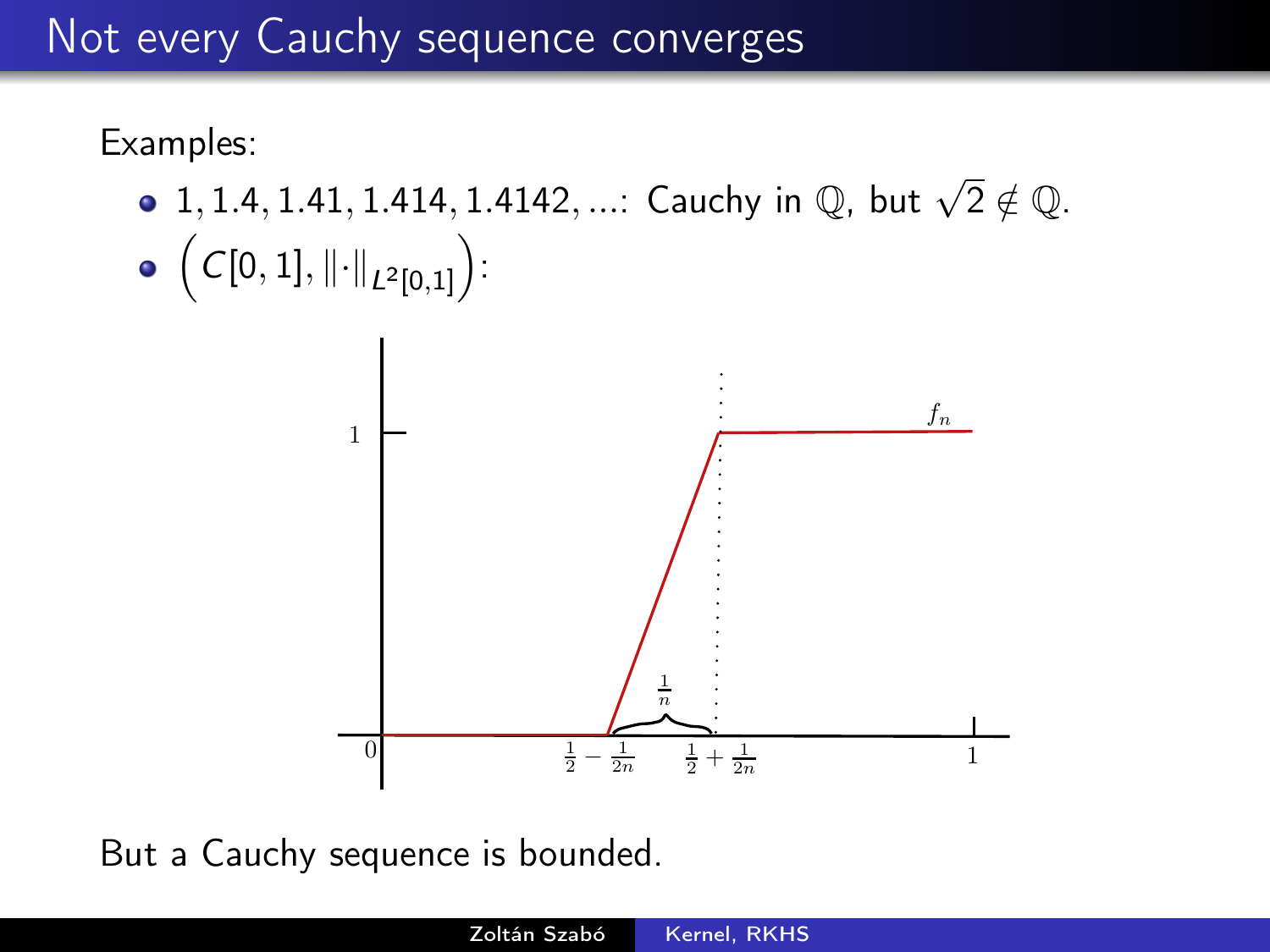Complete space: ∀ Cauchy sequence converges.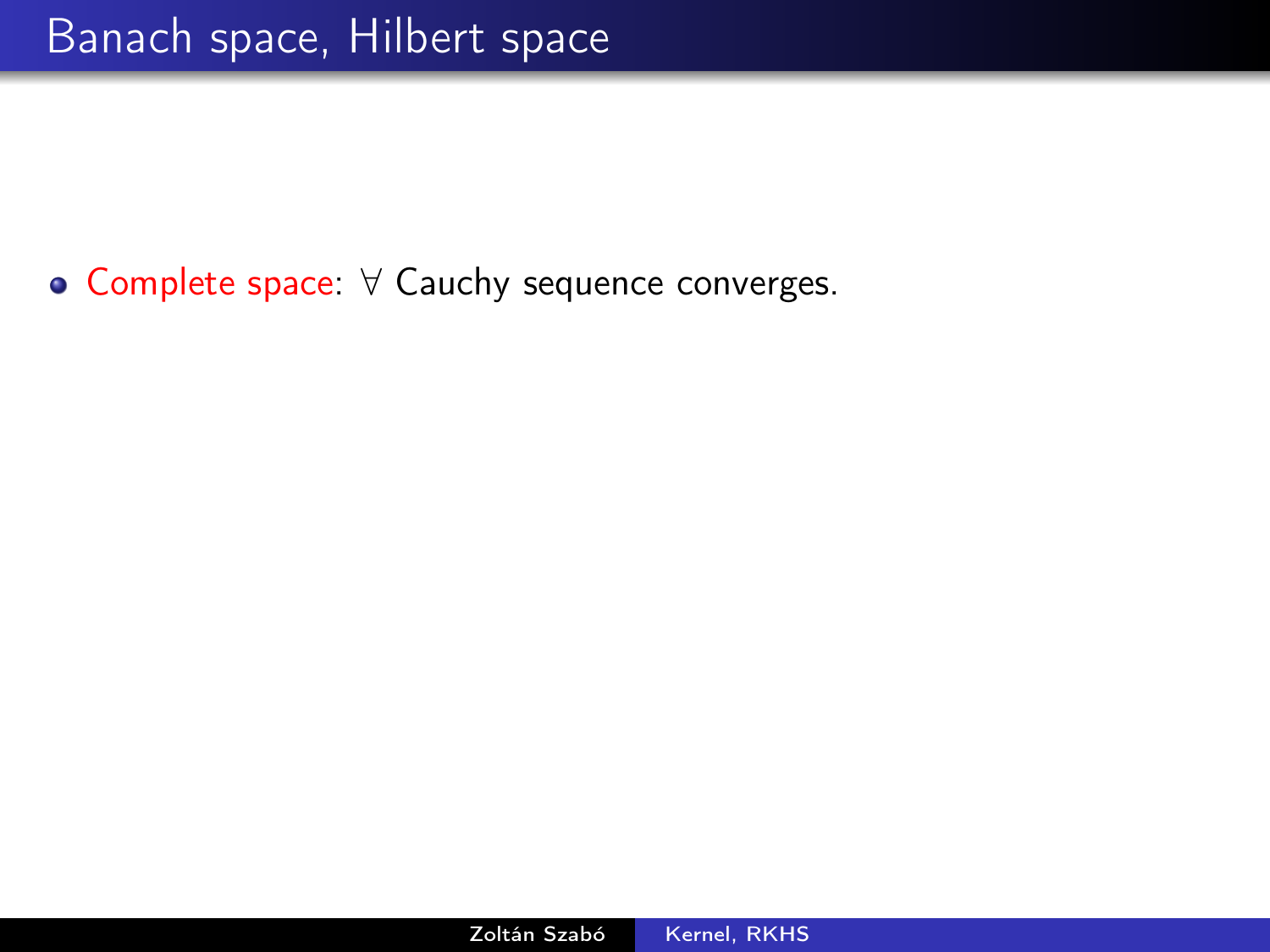- Complete space: ∀ Cauchy sequence converges.
- Banach space  $=$  complete normed space, e.g.  $\bullet$

Let 
$$
p \in [1, \infty)
$$
,  $L^p(\mathcal{X}, \mathcal{A}, \mu) :=$ 

$$
\left\{f:(\mathcal{X},\mathcal{A})\to\mathbb{R} \text{ measurable}: \|f\|_p=\left[\int_{\mathcal{X}}|f(x)|^p\mathrm{d}\mu(x)\right]^{1/p}<\infty\right\}.
$$

$$
\bullet \ \left(C[a, b], \|f\|_{\infty} = \max_{x \in [a, b]} |f(x)|\right).
$$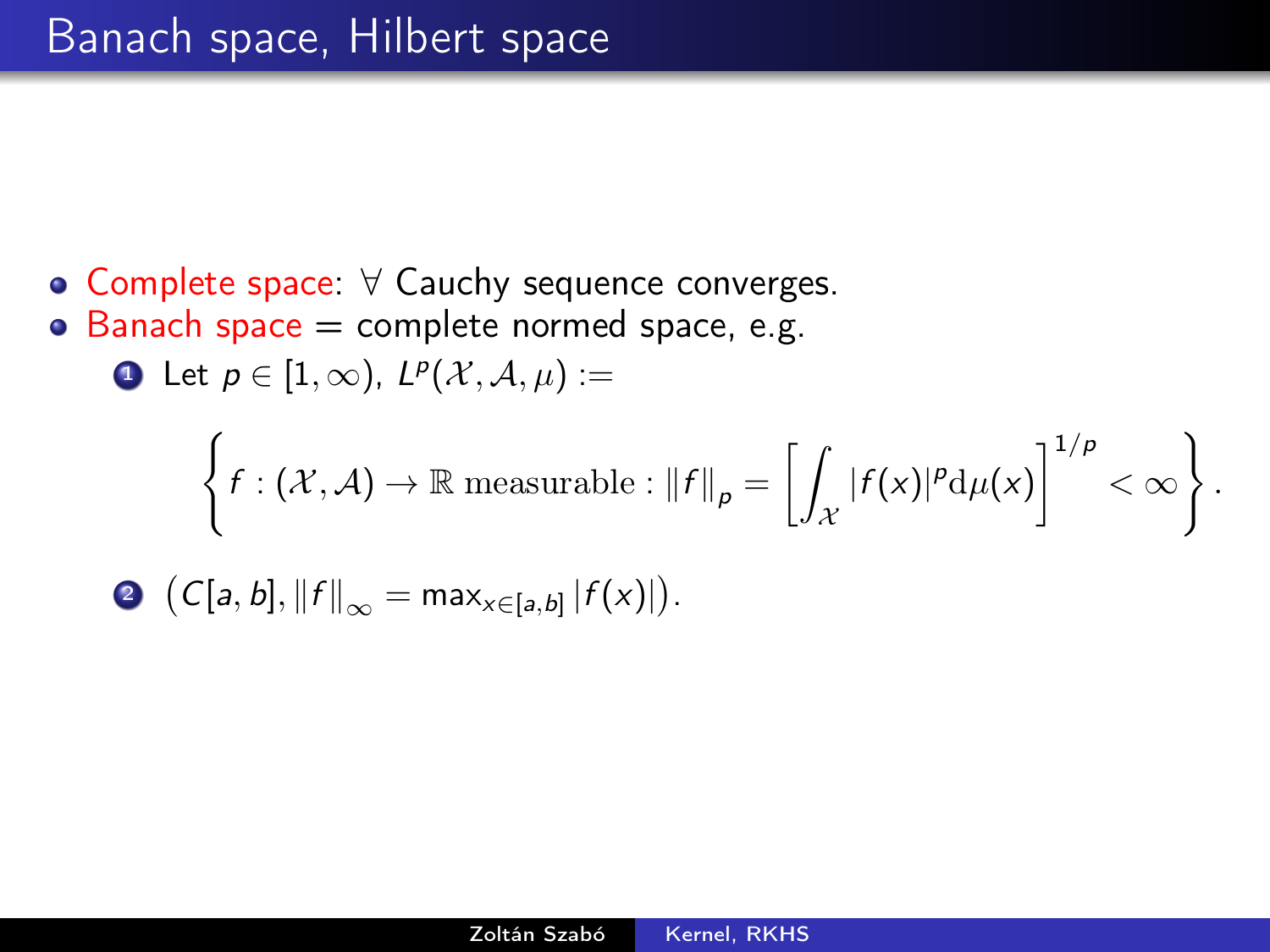- Complete space: ∀ Cauchy sequence converges.
- Banach space  $=$  complete normed space, e.g.  $\bullet$

Let 
$$
p \in [1, \infty)
$$
,  $L^p(\mathcal{X}, \mathcal{A}, \mu) :=$ 

≏

$$
\left\{f:(\mathcal{X},\mathcal{A})\to\mathbb{R} \text{ measurable}: \|f\|_p=\left[\int_{\mathcal{X}}|f(x)|^p\mathrm{d}\mu(x)\right]^{1/p}<\infty\right\}.
$$

**Q** 
$$
(C[a, b], ||f||_{\infty} = \max_{x \in [a, b]} |f(x)|)
$$
.  
Hilbert space = complete inner product space;  $L^2(\mathcal{X}, \mathcal{A}, \mu)$ .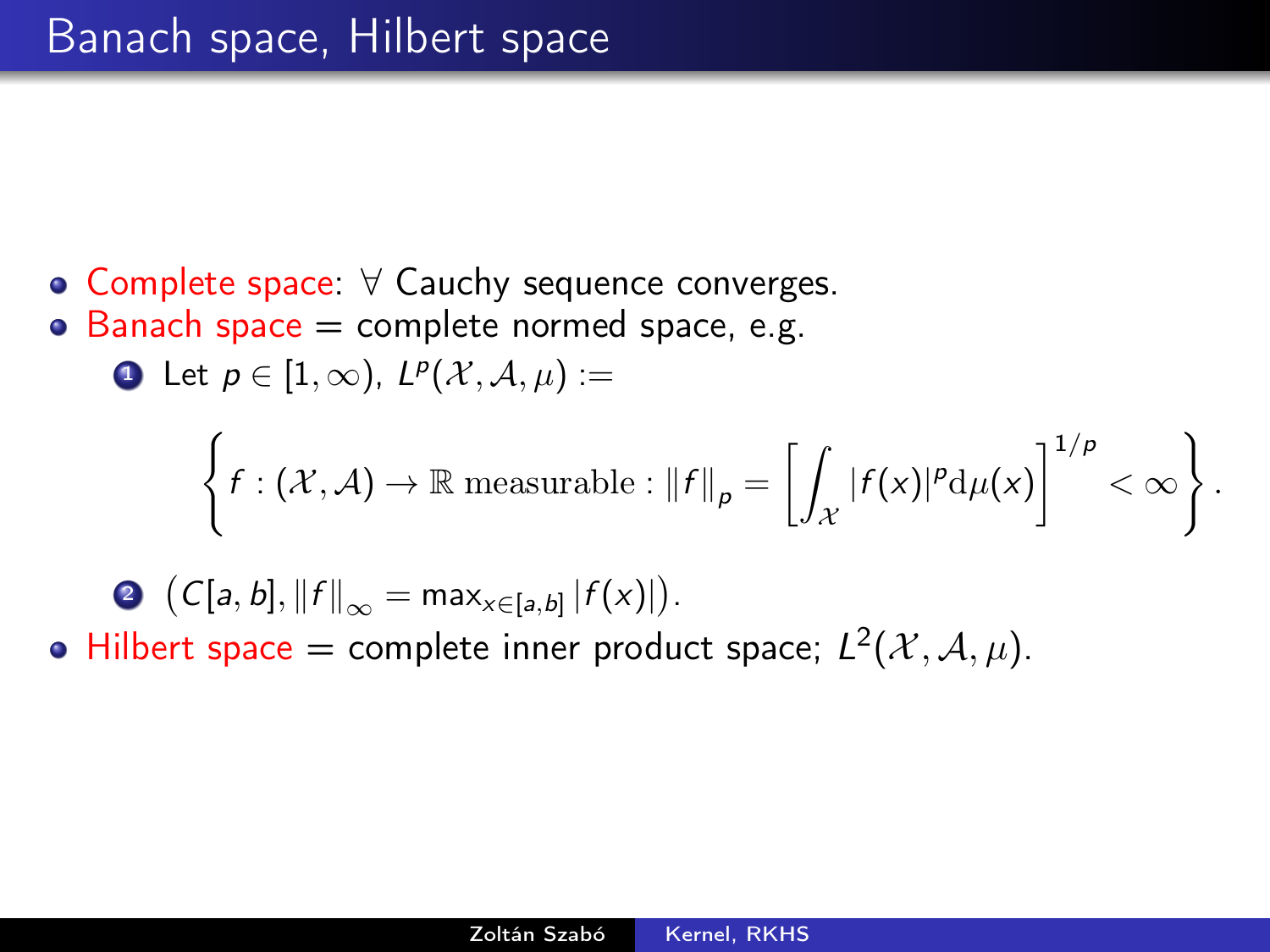## Linear-, bounded operator

### $\mathcal{F}, \mathcal{G}$ : normed spaces.  $A : \mathcal{F} \rightarrow \mathcal{G}$  is called

#### **·** linear operator:

\n- **O** 
$$
A(\alpha f) = \alpha (Af)
$$
  $\forall \alpha \in \mathbb{R}, f \in \mathcal{F}$ , (homogeneity),
\n- **O**  $A(f + g) = Af + Ag$   $\forall f, g \in \mathcal{F}$  (additivity).
\n

 $G = \mathbb{R}$ : linear functional.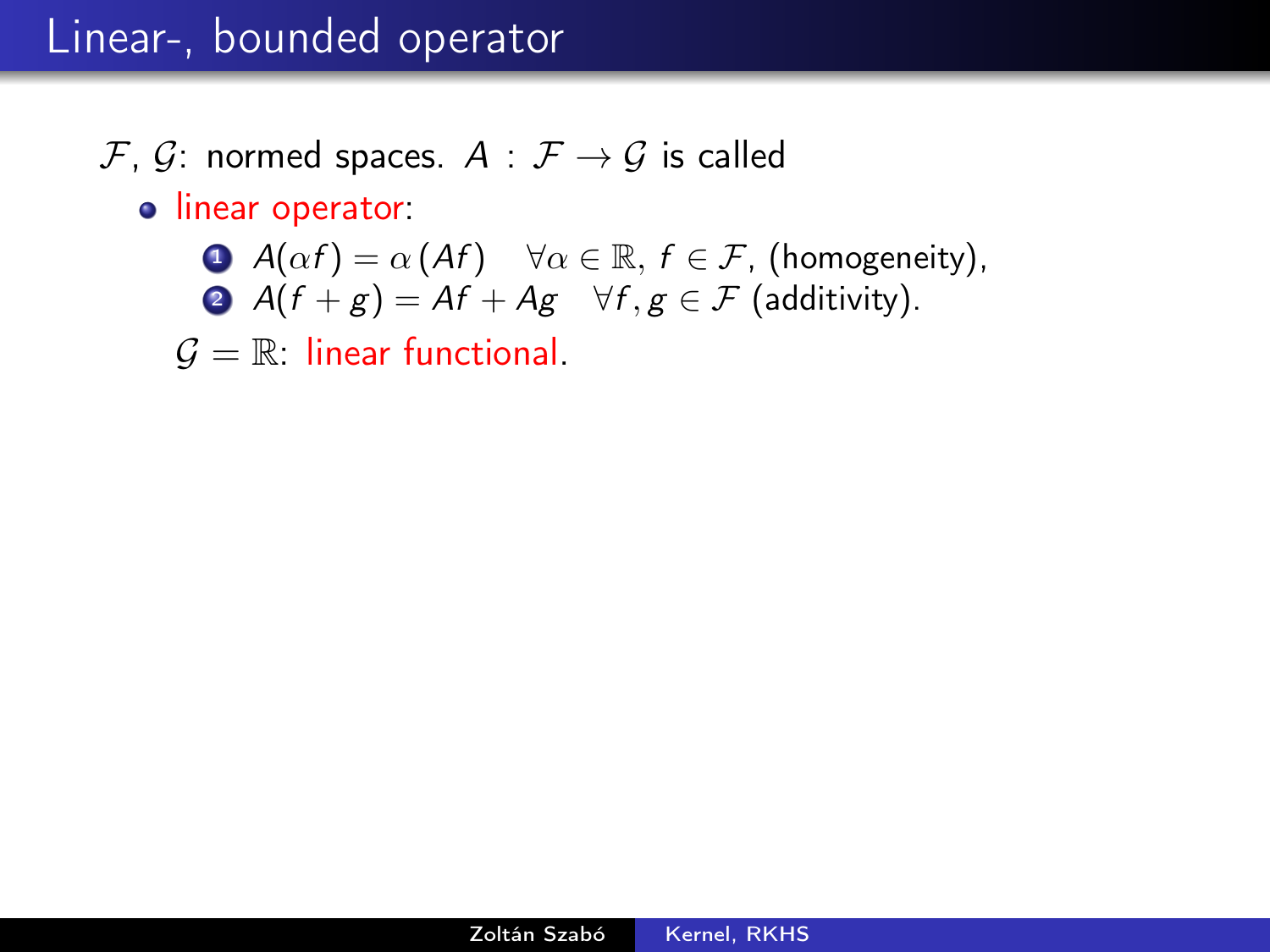## Linear-, bounded operator

### $\mathcal{F}, \mathcal{G}$ : normed spaces.  $A : \mathcal{F} \rightarrow \mathcal{G}$  is called

#### o linear operator:

\n- **Q** 
$$
A(\alpha f) = \alpha (Af)
$$
  $\forall \alpha \in \mathbb{R}, f \in \mathcal{F}$ , (homogeneity),
\n- **Q**  $A(f + g) = Af + Ag$   $\forall f, g \in \mathcal{F}$  (additivity).
\n

 $G = \mathbb{R}$ : linear functional.

bounded operator:  $A$  is linear  $\&\ \|A\|=\sup_{f\in\mathcal{F}}\frac{\|Af\|_{\mathcal{G}}}{\|f\|_{\mathcal{F}}}$  $\frac{\|A^r\|_{\mathcal{G}}}{\|f\|_{\mathcal{F}}} < \infty.$ 

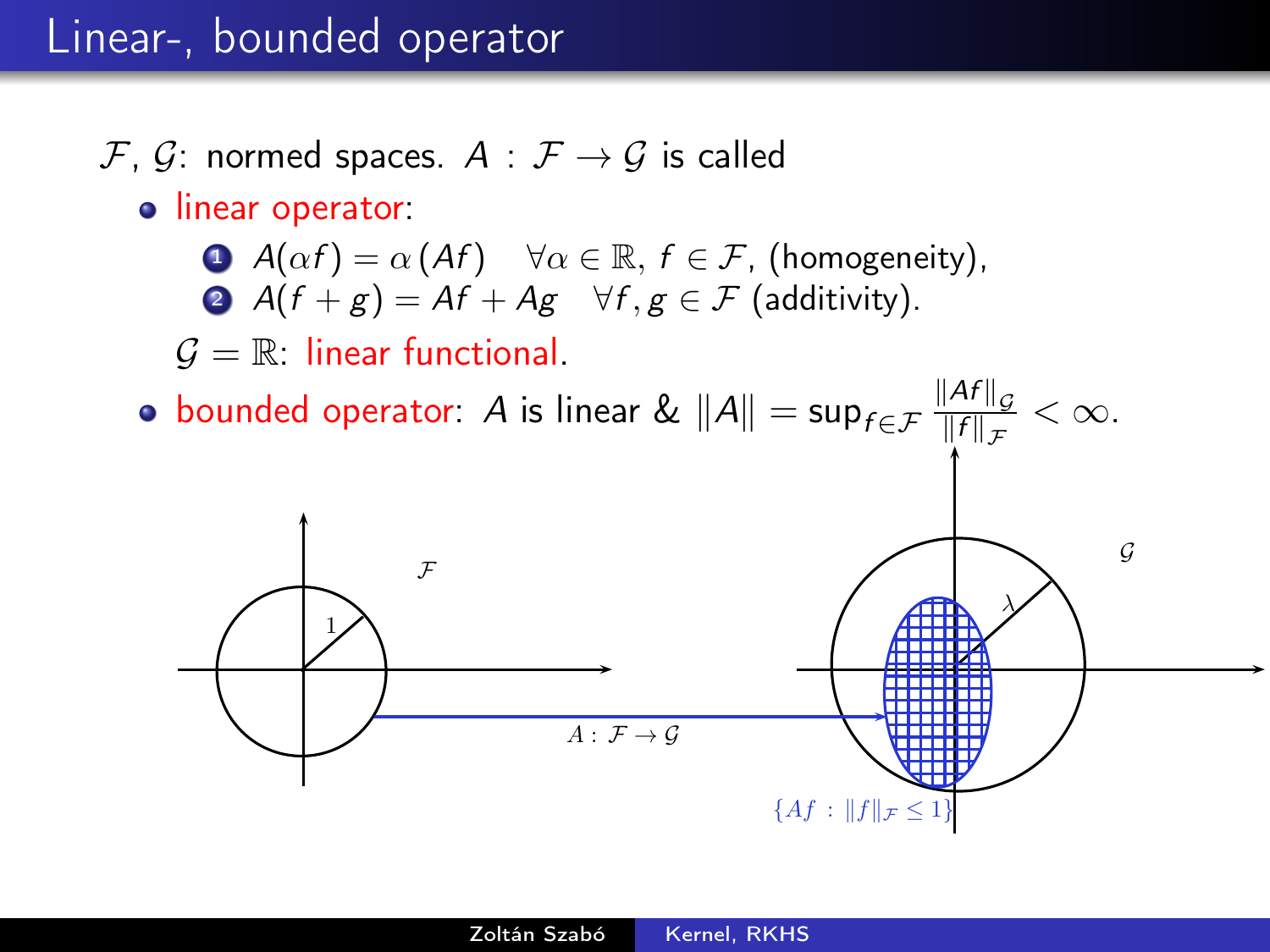\n- $$
(C^1[0,1], ||f||_{\infty} := \max_{x \in [0,1]} |f(x)|), A(f) = f'(0) \in \mathbb{R}
$$
\n- **4.** linear  $\Leftarrow$  differentiation & evaluation are linear,
\n- **6.**  $f_n(x) = e^{-nx}$  ( $n \in \mathbb{Z}^+$ ):
\n- $||f_n||_{\infty} \leq 1$ , but
\n- $|A(f_n)| = |f'_n(0)| = |-ne^{-nx}|_{x=0}| = |-n| = n \to \infty$ .
\n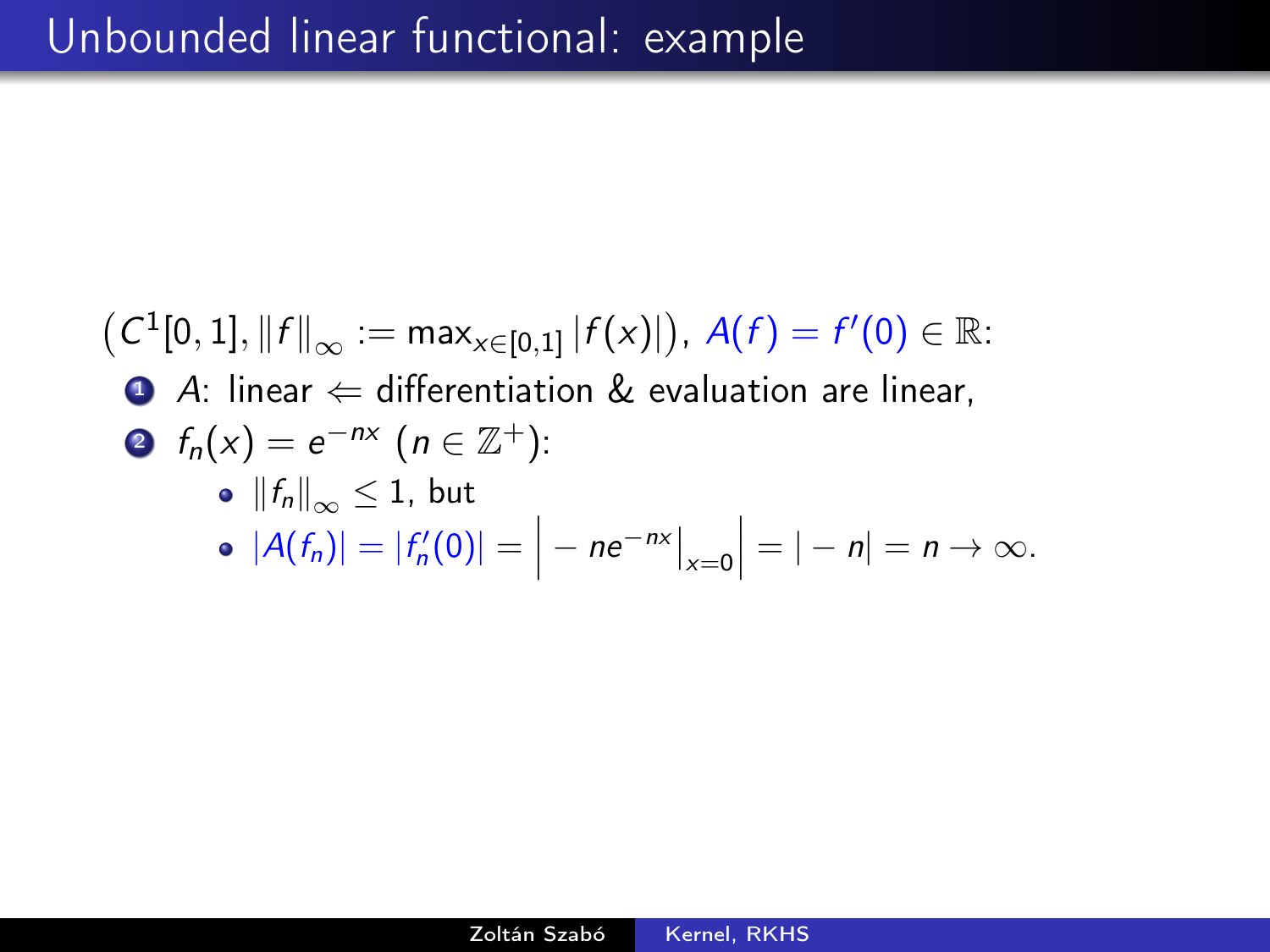## Continuous operator

- Def.: A is
	- continuous at  $f_0 \in \mathcal{F}$ :  $\forall \epsilon > 0$   $\exists \delta = \delta(\epsilon, f_0) > 0$ , s.t.

 $||f - f_0||_{\mathcal{F}} < \delta$  implies  $||Af - Af_0||_{\mathcal{G}} < \epsilon$ .

• continuous: if it is continuous at  $\forall f_0 \in \mathcal{F}$ .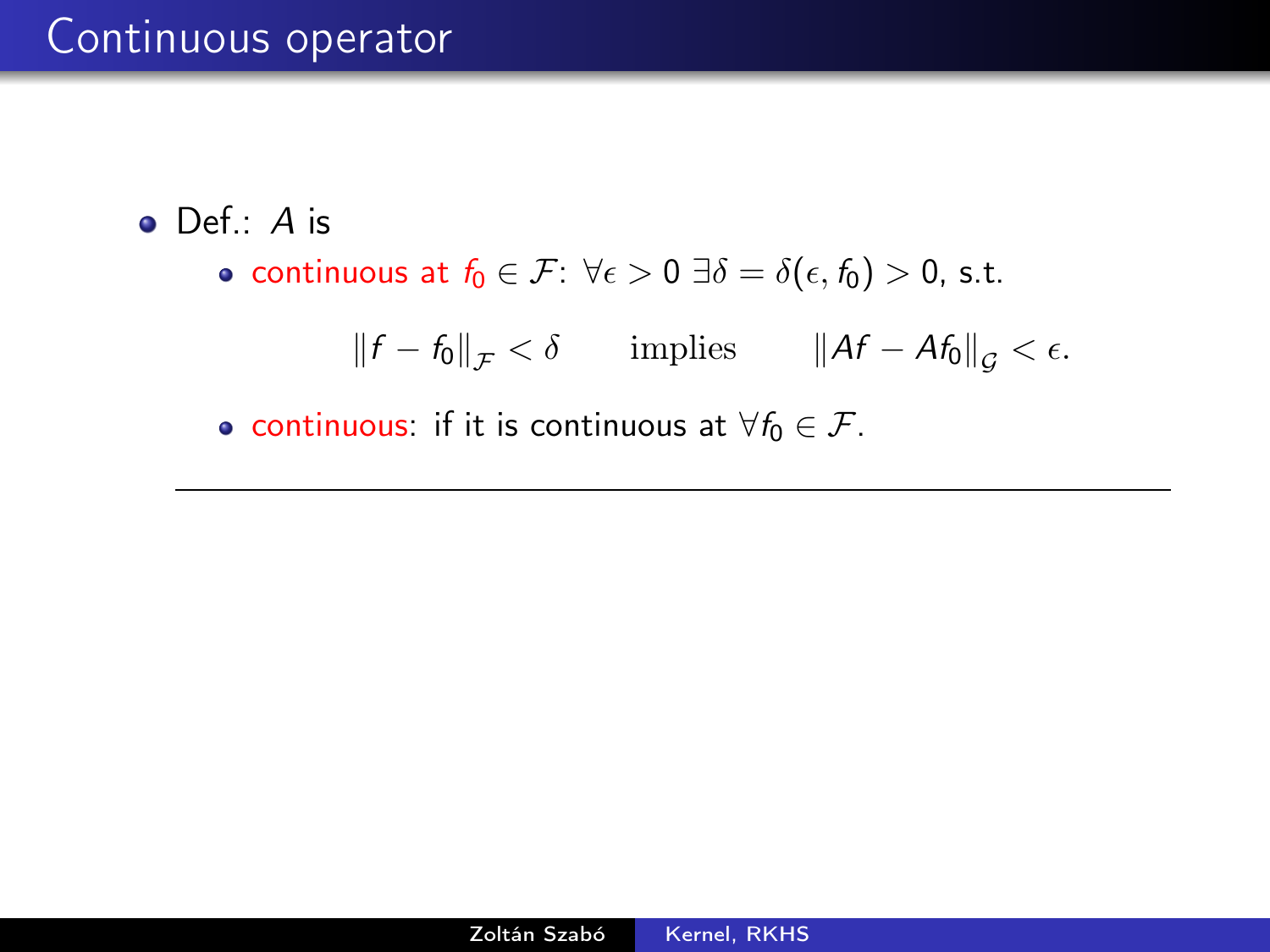### Continuous operator

- Def.: A is
	- continuous at  $f_0 \in \mathcal{F}$ :  $\forall \epsilon > 0$   $\exists \delta = \delta(\epsilon, f_0) > 0$ , s.t.

 $||f - f_0||_{\mathcal{F}} < \delta$  implies  $||Af - Af_0||_{\mathcal{G}} < \epsilon$ .

• continuous: if it is continuous at  $\forall f_0 \in \mathcal{F}$ .

Example:

• Let 
$$
A_g(f) := \langle f, g \rangle_{\mathcal{F}} \in \mathbb{R}
$$
, where  $f, g \in \mathcal{F}$ .

 $A_g$  is Lipschitz continuous:

$$
|A_g(f_1)-A_g(f_2)| \stackrel{\langle \cdot,\cdot\rangle_{\mathcal{F}}: \text{ lin.}}{\equiv} |\langle f_1-f_2,g\rangle_{\mathcal{F}}| \stackrel{\text{CBS}}{\leq} ||g||_{\mathcal{F}} ||f_1-f_2||_{\mathcal{F}}.
$$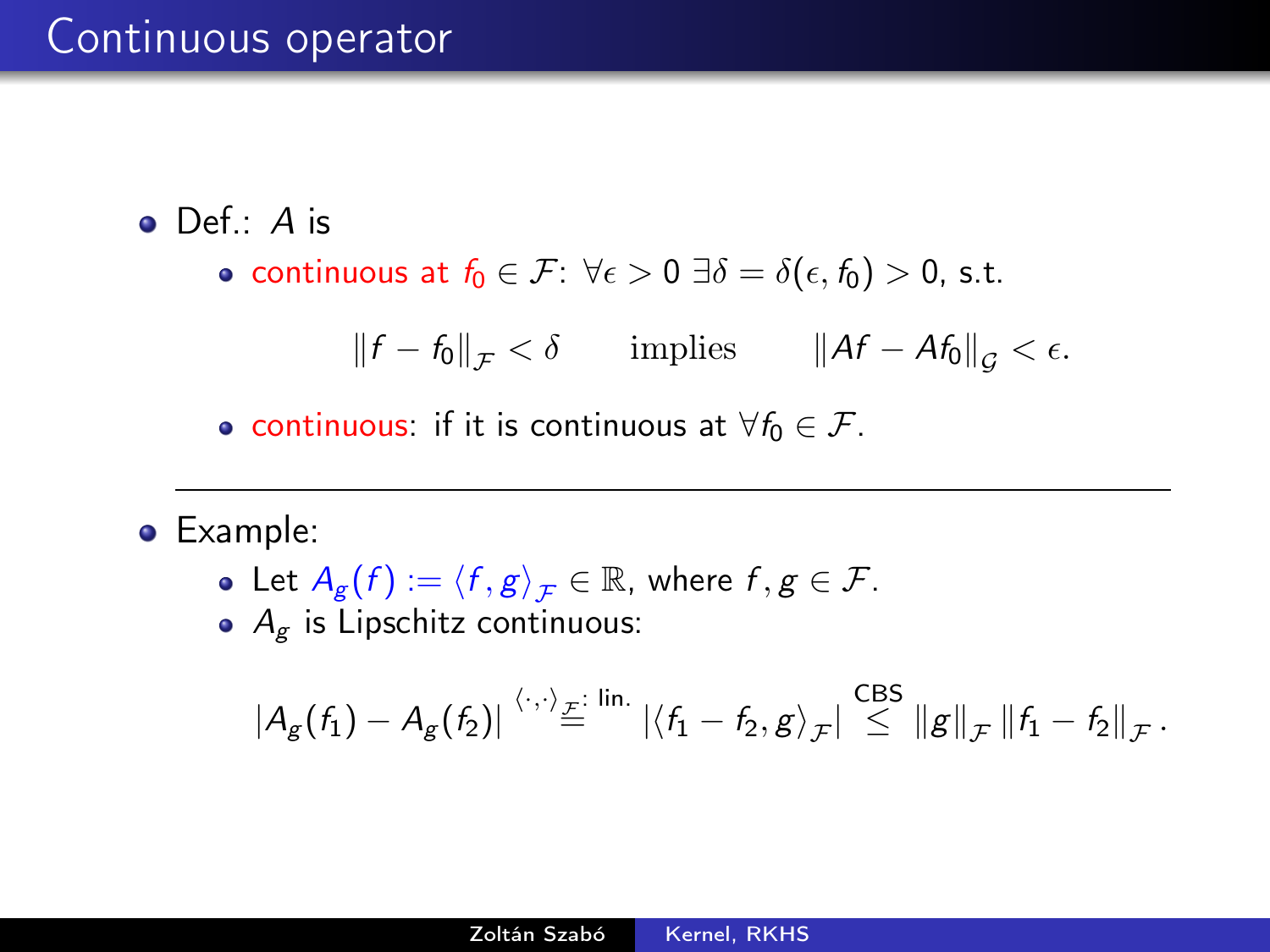Theorem:

- A: linear operator. Equivalent: A is
	- **4** continuous,
	- 2 continuous at one point,
	- **3** bounded.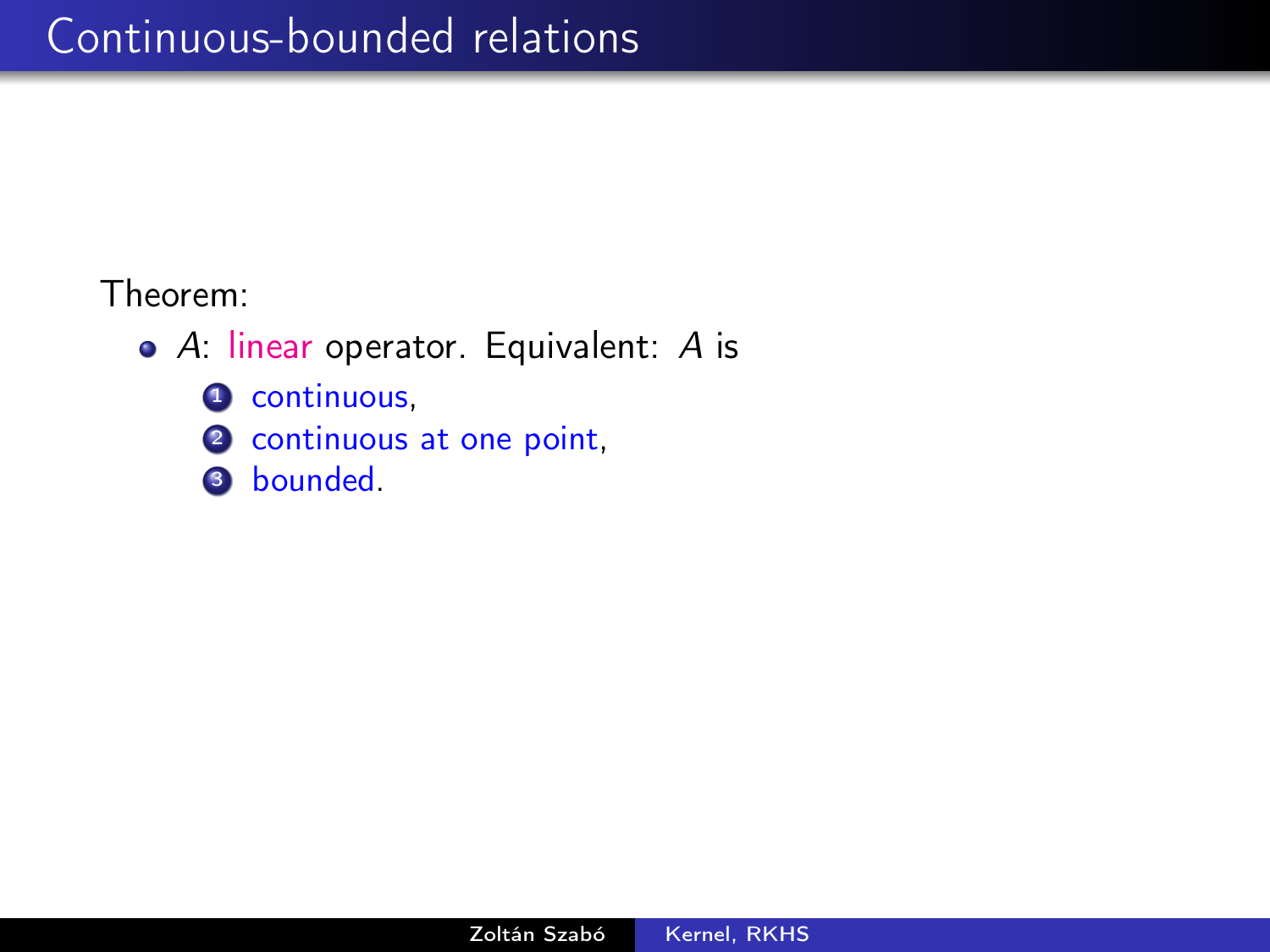### Theorems:

- A: linear operator. Equivalent: A is
	- **4** continuous,
	- 2 continuous at one point.
	- **3** bounded.
- Riesz representation ( $\mathcal{F}$ : Hilbert,  $\mathcal{G} = \mathbb{R}$ ):

continuous linear functionals  $=\left\{\left\langle \cdot,g\right\rangle _{\mathcal{F}}:g\in\mathcal{F}\right\}\bigg|$ .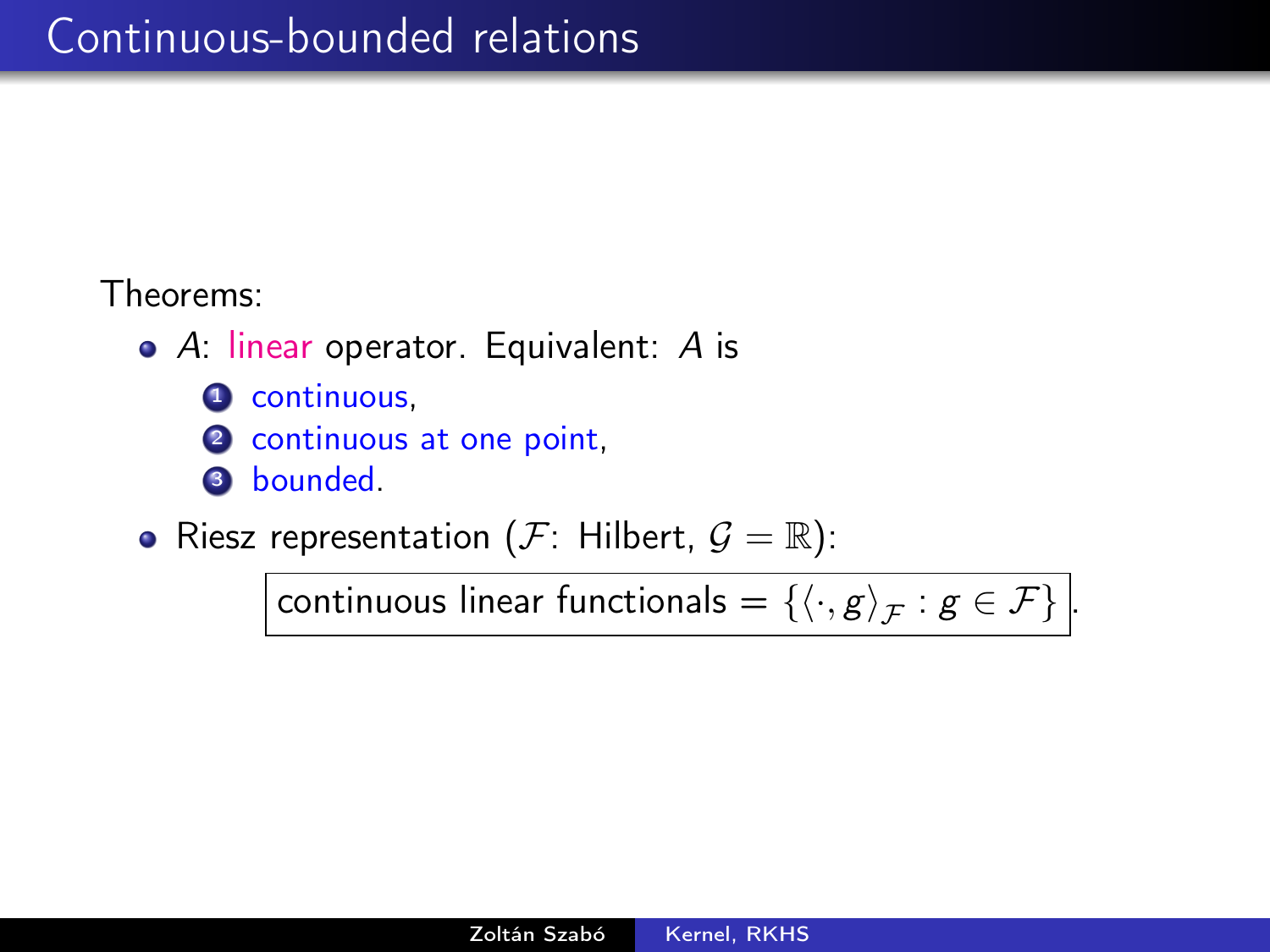Let us switch to RKHS-s!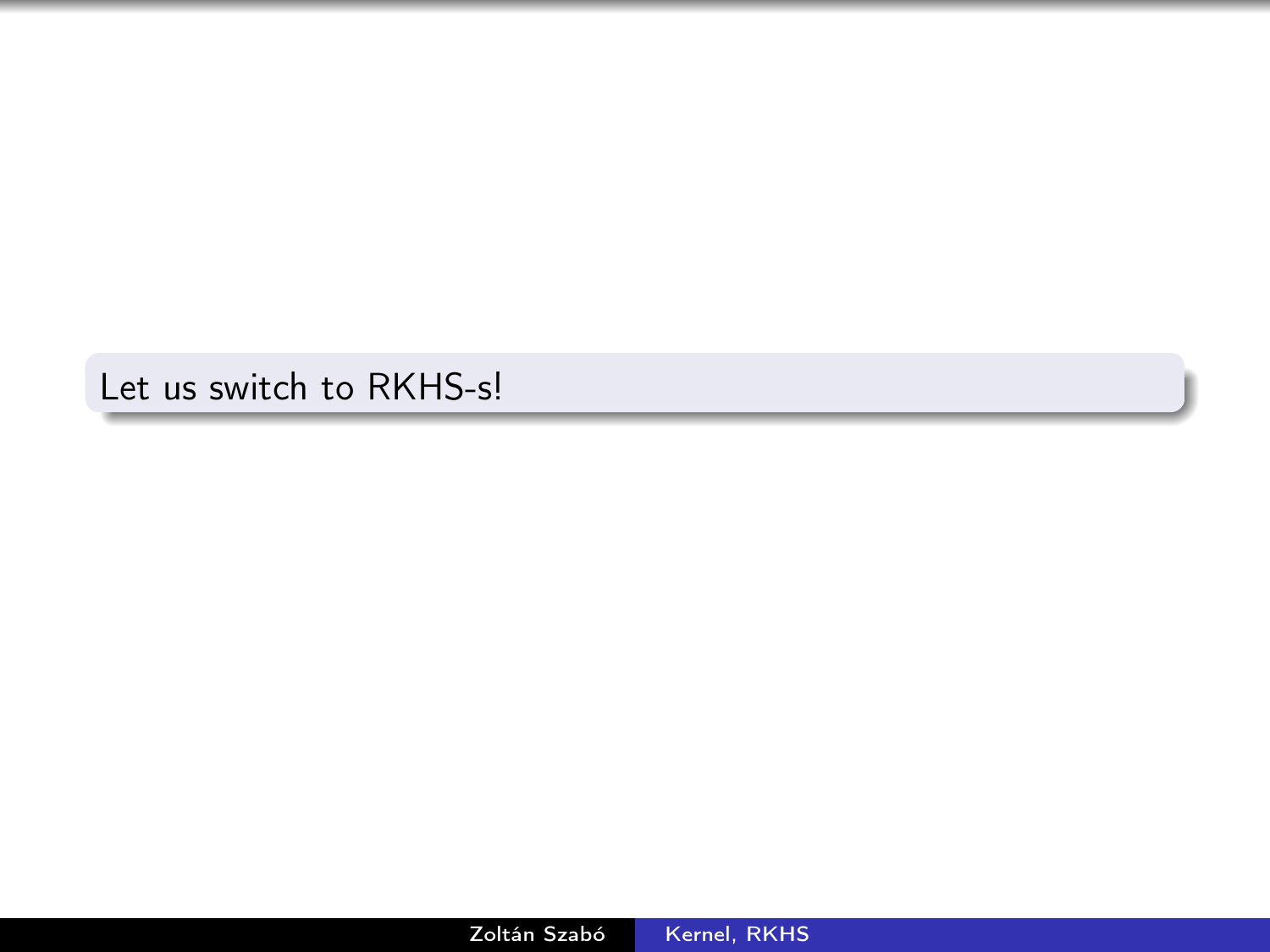# Kernel examples on  $\mathbb{R}^d$

$$
k_G(a, b) = e^{-\frac{||a-b||_2^2}{2\theta^2}}, \t k_e(a, b) = e^{-\frac{||a-b||_2}{2\theta^2}},
$$
  
\n
$$
k_C(a, b) = \frac{1}{1 + \frac{||a-b||_2^2}{\theta^2}}, \t k_t(a, b) = \frac{1}{1 + ||a-b||_2^{\theta}},
$$
  
\n
$$
k_p(a, b) = (\langle a, b \rangle + \theta)^p, \t k_i(a, b) = \frac{1}{\sqrt{||a-b||_2^2 + \theta^2}},
$$
  
\n
$$
k_{M, \frac{3}{2}}(a, b) = \left(1 + \frac{\sqrt{3} ||a-b||_2}{\theta}\right) e^{-\frac{\sqrt{3} ||a-b||_2}{\theta}},
$$
  
\n
$$
k_{M, \frac{5}{2}}(a, b) = \left(1 + \frac{\sqrt{5} ||a-b||_2}{\theta} + \frac{5 ||a-b||_2^2}{3\theta^2}\right) e^{-\frac{\sqrt{5} ||a-b||_2}{\theta}}.
$$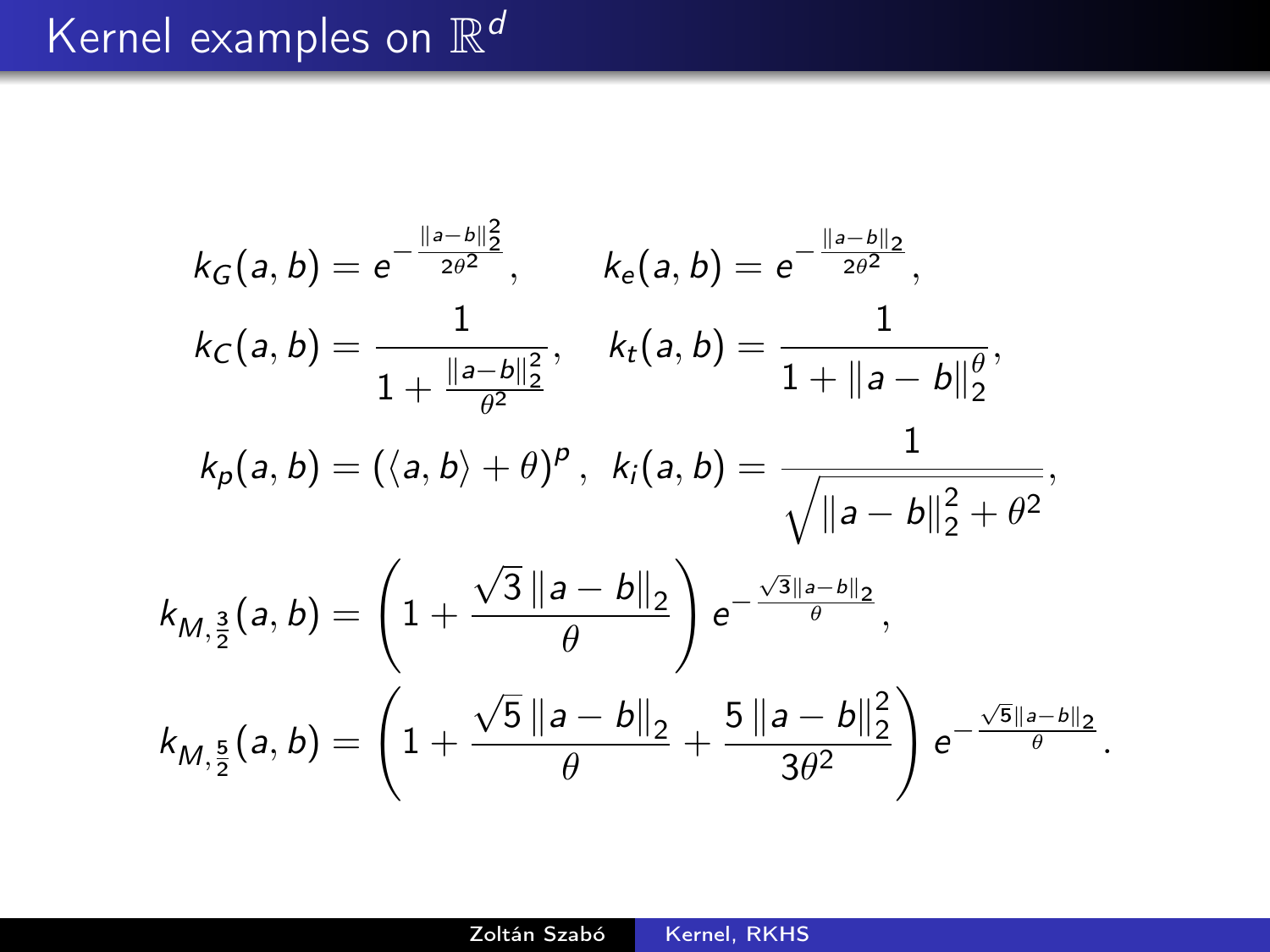View-1: continuous evaluation.

- Let  $\mathcal{H} \subset \mathbb{R}^{\mathcal{X}}$  be a Hilbert space.
- Consider for fixed  $x \in \mathcal{X}$  the  $\delta_x : f \in \mathcal{H} \mapsto f(x) \in \mathbb{R}$  map.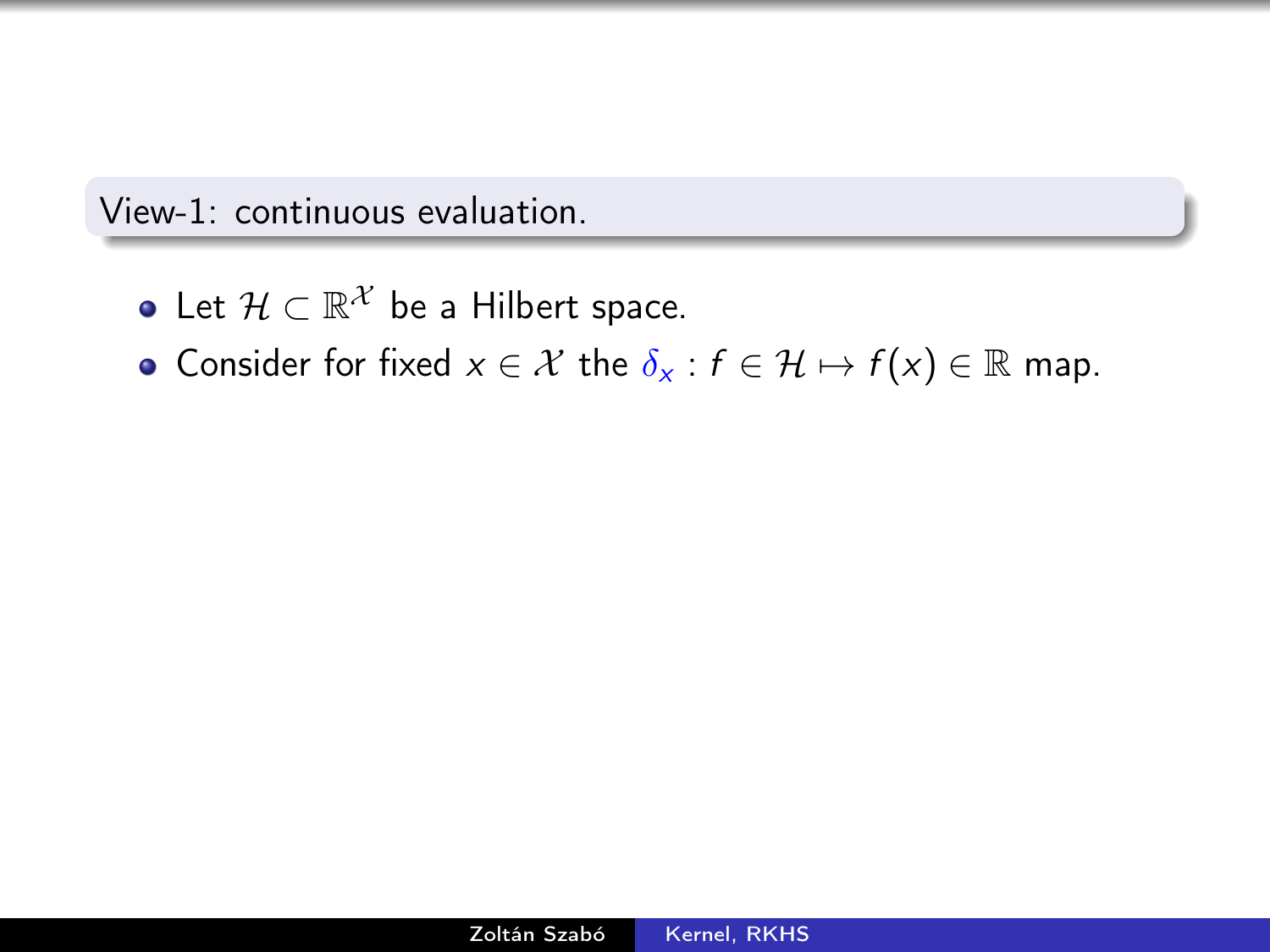#### View-1: continuous evaluation.

- Let  $\mathcal{H} \subset \mathbb{R}^{\mathcal{X}}$  be a Hilbert space.
- Consider for fixed  $x \in \mathcal{X}$  the  $\delta_x : f \in \mathcal{H} \mapsto f(x) \in \mathbb{R}$  map.
- The (Dirac) evaluation functional is linear:

$$
\delta_{x}(\alpha f + \beta g) = (\alpha f + \beta g)(x) = \alpha f(x) + \beta g(x)
$$
  
=  $\alpha \delta_{x}(f) + \beta \delta_{x}(g) \quad (\forall \alpha, \beta \in \mathbb{R}, f, g \in \mathcal{H}).$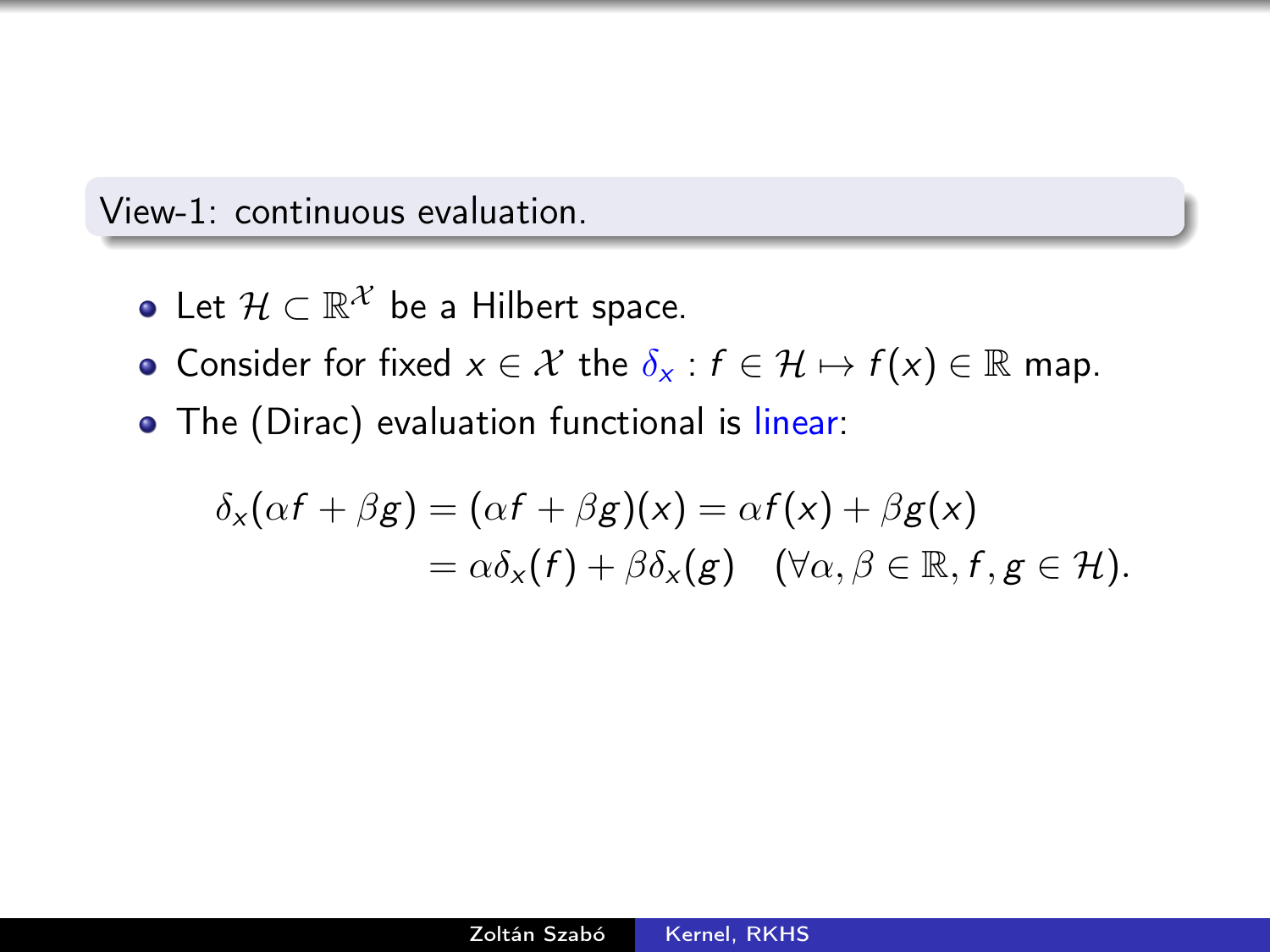#### View-1: continuous evaluation.

- Let  $\mathcal{H} \subset \mathbb{R}^{\mathcal{X}}$  be a Hilbert space.
- Consider for fixed  $x \in \mathcal{X}$  the  $\delta_x : f \in \mathcal{H} \mapsto f(x) \in \mathbb{R}$  map.
- The (Dirac) evaluation functional is linear:

$$
\delta_{x}(\alpha f + \beta g) = (\alpha f + \beta g)(x) = \alpha f(x) + \beta g(x)
$$
  
=  $\alpha \delta_{x}(f) + \beta \delta_{x}(g) \quad (\forall \alpha, \beta \in \mathbb{R}, f, g \in \mathcal{H}).$ 

• Def.: H is called RKHS if  $\delta_x$  is continuous  $\forall x \in \mathcal{X}$ .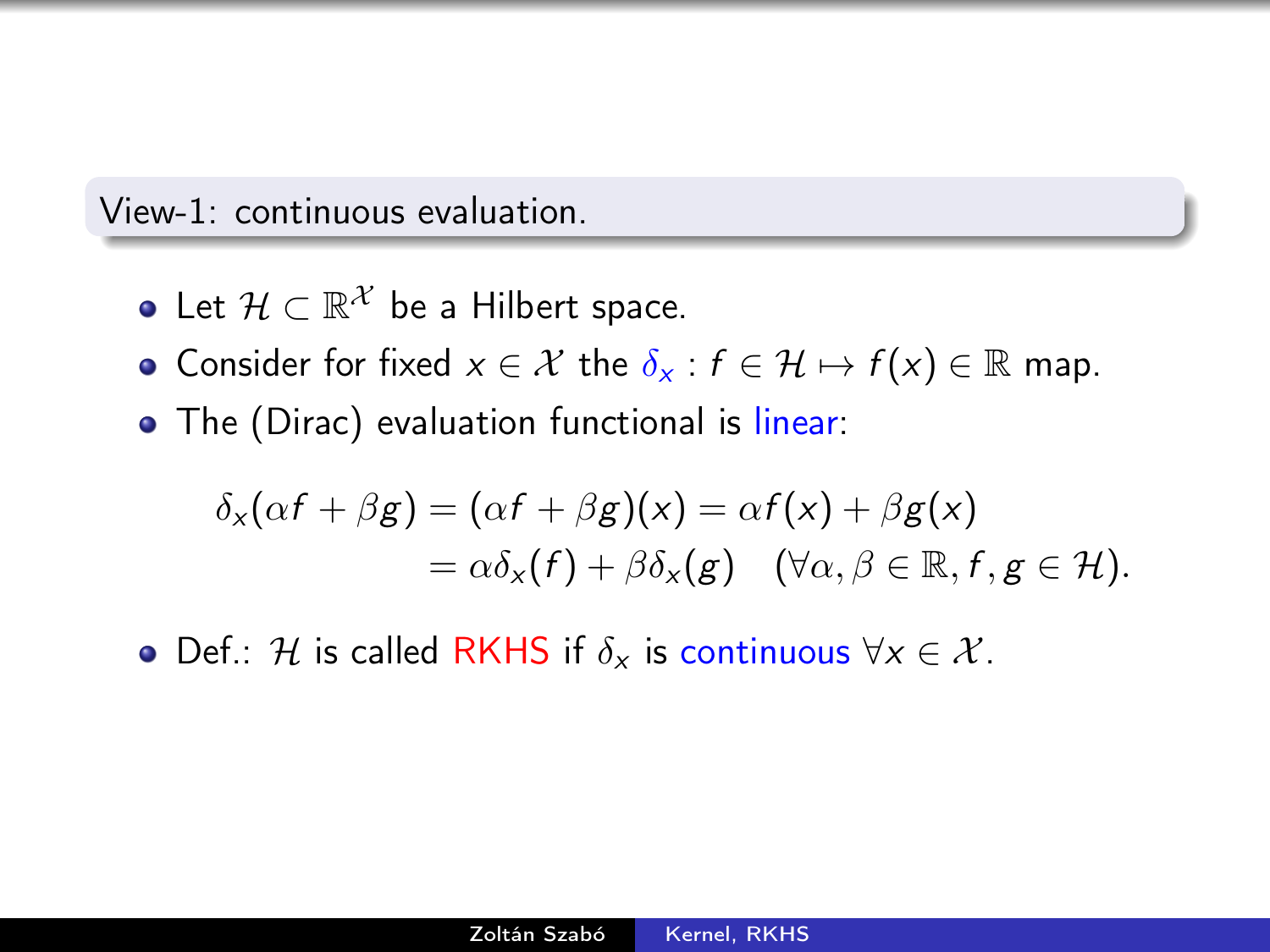$$
\mathcal{H} = L^2[0,1] \ni f_n(x) = x^n:
$$
  
•  $f_n \to 0 \in \mathcal{H}$  since

$$
\lim_{n \to \infty} ||f_n - 0||_2 = \lim_{n \to \infty} \left( \int_0^1 x^{2n} dx \right)^{1/2} = \lim_{n \to \infty} \frac{1}{\sqrt{2n+1}} = 0,
$$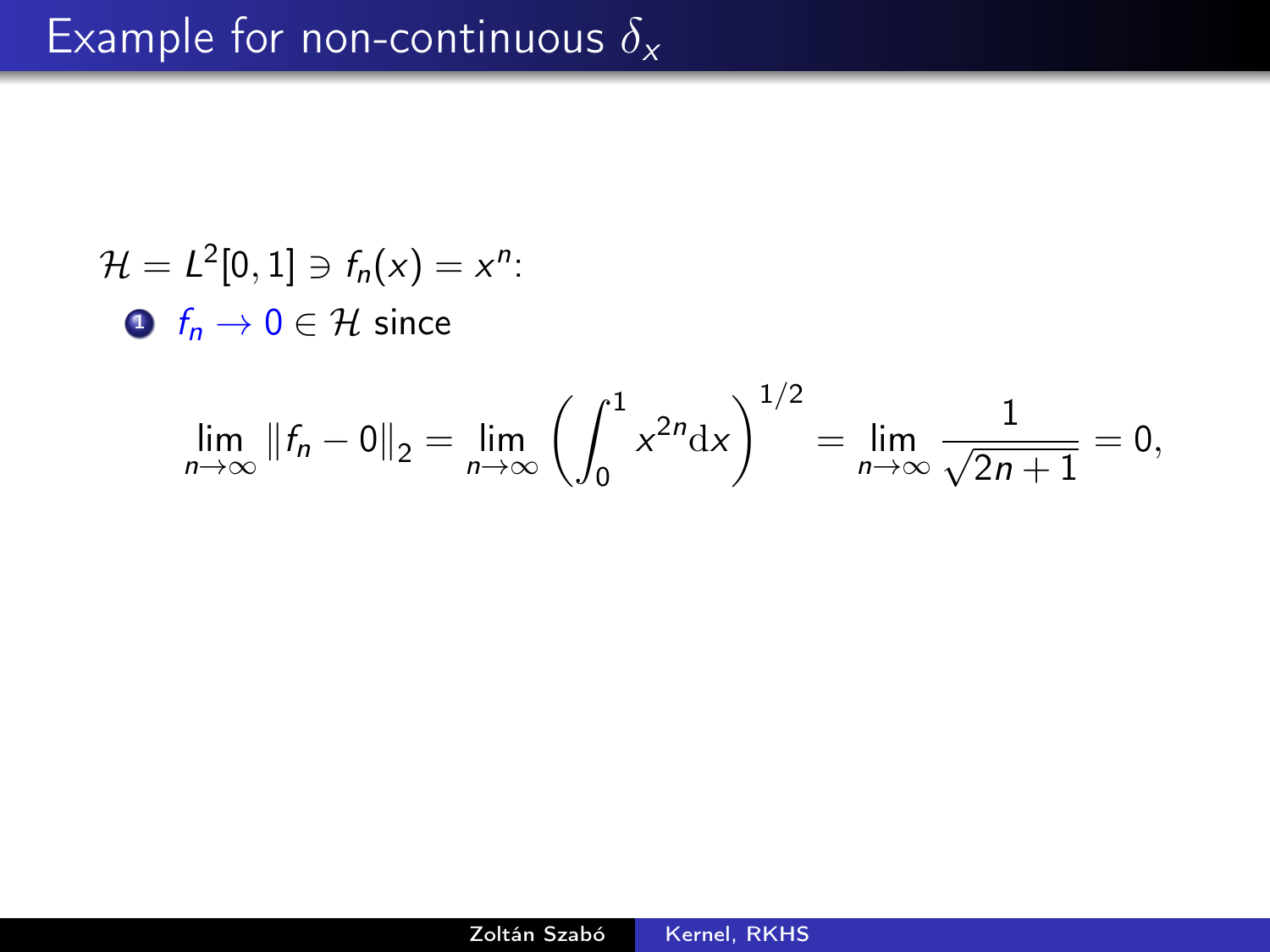$$
\mathcal{H} = L^2[0, 1] \ni f_n(x) = x^n:
$$
  
\n•  $f_n \to 0 \in \mathcal{H}$  since  
\n
$$
\lim_{n \to \infty} ||f_n - 0||_2 = \lim_{n \to \infty} \left( \int_0^1 x^{2n} dx \right)^{1/2} = \lim_{n \to \infty} \frac{1}{\sqrt{2n+1}} = 0,
$$

**3** but  $\delta_1(f_n) = 1 \rightarrow \delta_1(0) = 0$ .

In  $L^2$ : norm convergence  $\neq$  pointwise convergence.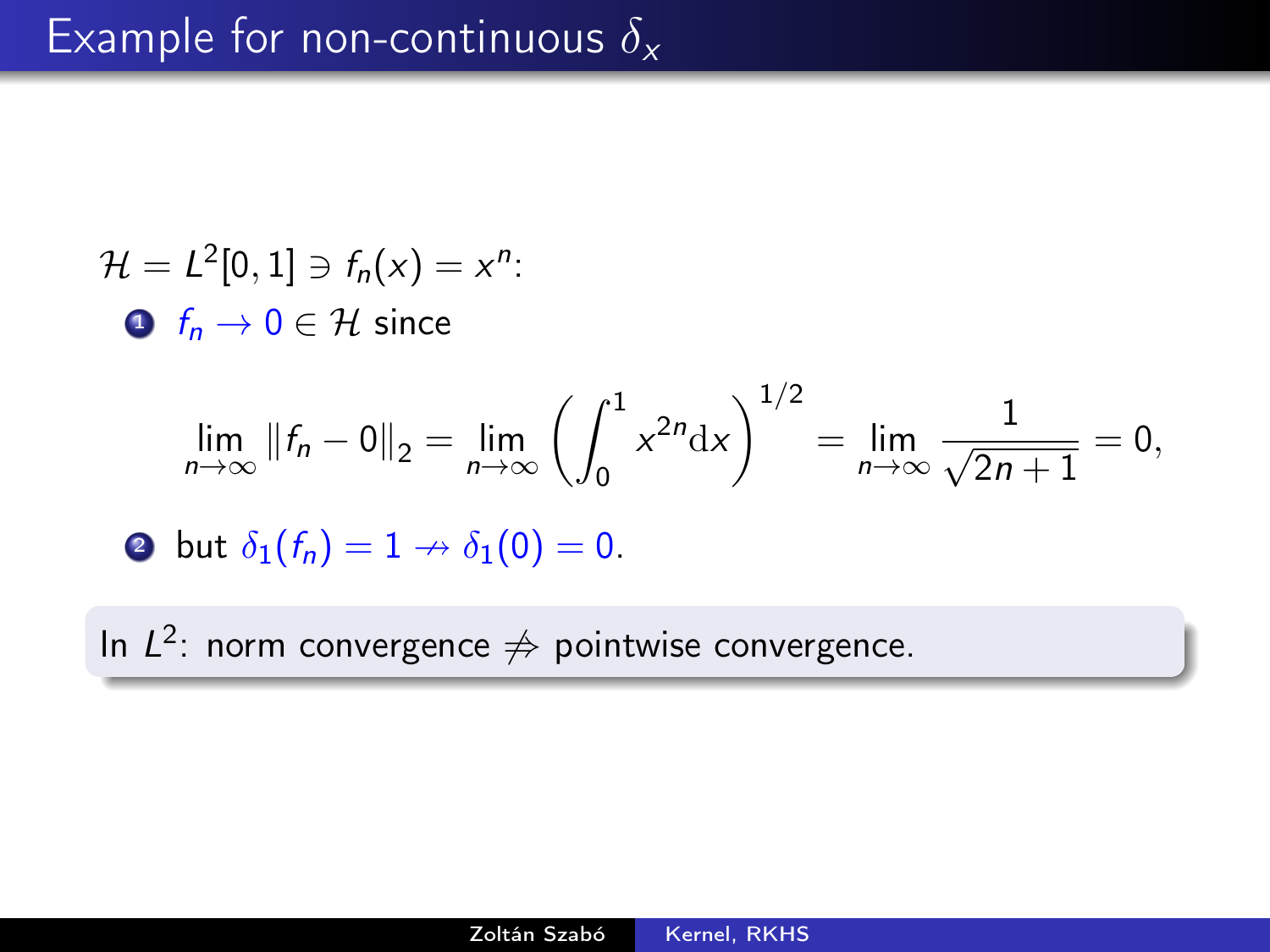### In RKHS: convergence in norm  $\Rightarrow$  pointwise convergence!

Result:  $f_n \xrightarrow{\mathcal{H}} f \Rightarrow f_n \xrightarrow{\forall x} f$ .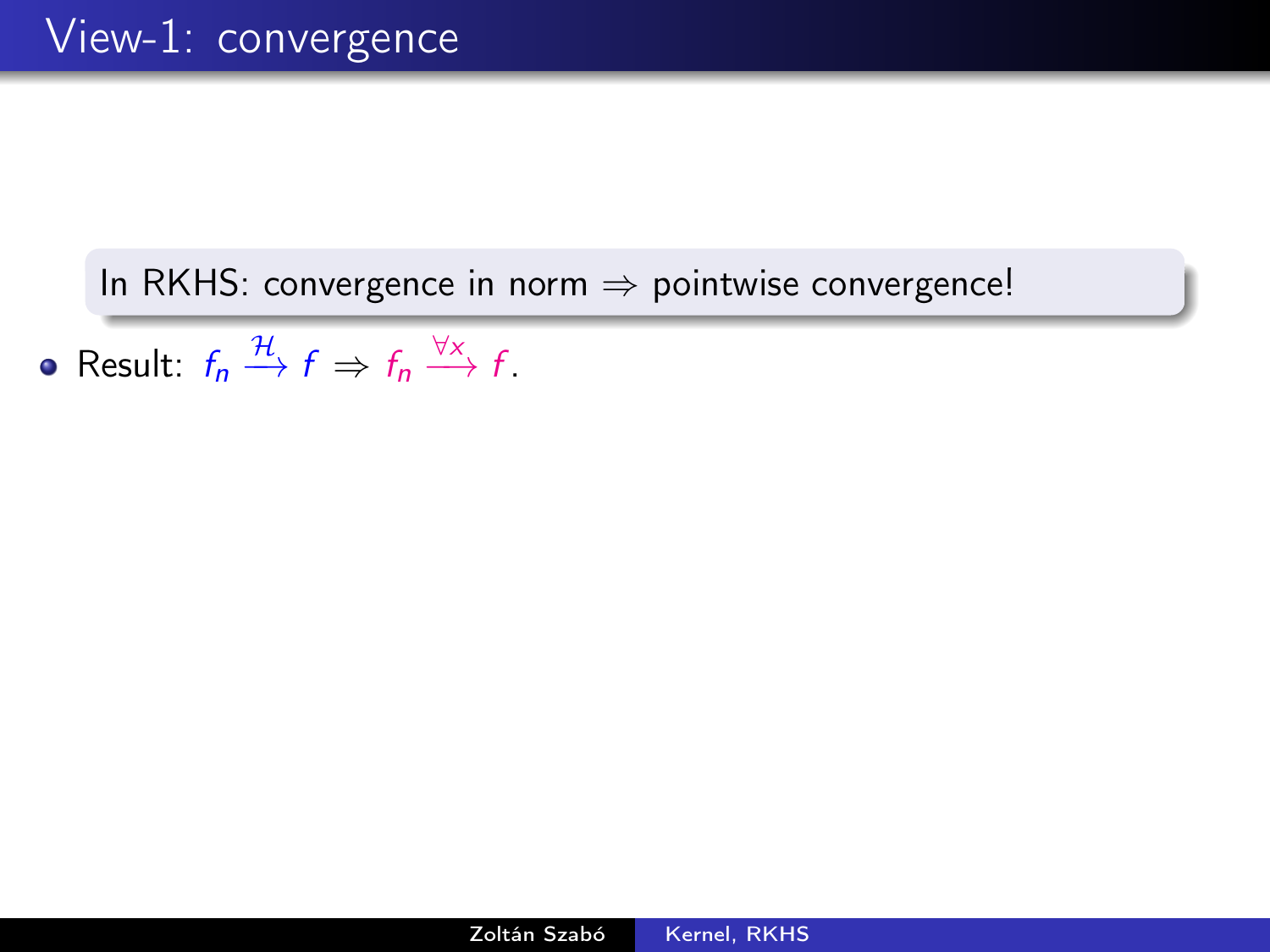### In RKHS: convergence in norm  $\Rightarrow$  pointwise convergence!

- Result:  $f_n \xrightarrow{\mathcal{H}} f \Rightarrow f_n \xrightarrow{\forall x} f$ .
- Proof: For any  $x \in \mathcal{X}$ ,

$$
|f_n(x) - f(x)| \stackrel{\delta_x \text{ def}}{=} |\delta_x(f_n) - \delta_x(f)| \stackrel{\delta_x \text{ lin}}{=} |\delta_x(f_n - f)|
$$
  
\$\leq\$ 
$$
\underbrace{||\delta_x|| \underbrace{||f_n - f||_{\mathcal{H}}}{=}}_{<\infty}.
$$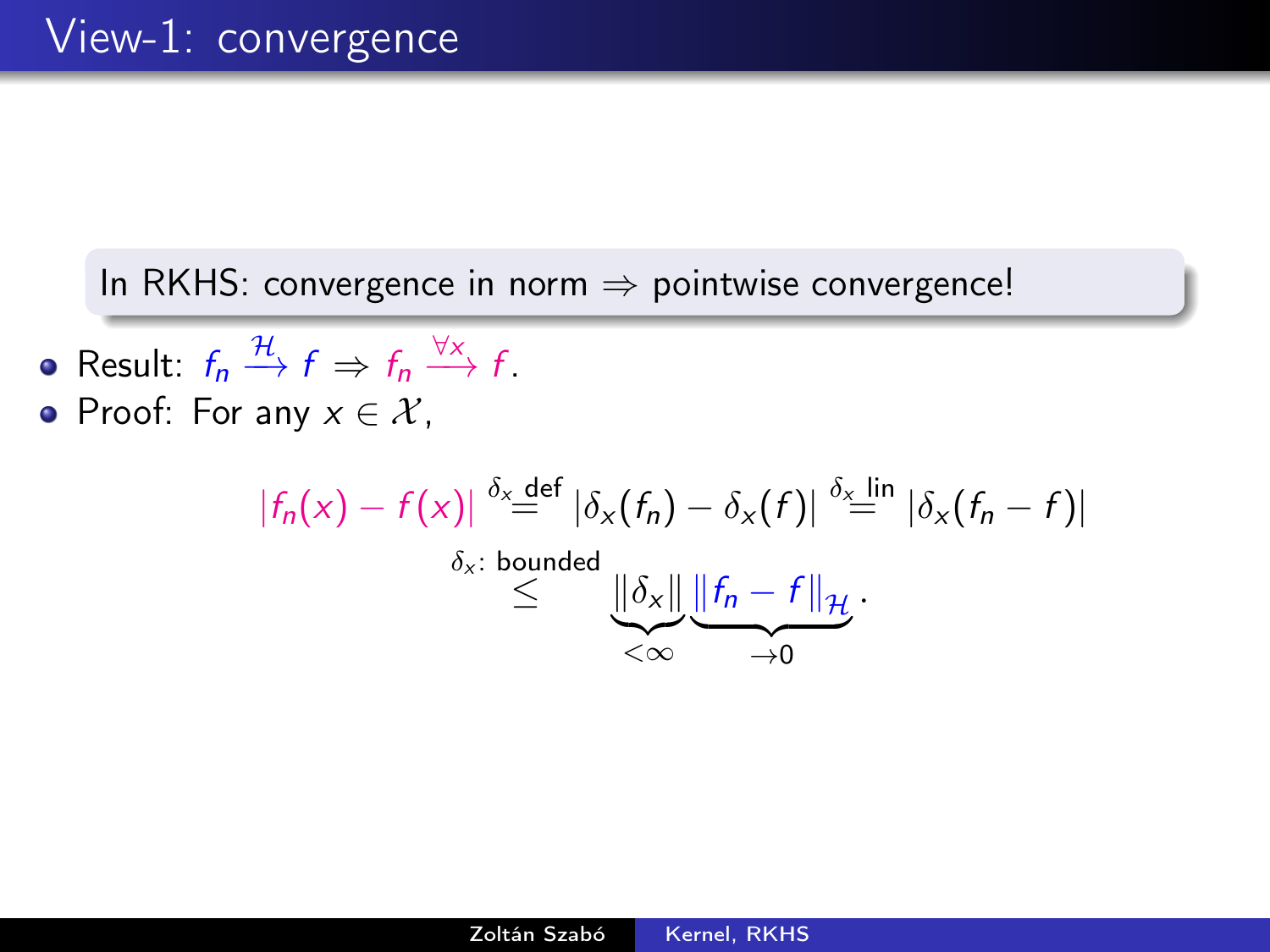- Let H be a Hilbert space of  $\mathcal{X} \to \mathbb{R}$  functions.
- $k : \mathcal{X} \times \mathcal{X} \rightarrow \mathbb{R}$  is called a reproducing kernel of H if for  $\forall x \in \mathcal{X}$

 $\bigodot$   $k(\cdot, x) \in \mathcal{H}$  ('generators'),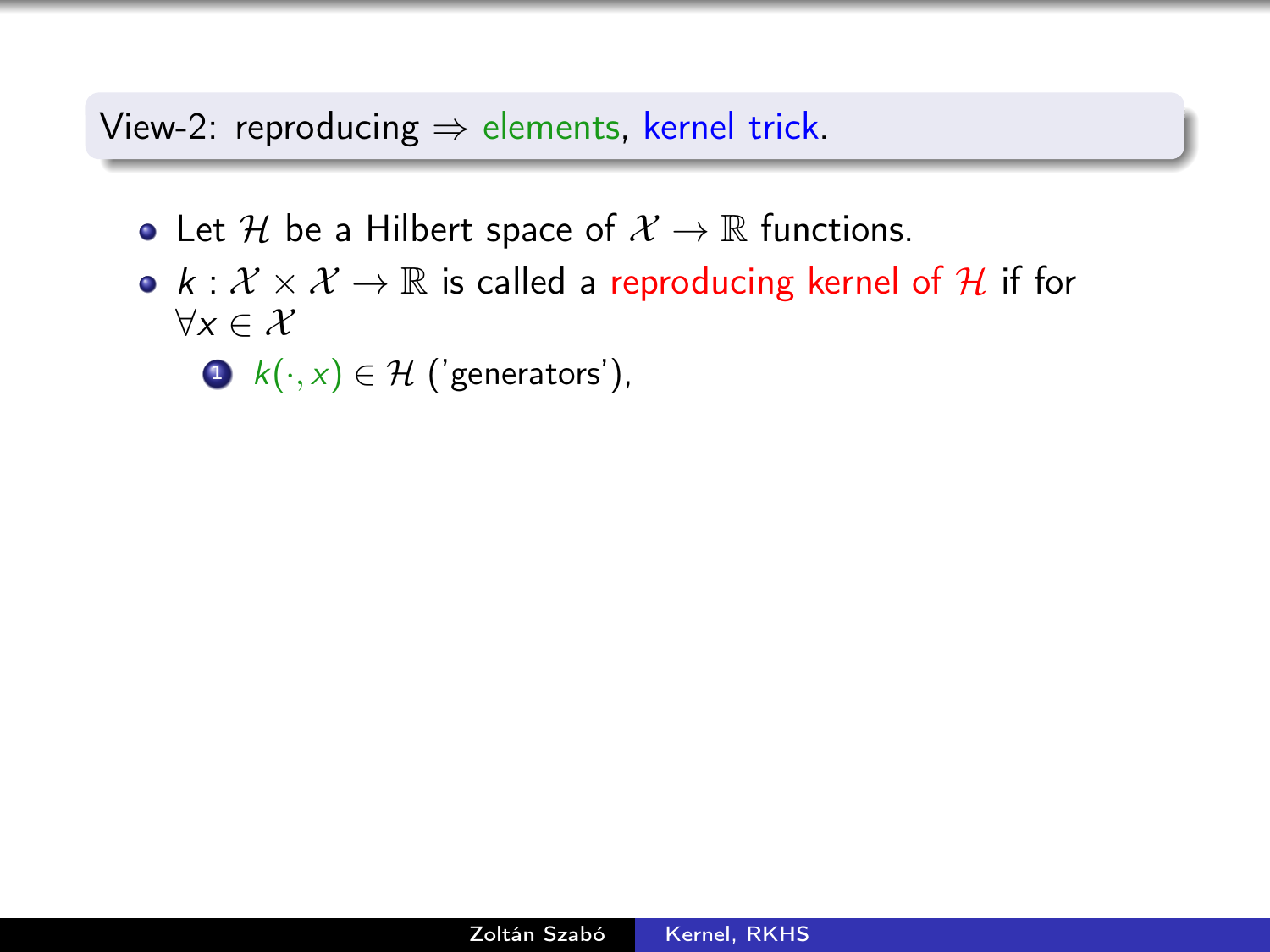- Let H be a Hilbert space of  $\mathcal{X} \to \mathbb{R}$  functions.
- $k : \mathcal{X} \times \mathcal{X} \to \mathbb{R}$  is called a reproducing kernel of H if for  $\forall x \in \mathcal{X}, f \in \mathcal{H}$ 
	- $\bigodot$  k(·, x) ∈ H ('generators'),  $\langle f, k(\cdot, x) \rangle_{\mathcal{H}} = f(x)$  (reproducing property).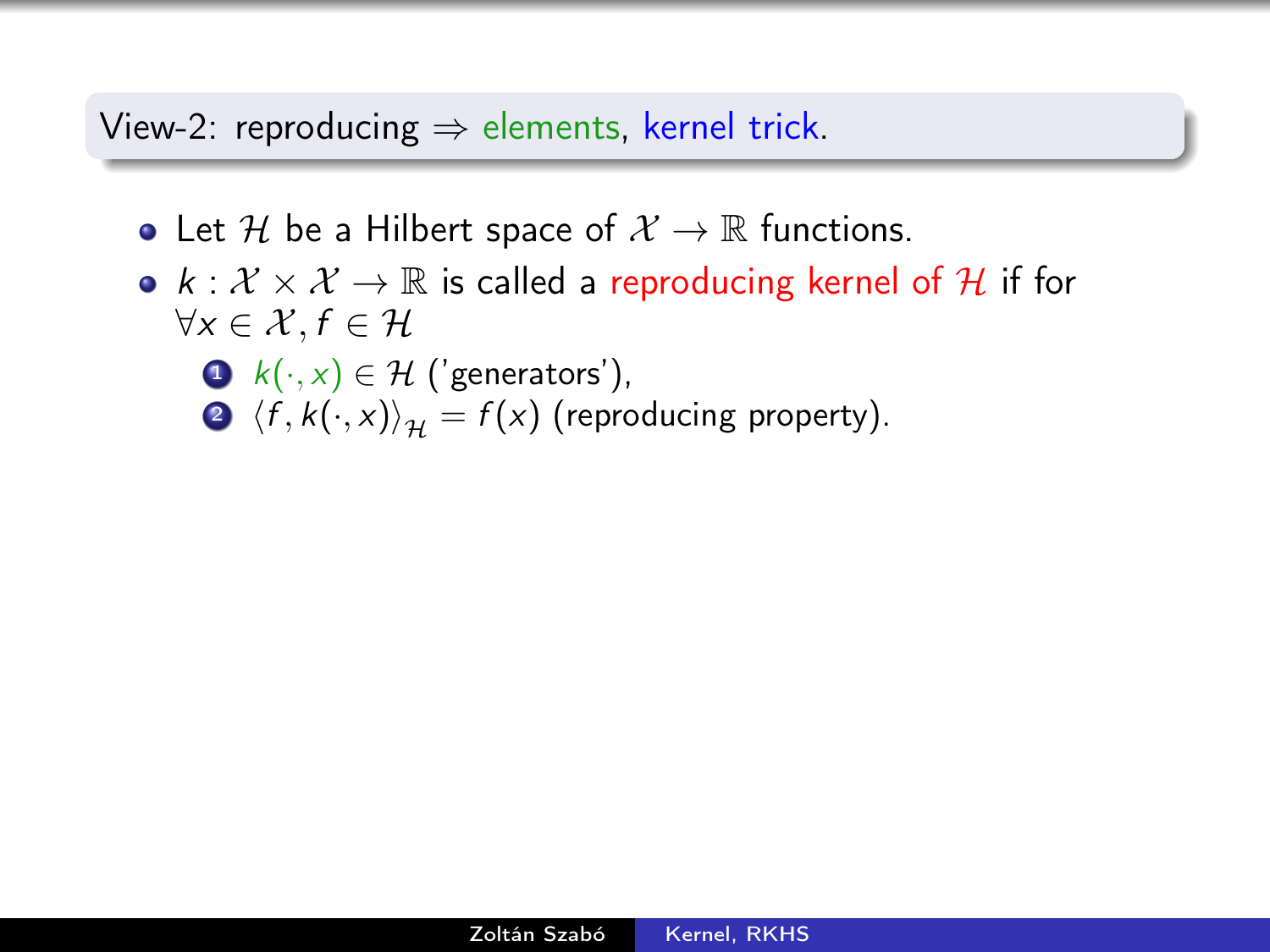- Let H be a Hilbert space of  $\mathcal{X} \to \mathbb{R}$  functions.
- $k : \mathcal{X} \times \mathcal{X} \to \mathbb{R}$  is called a reproducing kernel of H if for  $\forall x \in \mathcal{X} \ldotp f \in \mathcal{H}$ 
	- $\bigodot$  k(·, x) ∈ H ('generators'),  $\langle f, k(\cdot, x) \rangle_{\mathcal{H}} = f(x)$  (reproducing property).

Specifically:  $\forall x, y \in \mathcal{X}$ ,

$$
k(x,y)=\langle k(\cdot,x),k(\cdot,y)\rangle_{\mathcal{H}}.
$$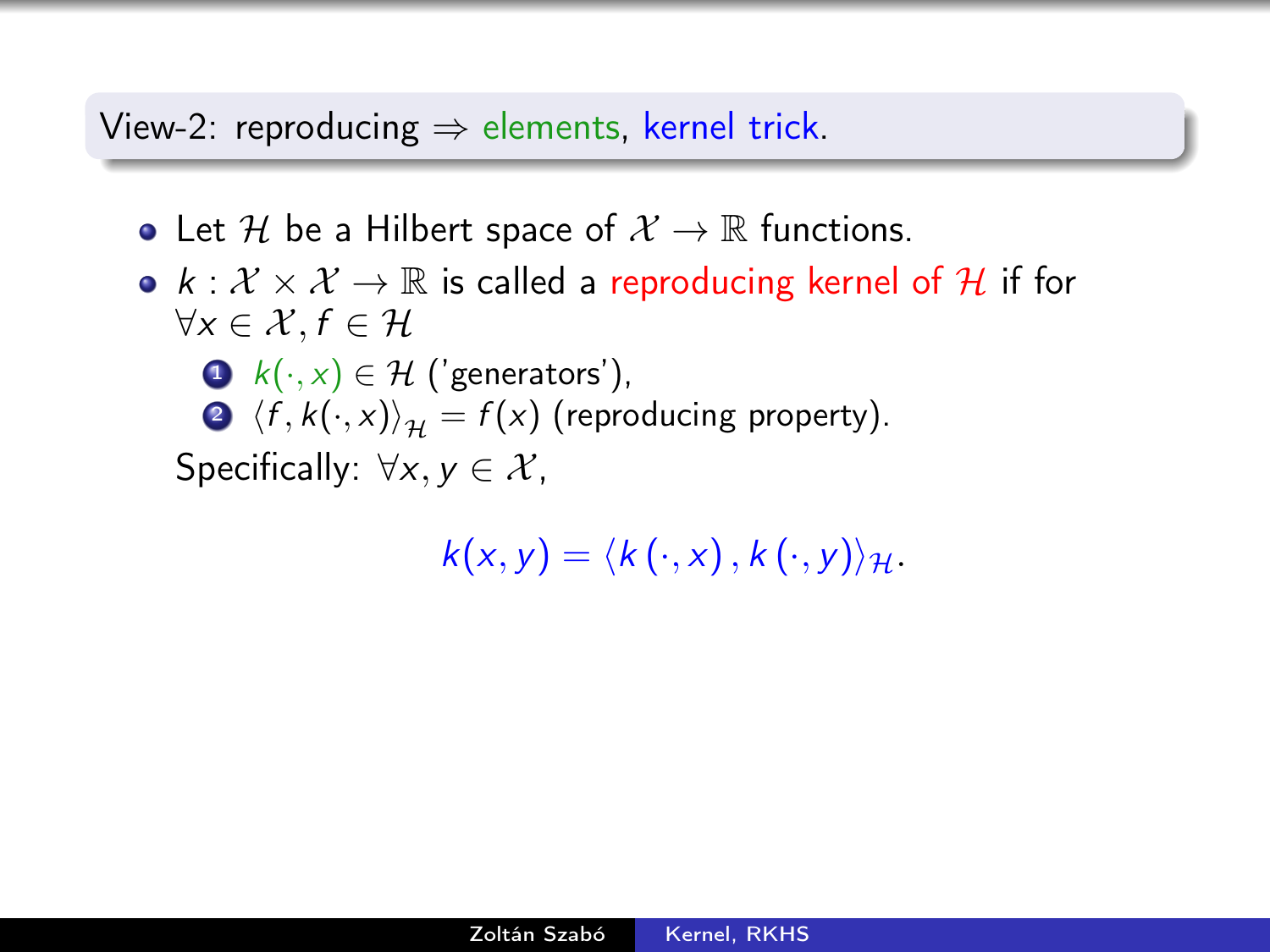- Let H be a Hilbert space of  $\mathcal{X} \to \mathbb{R}$  functions.
- $k : \mathcal{X} \times \mathcal{X} \to \mathbb{R}$  is called a reproducing kernel of H if for  $\forall x \in \mathcal{X} \ldotp f \in \mathcal{H}$  $\bigodot$  k(·, x) ∈ H ('generators'),  $\langle f, k(\cdot, x) \rangle_{\mathcal{H}} = f(x)$  (reproducing property). Specifically:  $\forall x, y \in \mathcal{X}$ ,

$$
k(x,y)=\langle k(\cdot,x),k(\cdot,y)\rangle_{\mathcal{H}}.
$$

#### **Questions**

Uniqueness, existence?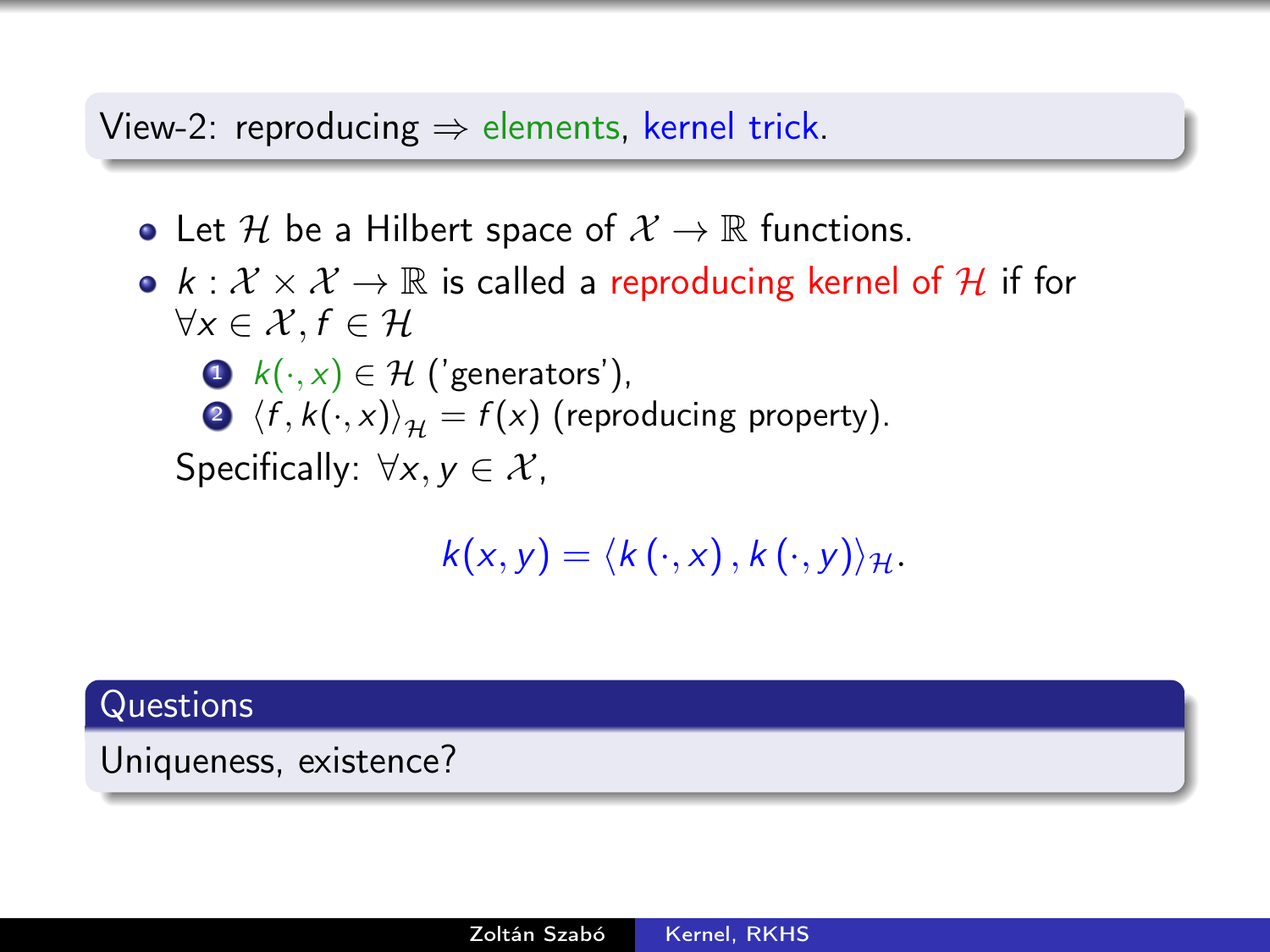Reproducibility & norm definition  $\Rightarrow$  uniqueness.

• Let  $k_1$ ,  $k_2$  be r.k.-s of H. Then for  $\forall f \in \mathcal{H}, \forall x \in \mathcal{X}$ 

$$
\langle f, k_1(\cdot, x) - k_2(\cdot, x) \rangle_{\mathcal{H}} \stackrel{\langle \cdot, \cdot \rangle_{\mathcal{H}}}{=} \stackrel{\text{lin, } k_i \text{ r.k.}}{=} f(x) - f(x) = 0.
$$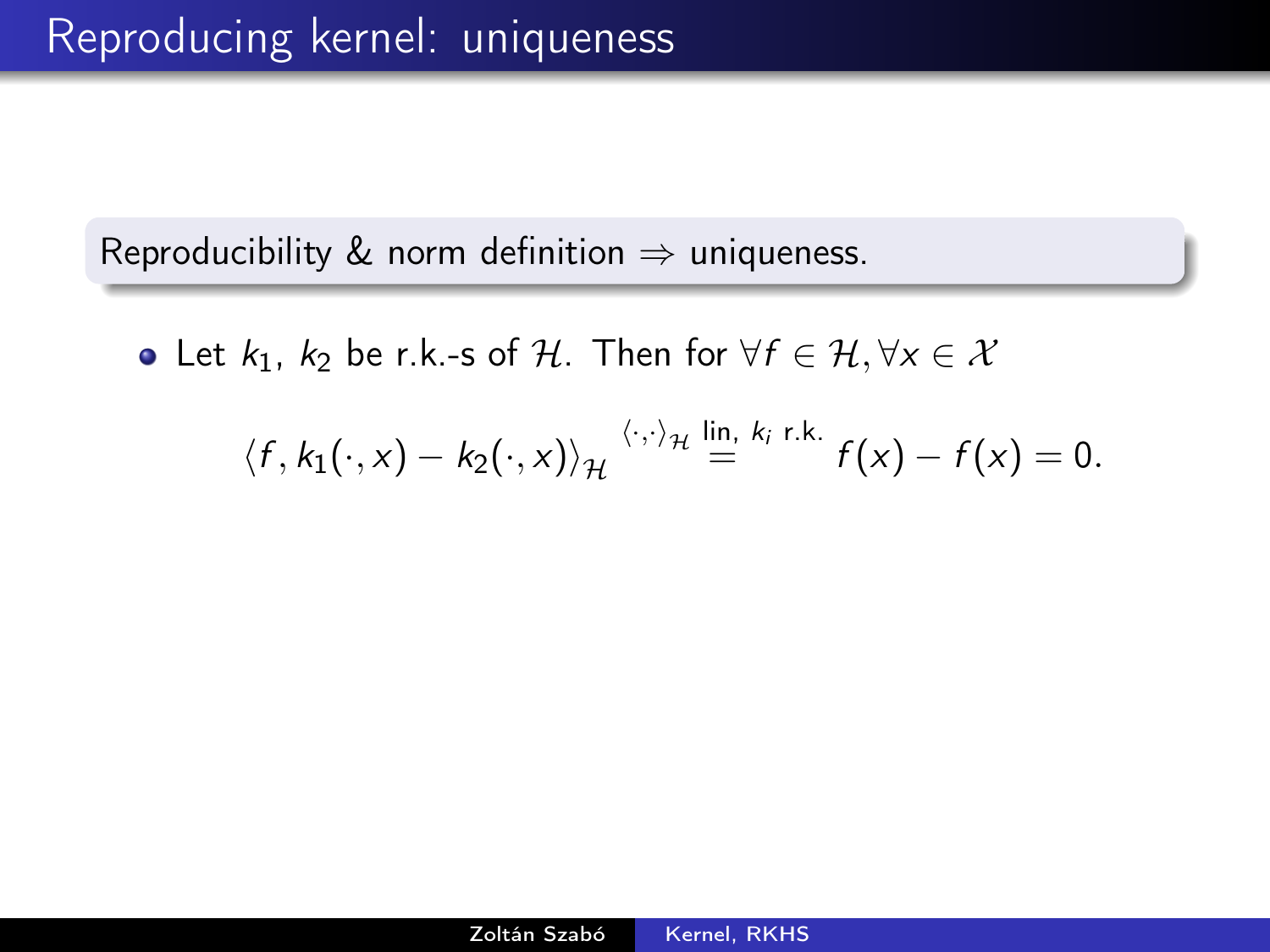Reproducibility & norm definition  $\Rightarrow$  uniqueness.

• Let  $k_1$ ,  $k_2$  be r.k.-s of H. Then for  $\forall f \in \mathcal{H}, \forall x \in \mathcal{X}$ 

$$
\langle f, k_1(\cdot, x) - k_2(\cdot, x) \rangle_{\mathcal{H}} \stackrel{\langle \cdot, \cdot \rangle_{\mathcal{H}}}{=} \stackrel{\text{lin, } k_i \text{ r.k.}}{=} f(x) - f(x) = 0.
$$

• Choosing  $f = k_1(\cdot, x) - k_2(\cdot, x)$ , we get

$$
||k_1(\cdot,x)-k_2(\cdot,x)||_{\mathcal{H}}^2=0, \quad (\forall x \in \mathcal{X})
$$

i.e.,  $k_1 = k_2$ .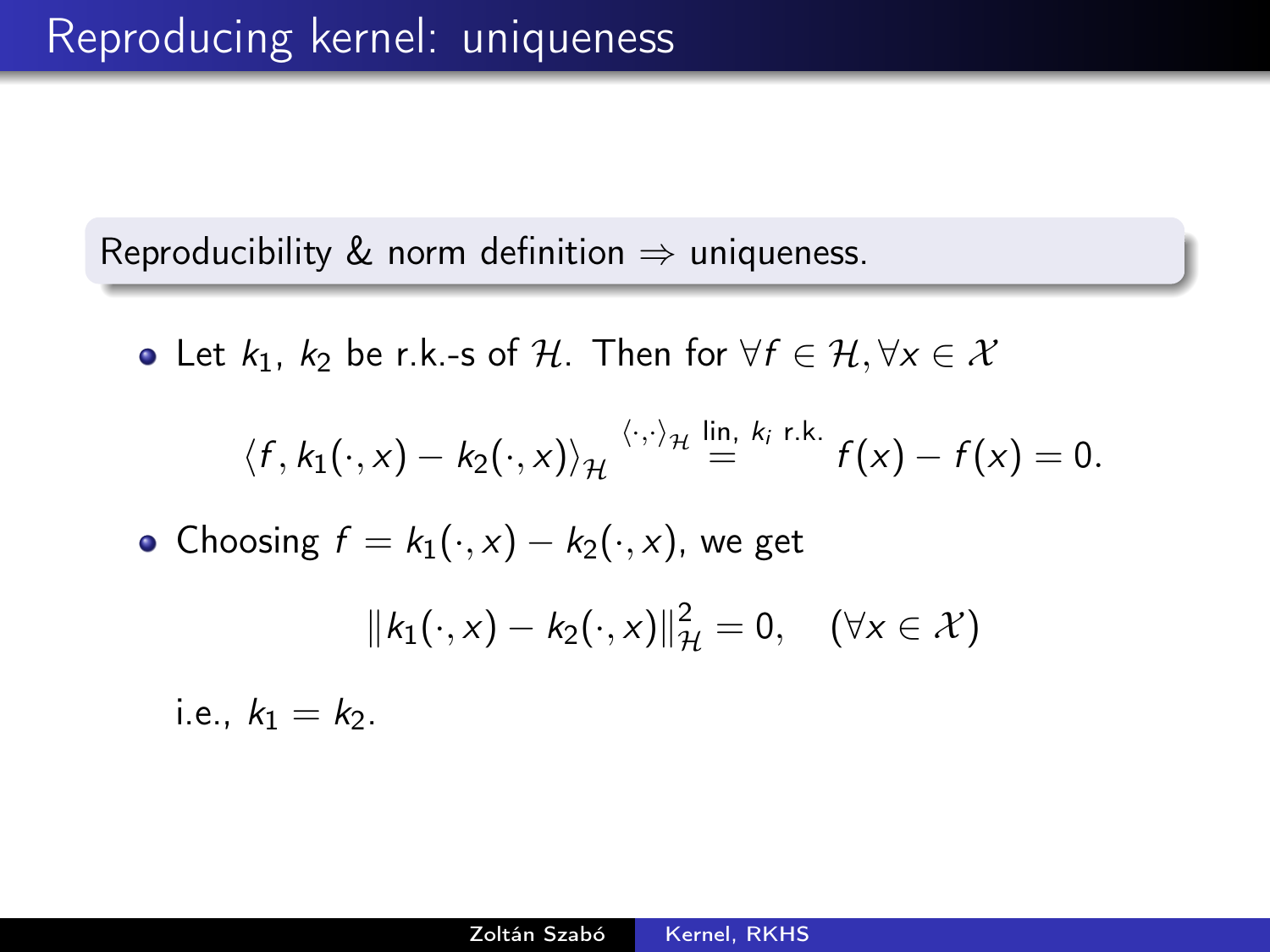• Result: H has a r.k.  $(k) \Leftrightarrow H$  is a RKHS.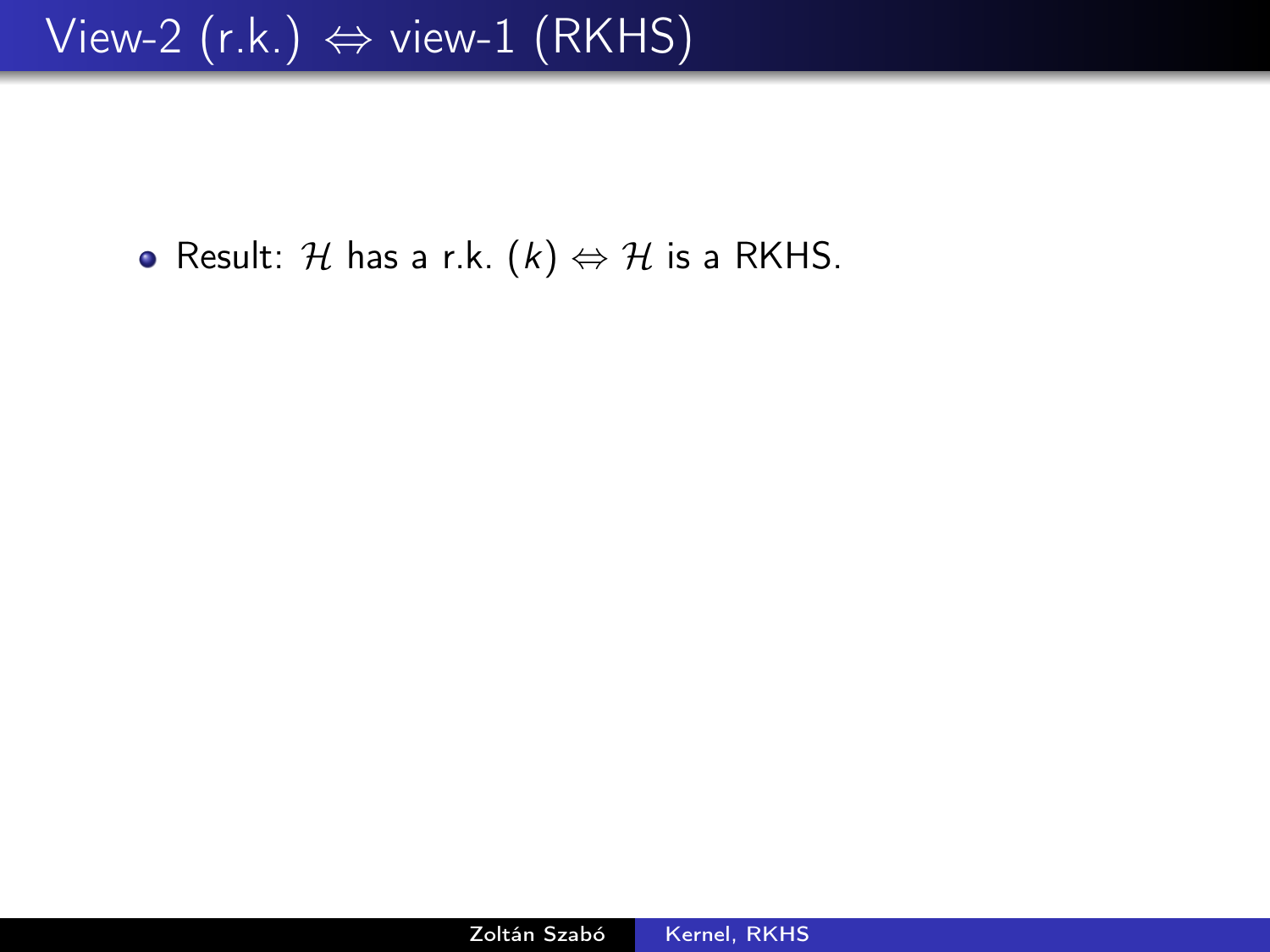- Result: H has a r.k.  $(k) \Leftrightarrow H$  is a RKHS.
- Proof  $(\Rightarrow)$ :

 $|\delta_{x}(f)|$ ≤  $\sqrt{k(x,x)}$   $\|f\|_{\mathcal{H}}$ ,

i.e.  $\delta_x : \mathcal{H} \to \mathbb{R}$  is bounded (hence continuous).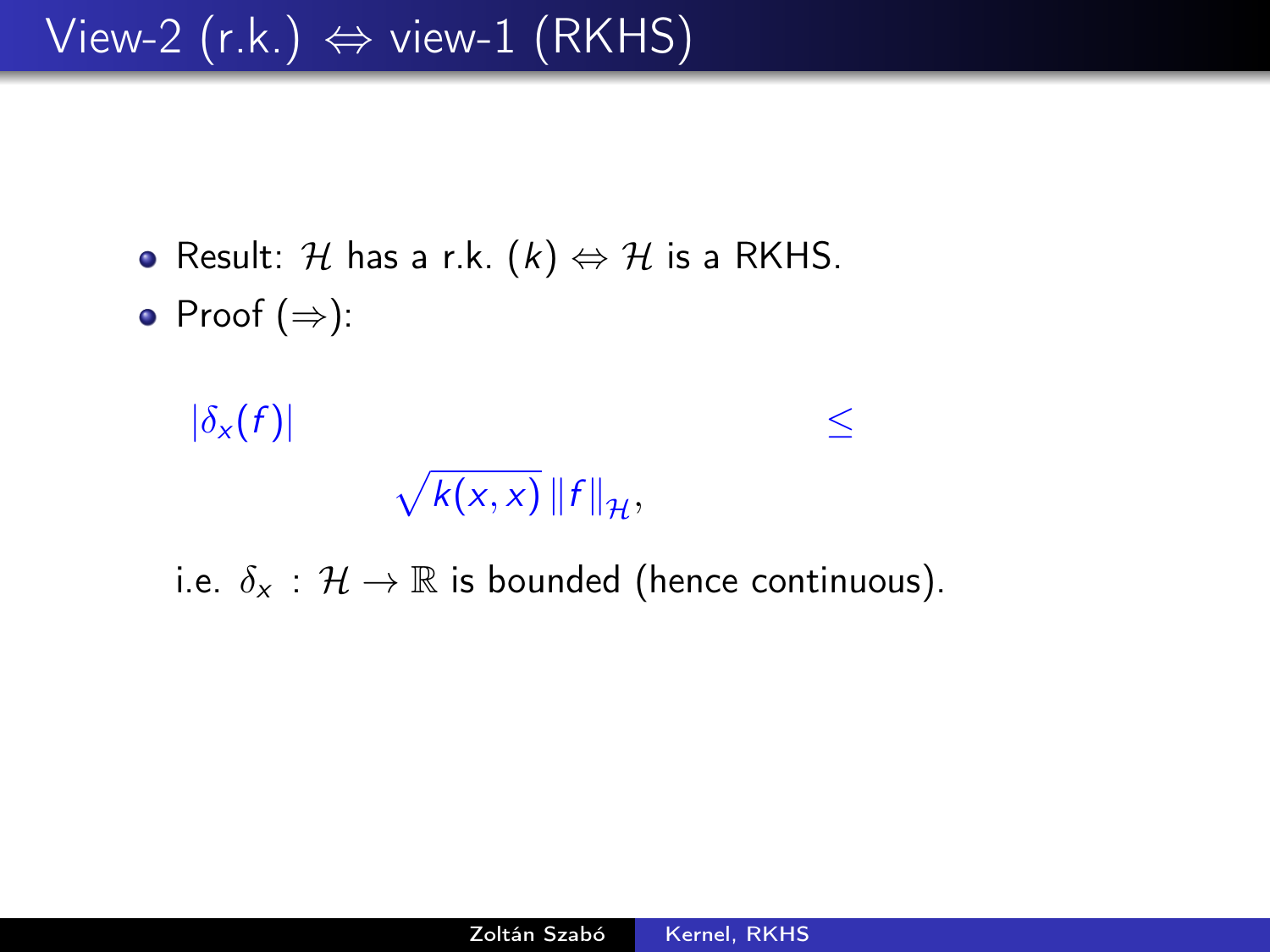- Result: H has a r.k.  $(k) \Leftrightarrow H$  is a RKHS.
- Proof  $(\Rightarrow)$ :

$$
|\delta_x(f)| \stackrel{\delta_x \text{def}}{=} |f(x)| \stackrel{k:\text{r.k.}}{=} |\langle f, k(\cdot, x) \rangle_{\mathcal{H}}| \leq
$$
  

$$
\sqrt{k(x, x)} \|f\|_{\mathcal{H}},
$$

i.e.  $\delta_x : \mathcal{H} \to \mathbb{R}$  is bounded (hence continuous).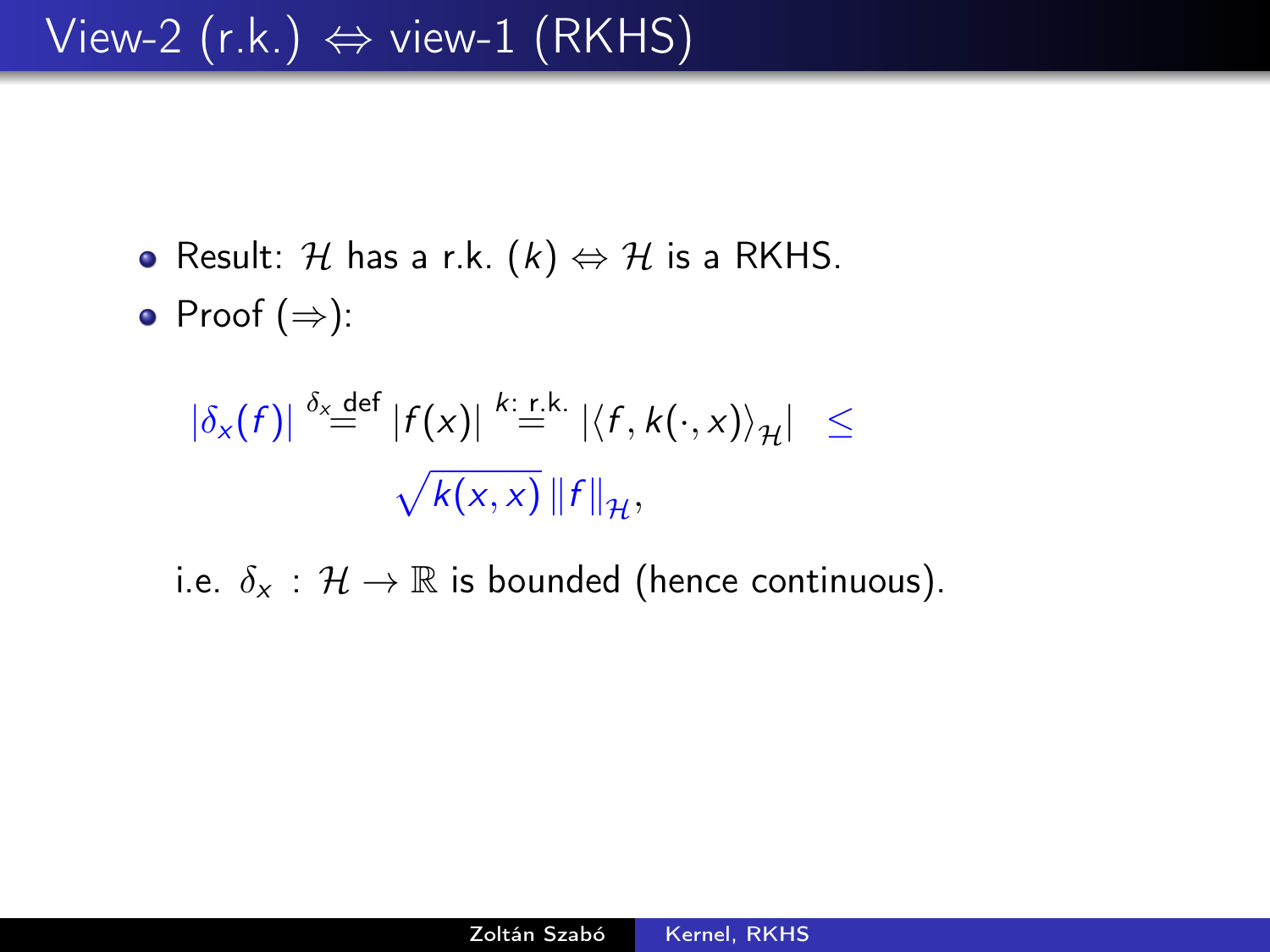- Result: H has a r.k.  $(k) \Leftrightarrow H$  is a RKHS.
- Proof  $(\Rightarrow)$ :

$$
\left|\delta_x(f)\right| \stackrel{\delta_x \text{def}}{=} \left|f(x)\right| \stackrel{k:\text{r.k.}}{=} \left|\langle f, k(\cdot, x)\rangle_{\mathcal{H}}\right| \stackrel{\text{CBS}}{\leq} \left\|k(\cdot, x)\right\|_{\mathcal{H}} \left\|f\right\|_{\mathcal{H}}
$$
  

$$
\stackrel{k:\text{r.k.}}{=} \sqrt{k(x, x)} \left\|f\right\|_{\mathcal{H}},
$$

i.e.  $\delta_x : \mathcal{H} \to \mathbb{R}$  is bounded (hence continuous).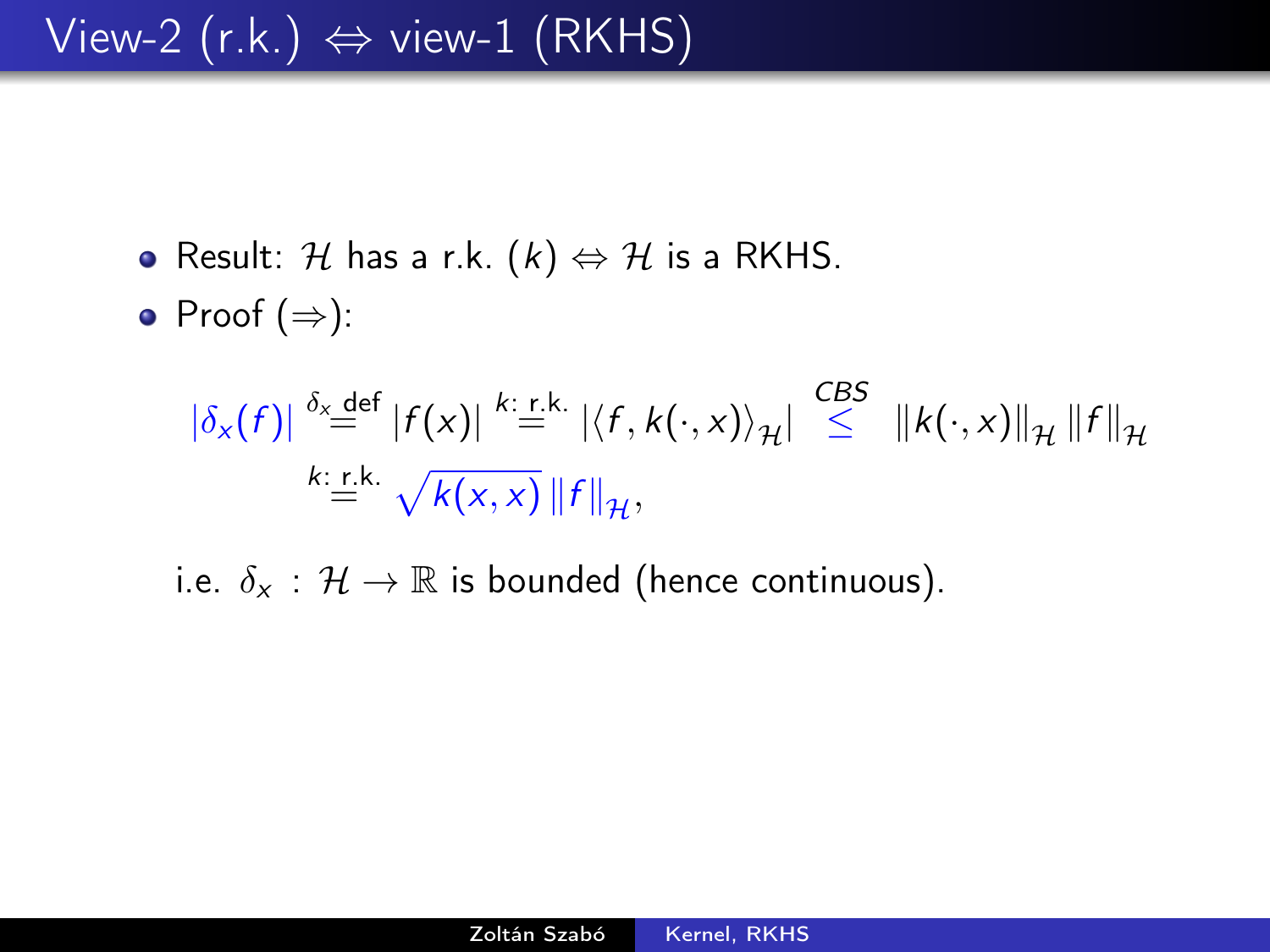- Result: H has a r.k.  $(k) \Leftrightarrow H$  is a RKHS.
- Proof  $(\Rightarrow)$ :

$$
\left|\delta_x(f)\right| \stackrel{\delta_x \text{def}}{=} \left|f(x)\right| \stackrel{k:\text{r.k.}}{=} \left|\left\langle f, k(\cdot, x)\right\rangle_{\mathcal{H}}\right| \stackrel{\text{CBS}}{\leq} \left\|k(\cdot, x)\right\|_{\mathcal{H}} \left\|f\right\|_{\mathcal{H}}
$$
  

$$
\stackrel{k:\text{r.k.}}{=} \sqrt{k(x, x)} \left\|f\right\|_{\mathcal{H}},
$$

i.e.  $\delta_x : \mathcal{H} \to \mathbb{R}$  is bounded (hence continuous).

Convergence in RKHS  $\Rightarrow$  uniform convergence! ( $k$ : bounded).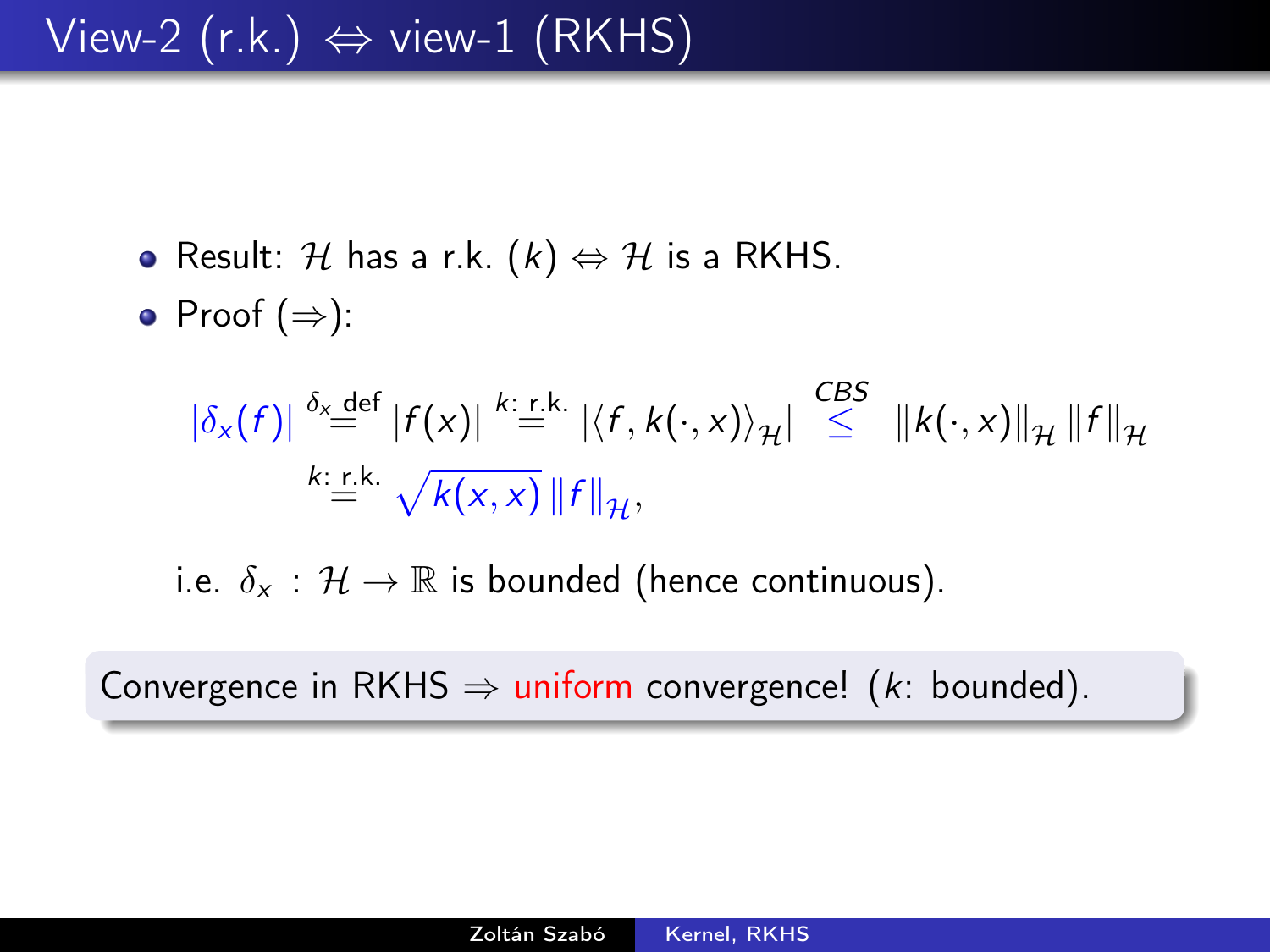View-2 (r.k.)  $\Leftrightarrow$  view-1 (RKHS):  $\Leftarrow$ , existence of r.k.

Proof ( $\Leftarrow$ ): Let  $\delta_x$  be continuous for all  $x \in \mathcal{X}$ . **■** By the Riesz repr. theorem  $\exists f_{\delta_x} \in \mathcal{H}$ 

$$
\delta_{x}(f) = \langle f, \underbrace{f_{\delta_{x}}}_{=k(\cdot,x)}\rangle_{\mathcal{H}}, \ \forall f \in \mathcal{H}.
$$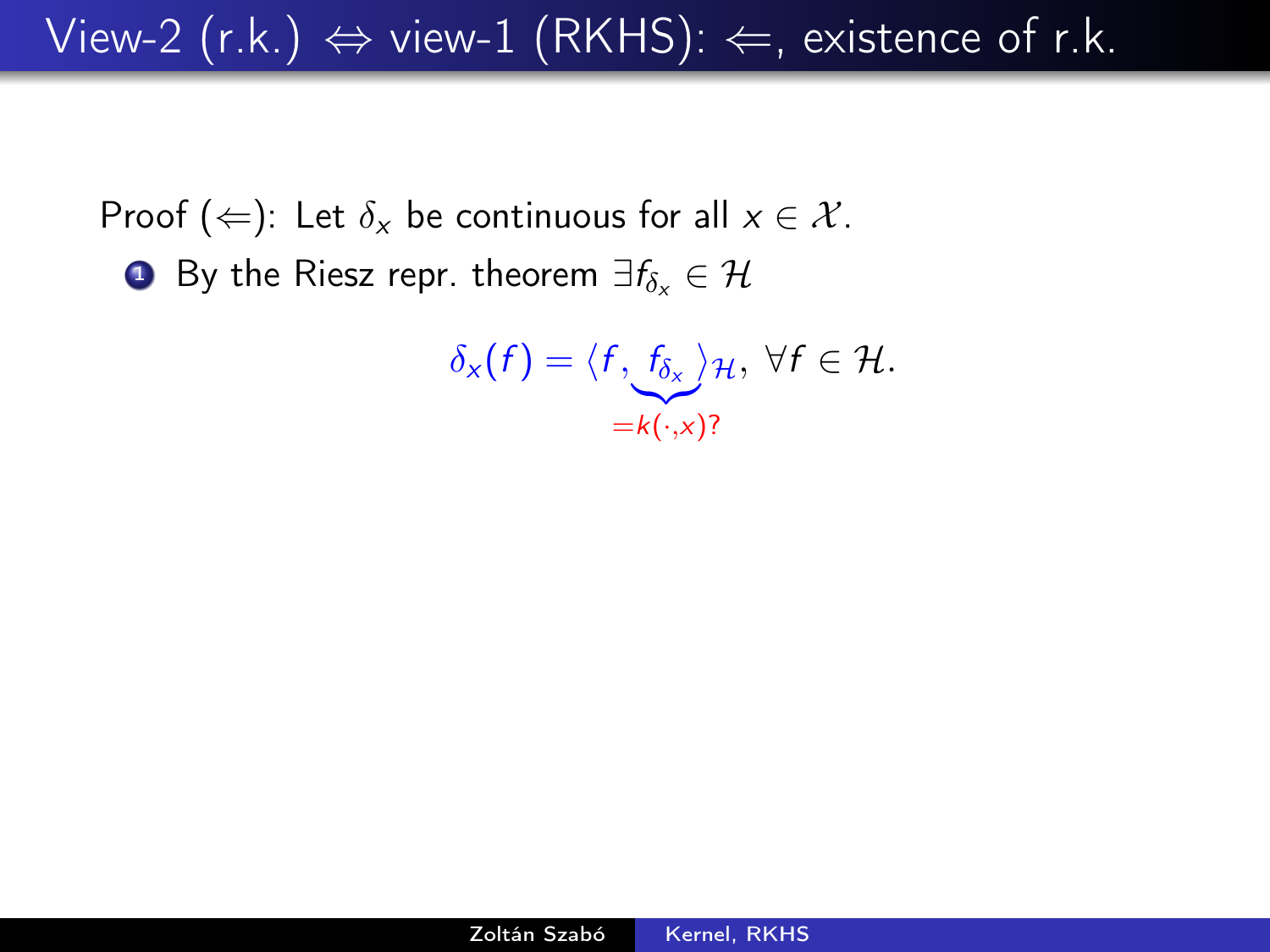## View-2 (r.k.)  $\Leftrightarrow$  view-1 (RKHS):  $\Leftarrow$ , existence of r.k.

Proof ( $\Leftarrow$ ): Let  $\delta_x$  be continuous for all  $x \in \mathcal{X}$ . **■** By the Riesz repr. theorem  $\exists f_{\delta}$ ,  $\in \mathcal{H}$ 

$$
\delta_{x}(f) = \langle f, \underbrace{f_{\delta_{x}}}_{=k(\cdot,x)}\rangle_{\mathcal{H}}, \ \forall f \in \mathcal{H}.
$$

**Q** Let 
$$
k(x', x) = f_{\delta_x}(x')
$$
,  $\forall x, x' \in \mathcal{X}$ , then

\n
$$
k(\cdot, x) = f_{\delta_x} \in \mathcal{H},
$$
\n
$$
\langle f, k(\cdot, x) \rangle_{\mathcal{H}} = \delta_x(f) = f(x).
$$

Thus,  $k$  is the reproducing kernel.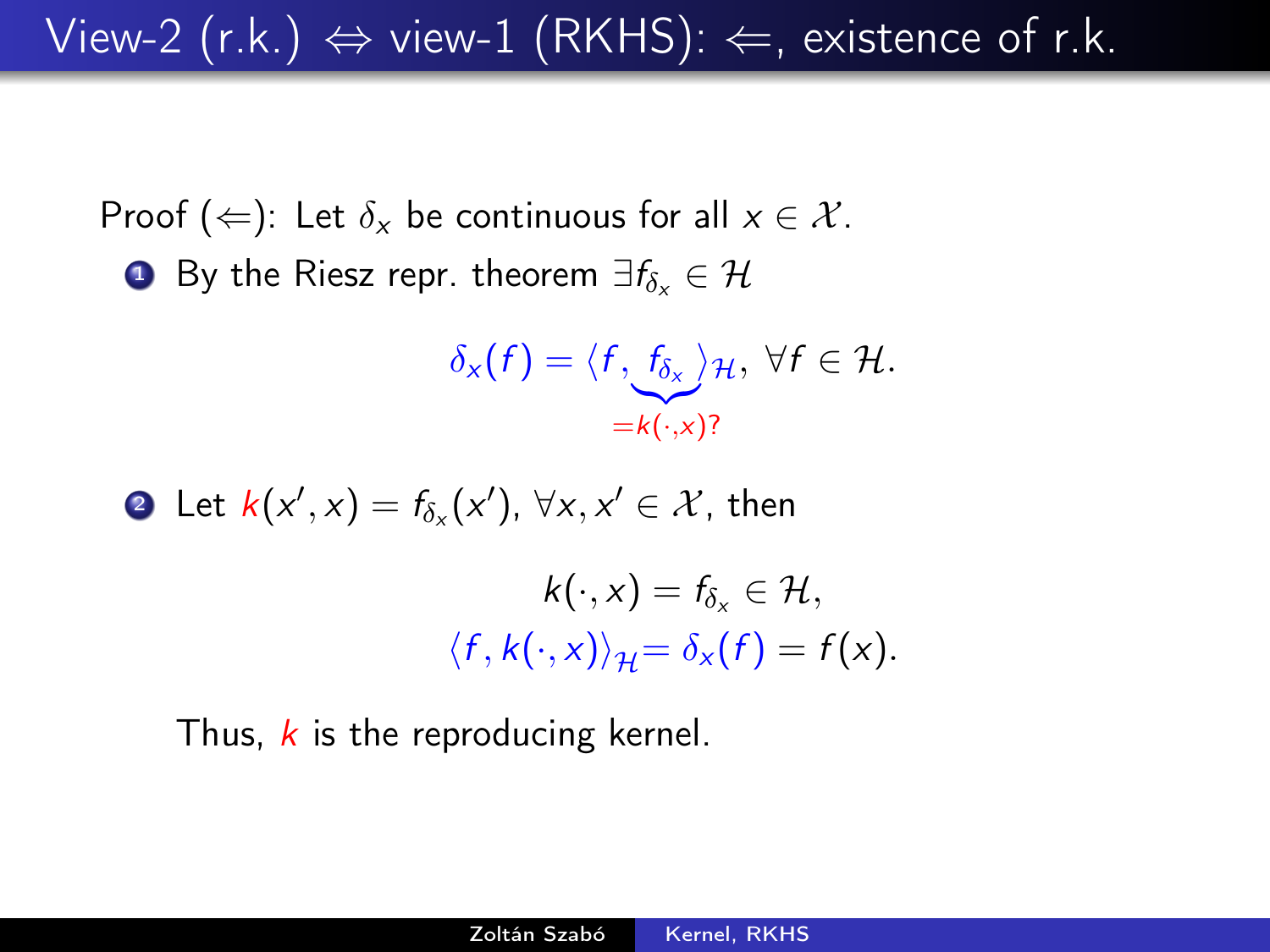View-3: positive definiteness.

• Let  $k : \mathcal{X} \times \mathcal{X} \to \mathbb{R}$  be a symmetric function.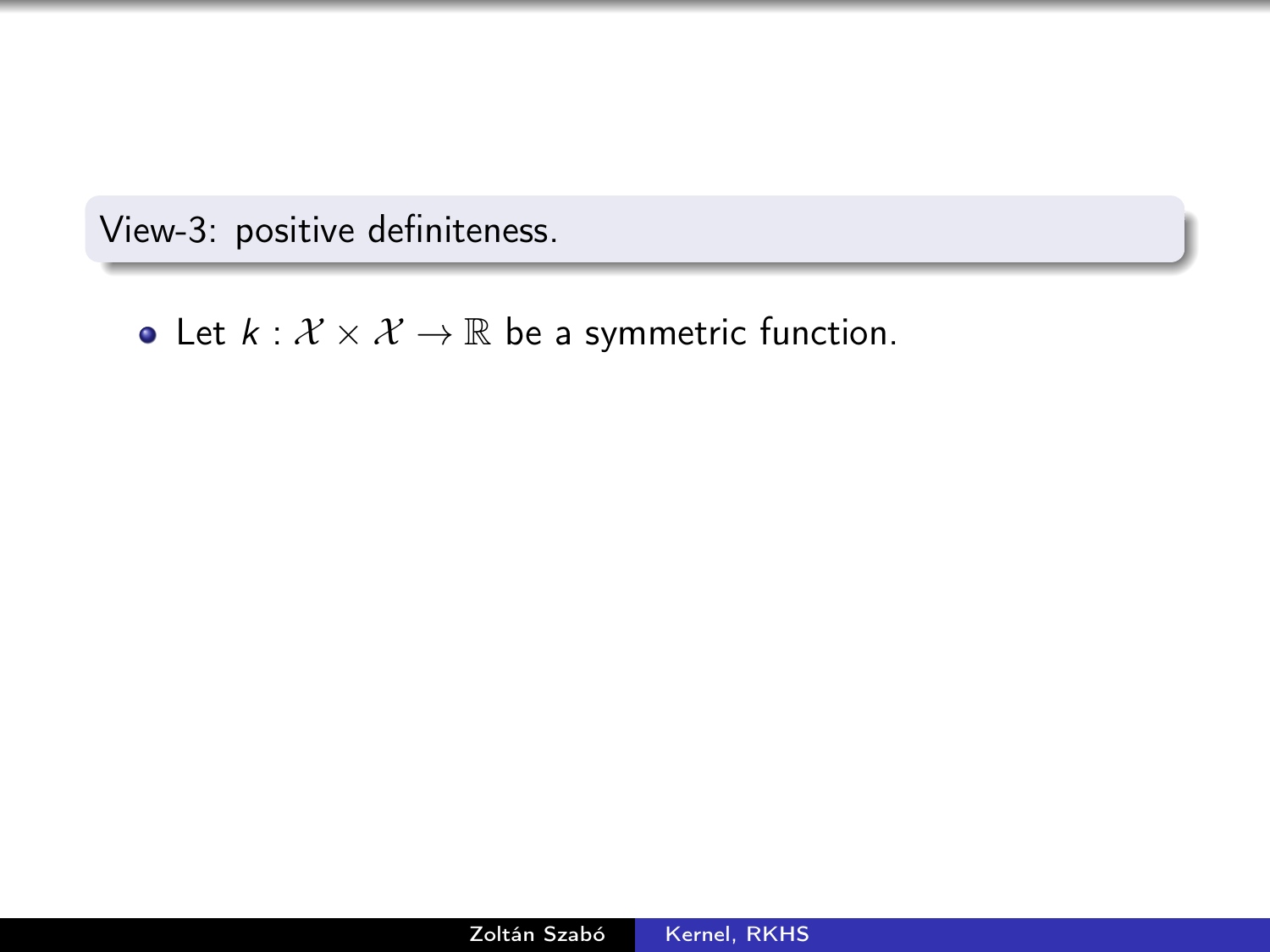View-3: positive definiteness.

- Let  $k : \mathcal{X} \times \mathcal{X} \rightarrow \mathbb{R}$  be a symmetric function.
- $\mathbf{G} := [k(x_i, x_j)]_{i,j=1}^n$ : Gram matrix.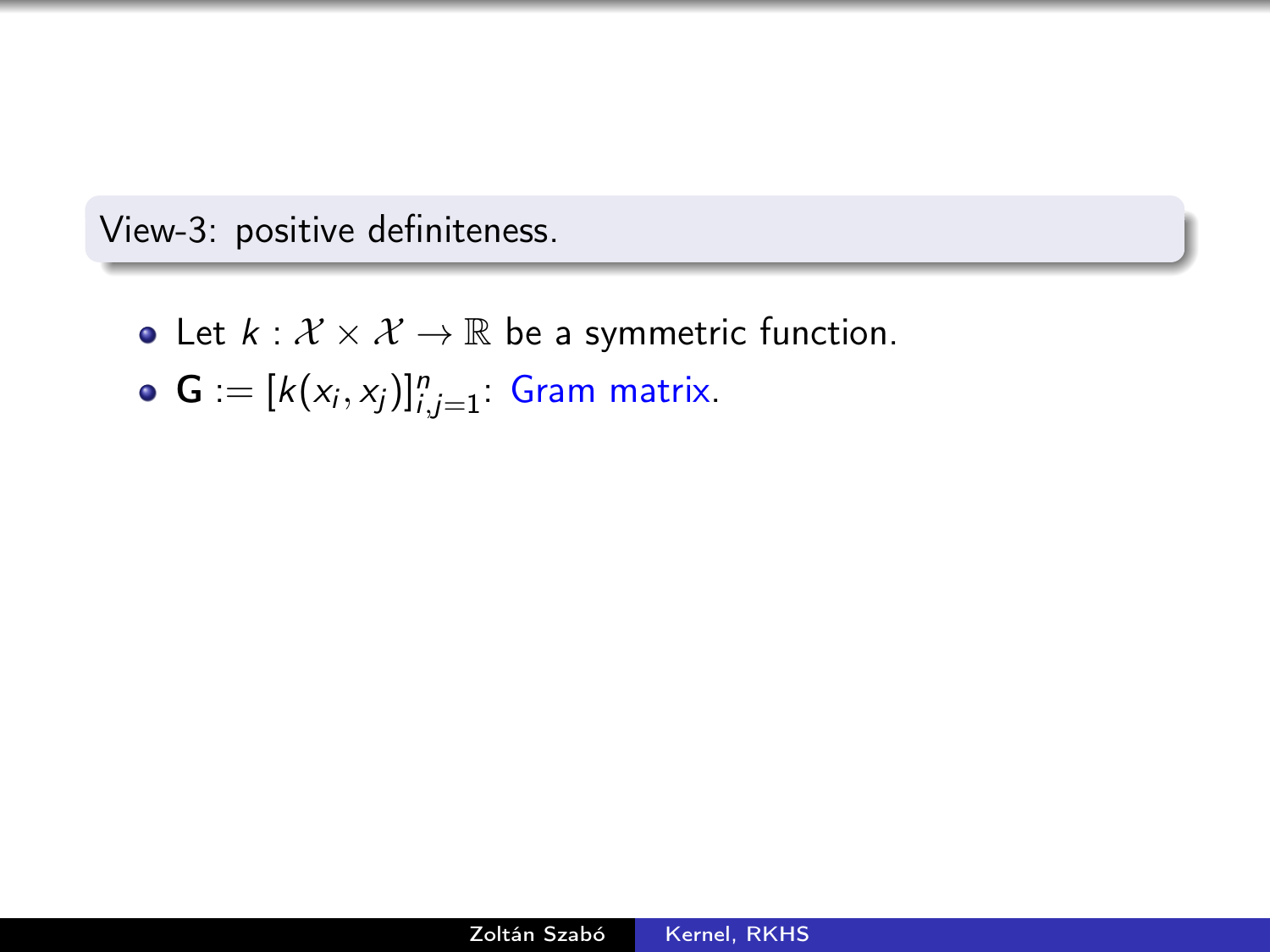View-3: positive definiteness.

- Let  $k : \mathcal{X} \times \mathcal{X} \rightarrow \mathbb{R}$  be a symmetric function.
- $\mathbf{G} := [k(x_i, x_j)]_{i,j=1}^n$ : Gram matrix.
- $\bullet$  k is called positive definite, if

$$
\mathbf{a}^T\mathbf{G}\mathbf{a}\geq 0
$$

for  $\forall n \geq 1$ ,  $\forall a \in \mathbb{R}^n$ ,  $\forall (x_1, \ldots, x_n) \in \mathcal{X}^n$ .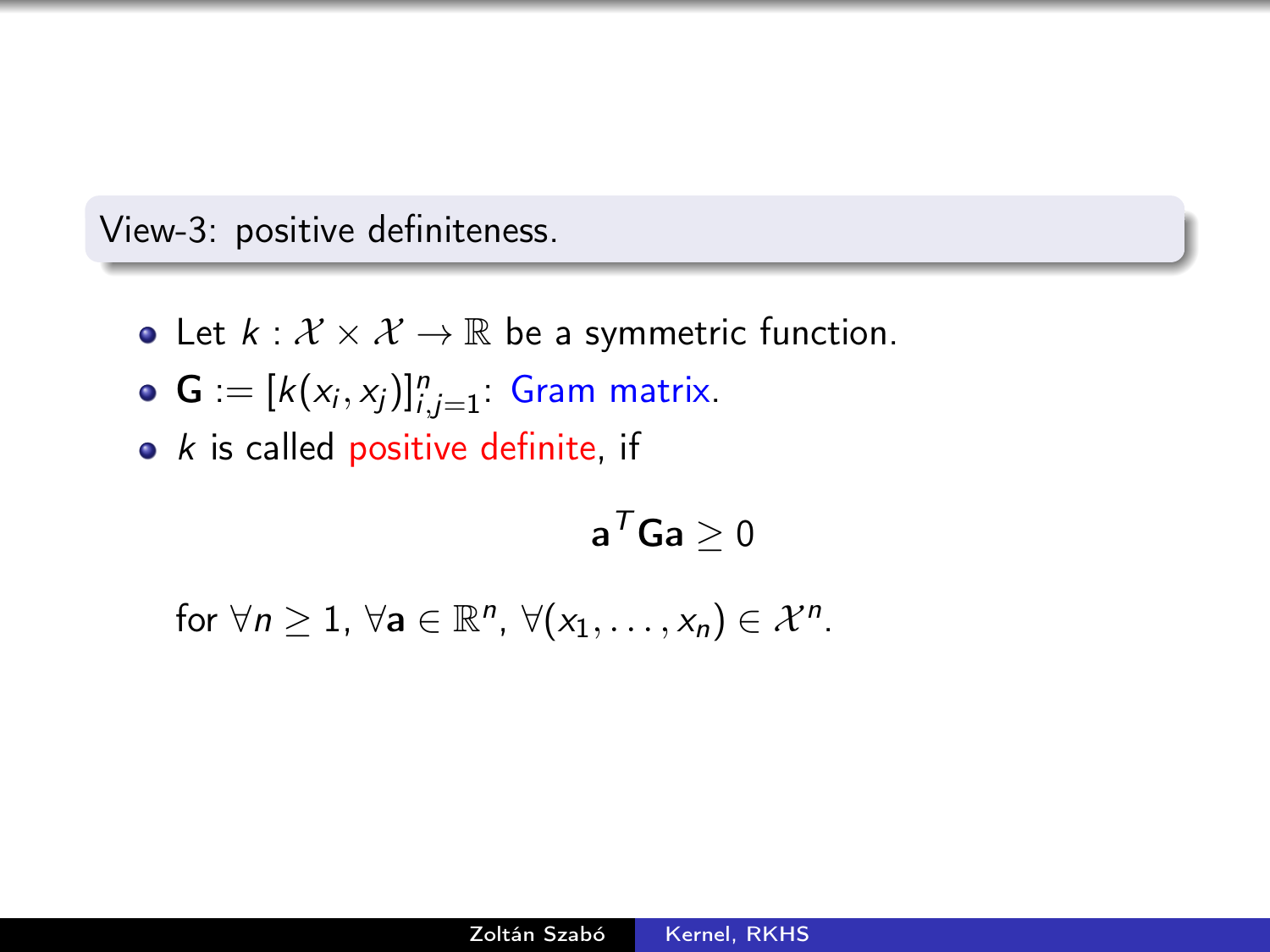View-4: 'kernel as inner product' view.

• Def.: A  $k : \mathcal{X} \times \mathcal{X} \rightarrow \mathbb{R}$  function is called kernel, if  $\bigcirc$   $\exists \phi : \mathcal{X} \to \mathcal{F}$ , where  $\mathcal F$  is a Hilbert space s.t. **2**  $k(x, y) = \langle \phi(x), \phi(y) \rangle_{\mathcal{F}}$ .

• Intuition:  $k$  is inner product in  $\mathcal{F}$ .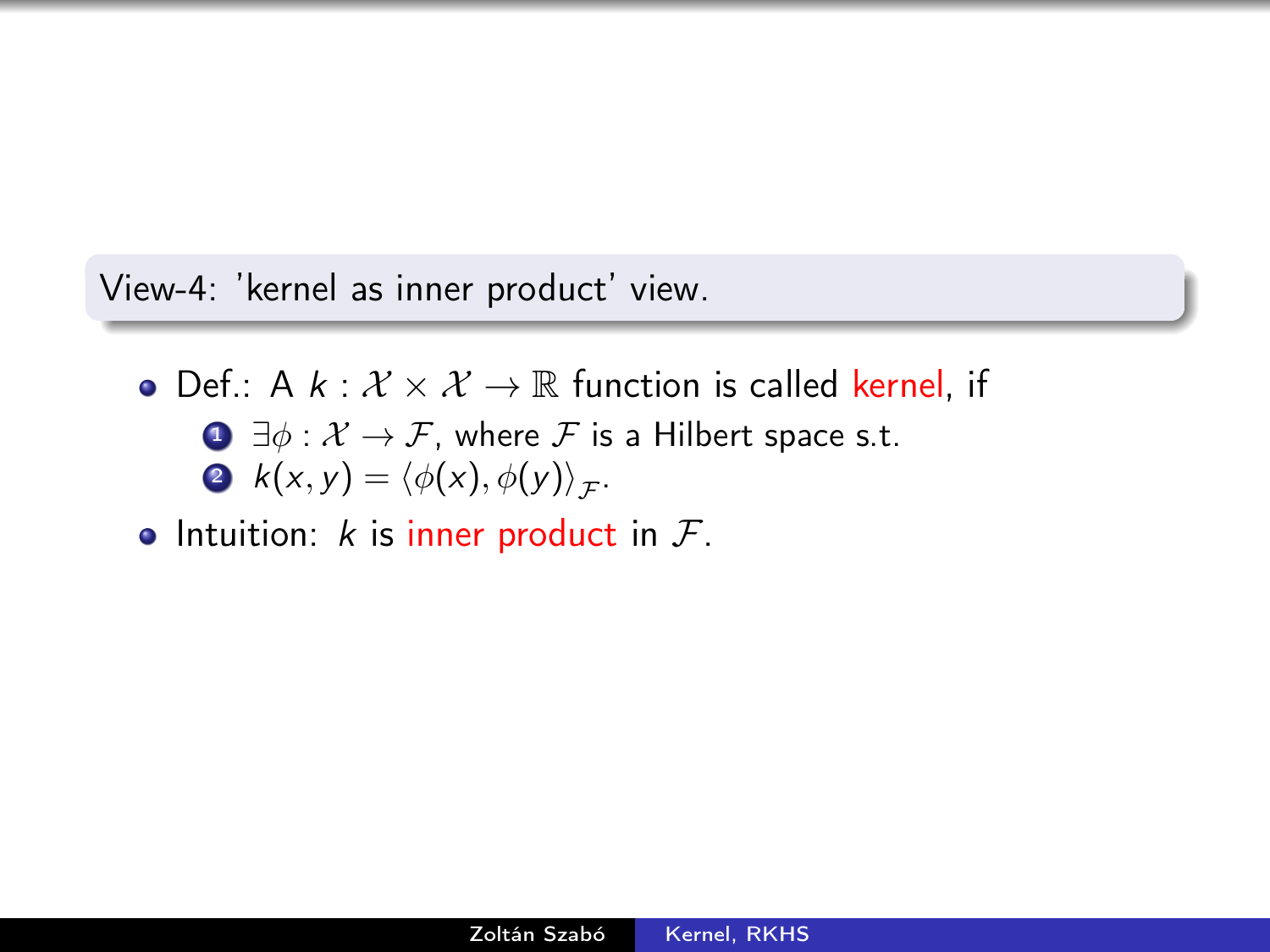Reproducing kernel  $\Rightarrow$  kernel  $\Rightarrow$  positive definiteness

**E**very r.k. is a kernel:  $\phi(x) := k(\cdot, x)$ ,  $k(x, y) = \langle k(\cdot, x), k(\cdot, y) \rangle_{\mathcal{H}}$ . **•** Every kernel is positive definite:

$$
\mathbf{a}^T \mathbf{G} \mathbf{a} = \sum_{i=1}^n \sum_{j=1}^n a_i a_j k(x_i, x_j)
$$
  
\n
$$
\left. \begin{array}{l} k \text{ def }, \langle \cdot, \cdot \rangle_{\mathcal{F}} \text{ lin } \left\langle \sum_{i=1}^n a_i \phi(x_i), \sum_{j=1}^n a_j \phi(x_j) \right\rangle_{\mathcal{F}} \\ \|\cdot\|_{\mathcal{F}} = \underline{\sqrt{\langle \cdot, \cdot \rangle_{\mathcal{F}}}} \left\| \sum_{i=1}^n a_i \phi(x_i) \right\|_{\mathcal{F}}^2 \geq 0. \end{array} \right.
$$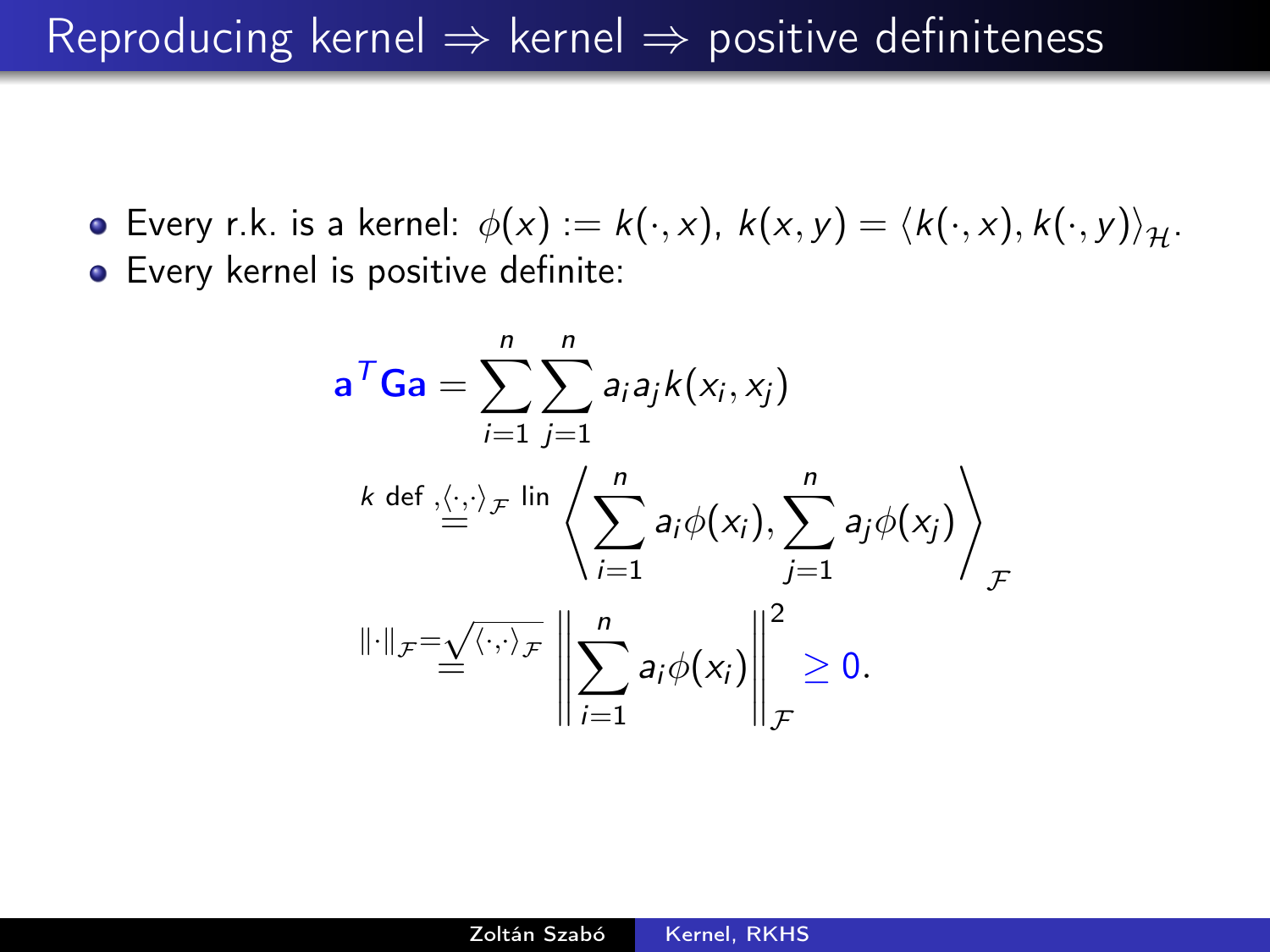• Result-1 (proved):

RKHS ( $\delta_{\mathsf{x}}$  continuous)  $\Leftrightarrow$  reproducing kernel.

• Result-2 (proved):

reproducing kernel  $\Rightarrow$  kernel  $\Rightarrow$  positive definite.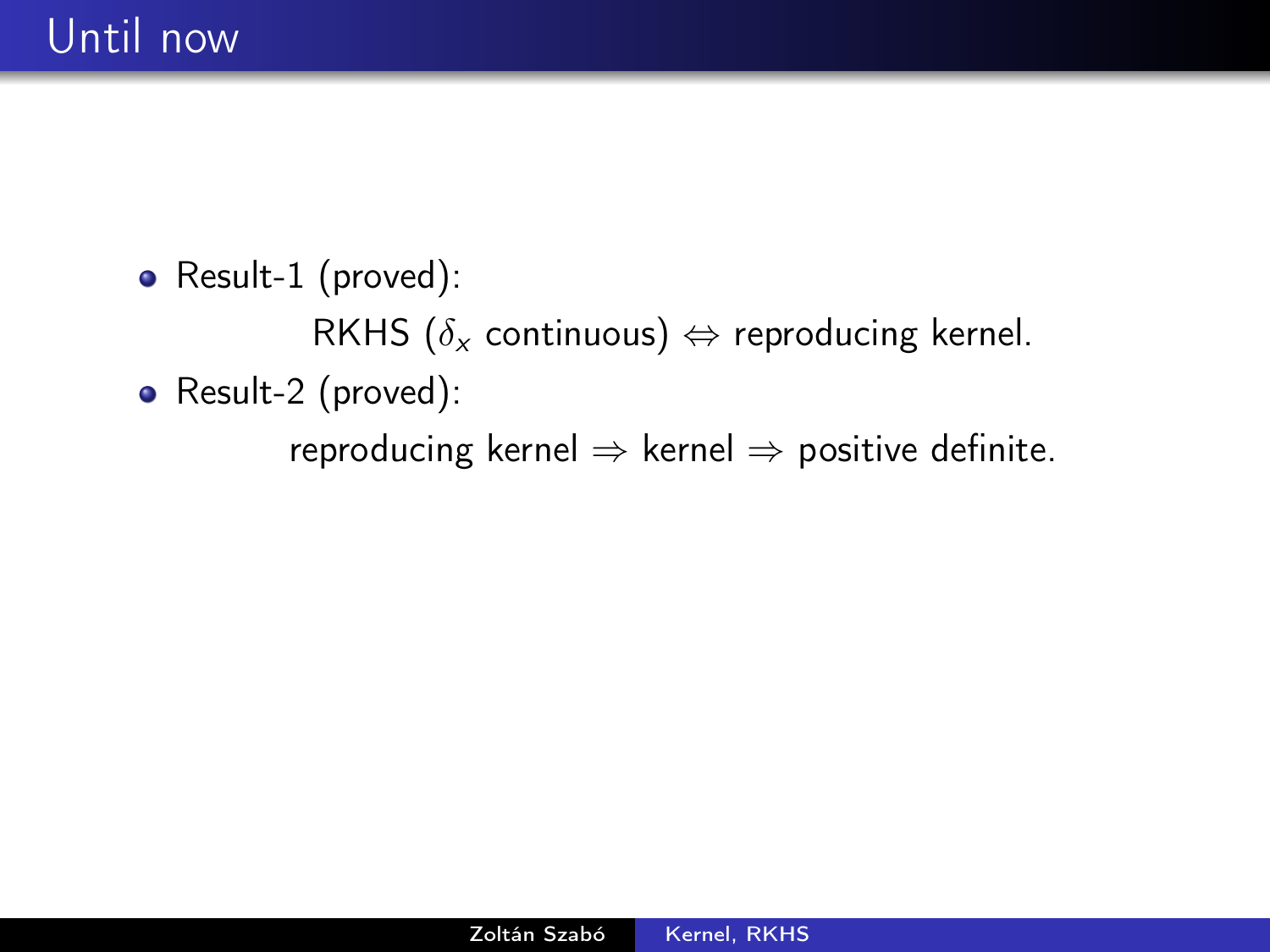• Result-1 (proved):

RKHS ( $\delta_{\mathsf{x}}$  continuous)  $\Leftrightarrow$  reproducing kernel.

• Result-2 (proved):

reproducing kernel  $\Rightarrow$  kernel  $\Rightarrow$  positive definite.

Moore-Aronszajn theorem (follows)

positive definite  $\Rightarrow$  reproducing kernel.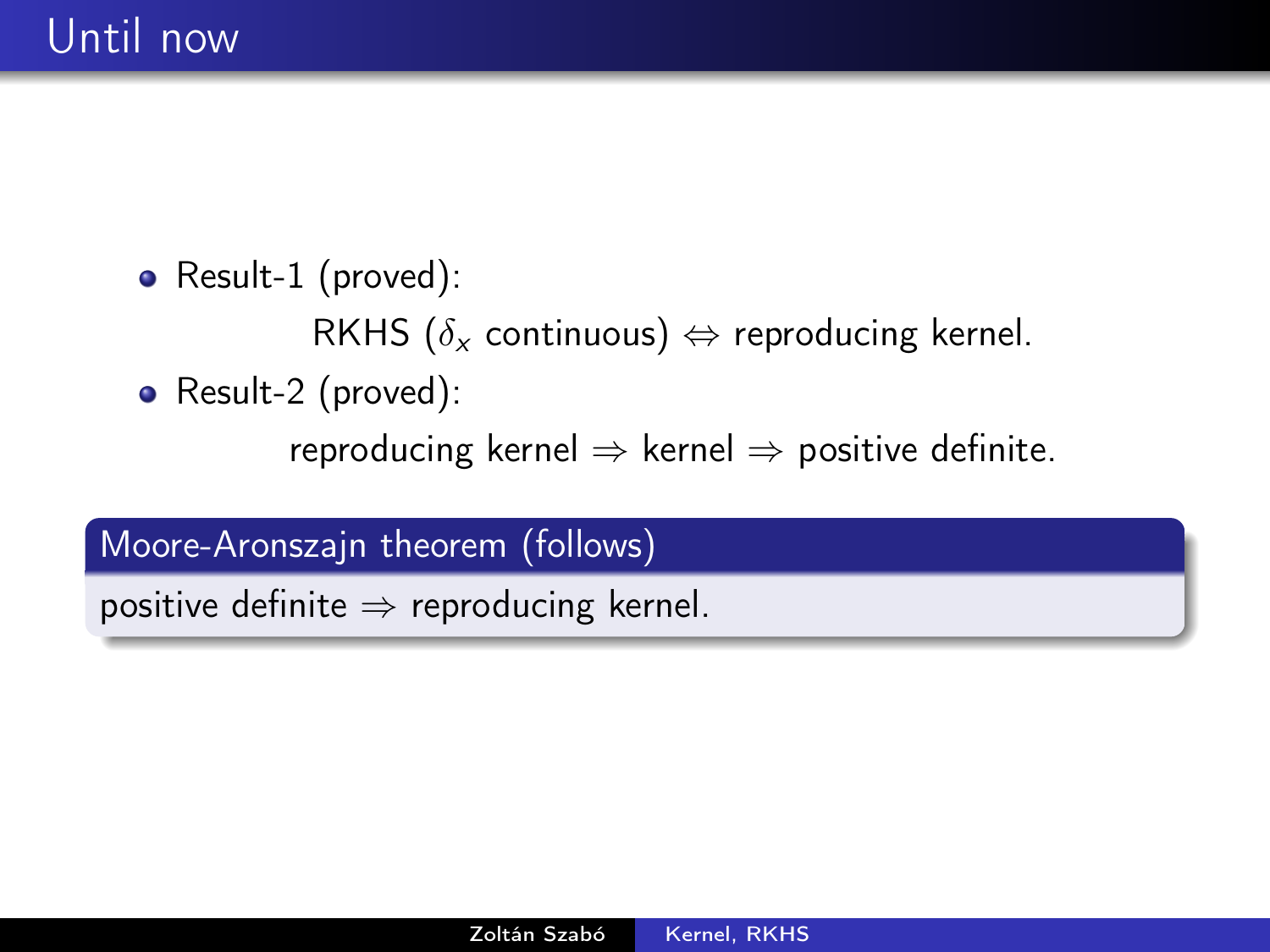• Result-1 (proved):

RKHS ( $\delta_{\mathsf{x}}$  continuous)  $\Leftrightarrow$  reproducing kernel.

• Result-2 (proved):

reproducing kernel  $\Rightarrow$  kernel  $\Rightarrow$  positive definite.

Moore-Aronszajn theorem (follows)

positive definite  $\Rightarrow$  reproducing kernel.

 $\Rightarrow$  the 4 notions are *exactly* the same!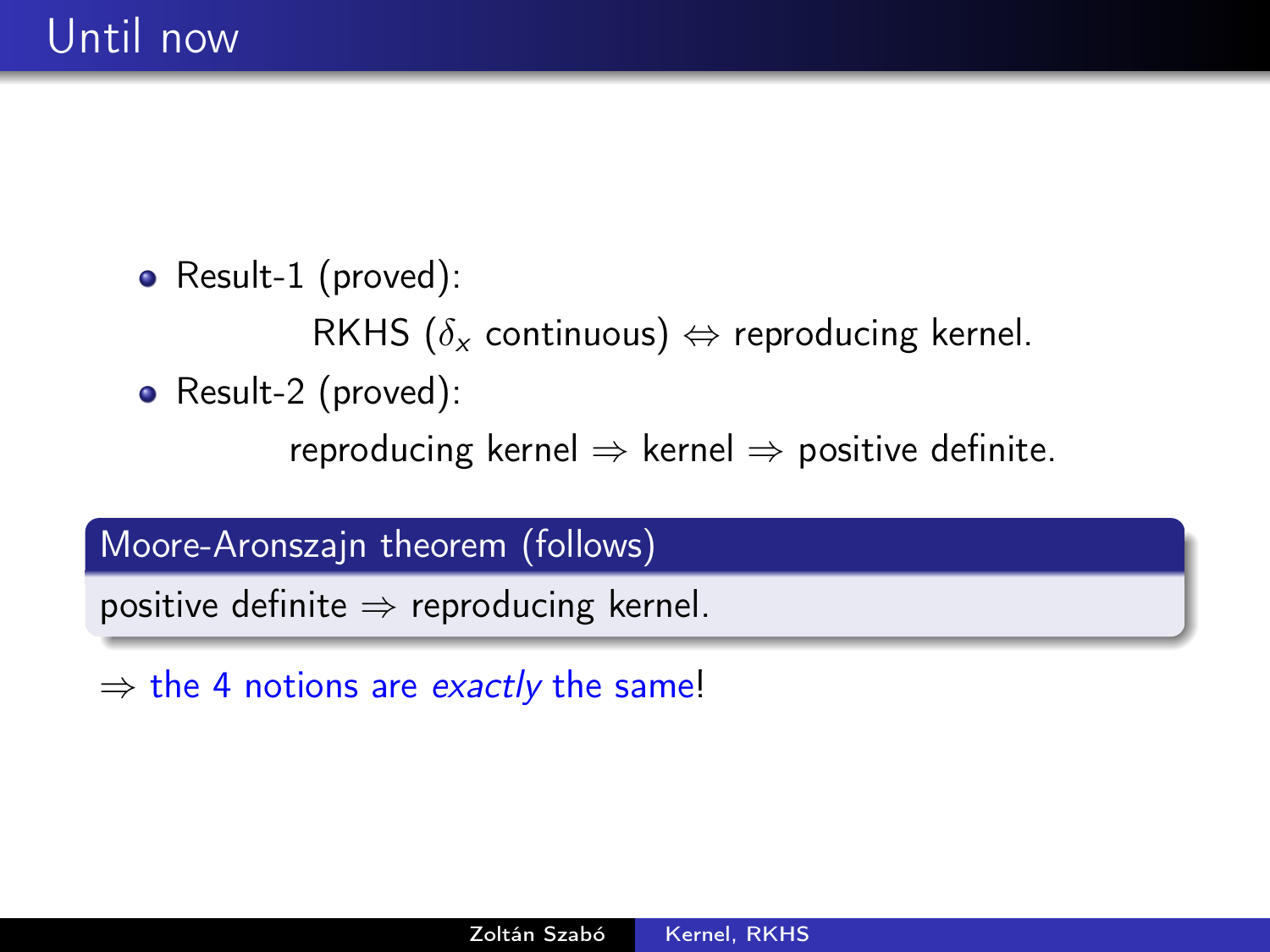- Given: a  $k : \mathcal{X} \times \mathcal{X} \rightarrow \mathbb{R}$  positive definite function.
- We construct a pre-RKHS  $H_0$ :

$$
\mathcal{H}_0 = \left\{ f = \sum_{i=1}^n \alpha_i k(\cdot, x_i) : \alpha_i \in \mathbb{R}, x_i \in \mathcal{X} \right\} \supseteq \{k(\cdot, x) : x \in \mathcal{X}\},
$$

$$
\langle f, g \rangle_{\mathcal{H}_0} = k(x, y),
$$

where  $f = k(\cdot, x)$ ,  $g = k(\cdot, y)$ .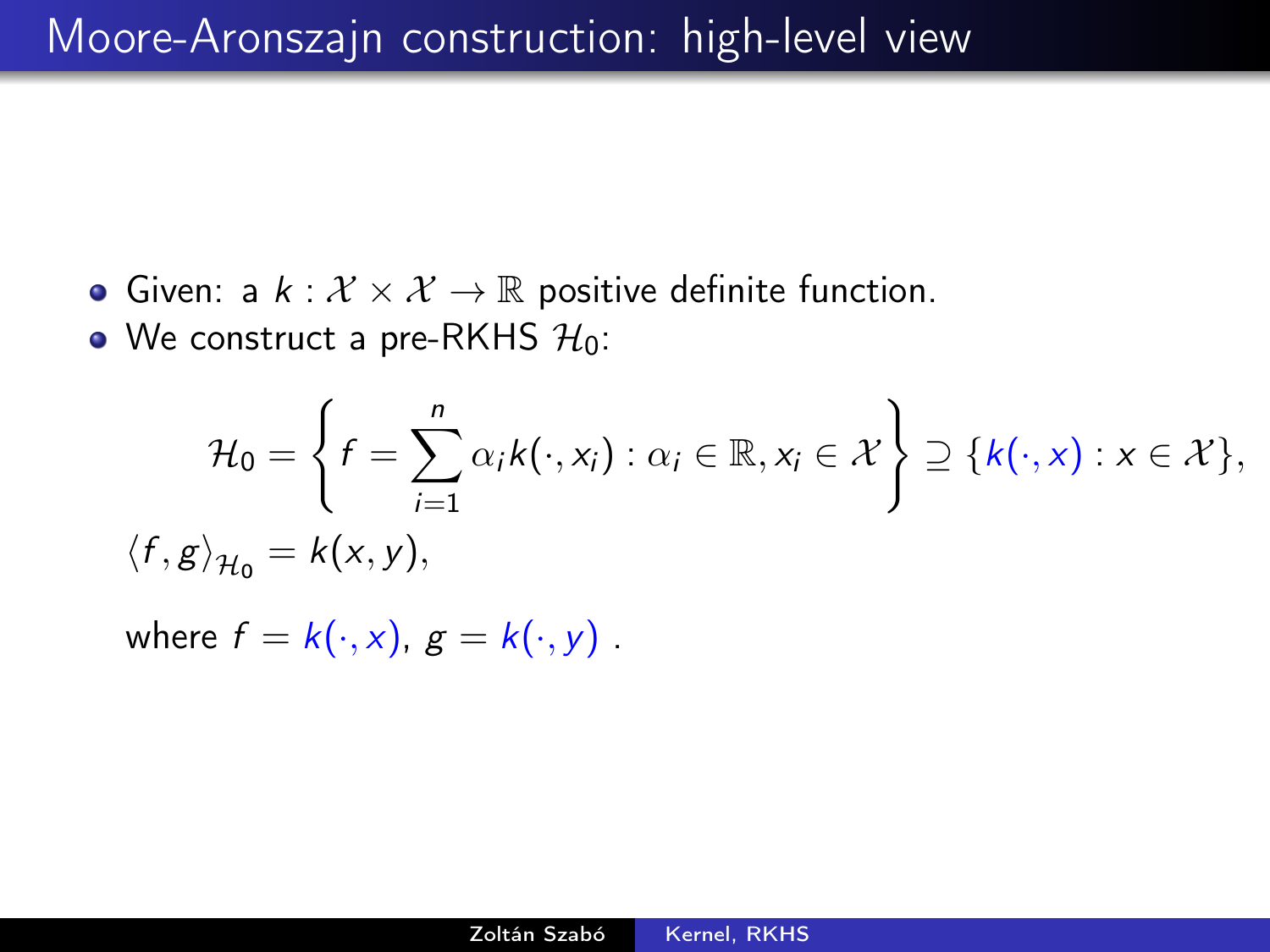- Given: a  $k : \mathcal{X} \times \mathcal{X} \rightarrow \mathbb{R}$  positive definite function.
- We construct a pre-RKHS  $\mathcal{H}_0$ :

$$
\mathcal{H}_0 = \left\{ f = \sum_{i=1}^n \alpha_i k(\cdot, x_i) : \alpha_i \in \mathbb{R}, x_i \in \mathcal{X} \right\} \supseteq \{k(\cdot, x) : x \in \mathcal{X}\},
$$

$$
\langle f, g \rangle_{\mathcal{H}_0} = \sum_{i=1}^n \sum_{j=1}^m \alpha_i \beta_j k(x_i, y_j),
$$

where 
$$
f = \sum_{i=1}^{n} \alpha_i k(\cdot, x_i)
$$
,  $g = \sum_{j=1}^{m} \beta_j k(\cdot, y_j)$ .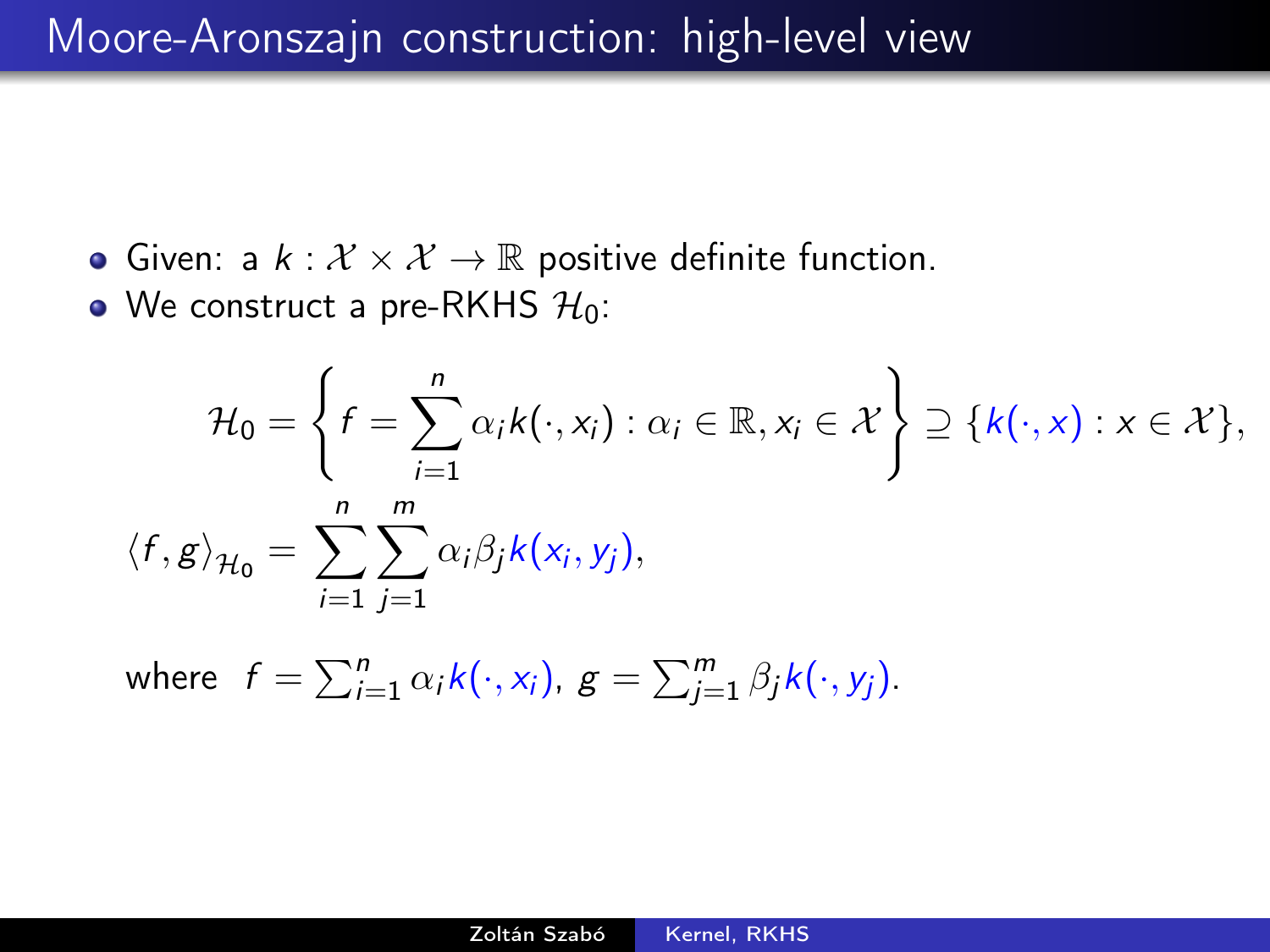### Moore-Aronszajn construction: high-level view

 $\bullet$   $\mathcal{H}_0$  will satisfy:

- **0** linear space  $(\checkmark), \langle f, g \rangle_{\mathcal{H}_0}$ : well-defined & inner product.
- $\bullet$   $\delta_{x}$ -s are continuous on  $\mathcal{H}_{0}$  ( $\forall x$ ).
- 2 For any  $\{f_n\} \subset \mathcal{H}_0$  Cauchy seq.:

$$
f_n \xrightarrow{\forall x} 0 \quad \Rightarrow \quad f_n \xrightarrow{\mathcal{H}_0} 0.
$$

- From  $\mathcal{H}_0$  we construct  $\mathcal{H}$  as:
	- $\mathbf{D} \mathcal{H} \subset \mathbb{R}^{\mathcal{X}},$  for which
	- **2**  $\exists \{f_n\}$  H<sub>0</sub>−Cauchy seq. such that  $f_n \stackrel{\forall x}{\longrightarrow} f$ .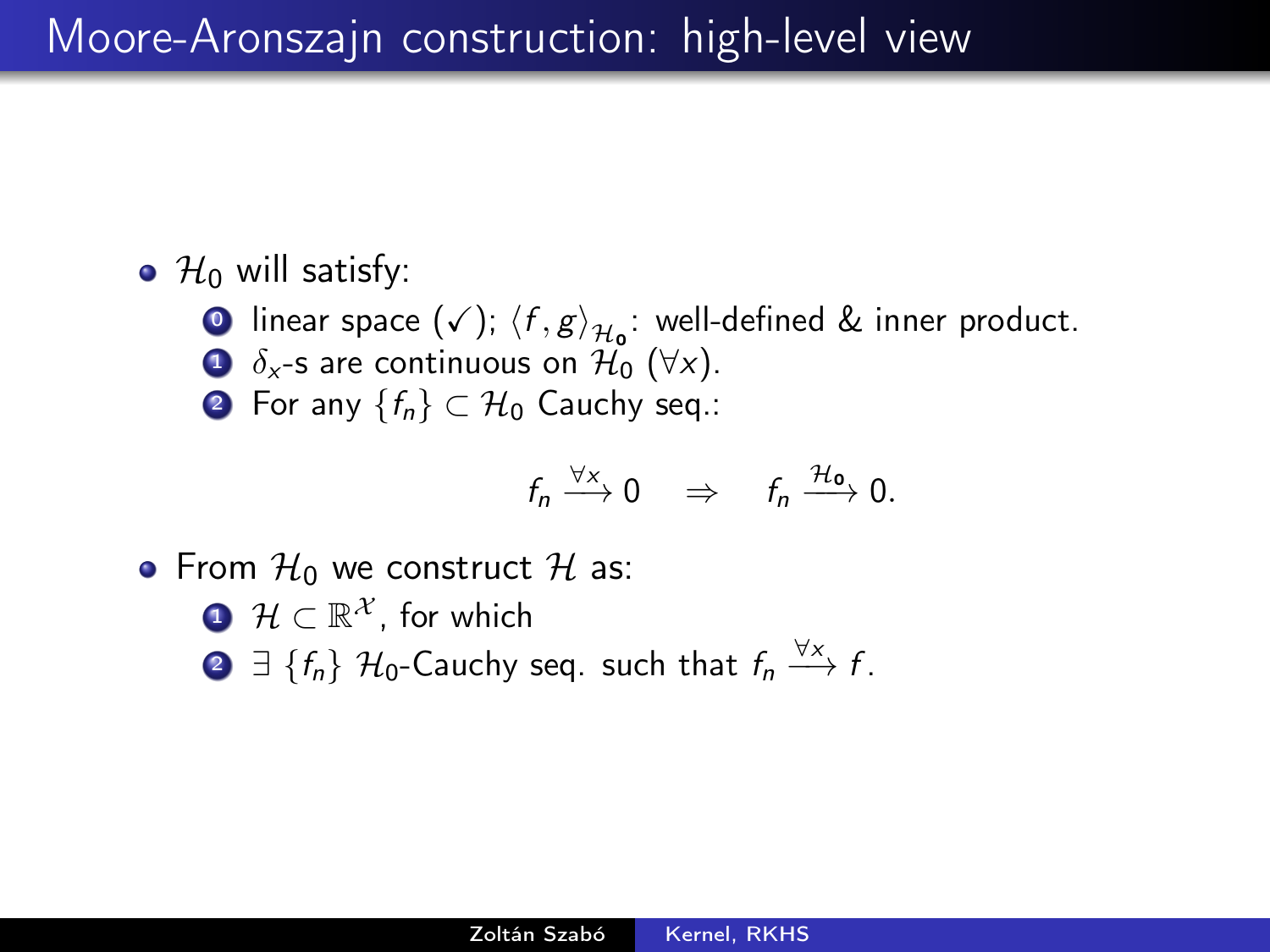Let

$$
\langle f, g \rangle_{\mathcal{H}} := \lim_{n \to \infty} \langle f_n, g_n \rangle_{\mathcal{H}_0}, \qquad (1)
$$

where  $f_n \stackrel{\forall x}{\longrightarrow} f$ ,  $g_n \stackrel{\forall x}{\longrightarrow} g$   $\mathcal{H}_0$ -Cauchy sequences.

 $\bullet$  H will satisfy:

• 
$$
\mathcal{H}_0 \subset \mathcal{H}: \sqrt{[f_n \equiv f \in \mathcal{H}_0]}
$$
.

- $\bullet$  H is a RKHS with r.k. k:
	- $\bigoplus$  H: linear space  $(\checkmark)$ ,
	- $\bigcirc$   $\langle f, g \rangle_{\mathcal{H}}$ : well-defined & inner product.
	- $\bullet$  *H* is complete.
	- 2  $\delta_{x}$ -s are continuous on H ( $\forall x$ ).
	- $\bullet$  H has r.k. k (used to define  $\mathcal{H}_0$ ).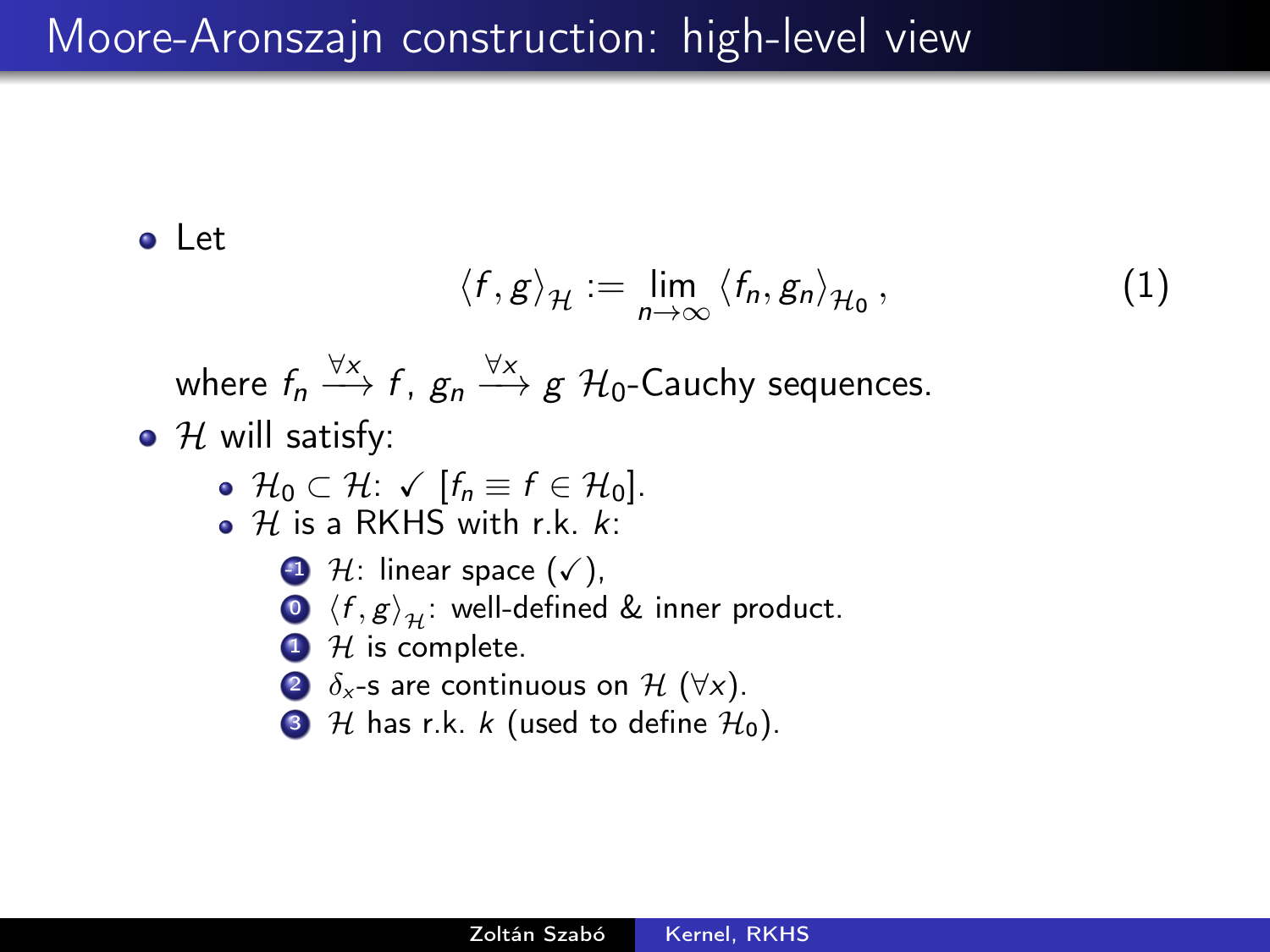$\left\langle \cdot,\cdot \right\rangle_{\mathcal{H}_0}$ : well-defined,  $k$  reproducing on  $\mathcal{H}_0$ 

• Recall: if 
$$
f = \sum_{i=1}^{n} \alpha_i k(\cdot, x_i)
$$
,  $g = \sum_{j=1}^{m} \beta_j k(\cdot, y_j)$ , then

$$
\langle f, g \rangle_{\mathcal{H}_0} = \sum_{i=1}^n \sum_{j=1}^m \alpha_i \beta_j k(x_i, y_j).
$$

 $\langle \cdot, \cdot \rangle_{\mathcal{H}_{\mathbf{0}}}$  is independent of the particular  $\{\alpha_i\}$  and  $\{\beta_j\}$ :

$$
\langle f, g \rangle_{\mathcal{H}_0} = \sum_{i=1}^n \alpha_i \sum_{j=1}^m \beta_j k(x_i, y_j) = \sum_{i=1}^n \alpha_i g(x_i) \left[ = \sum_{j=1}^m \beta_j f(y_j) \right].
$$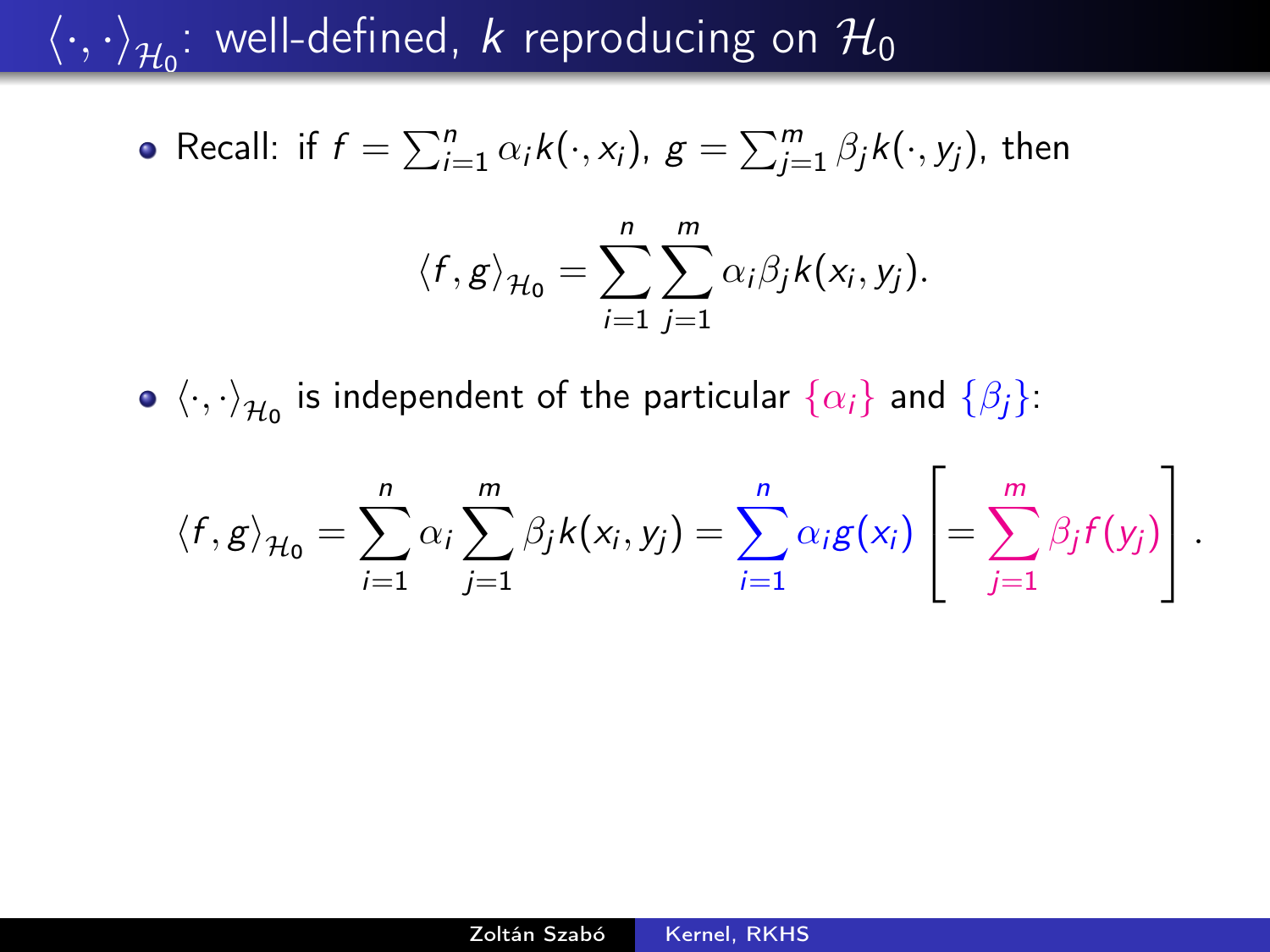# $\left\langle \cdot,\cdot \right\rangle_{\mathcal{H}_0}$ : well-defined,  $k$  reproducing on  $\mathcal{H}_0$

• Recall: if 
$$
f = \sum_{i=1}^{n} \alpha_i k(\cdot, x_i)
$$
,  $g = \sum_{j=1}^{m} \beta_j k(\cdot, y_j)$ , then

$$
\langle f, g \rangle_{\mathcal{H}_0} = \sum_{i=1}^n \sum_{j=1}^m \alpha_i \beta_j k(x_i, y_j).
$$

 $\langle \cdot, \cdot \rangle_{\mathcal{H}_{\mathbf{0}}}$  is independent of the particular  $\{\alpha_i\}$  and  $\{\beta_j\}$ :

$$
\langle f, g \rangle_{\mathcal{H}_0} = \sum_{i=1}^n \alpha_i \sum_{j=1}^m \beta_j k(x_i, y_j) = \sum_{i=1}^n \alpha_i g(x_i) \left[ = \sum_{j=1}^m \beta_j f(y_j) \right].
$$

 $\bullet \Rightarrow$  reproducing property on  $\mathcal{H}_0$ :

$$
\langle f, k(\cdot, x) \rangle_{\mathcal{H}_0} = \sum_{i=1}^n \alpha_i k(x_i, x) = f(x).
$$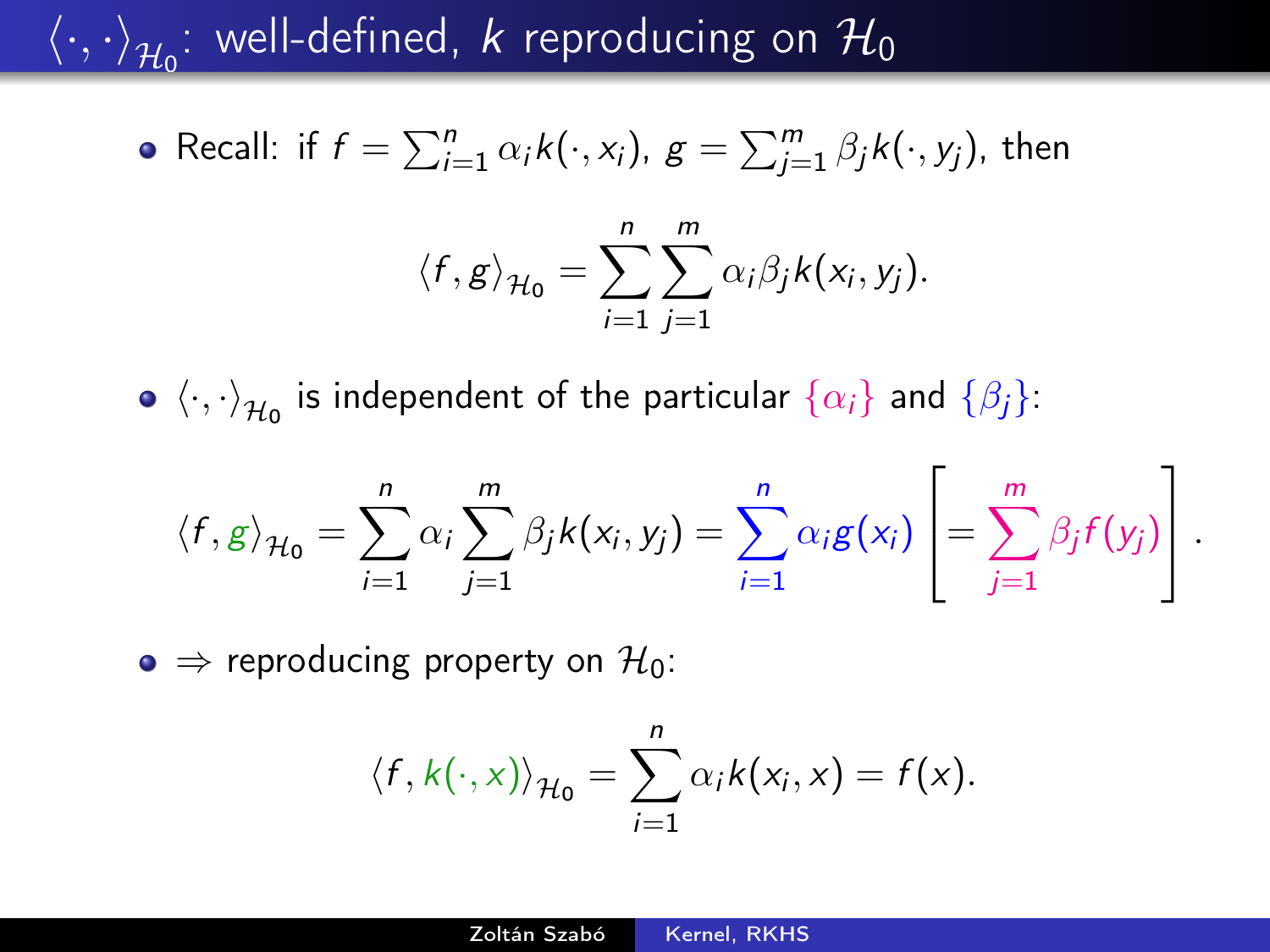• The 'tricky' property to check:

$$
||f||_{\mathcal{H}_0} := \langle f, f \rangle_{\mathcal{H}_0} = 0 \implies f = 0.
$$

This holds by CBS (for the semi-inner product  $\left\langle \cdot,\cdot \right\rangle_{\mathcal{H}_0}$ ):  $\forall x$ 

$$
|f(x)|^{k r.k._{\infty}} \stackrel{\text{on } \mathcal{H}_0}{=} \left| \langle f, k(\cdot, x) \rangle_{\mathcal{H}_0} \right| \stackrel{\text{CBS}}{\leq} \underbrace{\| f \|_{\mathcal{H}_0}}_{=0} \sqrt{k(x, x)} = 0.
$$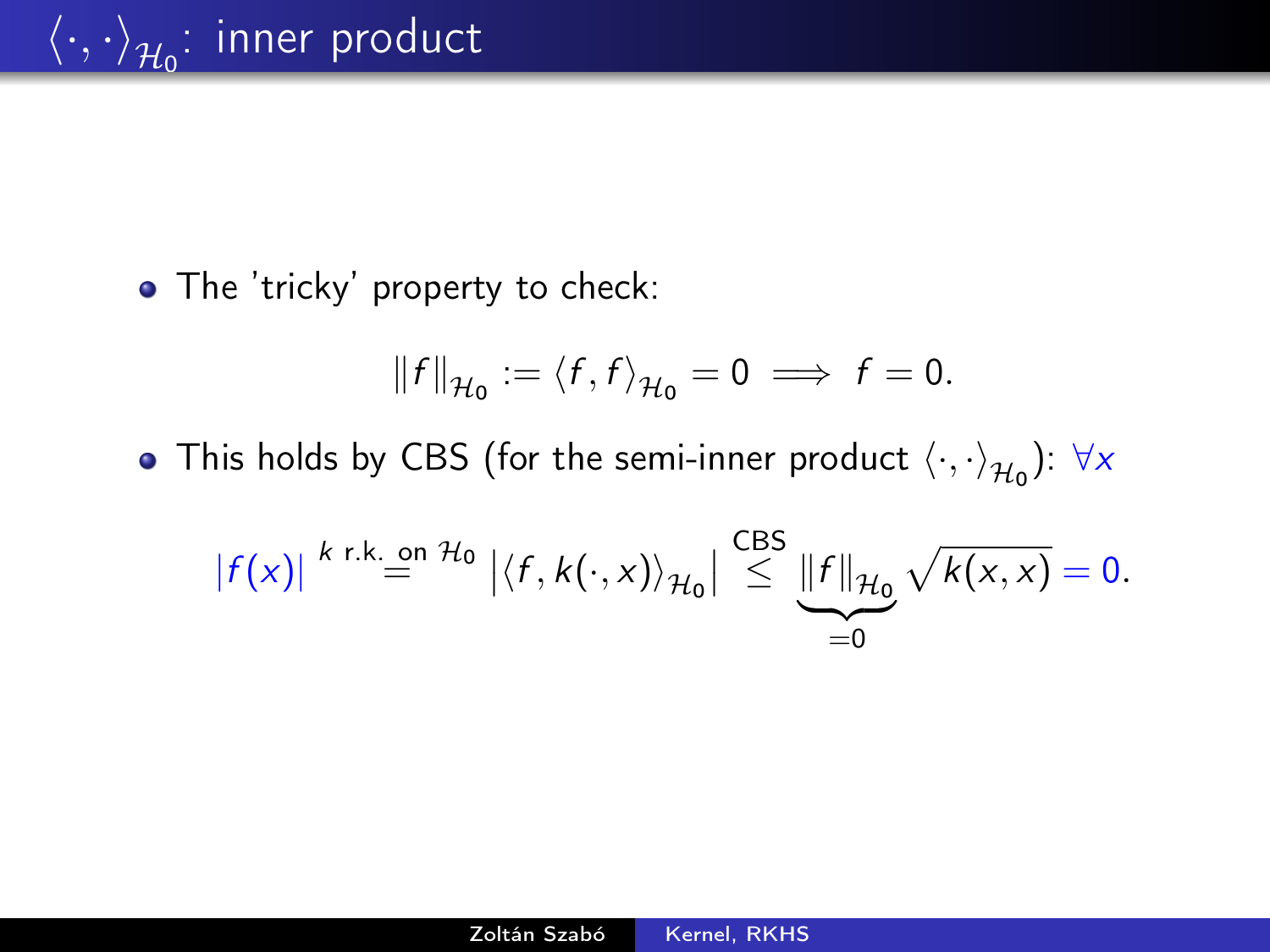$\delta_x$  is continuous on  $\mathcal{H}_0$  ( $\forall x$ ): Let  $f, g \in \mathcal{H}_0$ , then

$$
|\delta_x(f) - \delta_x(g)| \stackrel{\delta_x \text{ def, } k \text{ r.k., } \langle \cdot, \cdot \rangle_{\mathcal{H}_0} \text{lin}}{=} |\langle f - g, k(\cdot, x) \rangle_{\mathcal{H}_0}|
$$
  
CBS, k r.k.  

$$
\leq \sqrt{k(x, x)} \|f - g\|_{\mathcal{H}_0}.
$$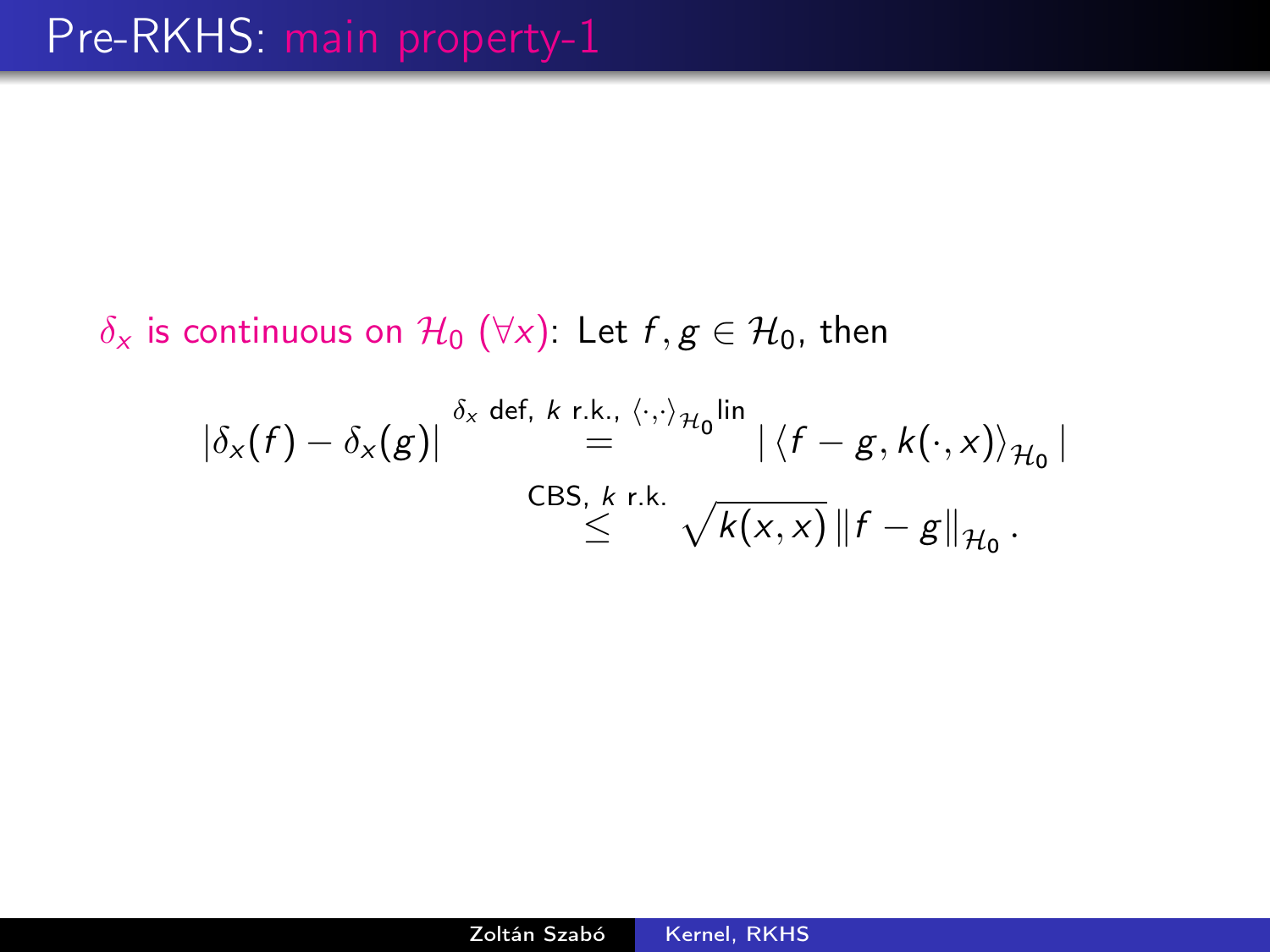$f_n : \mathcal{H}_0$ -Cauchy  $\xrightarrow{(\forall x)} 0 \Rightarrow f_n \xrightarrow{\mathcal{H}_0} 0.$ 

- $f_n$ : Cauchy  $\Rightarrow$  bounded, i.e.  $||f_n||_{\mathcal{H}_0} < A$ .
- $f_n$ : Cauchy  $\Rightarrow n, m \geq \exists N_1: ||f_n f_m||_{\mathcal{H}_0} < \epsilon/(2A)$ .
- Let  $f_{N_1} = \sum_{i=1}^r \alpha_i k(\cdot, x_i)$ .  $n \geq \exists N_2: |f_n(x_i)| < \frac{\epsilon}{2r|d}$  $\frac{\epsilon}{2r|\alpha_i|}$   $(i = 1, \ldots, r)$ .

For  $n > max(N_1, N_2)$ :

 $||f_n||_p^2$  $\frac{2}{\mu_0} < \epsilon$ .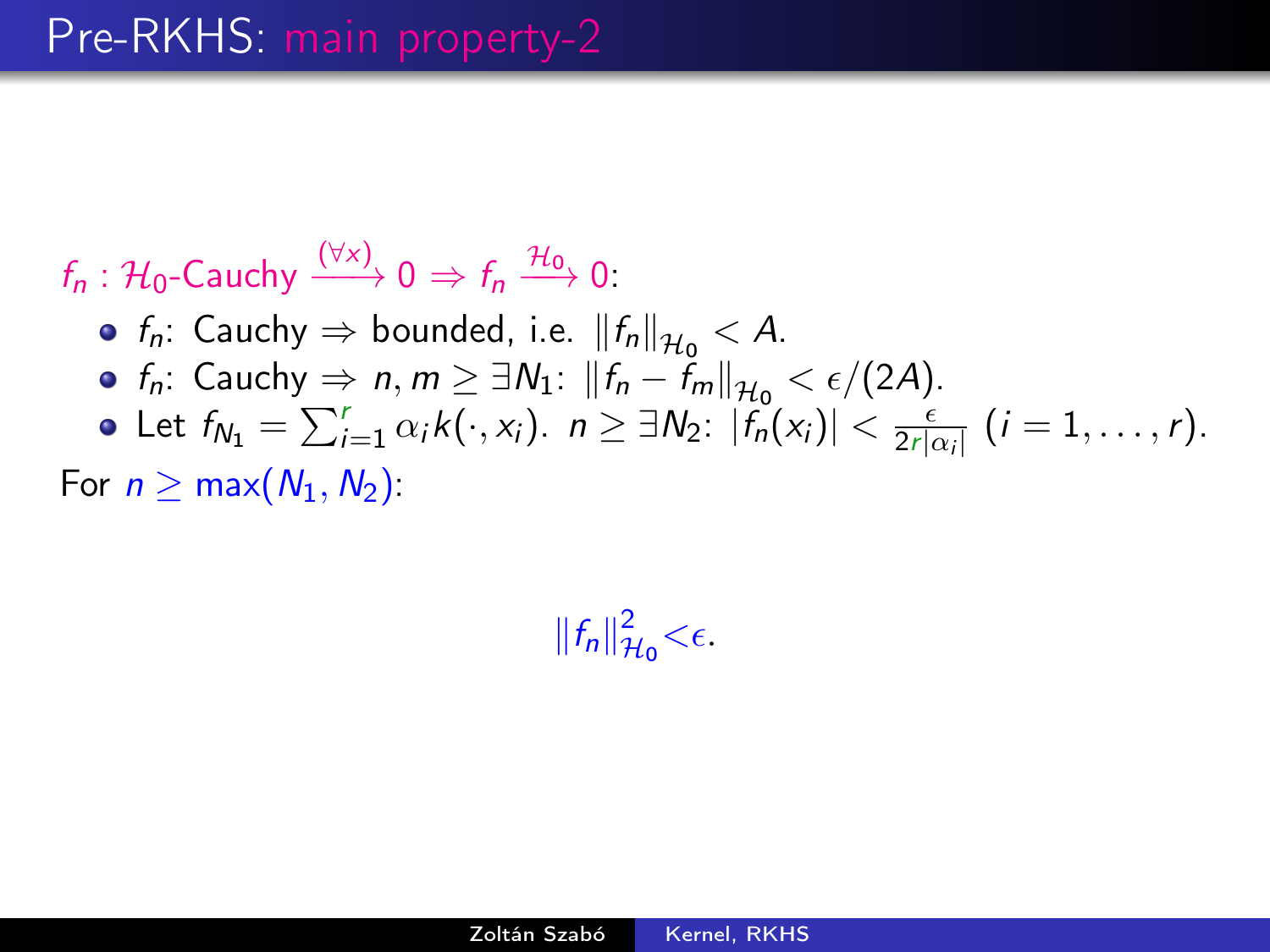$f_n : \mathcal{H}_0$ -Cauchy  $\xrightarrow{(\forall x)} 0 \Rightarrow f_n \xrightarrow{\mathcal{H}_0} 0.$ 

 $f_n$ : Cauchy  $\Rightarrow$  bounded, i.e.  $||f_n||_{\mathcal{H}_0} < A$ .  $f_n$ : Cauchy  $\Rightarrow n, m \geq \exists N_1: ||f_n - f_m||_{\mathcal{H}_0} < \epsilon/(2A)$ . Let  $f_{N_1} = \sum_{i=1}^r \alpha_i k(\cdot, x_i)$ .  $n \geq \exists N_2: |f_n(x_i)| < \frac{\epsilon}{2r|d}$  $\frac{\epsilon}{2r|\alpha_i|}$   $(i = 1, \ldots, r)$ .

For  $n \geq max(N_1, N_2)$ :

$$
||f_n||_{\mathcal{H}_0}^2 = \langle f_n, f_n \rangle_{\mathcal{H}_0} \leq ||\langle f_n - f_{N_1}, f_n \rangle_{\mathcal{H}_0}|| + ||\langle f_{N_1}, f_n \rangle_{\mathcal{H}_0}||
$$
  

$$
\leq \underbrace{||f_n - f_{N_1}||_{\mathcal{H}_0} ||f_n||_{\mathcal{H}_0}}_{\leq [\epsilon/(2A)]A = \frac{\epsilon}{2}} + \sum_{i=1}^r \underbrace{|\alpha_i f_n(x_i)|}_{\leq |\alpha_i| \frac{\epsilon}{2r|\alpha_i|}} \leq \epsilon.
$$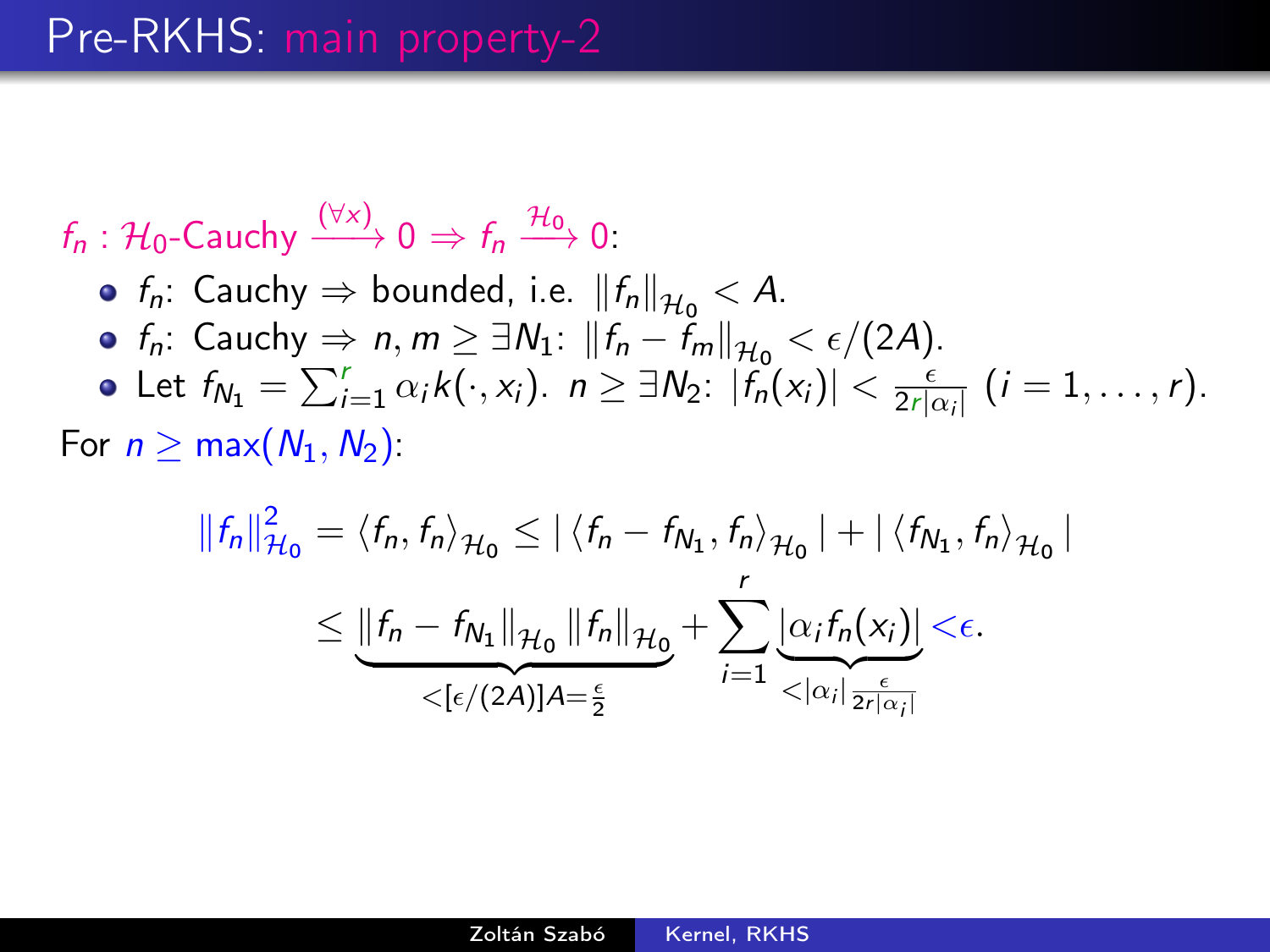# $\alpha_n = \langle f_n, g_n \rangle_{\mathcal{H}_0}$  is convergent by Cauchyness in  $\mathbb{R}$ :

 $|\alpha_n - \alpha_m| < \epsilon$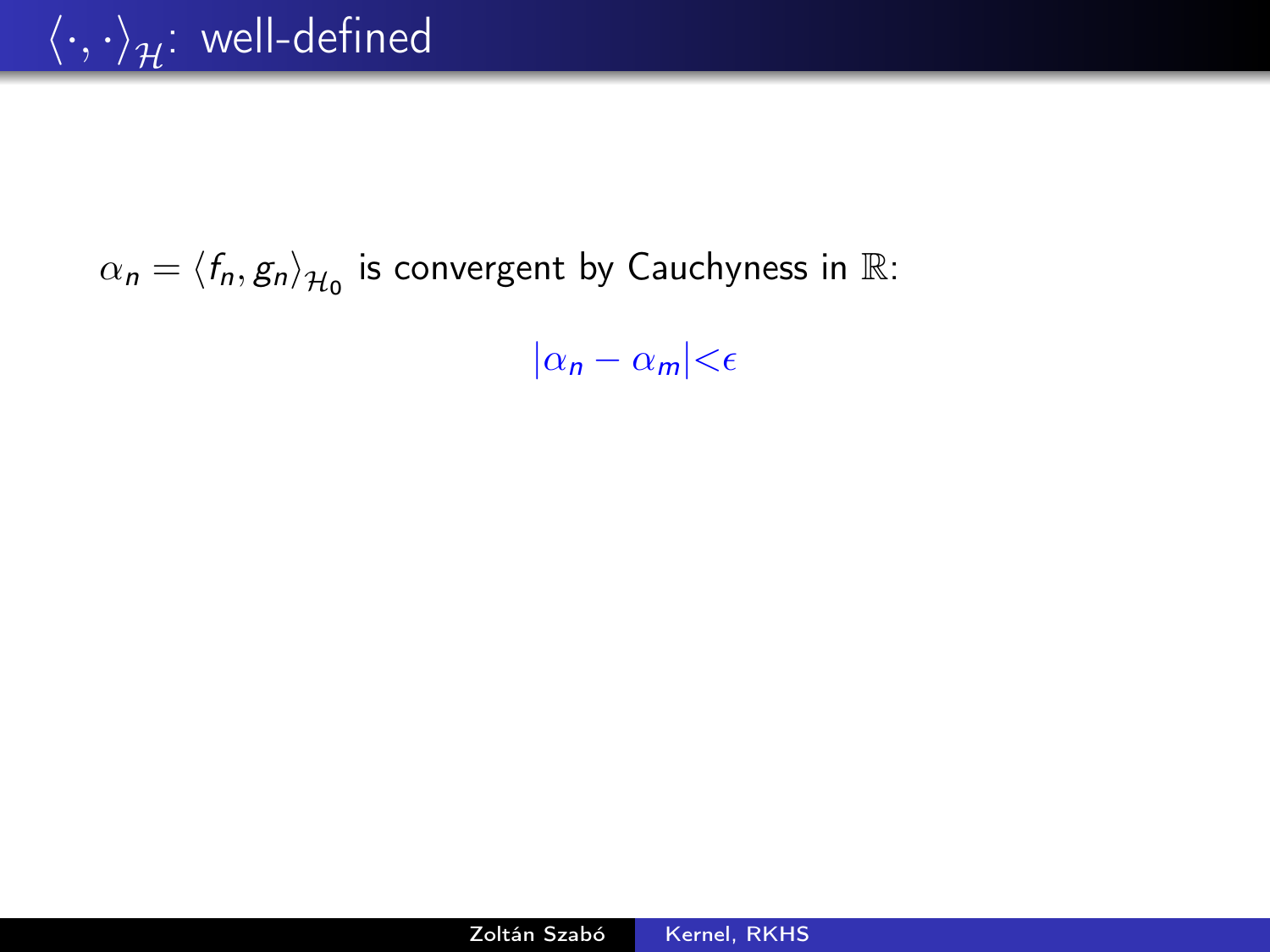# $\langle \cdot,\cdot \rangle_{\mathcal{H}}$ : well-defined

 $\alpha_n = \langle f_n, g_n \rangle_{\mathcal{H}_0}$  is convergent by Cauchyness in  $\mathbb{R}$ :

$$
|\alpha_n - \alpha_m| = |\langle f_n, g_n \rangle_{\mathcal{H}_0} - \langle f_m, g_m \rangle_{\mathcal{H}_0}|
$$
  
\n
$$
= |\langle f_n, g_n \rangle_{\mathcal{H}_0} - \langle f_m, g_n \rangle_{\mathcal{H}_0} + \langle f_m, g_n \rangle_{\mathcal{H}_0} - \langle f_m, g_m \rangle_{\mathcal{H}_0}|
$$
  
\n
$$
= |\langle f_n - f_m, g_n \rangle_{\mathcal{H}_0} + \langle f_m, g_n - g_m \rangle_{\mathcal{H}_0}|
$$
  
\n
$$
\leq |\langle f_n - f_m, g_n \rangle_{\mathcal{H}_0}| + |\langle f_m, g_n - g_m \rangle_{\mathcal{H}_0}|
$$
  
\n
$$
\leq \underbrace{\|g_n\|_{\mathcal{H}_0}}_{< A} \underbrace{\|f_n - f_m\|_{\mathcal{H}_0}}_{< \frac{\epsilon}{2A}} + \underbrace{\|f_m\|_{\mathcal{H}_0}}_{< B} \underbrace{\|g_n - g_m\|_{\mathcal{H}_0}}_{< \frac{\epsilon}{2B}} < \epsilon.
$$

 $f_n, g_n$ : Cauchy  $\Rightarrow$  bounded, i.e.  $||f_n||_{\mathcal{H}_0} < A, ||g_n||_{\mathcal{H}_0} < B$ .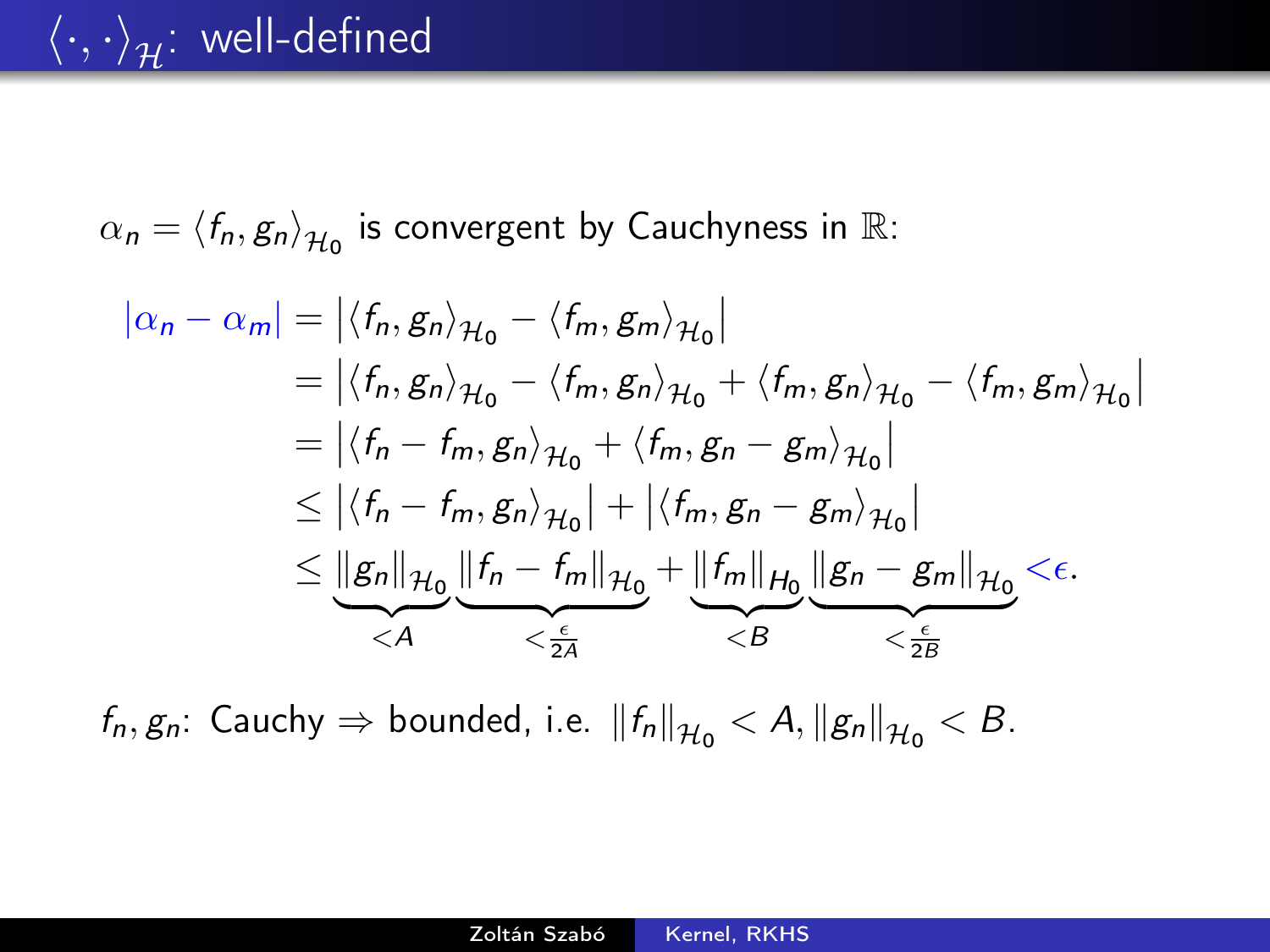# $\langle \cdot, \cdot \rangle_{\mathcal{H}}$ : well-defined

The limit is independent of the Cauchy seq. chosen: let

- $f_n, f'_n \xrightarrow{V \times} f$ ;  $g_n, g'_n \xrightarrow{V \times} g$ :  $\mathcal{H}_0$ -Cauchy seq.-s,
- $\alpha_n = \langle f_n, g_n \rangle_{\mathcal{H}_0}, \ \alpha'_n = \langle f'_n, g'_n \rangle_{\mathcal{H}_0}.$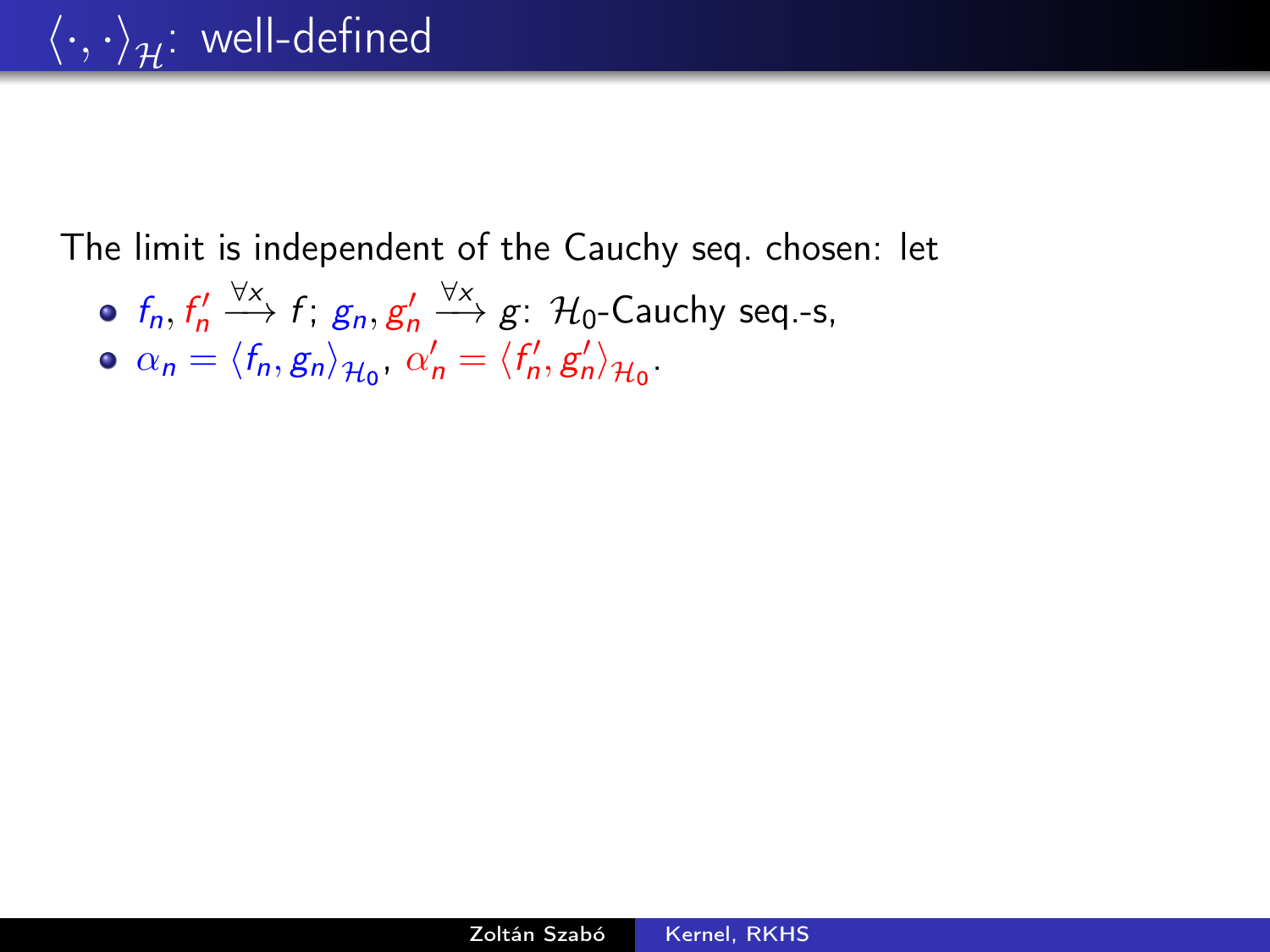### $\langle \cdot, \cdot \rangle_{\mathcal{H}}$ : well-defined

The limit is independent of the Cauchy seq. chosen: let

- $f_n, f'_n \xrightarrow{V \times} f$ ;  $g_n, g'_n \xrightarrow{V \times} g$ :  $\mathcal{H}_0$ -Cauchy seq.-s,
- $\alpha_n = \langle f_n, g_n \rangle_{\mathcal{H}_0}, \ \alpha'_n = \langle f'_n, g'_n \rangle_{\mathcal{H}_0}.$
- 'Repeating' the previous argument:

$$
|\alpha_n-\alpha'_n| \leq \underbrace{\|g_n\|_{\mathcal{H}_0}}_{\text{bounded}} \underbrace{\left\|f_n-f_n'\right\|_{\mathcal{H}_0}}_{\rightarrow 0} + \underbrace{\left\|f_n'\right\|_{\mathcal{H}_0}}_{\text{bounded}} \underbrace{\left\|g_n-g_n'\right\|_{\mathcal{H}_0}}_{\rightarrow 0}.
$$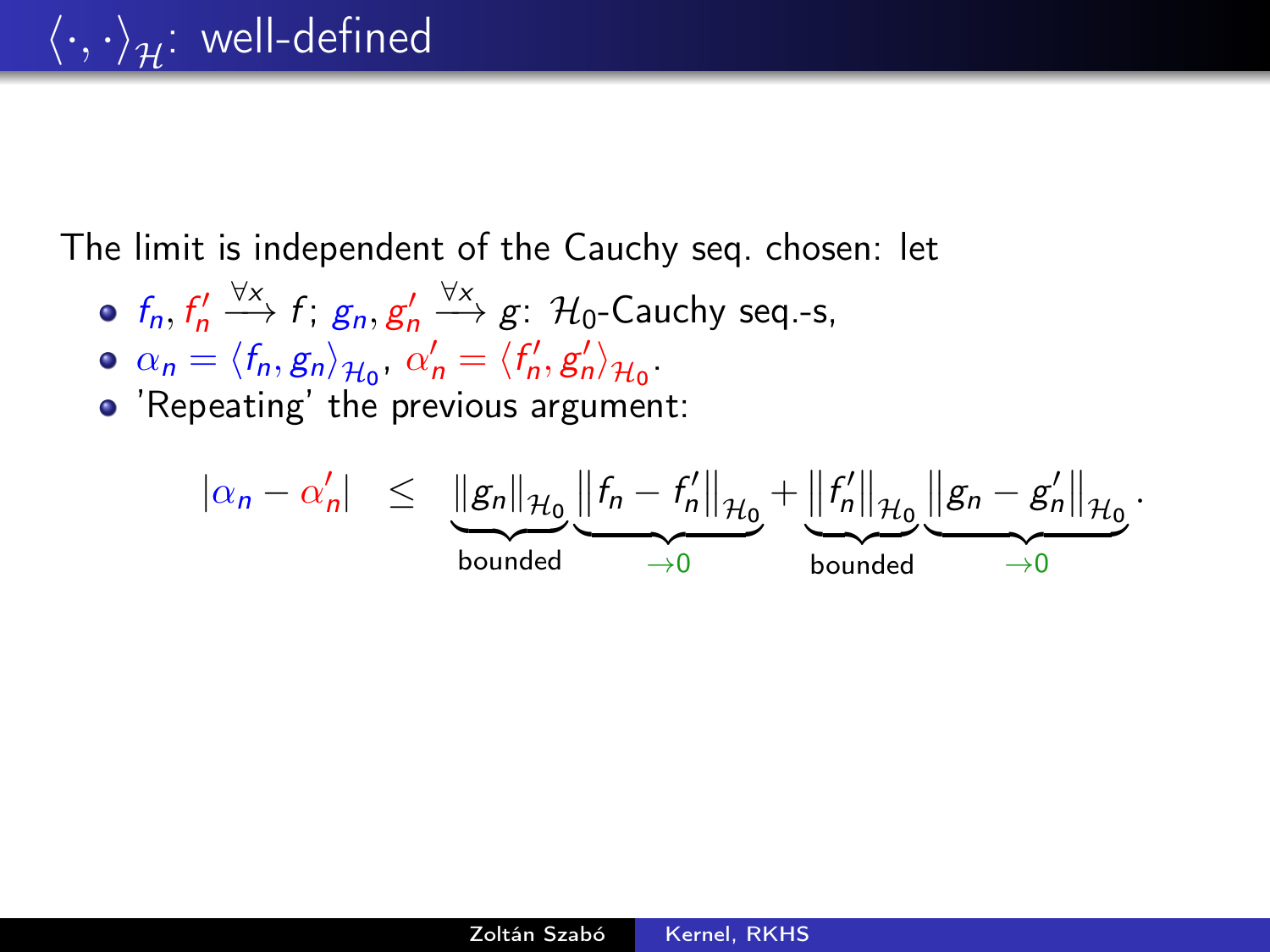### $\langle \cdot, \cdot \rangle_{\mathcal{H}}$ : well-defined

The limit is independent of the Cauchy seq. chosen: let

- $f_n, f'_n \xrightarrow{V \times} f$ ;  $g_n, g'_n \xrightarrow{V \times} g$ :  $\mathcal{H}_0$ -Cauchy seq.-s,
- $\alpha_n = \langle f_n, g_n \rangle_{\mathcal{H}_0}, \ \alpha'_n = \langle f'_n, g'_n \rangle_{\mathcal{H}_0}.$
- 'Repeating' the previous argument:

$$
\begin{array}{rcl}\n|\alpha_n-\alpha'_n| & \leq & \underbrace{\|g_n\|_{\mathcal{H}_0}}_{\text{bounded}} \underbrace{\|f_n-f'_n\|_{\mathcal{H}_0}}_{\rightarrow 0} + \underbrace{\|f'_n\|_{\mathcal{H}_0}}_{\text{bounded}} \underbrace{\|g_n-g'_n\|_{\mathcal{H}_0}}_{\rightarrow 0}.\n\end{array}
$$
\n
$$
\begin{array}{rcl}\n\bullet \quad \searrow & 0 \\
\bullet \quad \searrow & \bullet \\
\bullet \quad \searrow & \bullet \\
\bullet \quad \searrow & \bullet \\
\bullet \quad \searrow & \bullet \\
\bullet \quad \searrow & \bullet \\
\bullet \quad \searrow & \bullet \\
\bullet \quad \searrow & \bullet \\
\bullet \quad \searrow & \bullet \\
\bullet \quad \searrow & \bullet \\
\bullet \quad \searrow & \bullet \\
\bullet \quad \searrow & \bullet \\
\bullet \quad \searrow & \bullet \\
\bullet \quad \searrow & \bullet \\
\bullet \quad \searrow & \bullet \\
\bullet \quad \searrow & \bullet \\
\bullet \quad \searrow & \bullet \\
\bullet \quad \searrow & \bullet \\
\bullet \quad \searrow & \bullet \\
\bullet \quad \searrow & \bullet \\
\bullet \quad \searrow & \bullet \\
\bullet \quad \searrow & \bullet \\
\bullet \quad \searrow & \bullet \\
\bullet \quad \searrow & \bullet \\
\bullet \quad \searrow & \bullet \\
\bullet \quad \searrow & \bullet \\
\bullet \quad \searrow & \bullet \\
\bullet \quad \searrow & \bullet \\
\bullet \quad \searrow & \bullet \\
\bullet \quad \searrow & \bullet \\
\bullet \quad \searrow & \bullet \\
\bullet \quad \searrow & \bullet \\
\bullet \quad \searrow & \bullet \\
\bullet \quad \searrow & \bullet \\
\bullet \quad \searrow & \bullet \\
\bullet \quad \searrow & \bullet \\
\bullet \quad \searrow & \bullet \\
\bullet \quad \searrow & \bullet \\
\bullet \quad \searrow & \bullet \\
\bullet \quad \searrow & \bullet \\
\bullet \quad \searrow & \bullet \\
\bullet \quad \searrow & \bullet \\
\bullet \quad \searrow & \bullet \\
\bullet \quad \searrow & \bullet \\
\bullet \quad \searrow & \bullet \\
\bullet \quad \searrow & \bullet \\
\bullet \quad \searrow &
$$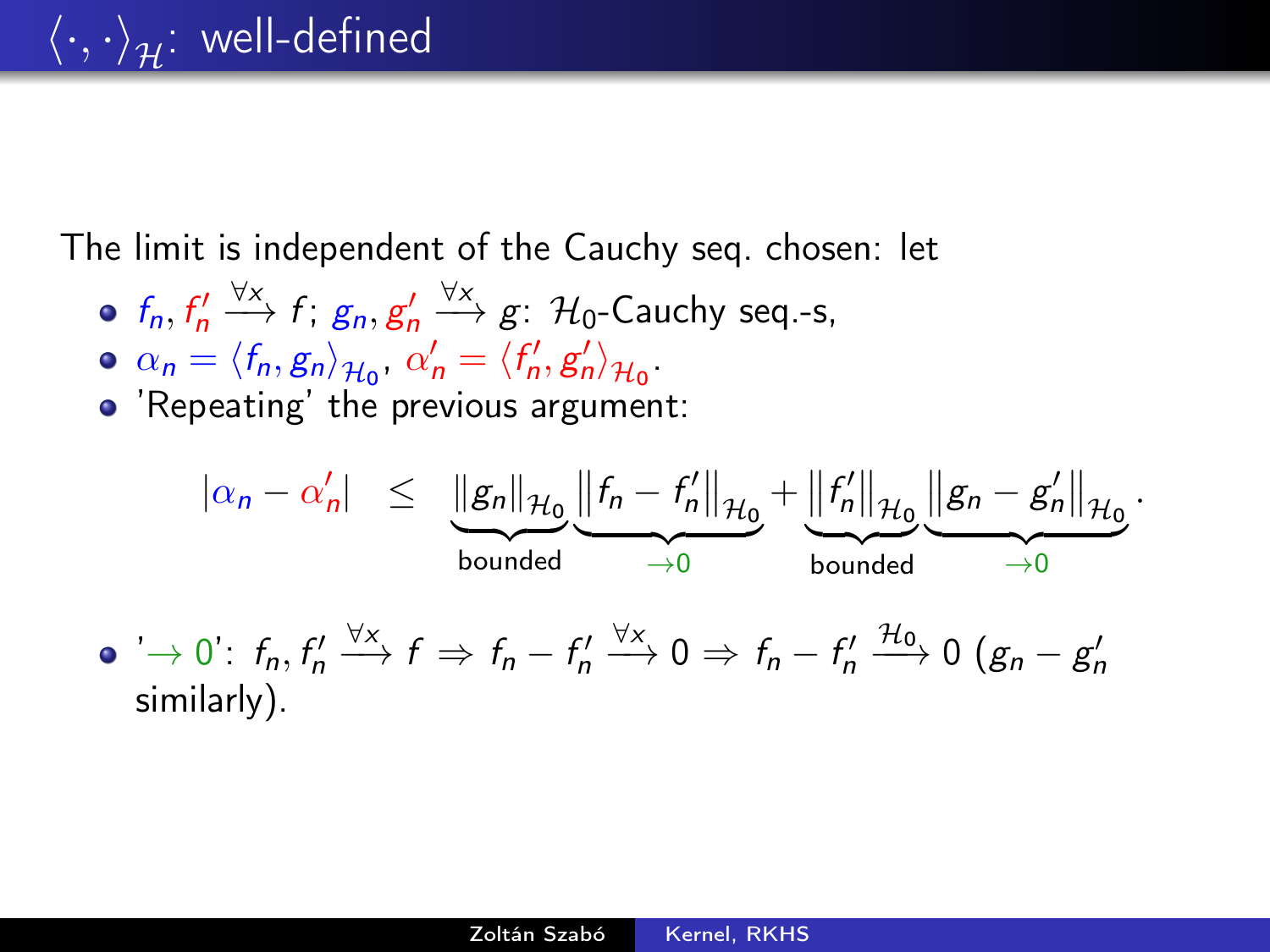#### The 'tricky' bit:

$$
\langle f, f \rangle_{\mathcal{H}} = 0 \Rightarrow f = 0.
$$

Let  $f_n \stackrel{\forall x}{\longrightarrow} f$   $\mathcal{H}_0$ -Cauchy, and  $\langle f, f \rangle_{\mathcal{H}} = \lim_n ||f_n||_p^2$  $\frac{2}{\mu_0} = 0$ . Then

$$
|f(x)| = \lim_{n \to \infty} |f_n(x)| = \lim_{n \to \infty} |\delta_x(f_n)| \stackrel{(*)}{\leq} \lim_{n \to \infty} \underbrace{\|\delta_x\|}_{\lt \infty} \underbrace{\|f_n\|_{\mathcal{H}_0}}_{\to 0} = 0,
$$

(\*):  $\delta_x$  is continuous on  $\mathcal{H}_0$ .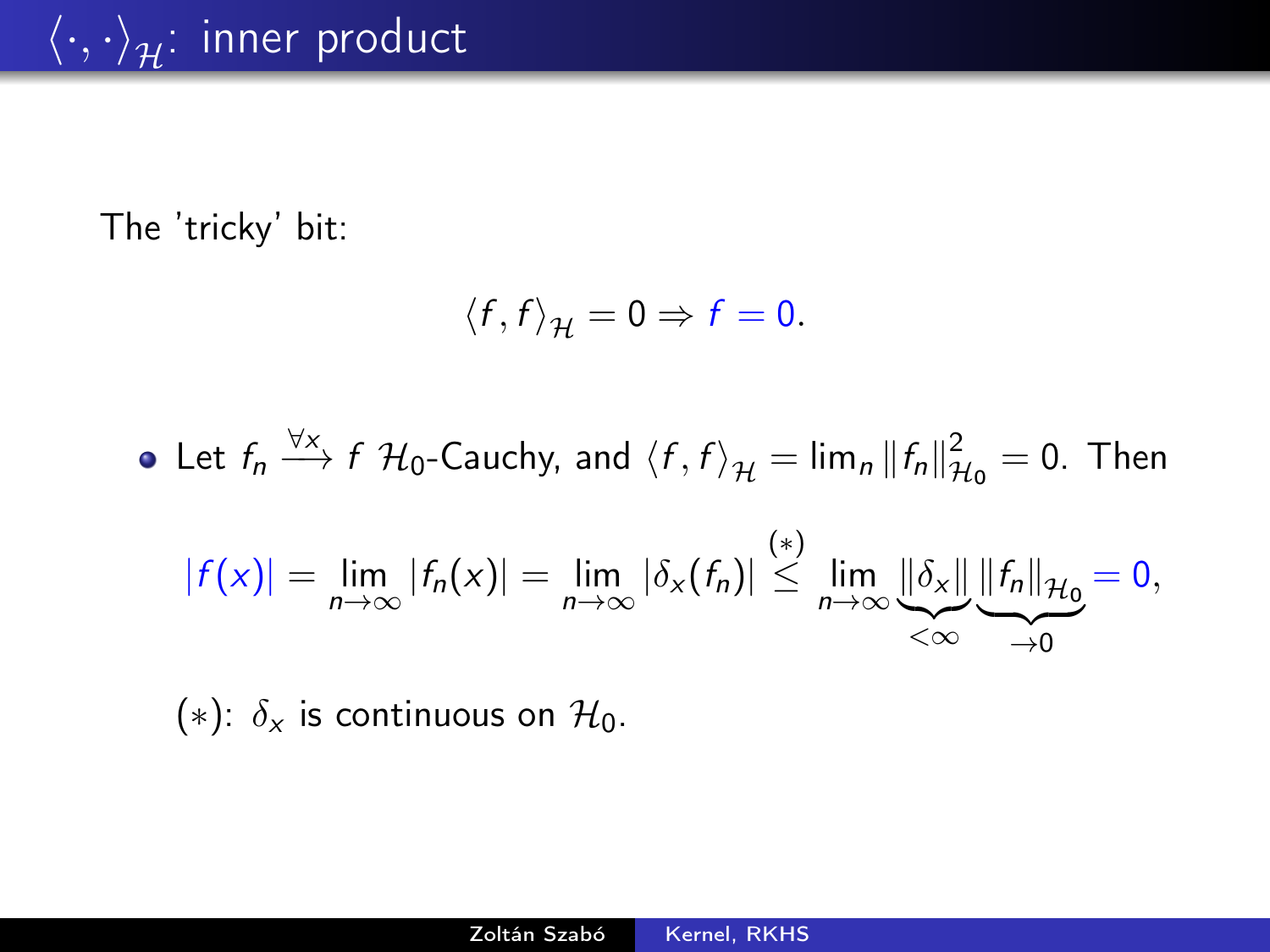Until now:  $\langle \cdot, \cdot \rangle_{\mathcal{H}}$  is well-defined & inner product.

#### Remains:

- $\bullet$   $\delta_{x}$ -s are continuous on H ( $\forall x$ ).
- $2$  H is complete.
- $\bullet$  The reproducing kernel on H is k.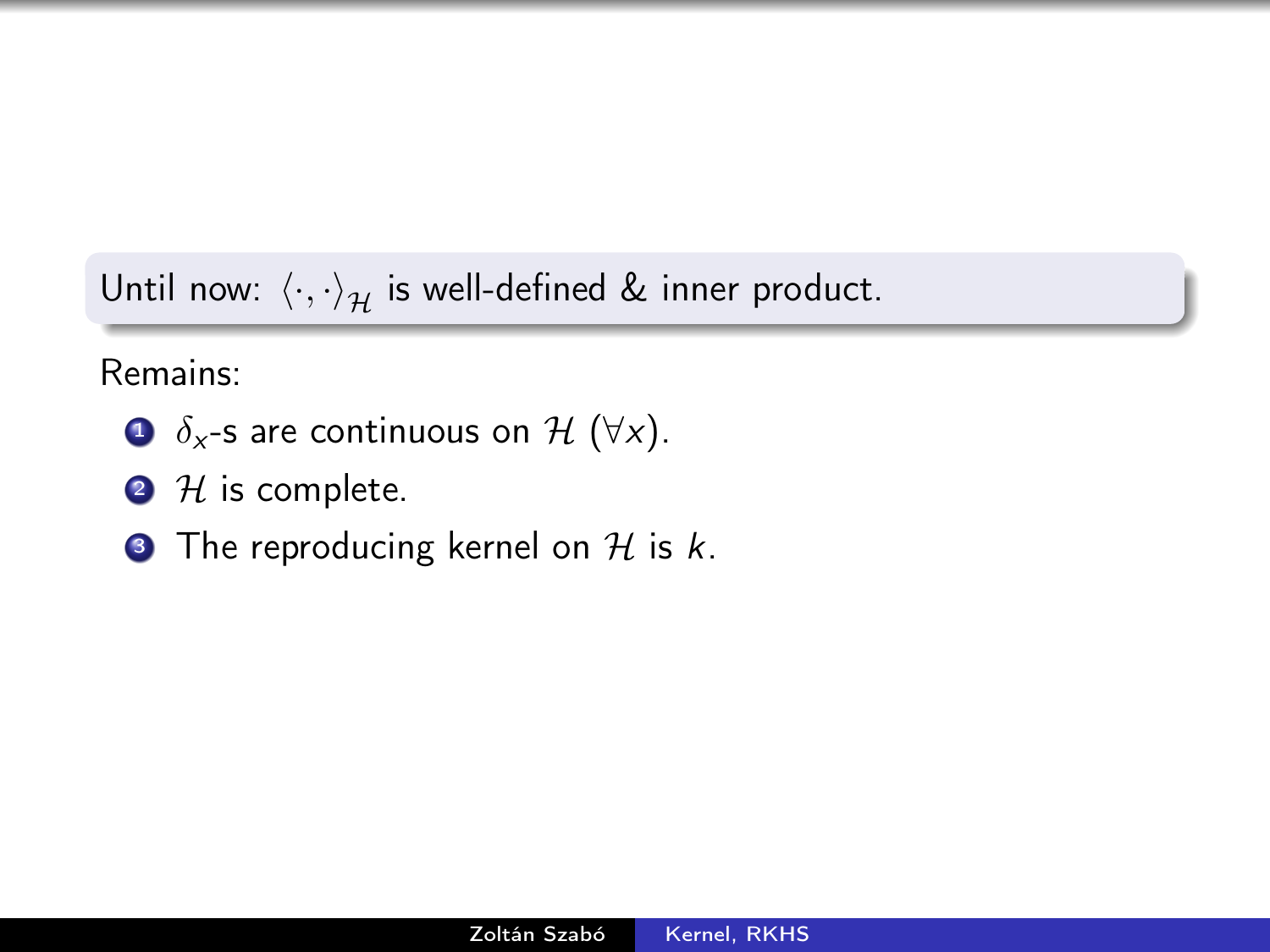### $\delta_{x}$ -s are continuous on H: lemma

 $\mathcal{H}_0$  is dense in  $\mathcal{H}$ .

Sufficient to show:  $f_n \stackrel{\forall x}{\longrightarrow} f \mathcal{H}_0$ -Cauchy  $\Rightarrow f_n \stackrel{\mathcal{H}}{\longrightarrow} f$ .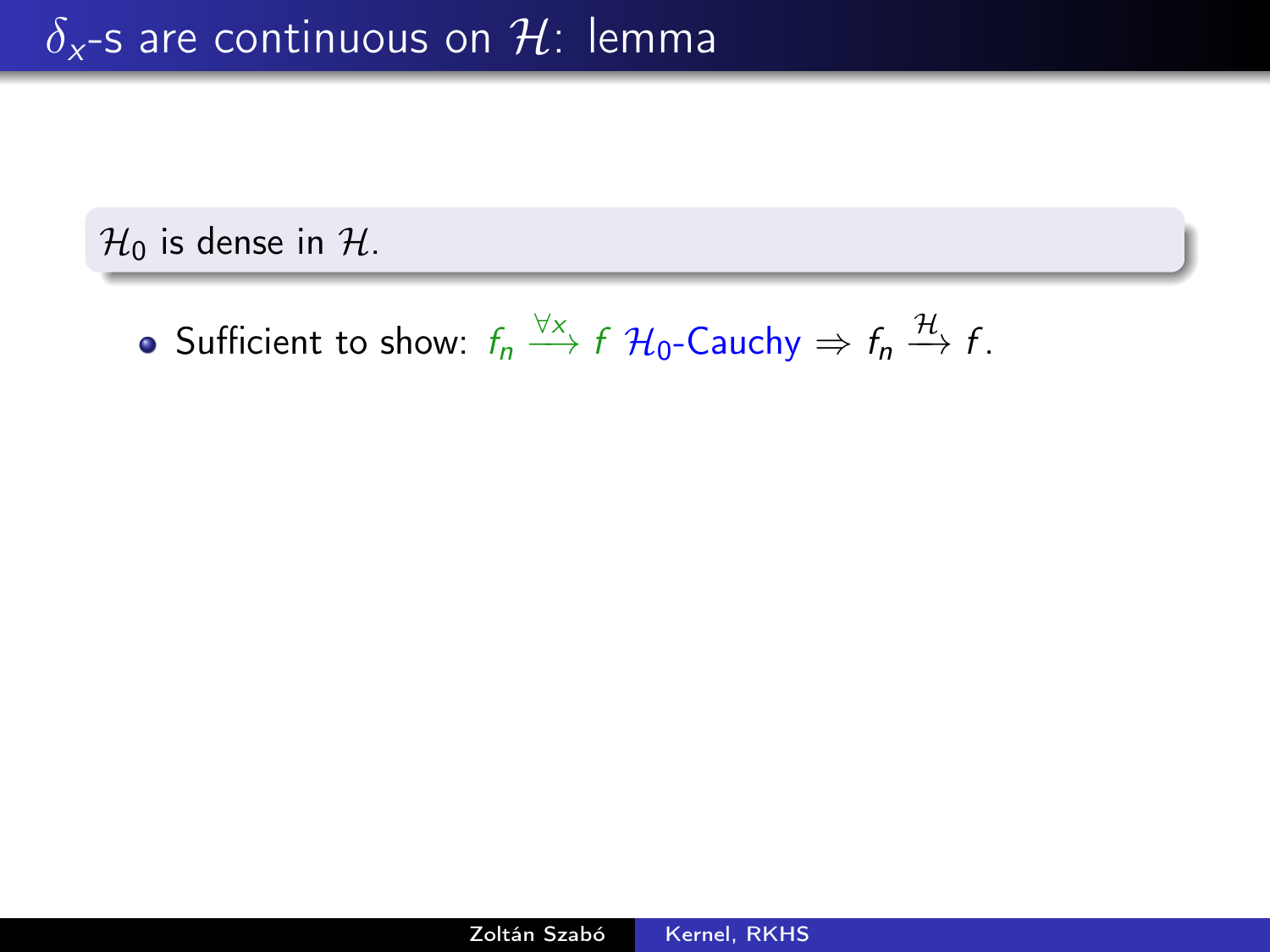#### $\mathcal{H}_0$  is dense in  $\mathcal{H}$ .

- Sufficient to show:  $f_n \stackrel{\forall x}{\longrightarrow} f \mathcal{H}_0$ -Cauchy  $\Rightarrow f_n \stackrel{\mathcal{H}}{\longrightarrow} f$ .
- $\bullet$  Proof: Fix  $\epsilon > 0$ ,
	- $f_n$ :  $\mathcal{H}_0$ -Cauchy  $\Rightarrow \exists N \leq \forall m, n: \|f_m f_n\|_{\mathcal{H}_0} < \epsilon$ .
	- Fix  $n^* \ge N$ , then  $f_{m} f_{n^*} \xrightarrow{\forall x} f f_{n^*}$ .
	- By the definition of  $\left\Vert \cdot\right\Vert _{\mathcal{H}}$ :

$$
||f - f_{n^*}||_{\mathcal{H}}^2 = \lim_{m \to \infty} ||f_m - f_{n^*}||_{\mathcal{H}_0}^2 \le \epsilon^2,
$$

i.e., 
$$
f_n \xrightarrow{\mathcal{H}} f
$$
.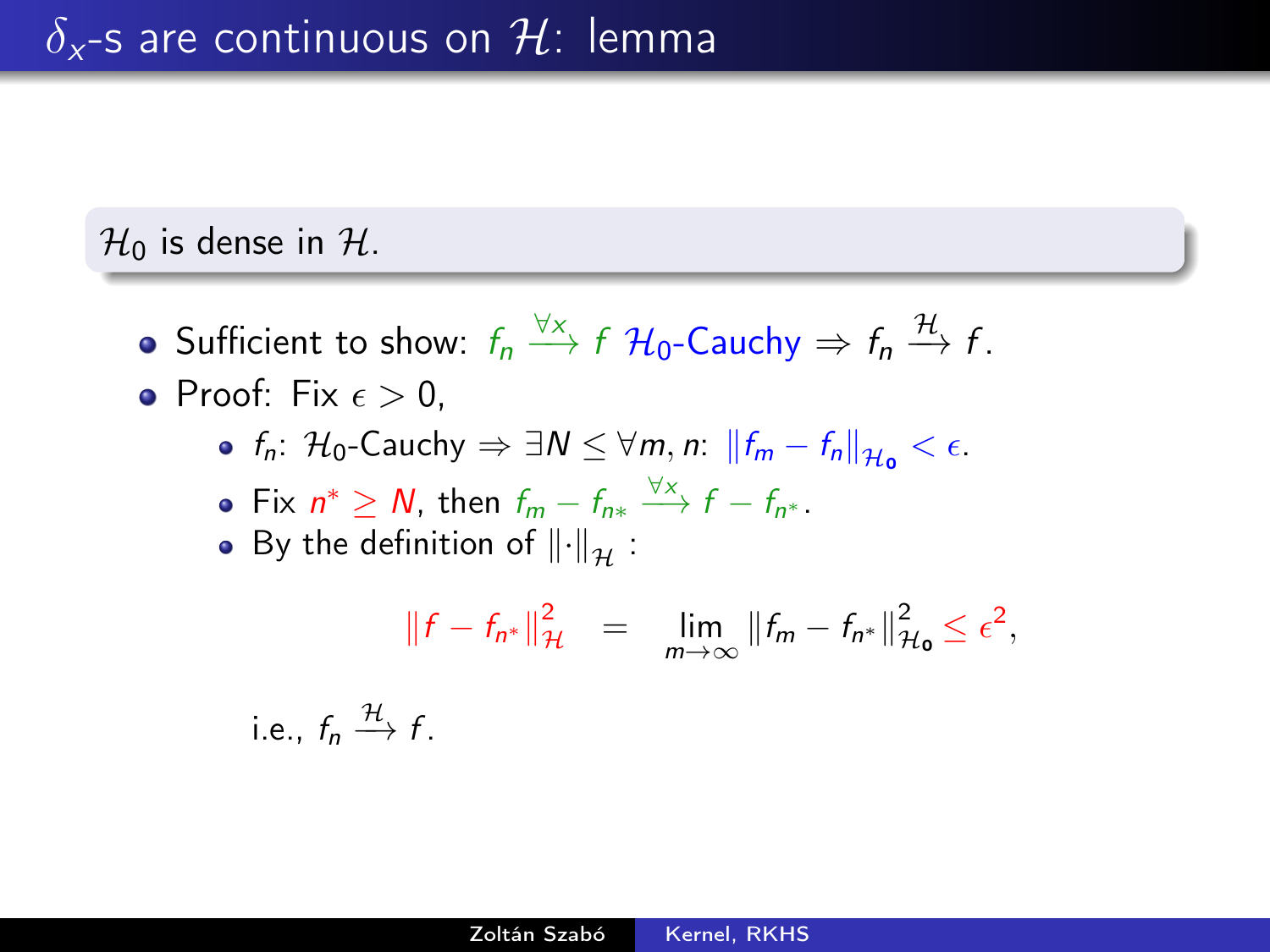### $\delta_{x}$ -s are continuous on  $\mathcal{H}$

Sufficient to show:  $\delta_x$  linear is continuous at  $f \equiv 0$ . Fix  $x \in \mathcal{X}$ .

• We have seen:  $\delta_x$  is continuous on  $\mathcal{H}_0$ , i.e.  $\exists \eta$ 

 $||g - 0||_{\mathcal{H}_0} = ||g||_{\mathcal{H}_0} < \eta \Rightarrow |\delta_x(g) - \delta_x(0)| = |\delta_x(g) - 0| = |g(x)| < \epsilon/2.$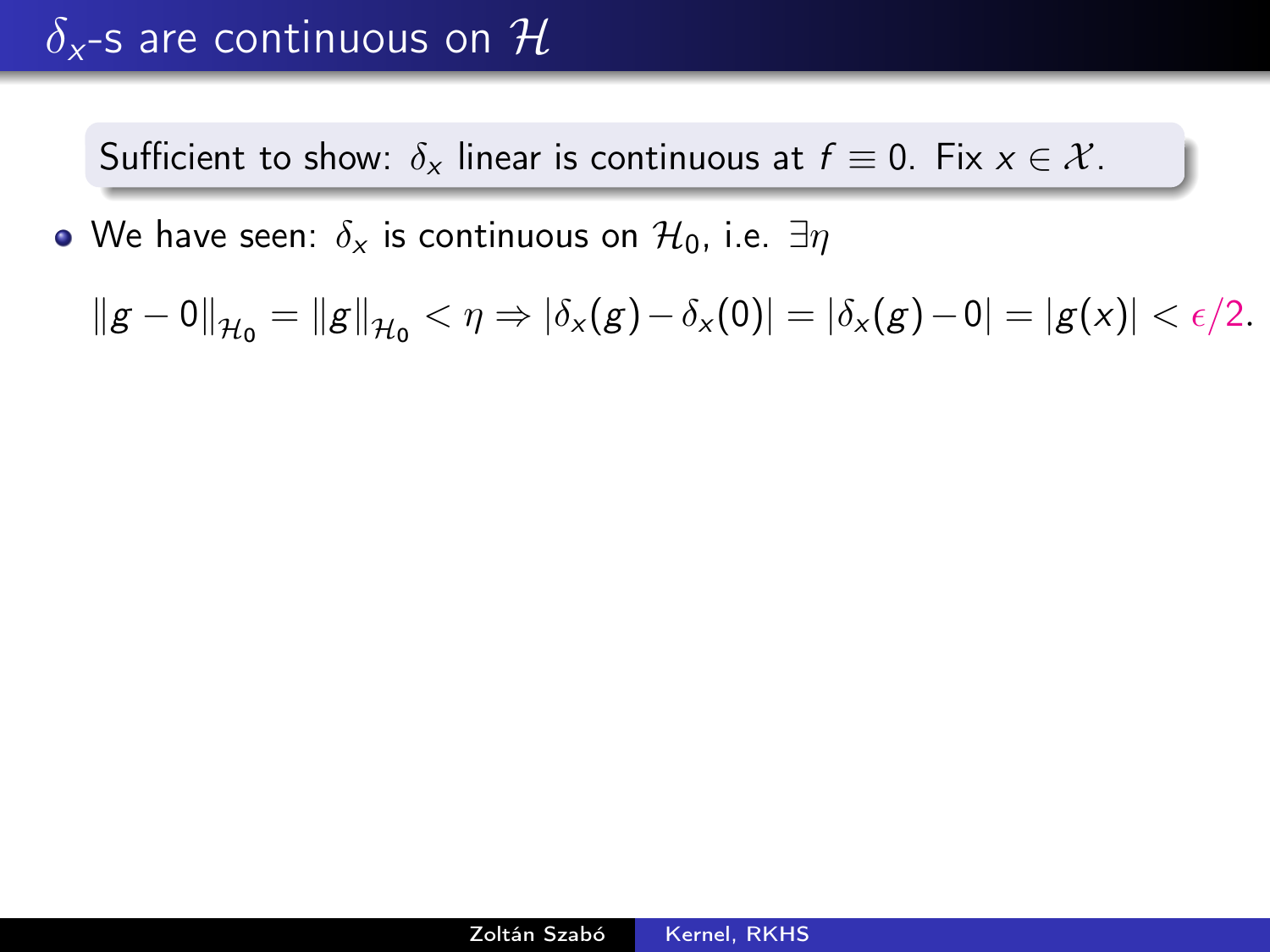### $\delta_{x}$ -s are continuous on  $\mathcal{H}$

Sufficient to show:  $\delta_x$  linear is continuous at  $f \equiv 0$ . Fix  $x \in \mathcal{X}$ .

• We have seen:  $\delta_x$  is continuous on  $\mathcal{H}_0$ , i.e.  $\exists \eta$ 

$$
\|g-0\|_{\mathcal{H}_0} = \|g\|_{\mathcal{H}_0} < \eta \Rightarrow |\delta_x(g)-\delta_x(0)| = |\delta_x(g)-0| = |g(x)| < \epsilon/2.
$$

• Take  $f \in \mathcal{H}$ :  $||f||_{\mathcal{H}} < \eta/2$ . Since  $\mathcal{H}_0 \subset \mathcal{H}$  dense,  $\exists f_n \; \mathcal{H}_0$ -Cauchy,  $\exists N$ 

$$
|f(x) - f_N(x)| < \epsilon/2 \quad \text{[} \Leftarrow f_n \xrightarrow{\forall x} f\text{]},
$$
\n
$$
||f - f_N||_{\mathcal{H}} < \eta/2 \quad \text{[} \Leftarrow f_n \xrightarrow{\mathcal{H}} f\text{]}\Rightarrow
$$
\n
$$
||f_N||_{\mathcal{H}_0} = ||f_N||_{\mathcal{H}} \le \underbrace{||f||_{\mathcal{H}}}_{\le \frac{\eta}{2}} + \underbrace{||f - f_N||_{\mathcal{H}}}_{\le \frac{\eta}{2}} < \eta.
$$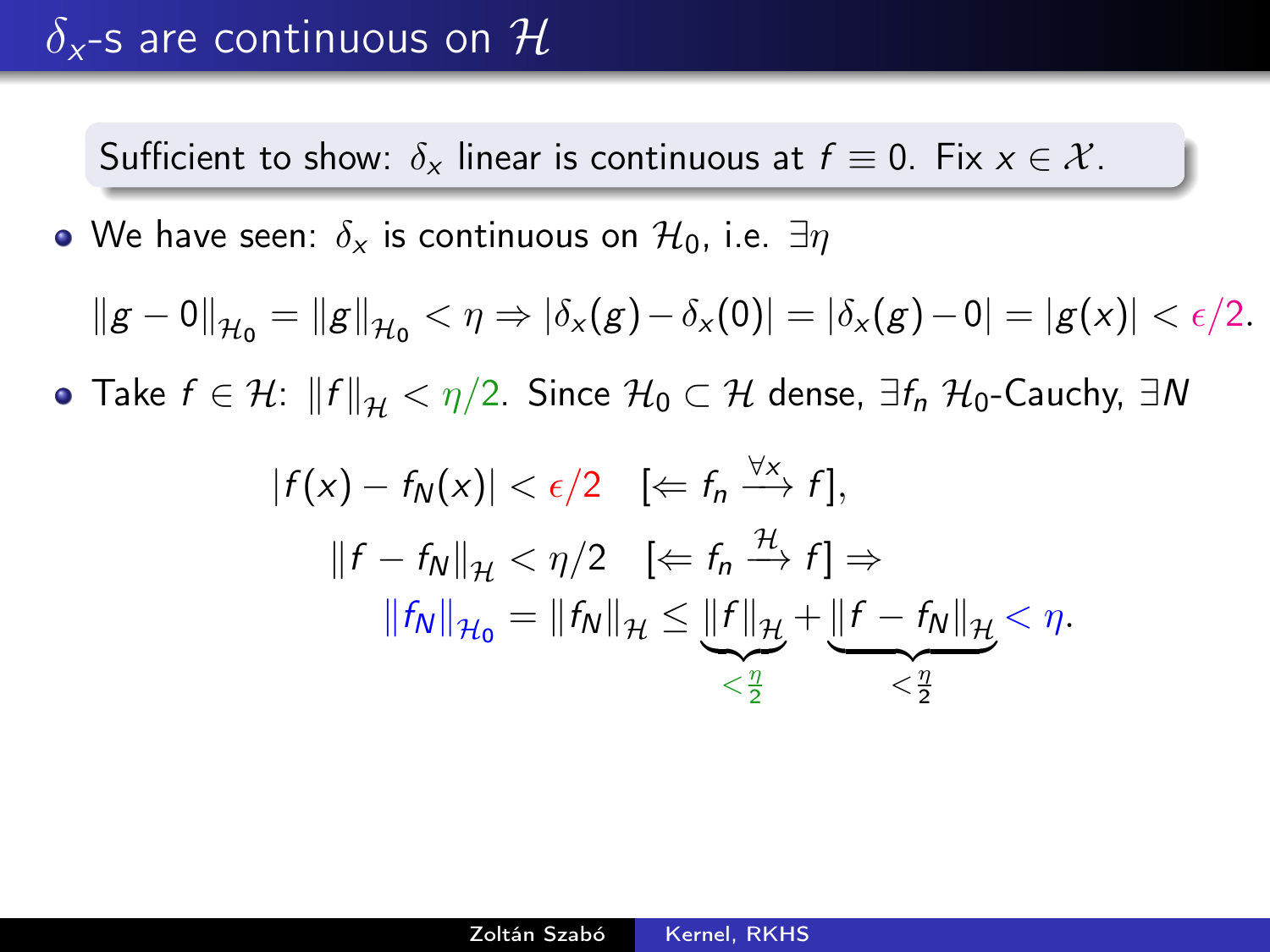### $\delta_{x}$ -s are continuous on  $\mathcal{H}$

Sufficient to show:  $\delta_x$  linear is continuous at  $f \equiv 0$ . Fix  $x \in \mathcal{X}$ .

• We have seen:  $\delta_x$  is continuous on  $\mathcal{H}_0$ , i.e.  $\exists \eta$ 

$$
\|g-0\|_{\mathcal{H}_0} = \|g\|_{\mathcal{H}_0} < \eta \Rightarrow |\delta_x(g)-\delta_x(0)| = |\delta_x(g)-0| = |g(x)| < \epsilon/2.
$$

• Take  $f \in H: \|f\|_{\mathcal{H}} < \eta/2$ . Since  $\mathcal{H}_0 \subset \mathcal{H}$  dense,  $\exists f_n \; \mathcal{H}_0$ -Cauchy,  $\exists N$ 

$$
|f(x) - f_N(x)| < \epsilon/2 \quad \left[\Leftarrow f_n \xrightarrow{\forall x} f\right],
$$
\n
$$
||f - f_N||_{\mathcal{H}} < \eta/2 \quad \left[\Leftarrow f_n \xrightarrow{\mathcal{H}} f\right] \Rightarrow
$$
\n
$$
||f_N||_{\mathcal{H}_0} = ||f_N||_{\mathcal{H}} \leq \underbrace{||f||_{\mathcal{H}}}_{< \frac{\eta}{2}} + \underbrace{||f - f_N||_{\mathcal{H}}}_{< \frac{\eta}{2}} < \eta.
$$

• With 
$$
g = f_N
$$
 we get  $|f_N(x)| < \frac{\epsilon}{2} \Rightarrow$   
 $|f(x)| \le \underbrace{|f(x) - f_N(x)|}_{\le \frac{\epsilon}{2}} + \underbrace{|f_N(x)|}_{\le \frac{\epsilon}{2}} < \epsilon.$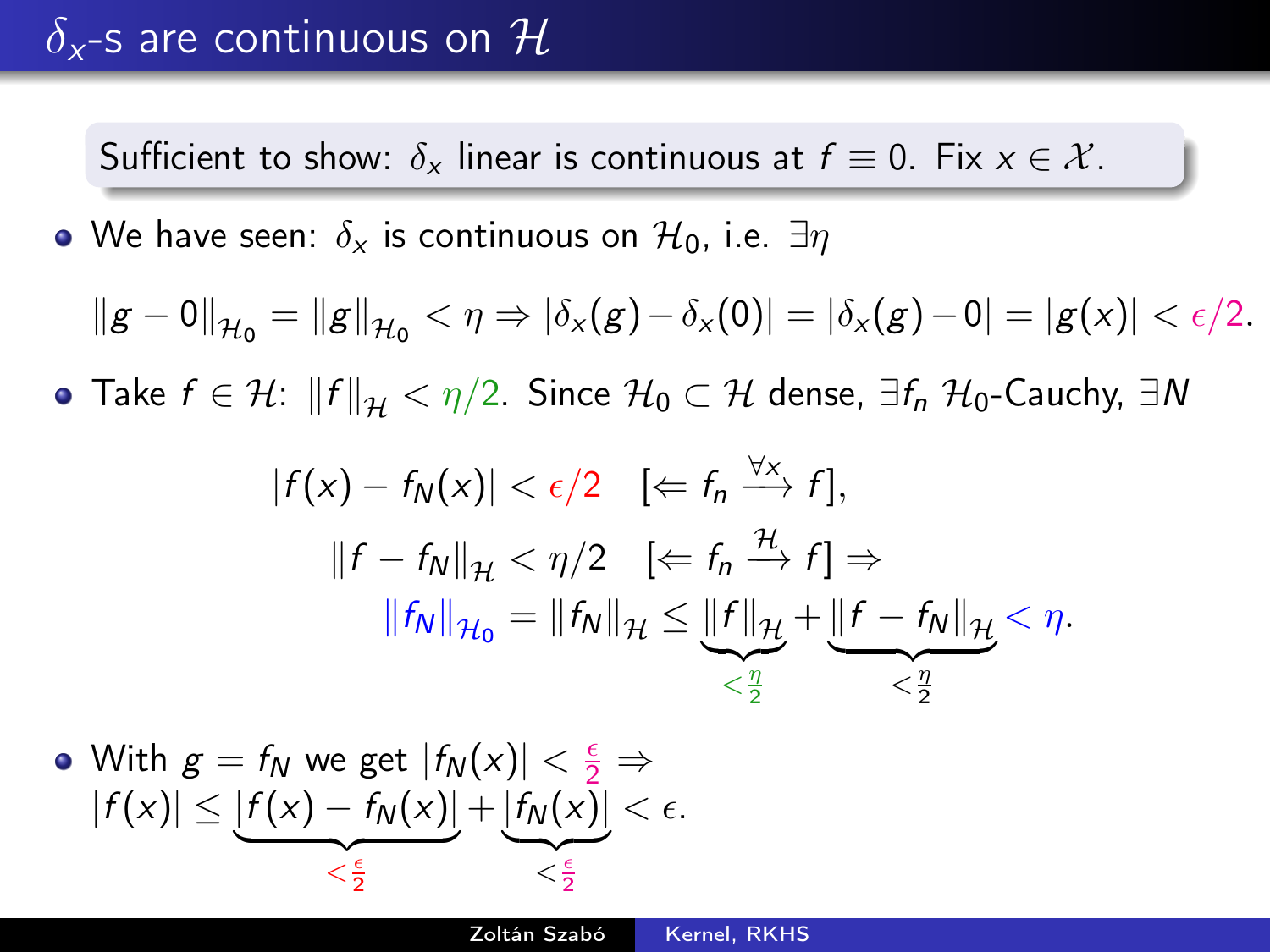#### High-level idea: let  $\{f_n\} \subset \mathcal{H}$  be any Cauchy seq.,

- $\circ \exists f(x) := \lim_{n} f_n(x)$  since
	- $\delta_x$  cont. on  $\mathcal{H} \Rightarrow \{f_n(x)\} \subset \mathbb{R}$  Cauchy seq.  $\Rightarrow$  convergent.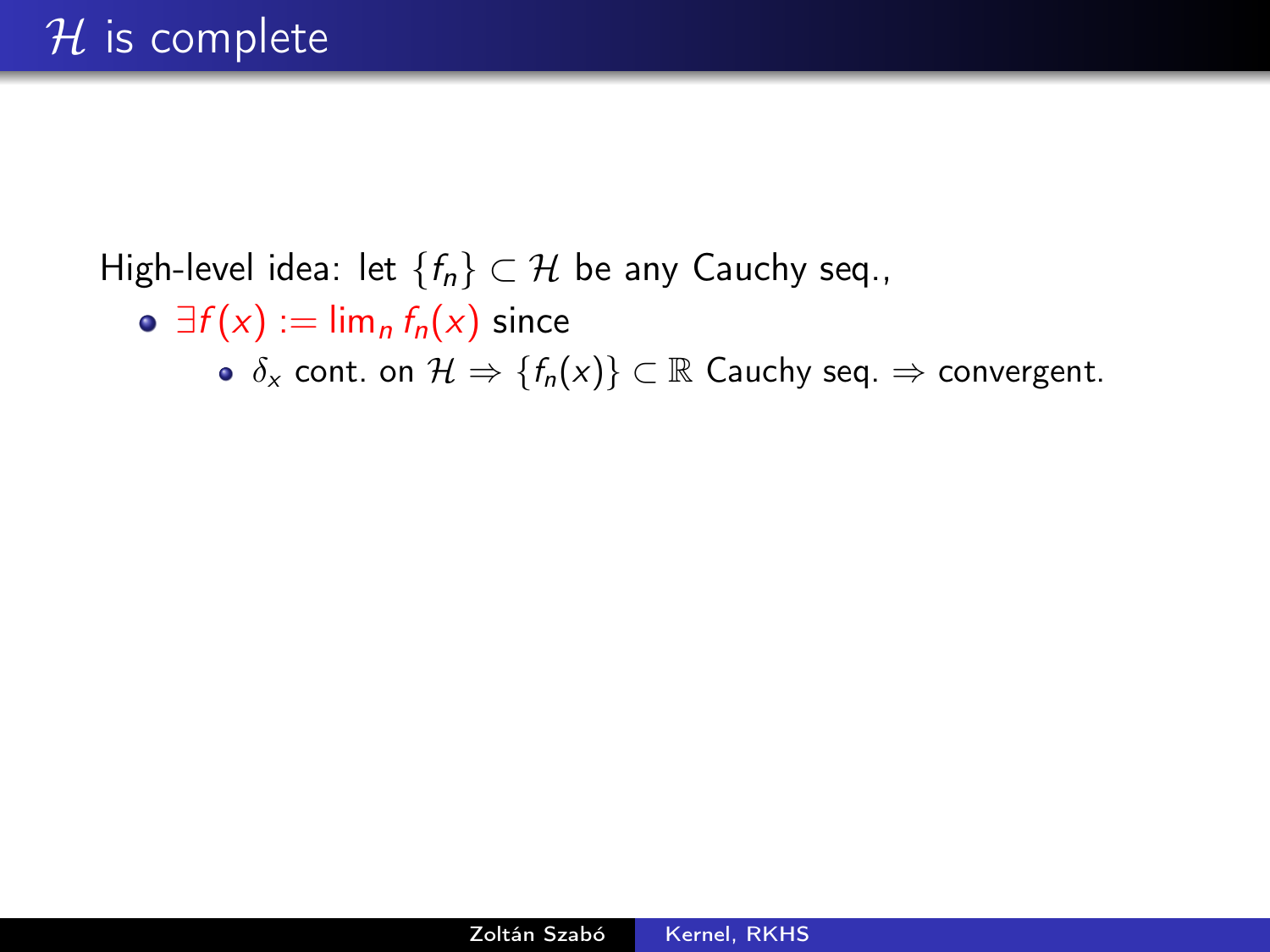High-level idea: let  $\{f_n\} \subset \mathcal{H}$  be any Cauchy seq.,

- $\circ \exists f(x) := \lim_{n} f_n(x)$  since
	- $\delta_x$  cont. on  $\mathcal{H} \Rightarrow \{f_n(x)\} \subset \mathbb{R}$  Cauchy seq.  $\Rightarrow$  convergent.
- Question: is the point-wise limit  $f \in \mathcal{H}$ ?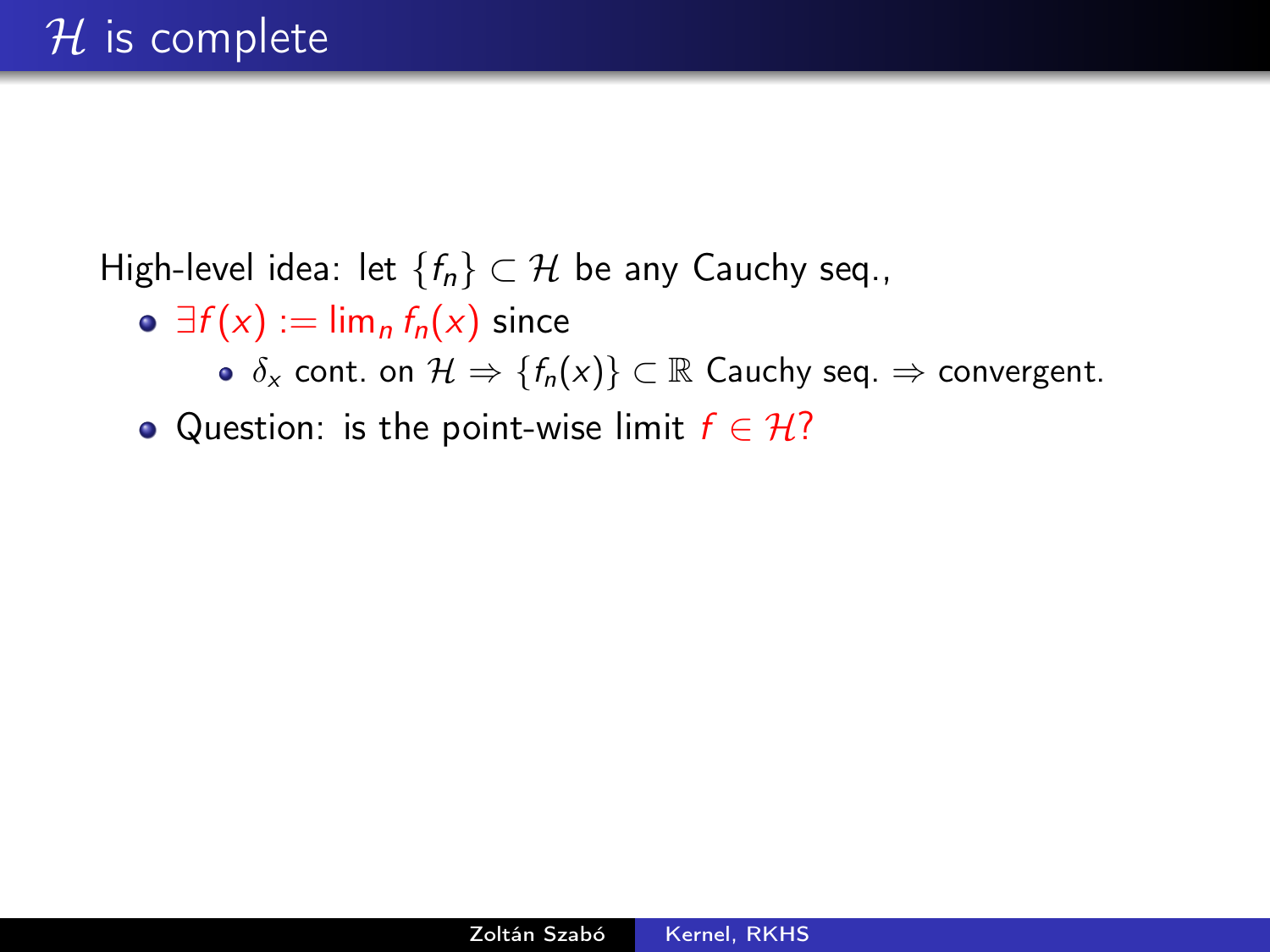High-level idea: let  ${f_n} \subset \mathcal{H}$  be any Cauchy seq.,

- $\circ \exists f(x) := \lim_{n} f_n(x)$  since
	- $\delta_x$  cont. on  $\mathcal{H} \Rightarrow \{f_n(x)\}\subset \mathbb{R}$  Cauchy seq.  $\Rightarrow$  convergent.
- Question: is the point-wise limit  $f \in \mathcal{H}$ ?
- o Idea:
	- **1**  $\mathcal{H}_0$  dense in  $\mathcal{H} \Rightarrow \exists g_n \in \mathcal{H}_0$  s.t.  $||g_n f_n||_{\mathcal{H}} < \frac{1}{n}$ . 2 We show
		- $\mathsf{g}_n \stackrel{\forall \mathsf{x}}{\longrightarrow} \mathsf{f} \colon \{\mathsf{g}_n\} \subset \mathcal{H}_0$ : Cauchy seq.}  $\Rightarrow \mathsf{f} \in \mathcal{H}.$  $f_n \xrightarrow{\mathcal{H}} f$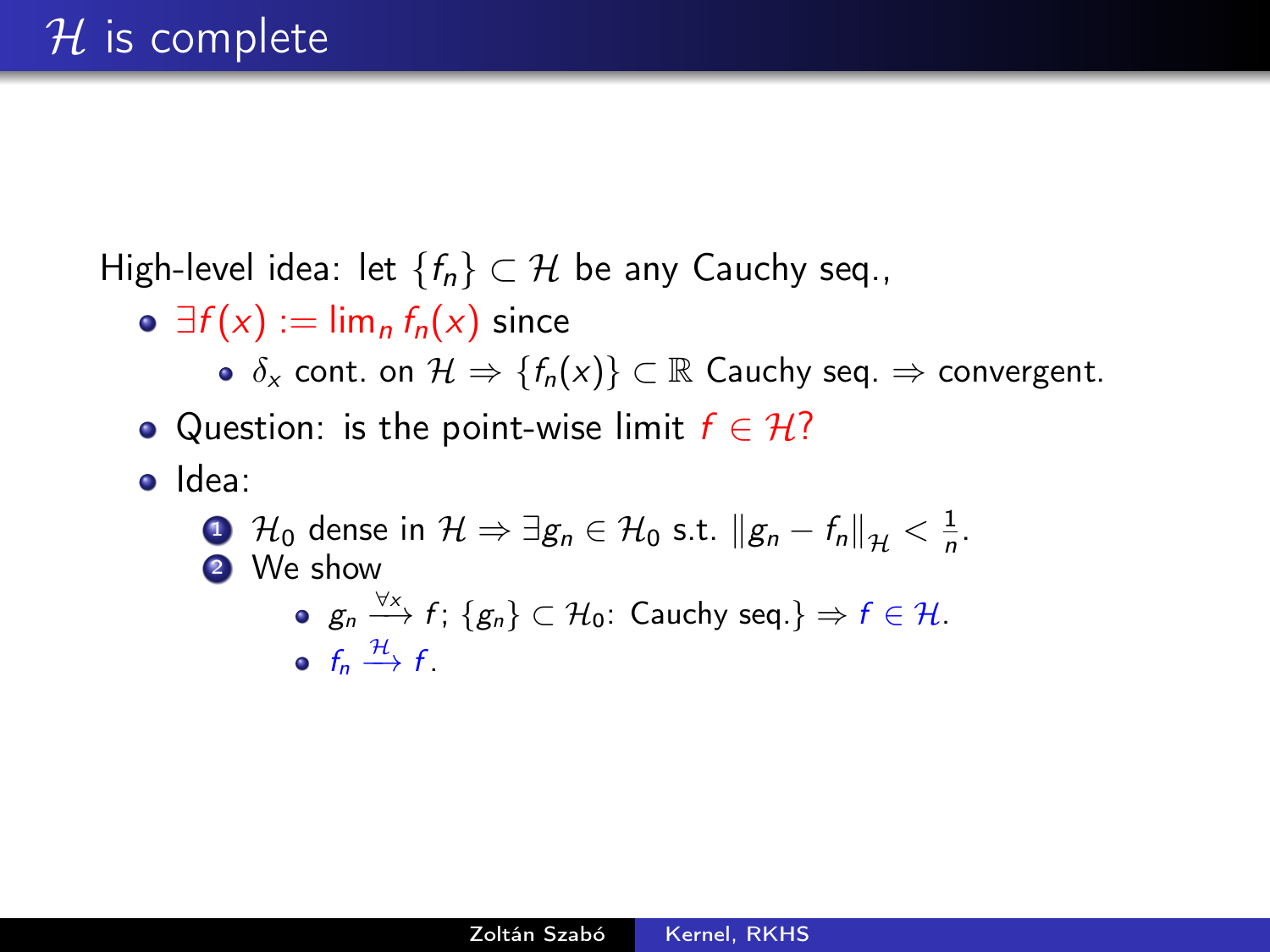$g_n \stackrel{\forall x}{\longrightarrow} f$ :

$$
|g_n(x) - f(x)| \leq |g_n(x) - f_n(x)| + |f_n(x) - f(x)|
$$
  
= 
$$
\underbrace{| \delta_x (g_n - f_n) |}_{\rightarrow 0; \delta_x \text{ cont. on } \mathcal{H}} + \underbrace{| f_n(x) - f(x) |}_{\rightarrow 0; \text{ f def.}}.
$$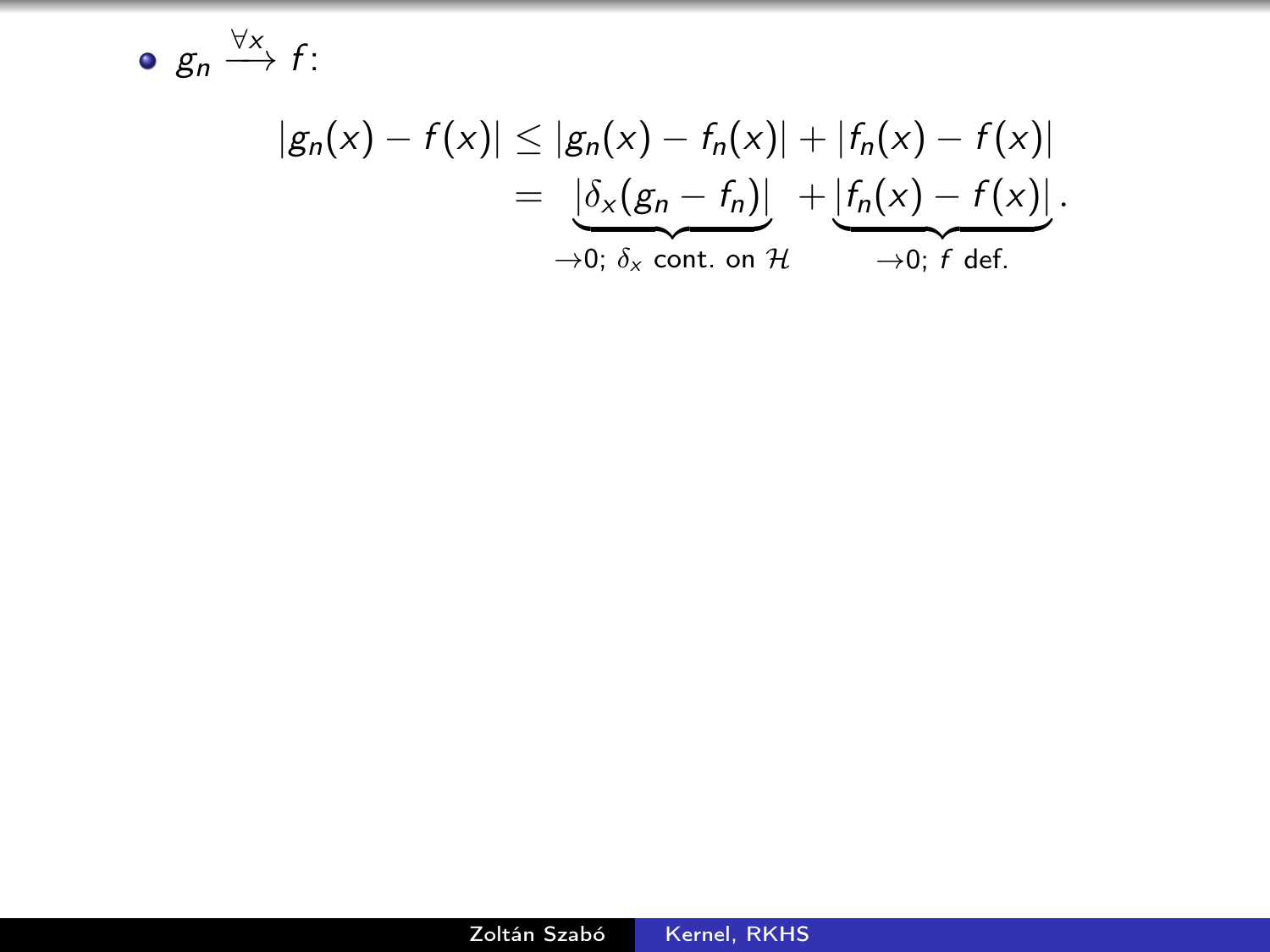•  ${g_n} \subset \mathcal{H}_0$  is Cauchy sequence:

$$
||g_m - g_n||_{\mathcal{H}_0} = ||g_m - g_n||_{\mathcal{H}}
$$
  
\n
$$
\leq ||g_m - f_m||_{\mathcal{H}} + ||f_m - f_n||_{\mathcal{H}} + ||f_n - g_n||_{\mathcal{H}}
$$
  
\n
$$
\leq \frac{1}{\underbrace{m}_{g_m, g_n} + \frac{1}{n}} + \underbrace{||f_m - f_n||_{\mathcal{H}}}_{\to 0; f_n: \mathcal{H}\text{-Cauchy}}.
$$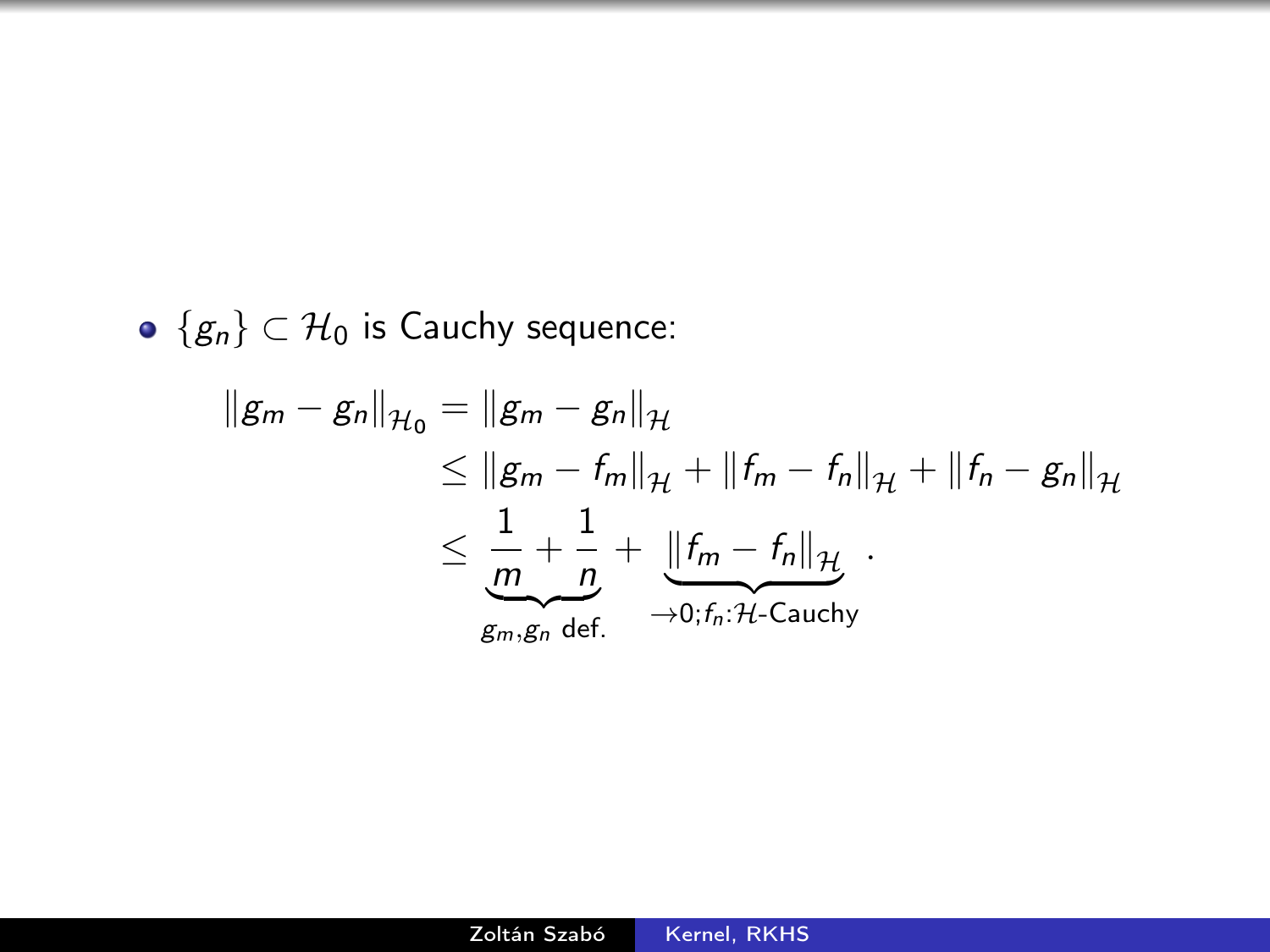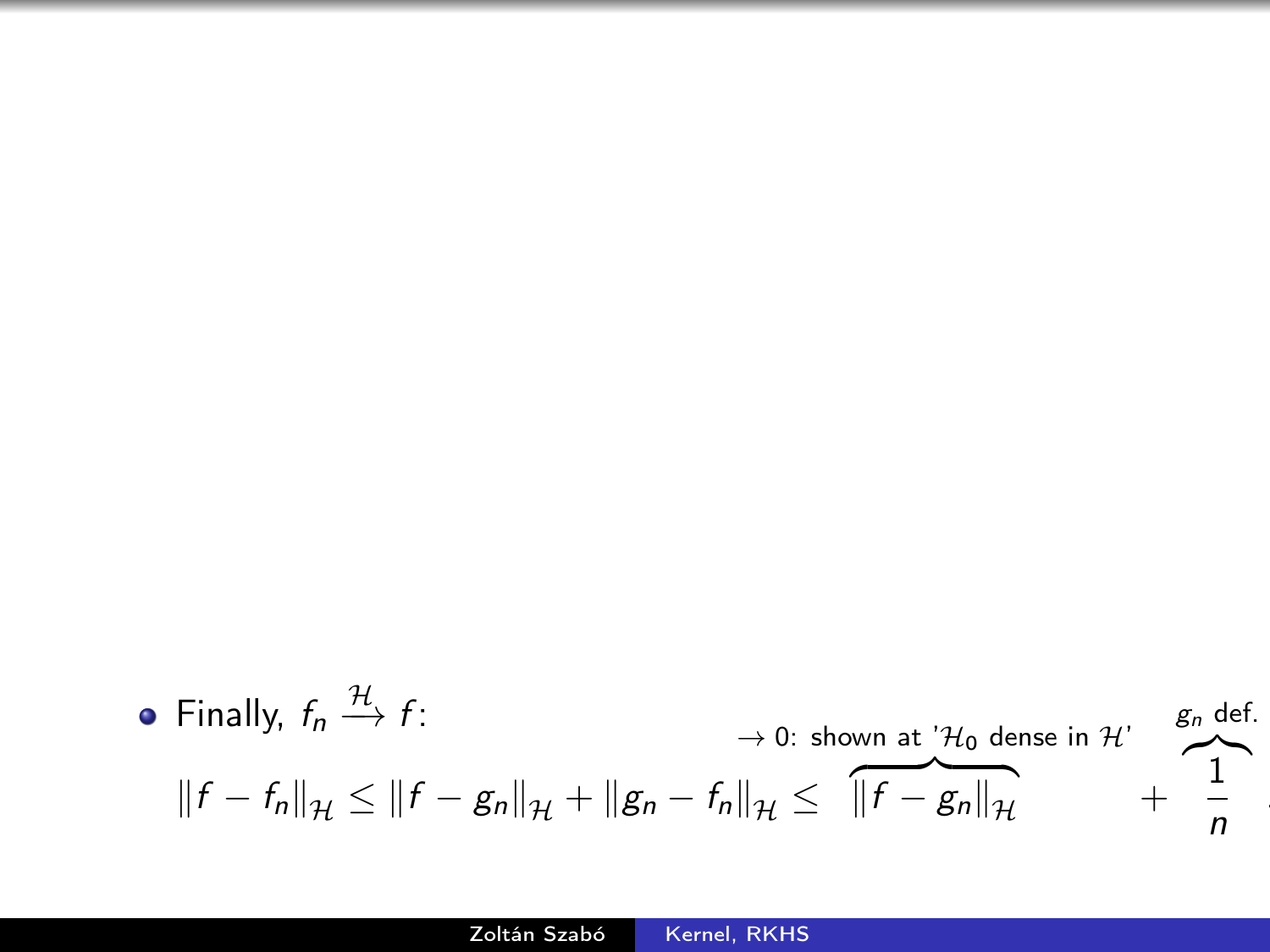### Final property: the reproducing kernel on  $H$  is k

Let  $f \in \mathcal{H}$ , and  $f_n \xrightarrow{\forall x} f \mathcal{H}_0$ -Cauchy sequence.

• Then,

$$
\langle f, k(\cdot, x) \rangle_{\mathcal{H}} \stackrel{(a)}{=} \lim_{n \to \infty} \langle f_n, k(\cdot, x) \rangle_{\mathcal{H}_0} \stackrel{(b)}{=} \lim_{n \to \infty} f_n(x) \stackrel{(c)}{=} f(x),
$$

where

- (a): definition of  $\langle \cdot, \cdot \rangle_{\mathcal{H}}$ ,
- (b): k reproducing kernel on  $\mathcal{H}_0$ ,

$$
\bullet \ \ (c): f_n \xrightarrow{\forall x} f.
$$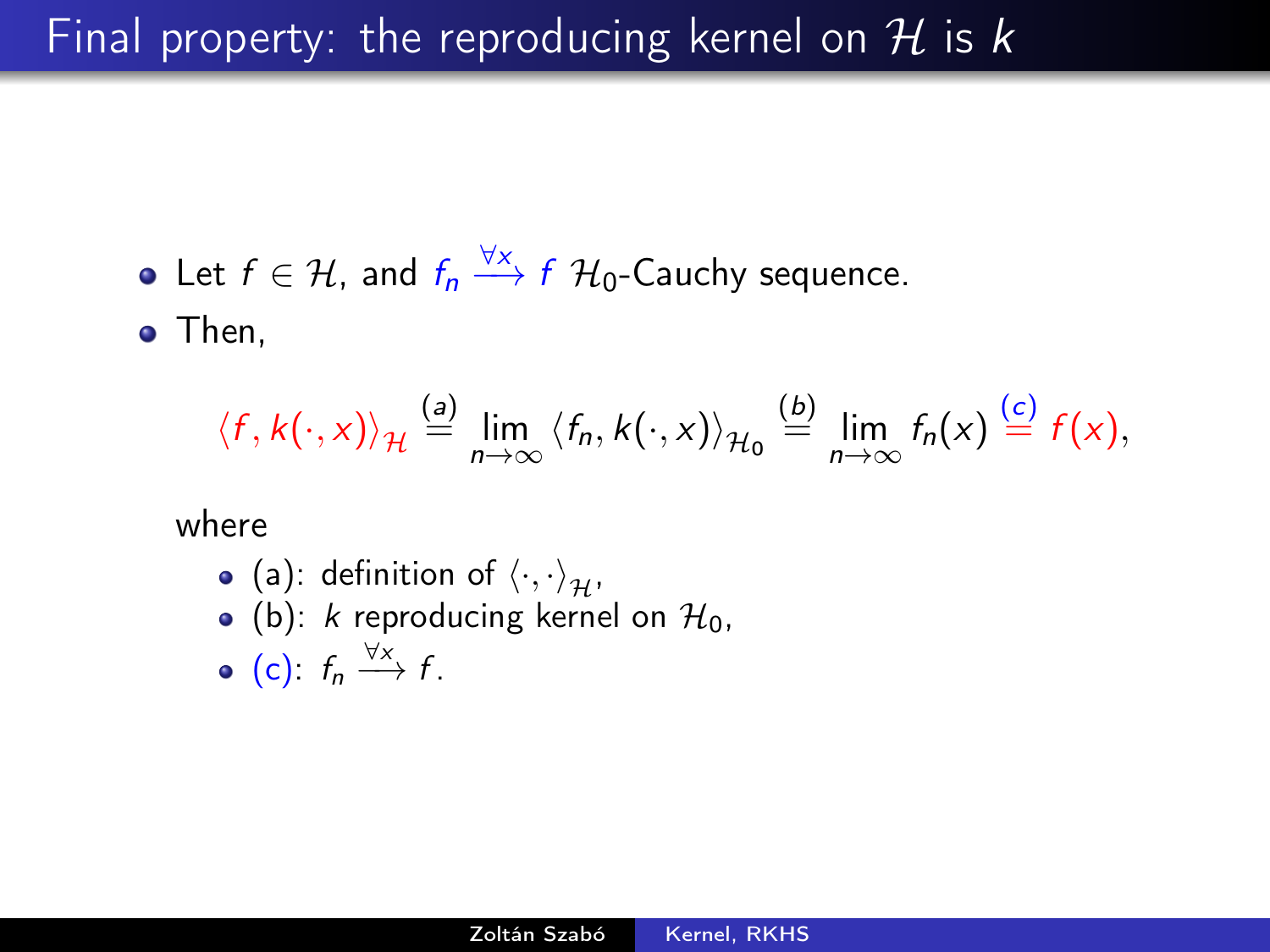We have shown that

• RKHS ( $\delta_x$  continuous)  $\Leftrightarrow$  reproducing kernel  $\Leftrightarrow$  kernel (feature view)  $\Leftrightarrow$  positive definite.

#### $\infty$

- Moore-Aronszajn theorem:
	- RKHS construction for a  $k$  pos. def. function.
	- · Idea:
		- **1** pre-RKHS:  $\mathcal{H}_0 = span\{\{k(\cdot, x)\}_{x \in \mathcal{X}}\}$
		- 2  $\mathcal{H}$  := pointwise limit of  $\mathcal{H}_0$ -Cauchy sequences.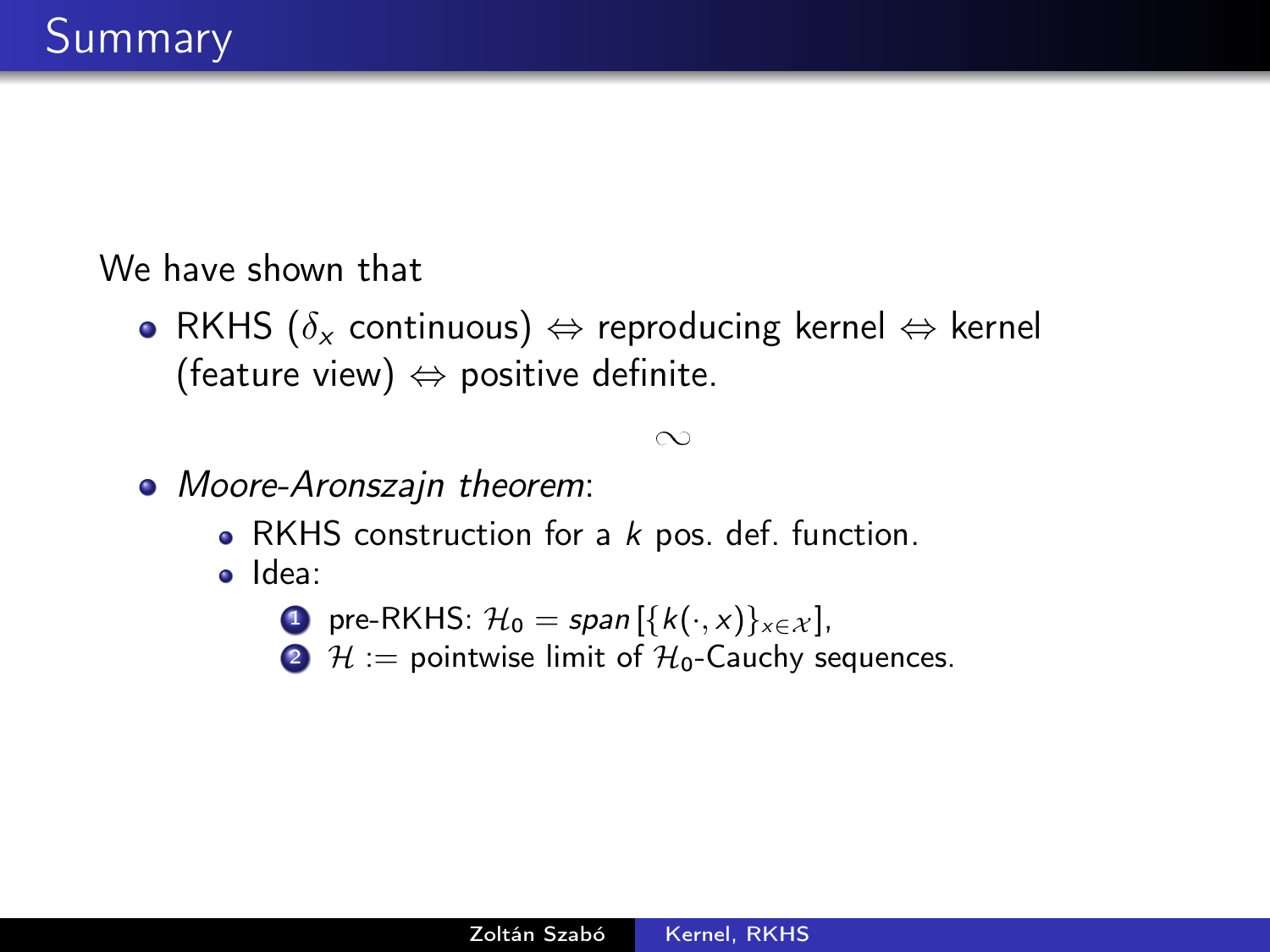## Appendix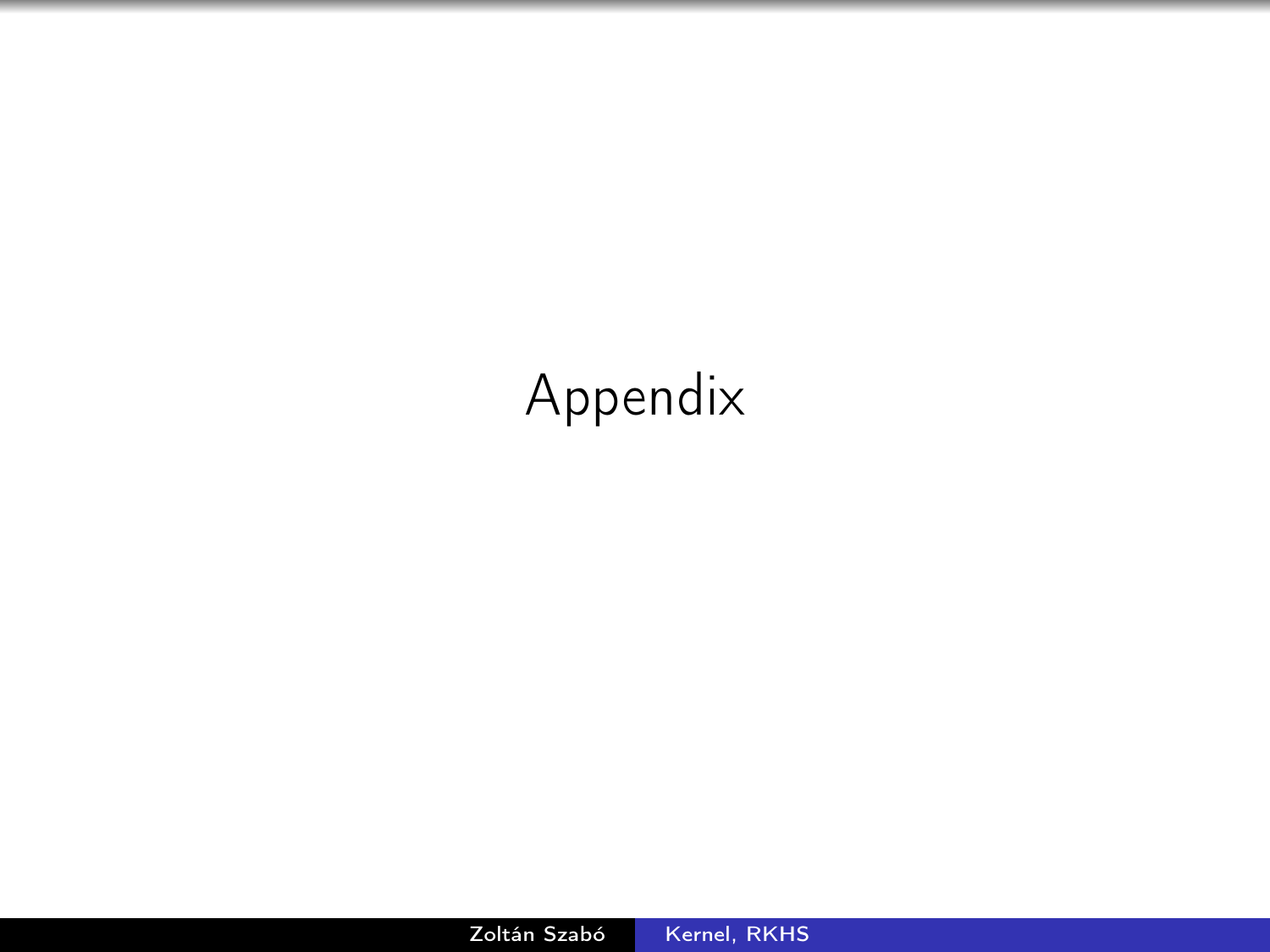$(V, +, \lambda \cdot)$  is vector space if  $[\forall v_1, v_2, v_3, v \in V, a, b \in \mathbb{R}]$ :

$$
(\mathbf{v}_1 + \mathbf{v}_2) + \mathbf{v}_3 = \mathbf{v}_1 + (\mathbf{v}_2 + \mathbf{v}_3), \text{ (associativity)}
$$
  
\n
$$
\mathbf{v}_1 + \mathbf{v}_2 = \mathbf{v}_2 + \mathbf{v}_1, \text{ (commutativity)}
$$
  
\n
$$
\exists \mathbf{0} : \mathbf{v} + \mathbf{0} = \mathbf{v},
$$
  
\n
$$
\exists -\mathbf{v} : \mathbf{v} + (-\mathbf{v}) = \mathbf{0},
$$
  
\n
$$
a(\mathbf{b}\mathbf{v}) = (ab)\mathbf{v},
$$
  
\n
$$
1\mathbf{v} = \mathbf{v},
$$
  
\n
$$
a(\mathbf{v}_1 + \mathbf{v}_2) = a\mathbf{v}_1 + a\mathbf{v}_2,
$$
  
\n
$$
(a + b)\mathbf{v} = a\mathbf{v} + b\mathbf{v}.
$$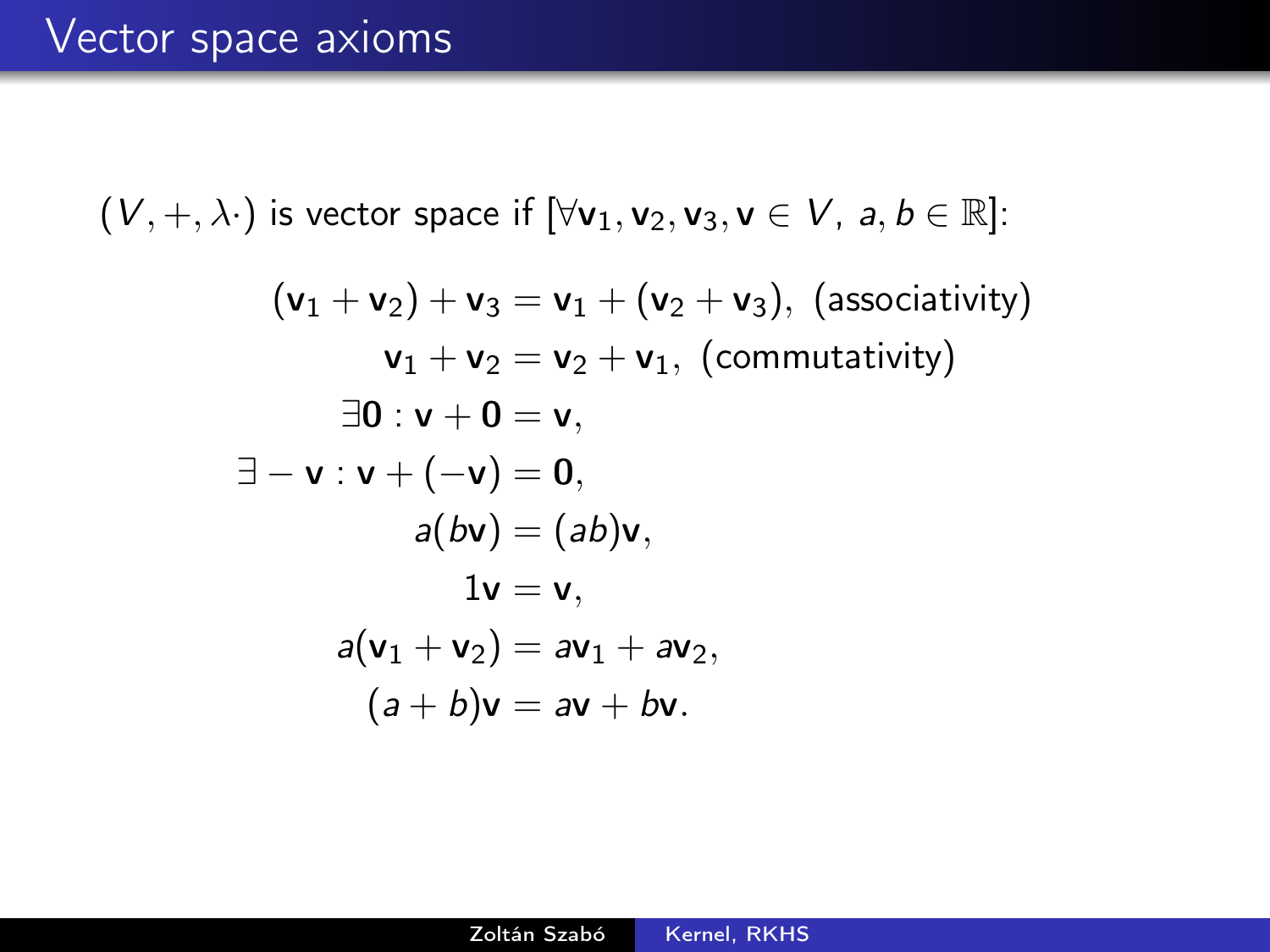$\mathcal{H} \subset \mathbb{R}^{\mathcal{X}} \Rightarrow$  Needed: **D**  $f \in \mathcal{H} \Rightarrow \lambda f \in \mathcal{H}$ :  $\exists \{f_n\} \subset \mathcal{H}_0$ -Cauchy,  $f_n \xrightarrow{\forall x} f$ .  $\{\lambda f_n\} \subset \mathcal{H}_0 \ (\Leftarrow \mathcal{H}_0: \text{ vector space}), \text{ Cauchy},$ 

 $(\lambda f_n)(x) \xrightarrow{\forall x} (\lambda f)(x).$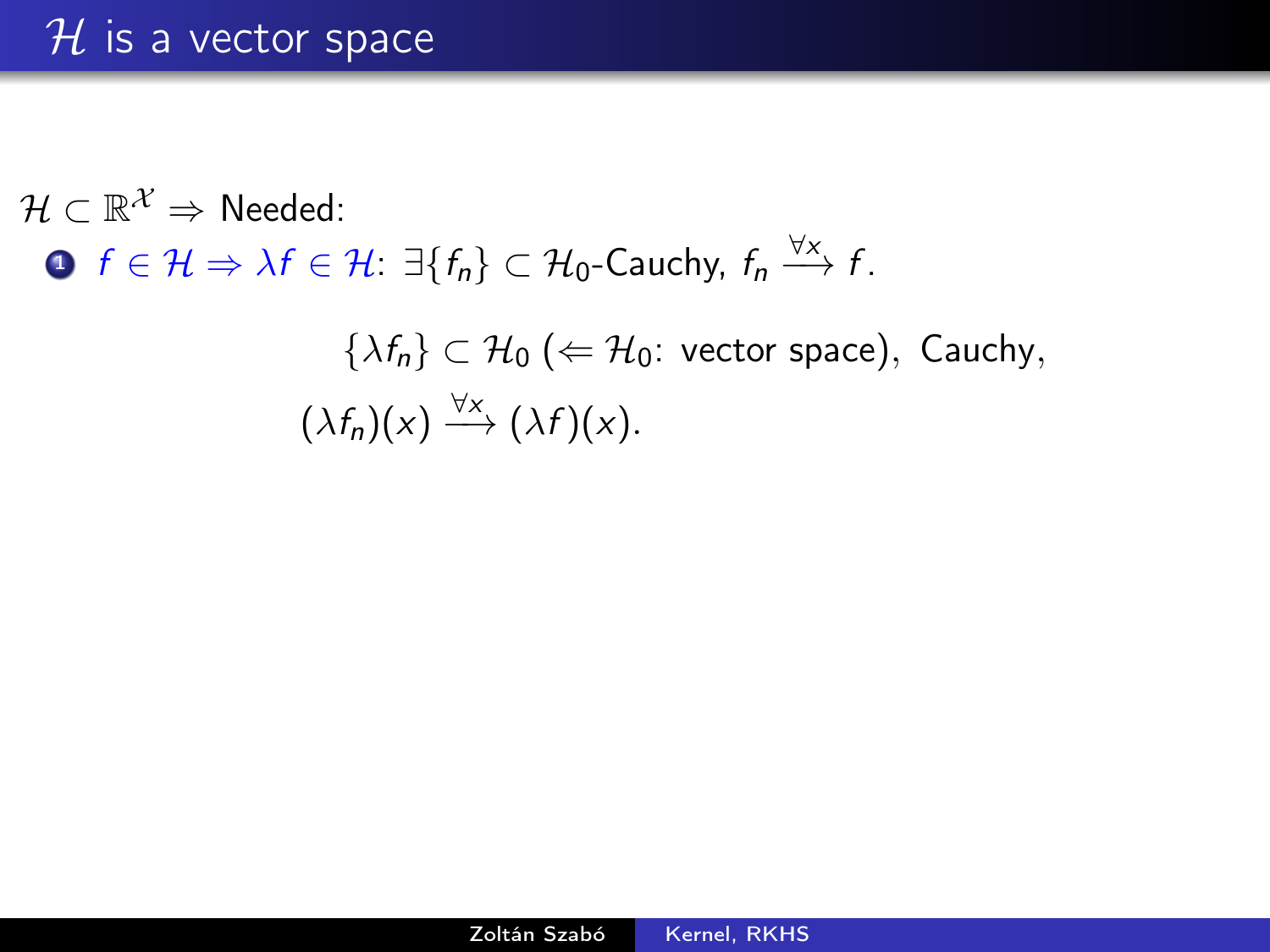$\mathcal{H} \subset \mathbb{R}^{\mathcal{X}} \Rightarrow$  Needed:

**D**  $f \in \mathcal{H} \Rightarrow \lambda f \in \mathcal{H}$ :  $\exists \{f_n\} \subset \mathcal{H}_0$ -Cauchy,  $f_n \stackrel{\forall x}{\longrightarrow} f$ .

 $\{\lambda f_n\} \subset \mathcal{H}_0 \ (\Leftarrow \mathcal{H}_0: \text{ vector space}), \text{ Cauchy},$  $(\lambda f_n)(x) \xrightarrow{\forall x} (\lambda f)(x).$ 

 $\textbf{2}$   $f,g\in\mathcal{H}\Rightarrow f+g\in\mathcal{H}$ :  $\exists\{f_n\},\{g_n\}\subset\mathcal{H}_0\text{-Cauchy},\ f_n\overset{\forall x}\longrightarrow f,\ g_n\overset{\forall x}\longrightarrow g$ 

$$
\{f_n + g_n\} \subset \mathcal{H}_0 \ (\Leftarrow \mathcal{H}_0: \text{ vector space}), \text{ Cauchy},
$$

$$
(f_n + g_n)(x) \xrightarrow{\forall x} (f + g)(x).
$$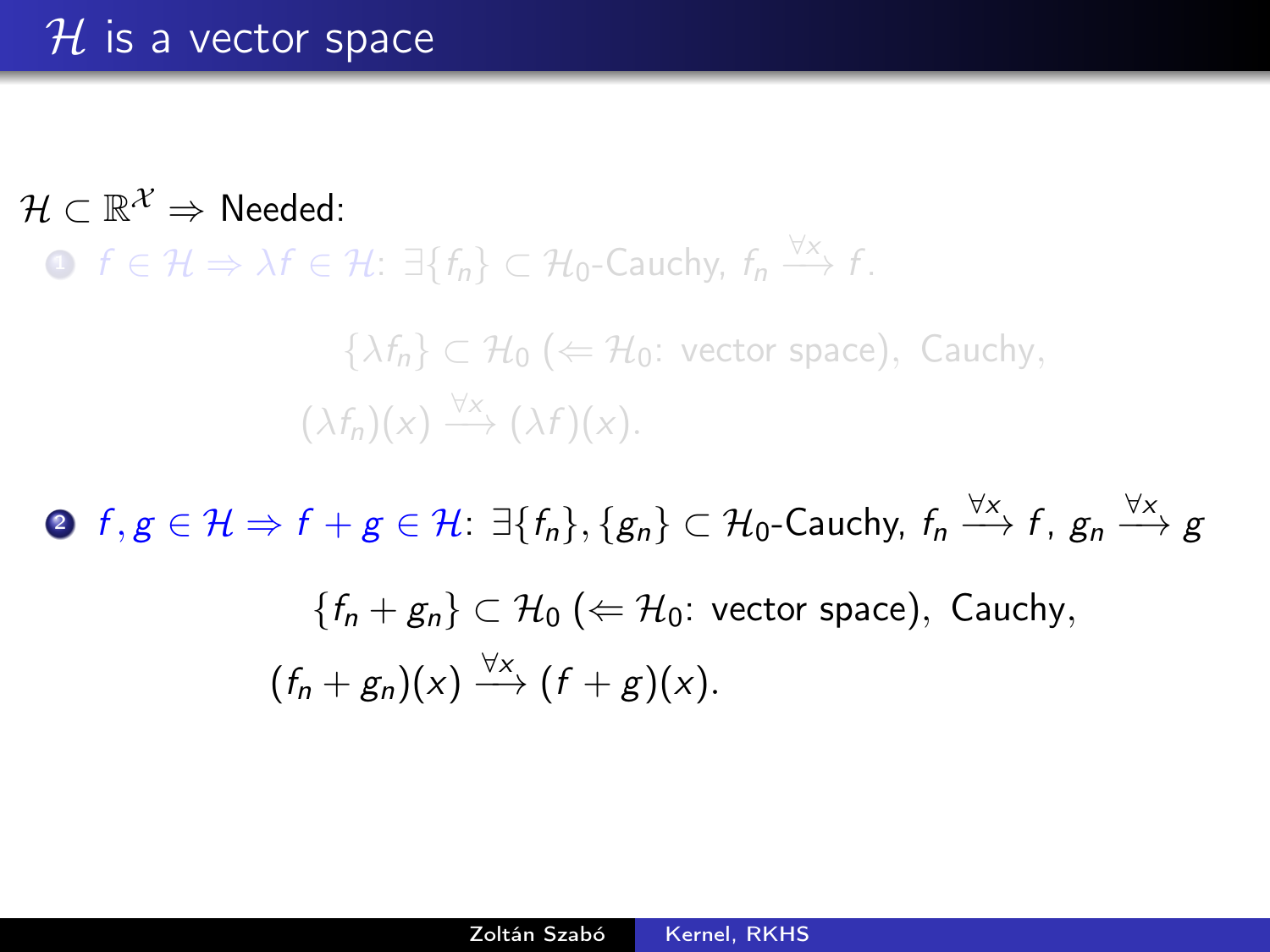Needed: for  $\forall f = \sum_{i} \alpha_i k(\cdot, x_i)$ ,  $g = \sum_{j} \beta_j k(\cdot, y_j) \in \mathcal{H}_0$  $\int \langle f, g \rangle_{\mathcal{H}_0} = \langle g, f \rangle_{\mathcal{H}_0}.$ 

$$
\langle f, g \rangle_{\mathcal{H}_0} = \sum_i \sum_j \alpha_i \beta_j k(x_i, y_j) = \sum_j \sum_i \beta_j \alpha_i k(y_j, x_i) = \langle g, f \rangle_{\mathcal{H}_0}.
$$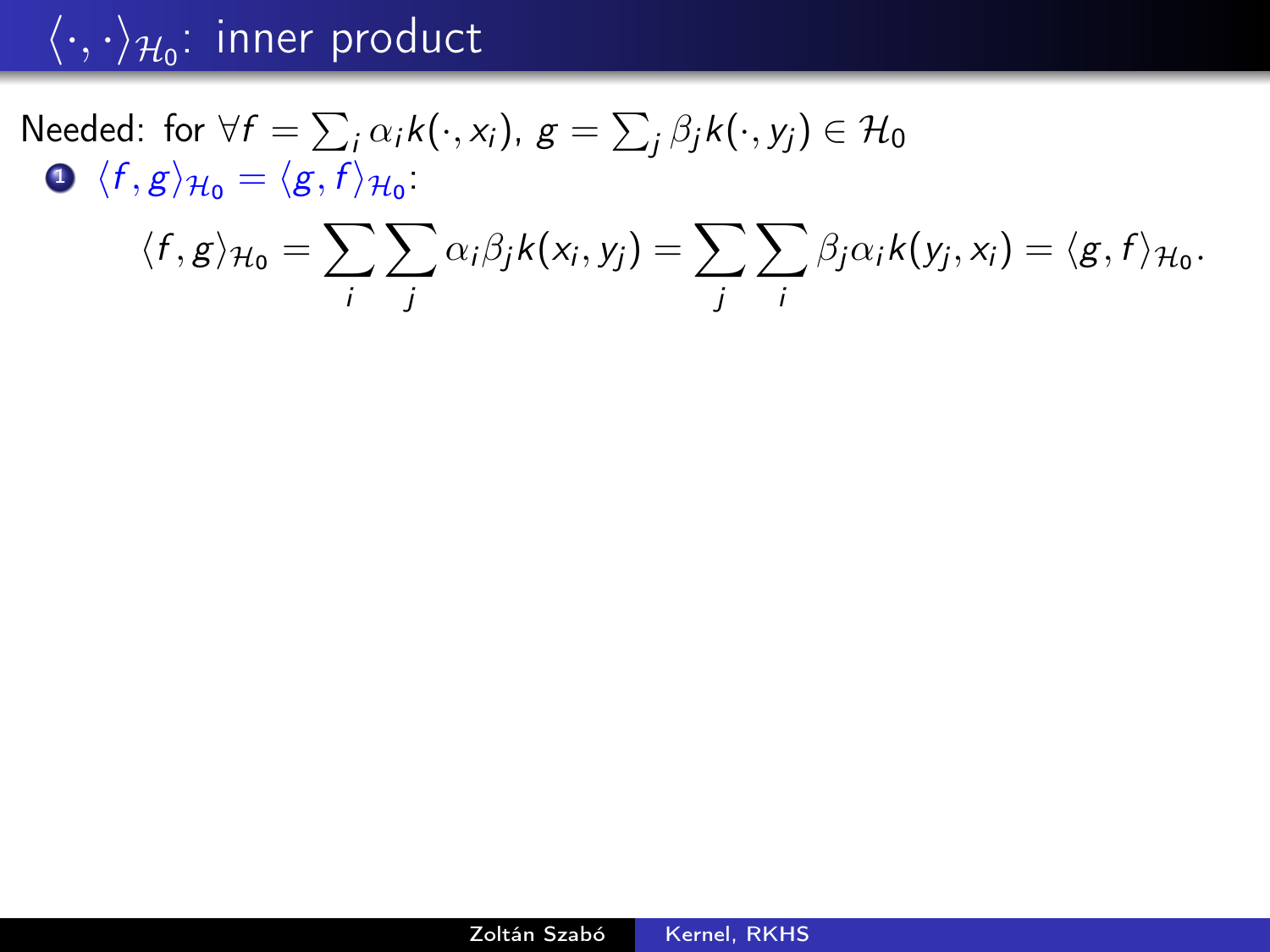### Needed: for  $\forall \lambda \in \mathbb{R}, f = \sum_i \alpha_i k(\cdot, x_i)$ ,  $g = \sum_j \beta_j k(\cdot, y_j) \in \mathcal{H}_0$  $1 \langle f, g \rangle_{\mathcal{H}_0} = \langle g, f \rangle_{\mathcal{H}_0}$ :

$$
\langle f, g \rangle_{\mathcal{H}_0} = \sum_i \sum_j \alpha_i \beta_j k(x_i, y_j) = \sum_j \sum_i \beta_j \alpha_i k(y_j, x_i) = \langle g, f \rangle_{\mathcal{H}_0}.
$$

 $2 \langle \lambda f, g \rangle_{\mathcal{H}_0} = \lambda \langle f, g \rangle_{\mathcal{H}_0}.$ 

$$
\langle \lambda f, g \rangle_{\mathcal{H}_0} = \sum_{i,j} (\lambda \alpha_i) \beta_j k(x_i, y_j) = \lambda \sum_{i,j} \alpha_i \beta_j k(x_i, y_j) = \lambda \langle f, g \rangle_{\mathcal{H}_0}.
$$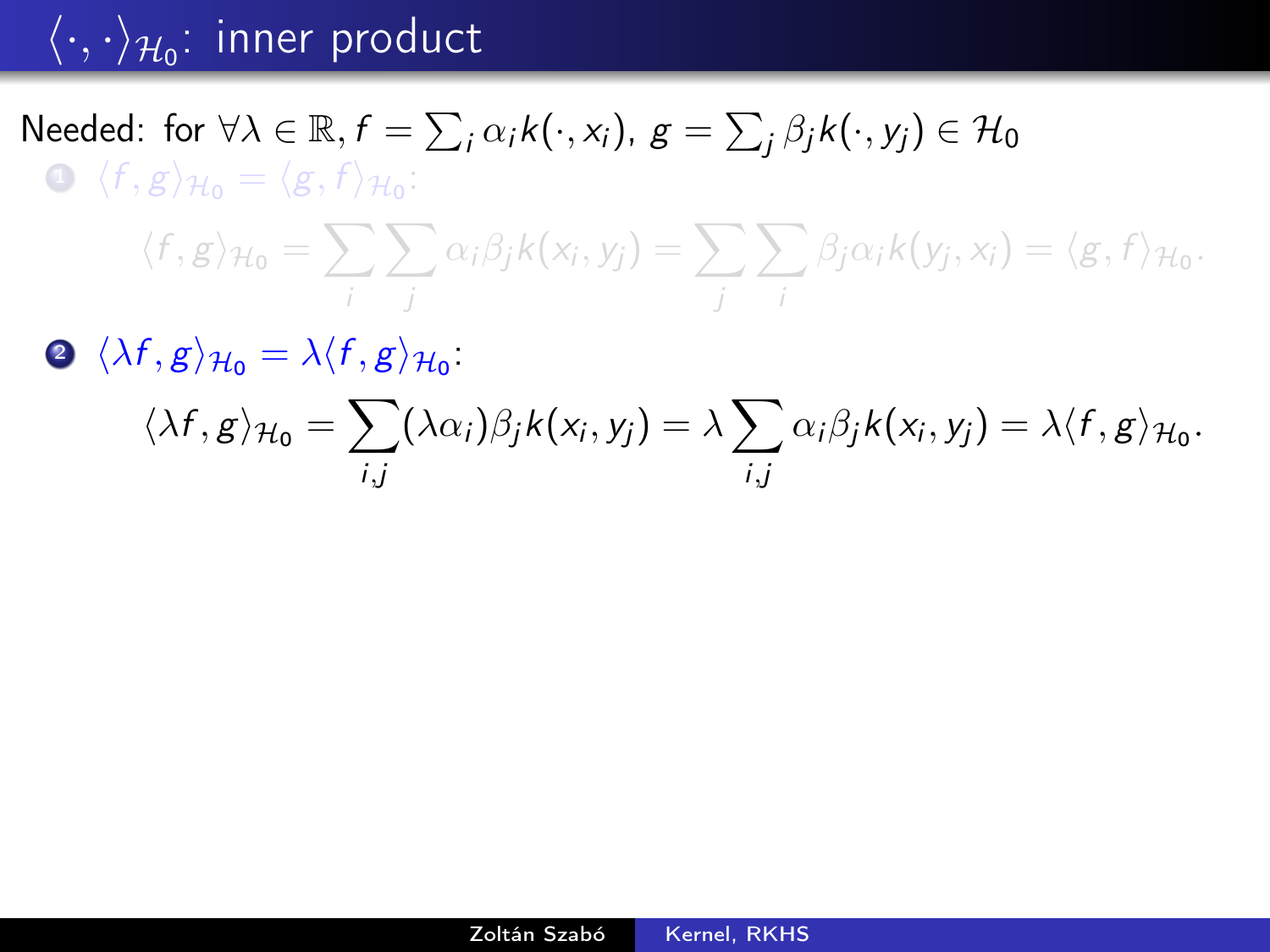### Needed: for  $\forall \lambda \in \mathbb{R}, f = \sum_i \alpha_i k(\cdot, x_i)$ ,  $g = \sum_j \beta_j k(\cdot, y_j) \in \mathcal{H}_0$  $1 \langle f, g \rangle_{\mathcal{H}_0} = \langle g, f \rangle_{\mathcal{H}_0}$ :

$$
\langle f, g \rangle_{\mathcal{H}_0} = \sum_i \sum_j \alpha_i \beta_j k(x_i, y_j) = \sum_j \sum_i \beta_j \alpha_i k(y_j, x_i) = \langle g, f \rangle_{\mathcal{H}_0}.
$$

 $2 \langle \lambda f, g \rangle_{\mathcal{H}_0} = \lambda \langle f, g \rangle_{\mathcal{H}_0}$ :

$$
\langle \lambda f, g \rangle_{\mathcal{H}_0} = \sum_{i,j} (\lambda \alpha_i) \beta_j k(x_i, y_j) = \lambda \sum_{i,j} \alpha_i \beta_j k(x_i, y_j) = \lambda \langle f, g \rangle_{\mathcal{H}_0}.
$$

3  $\langle f_1 + f_2, g \rangle_{\mathcal{H}_0} = \langle f_1, g \rangle_{\mathcal{H}_0} + \langle f_2, g \rangle_{\mathcal{H}_0}$  [ $f_1 \leftrightarrow \alpha'_i, x'_i, f_2 \leftrightarrow \alpha''_i, x''_i$ ]: l.h.s  $=$   $\sum$ i,j  $\alpha_i\beta_j k(x_i, y_j) = \sum$ i,j  $\alpha'_i\beta_j k(\mathsf{x}'_i,\mathsf{y}_j) + \sum$ i,j  $\alpha''_i \beta_j k(x''_i, y_j) = \text{r.h.s.},$ where  $f_1 + f_2 \leftrightarrow \alpha'_i, \alpha''_i, x'_i, x''_i$ .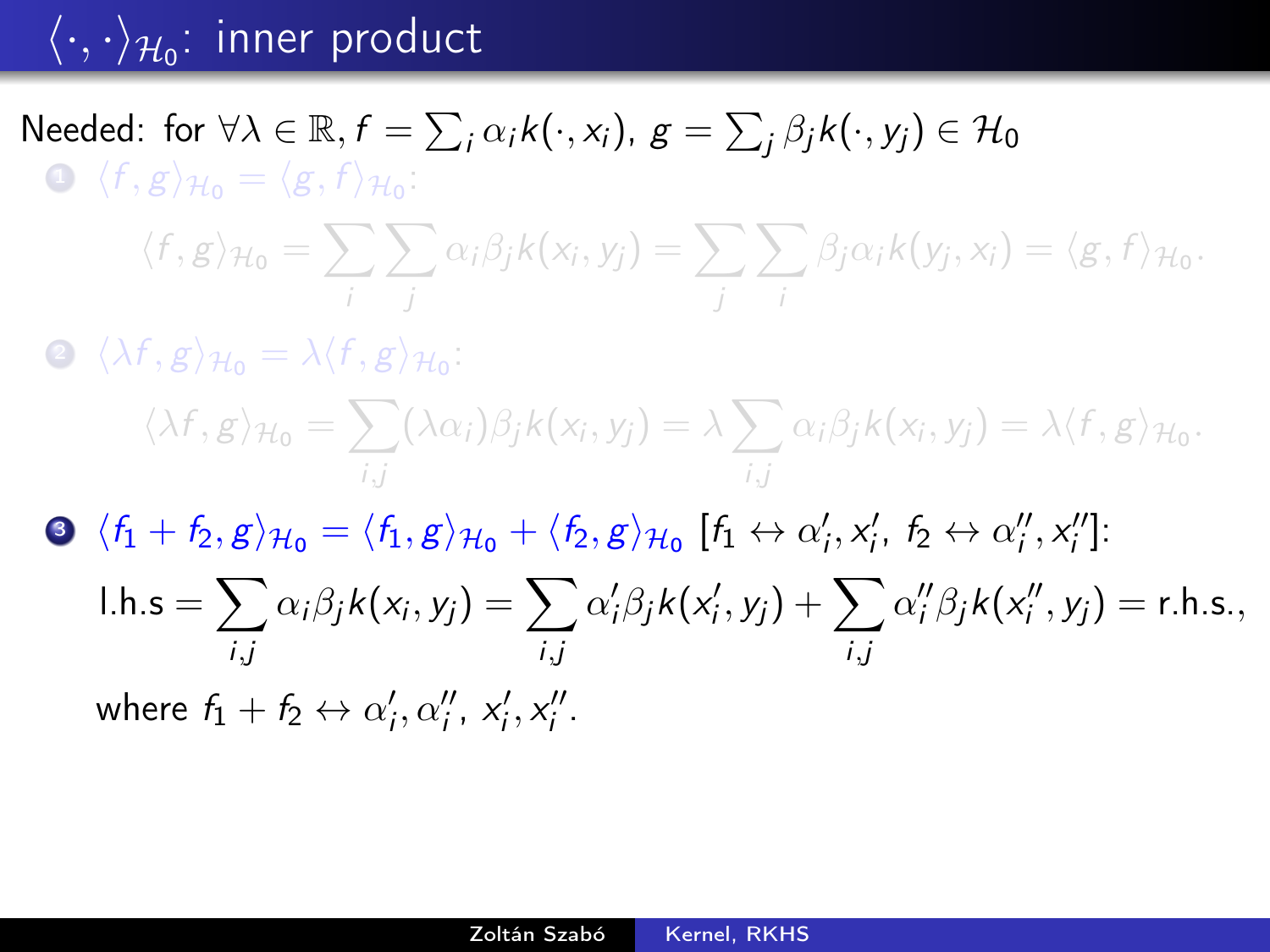### Needed: for  $\forall \lambda \in \mathbb{R}, f = \sum_i \alpha_i k(\cdot, x_i)$ ,  $g = \sum_j \beta_j k(\cdot, y_j) \in \mathcal{H}_0$  $1 \langle f, g \rangle_{\mathcal{H}_0} = \langle g, f \rangle_{\mathcal{H}_0}$ :

$$
\langle f, g \rangle_{\mathcal{H}_0} = \sum_i \sum_j \alpha_i \beta_j k(x_i, y_j) = \sum_j \sum_i \beta_j \alpha_i k(y_j, x_i) = \langle g, f \rangle_{\mathcal{H}_0}.
$$

 $2 \langle \lambda f, g \rangle_{\mathcal{H}_0} = \lambda \langle f, g \rangle_{\mathcal{H}_0}$ :

$$
\langle \lambda f, g \rangle_{\mathcal{H}_0} = \sum_{i,j} (\lambda \alpha_i) \beta_j k(x_i, y_j) = \lambda \sum_{i,j} \alpha_i \beta_j k(x_i, y_j) = \lambda \langle f, g \rangle_{\mathcal{H}_0}.
$$

3  $\langle f_1 + f_2, g \rangle_{\mathcal{H}_0} = \langle f_1, g \rangle_{\mathcal{H}_0} + \langle f_2, g \rangle_{\mathcal{H}_0}$  [ $f_1 \leftrightarrow \alpha'_i, x'_i, f_2 \leftrightarrow \alpha''_i, x''_i$ ]:

$$
l.h.s = \sum_{i,j} \alpha_i \beta_j k(x_i, y_j) = \sum_{i,j} \alpha'_i \beta_j k(x'_i, y_j) + \sum_{i,j} \alpha''_i \beta_j k(x''_i, y_j) = r.h.s.,
$$

where  $f_1 + f_2 \leftrightarrow \alpha'_i, \alpha''_i, x'_i, x''_i$ .

$$
\bullet \ \ f = 0 \Rightarrow \langle f, f \rangle_{\mathcal{H}_0} = 0.
$$

$$
f=0\times k(\cdot,x)\Rightarrow \langle f,f\rangle_{\mathcal{H}_0}=0\times 0\times k(x,x)=0.
$$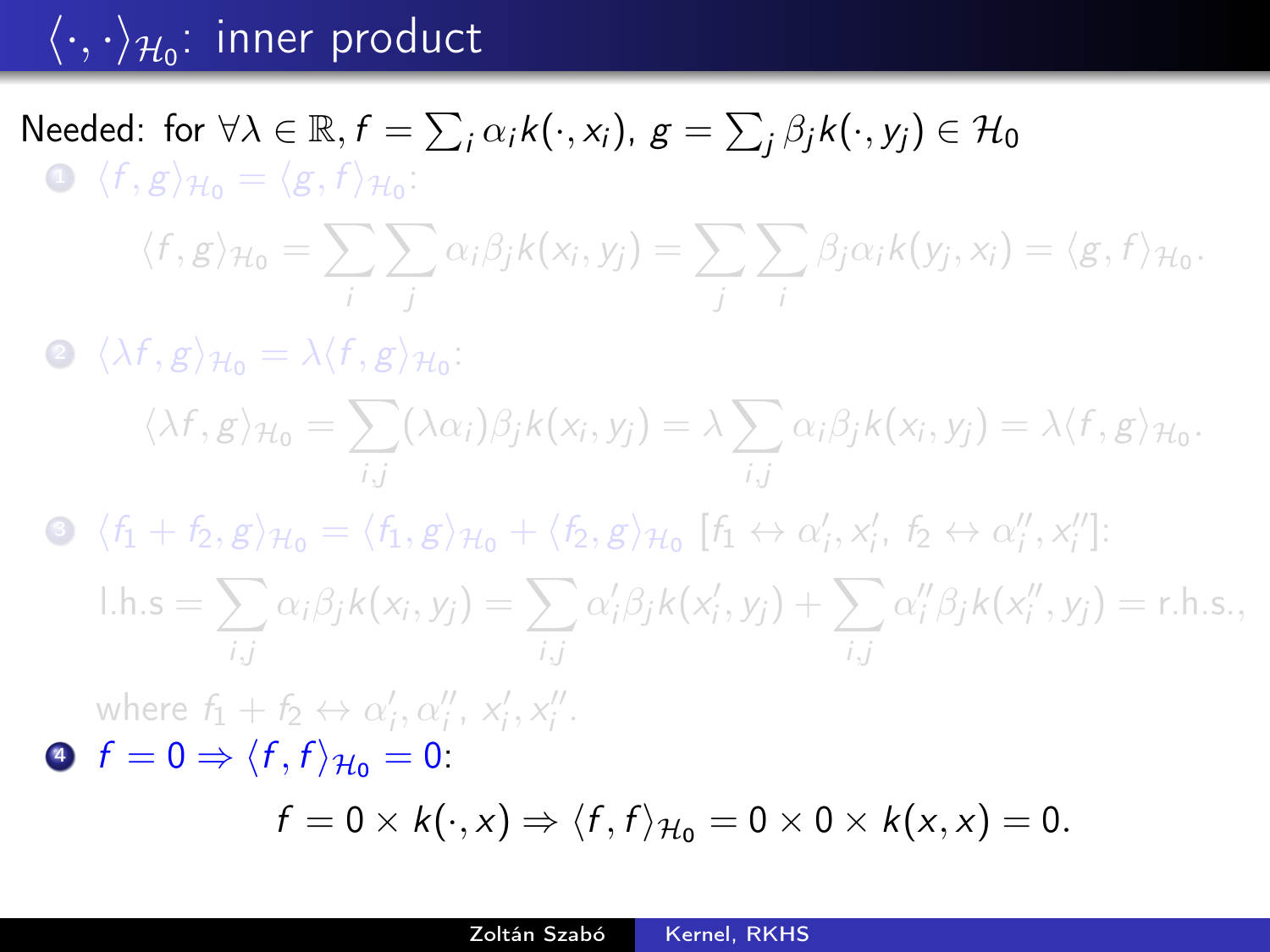Needed: for  $\forall f, f_1, f_2, g \in \mathcal{H}$  $\bigcirc$   $\langle f, g \rangle_{\mathcal{H}} = \langle g, f \rangle_{\mathcal{H}}$ :

$$
\langle f, g \rangle_{\mathcal{H}} = \lim_{n} \langle f_n, g_n \rangle_{\mathcal{H}_0} \stackrel{\mathcal{H}_0 : \mathcal{L}}{=} \lim_{n} \langle g_n, f_n \rangle_{\mathcal{H}_0} = \langle g, f \rangle_{\mathcal{H}}.
$$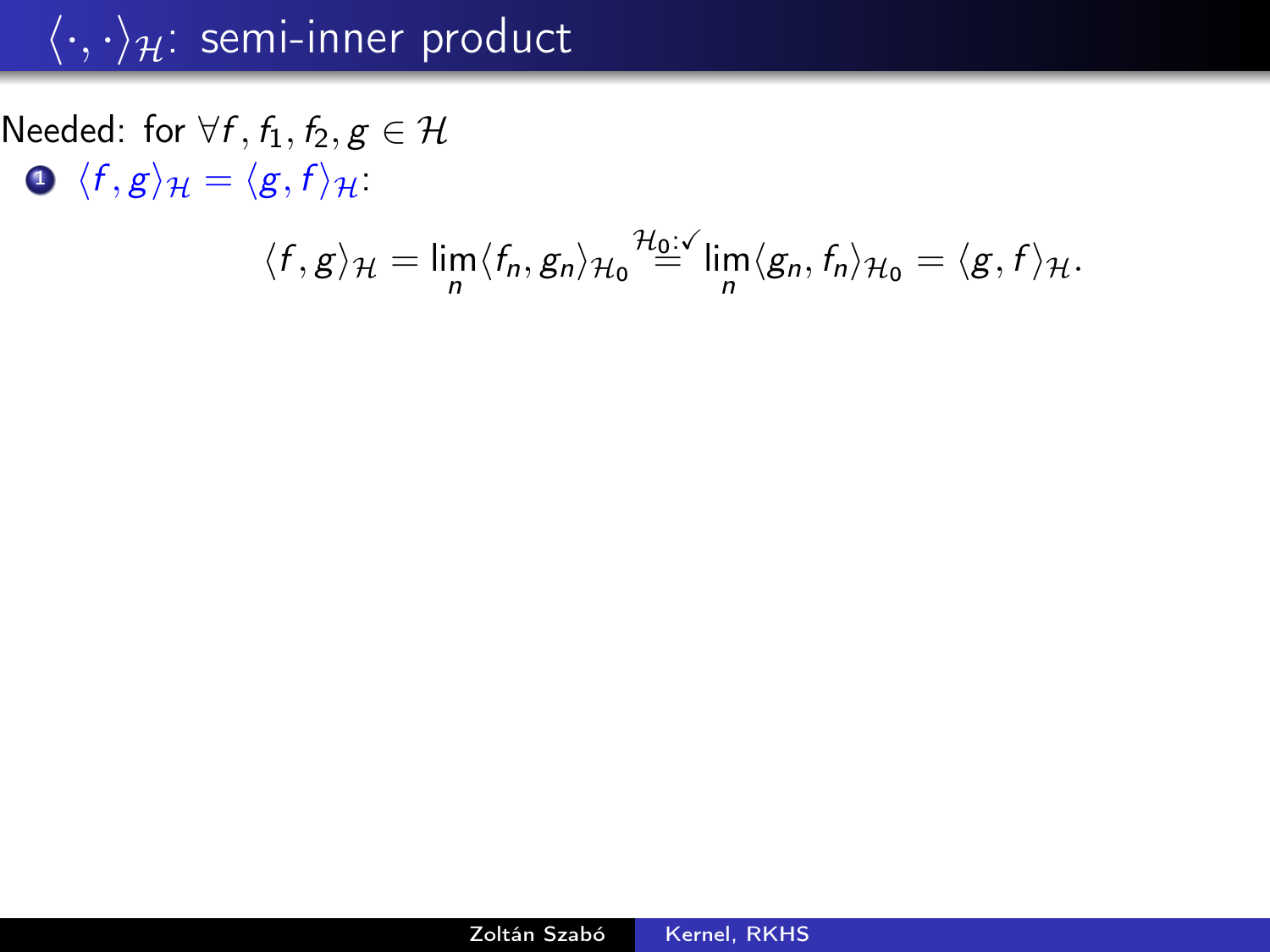Needed: for  $\forall f, f_1, f_2, g \in \mathcal{H}, \lambda \in \mathbb{R}$  $\bigodot$   $\langle f, g \rangle_{\mathcal{H}} = \langle g, f \rangle_{\mathcal{H}}$ :

$$
\langle f, g \rangle_{\mathcal{H}} = \lim_{n} \langle f_n, g_n \rangle_{\mathcal{H}_0} \stackrel{\mathcal{H}_0: \checkmark}{=} \lim_{n} \langle g_n, f_n \rangle_{\mathcal{H}_0} = \langle g, f \rangle_{\mathcal{H}}.
$$

 $\Delta f, g$ <sub>H</sub> =  $\lambda \langle f, g \rangle$ <sub>H</sub>:

$$
\langle \lambda f, g \rangle_{\mathcal{H}} = \lim_{n} \langle \lambda f_n, g_n \rangle_{\mathcal{H}_0} \stackrel{\mathcal{H}_0: \mathcal{L}}{=} \lim_{n} \lambda \langle f_n, g_n \rangle_{\mathcal{H}_0} = \lambda \lim_{n} \langle f_n, g_n \rangle_{\mathcal{H}_0} = \lambda \langle f, g \rangle_{\mathcal{H}}.
$$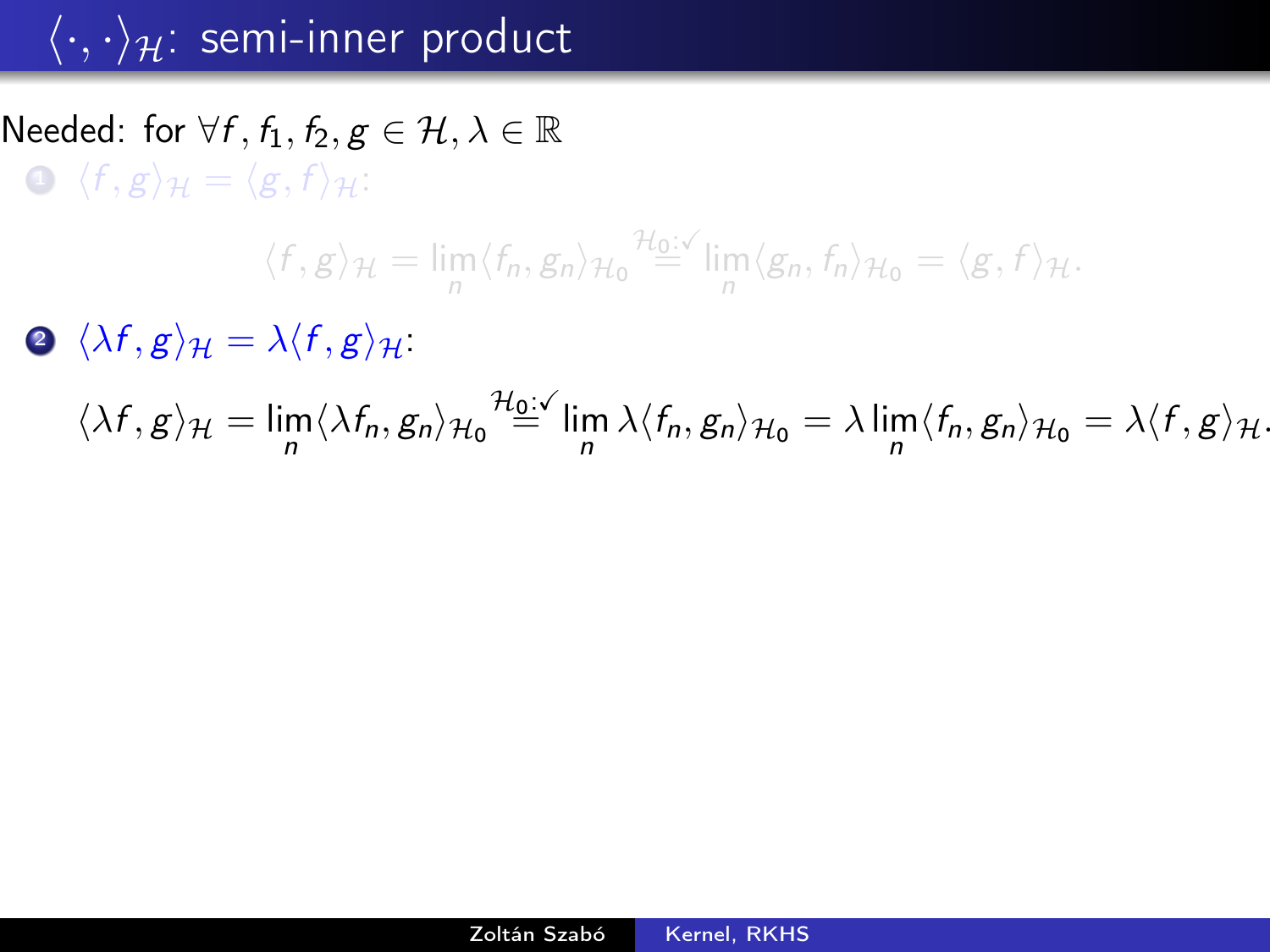Needed: for  $\forall f, f_1, f_2, g \in \mathcal{H}, \lambda \in \mathbb{R}$  $\bigodot$   $\langle f, g \rangle_{\mathcal{H}} = \langle g, f \rangle_{\mathcal{H}}$ :

$$
\langle f, g \rangle_{\mathcal{H}} = \lim_{n} \langle f_n, g_n \rangle_{\mathcal{H}_0} \stackrel{\mathcal{H}_0: \mathcal{N}}{=} \lim_{n} \langle g_n, f_n \rangle_{\mathcal{H}_0} = \langle g, f \rangle_{\mathcal{H}}.
$$

 $\bigotimes (\lambda f, g)_{\mathcal{H}} = \lambda \langle f, g \rangle_{\mathcal{H}}$ :

 $\langle \lambda f, g \rangle_{\mathcal{H}} = \lim_{n} \langle \lambda f_n, g_n \rangle_{\mathcal{H}_0} \stackrel{\mathcal{H}_0: \mathcal{N}}{=} \lim_{n} \lambda \langle f_n, g_n \rangle_{\mathcal{H}_0} = \lambda \lim_{n} \langle f_n, g_n \rangle_{\mathcal{H}_0} = \lambda \langle f, g \rangle_{\mathcal{H}}.$  $\bullet$   $\langle f_1 + f_2, g \rangle_{\mathcal{H}} = \langle f_1, g \rangle_{\mathcal{H}} + \langle f_2, g \rangle_{\mathcal{H}}$ .

$$
\langle f_1 + f_2, g \rangle_{\mathcal{H}} = \lim_n \langle f_{1,n} + f_{2,n}, g \rangle_{\mathcal{H}_0} \stackrel{\mathcal{H}_0 \cup \checkmark}{=} \lim_n [\langle f_{1,n}, g \rangle_{\mathcal{H}_0} + \langle f_{2,n}, g \rangle_{\mathcal{H}_0}]
$$
  
= 
$$
\lim_n \langle f_{1,n}, g \rangle_{\mathcal{H}_0} + \lim_n \langle f_{2,n}, g \rangle_{\mathcal{H}_0} = \langle f_1, g \rangle_{\mathcal{H}} + \langle f_2, g \rangle_{\mathcal{H}}.
$$